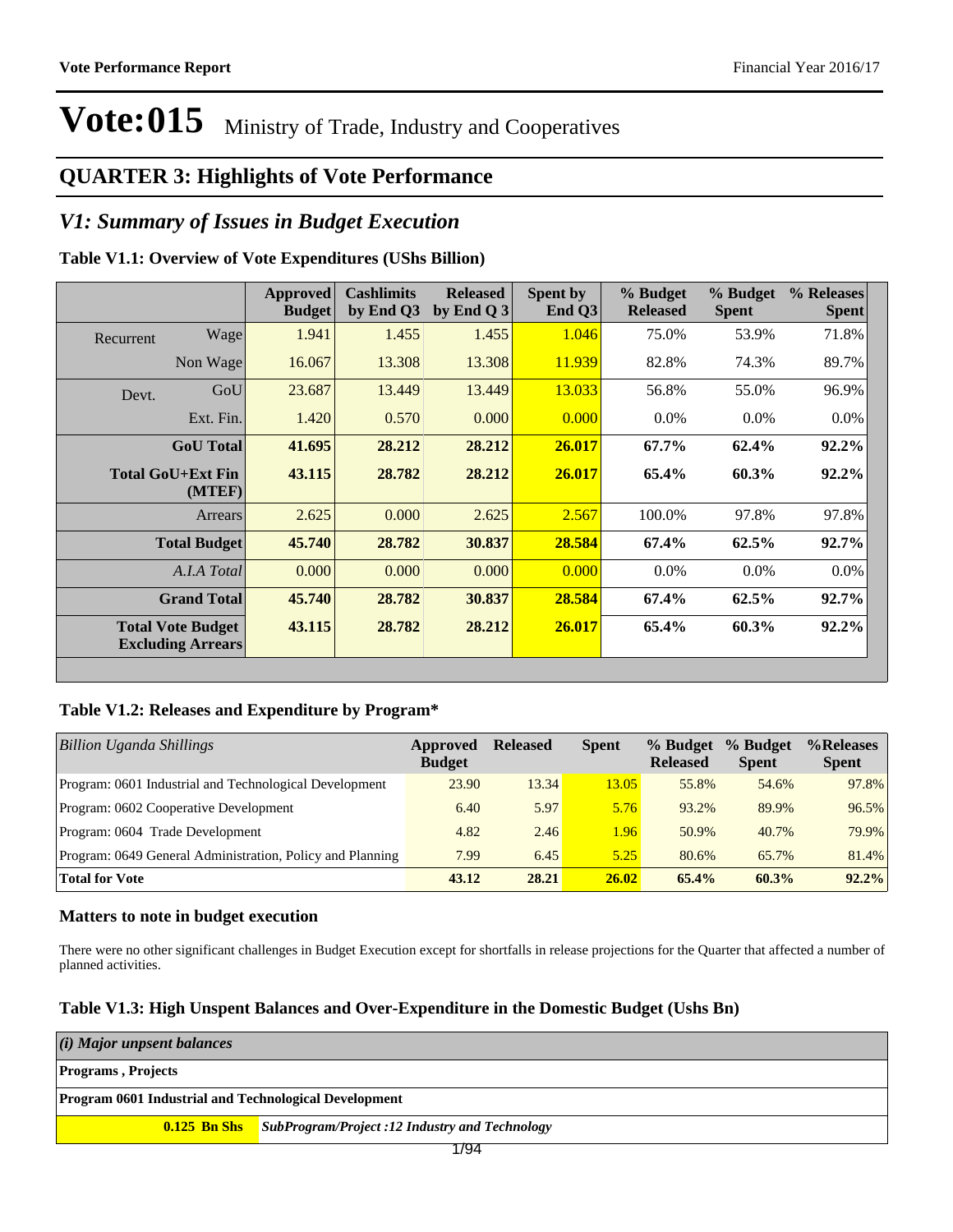|              |                     | Reason:             |                                                                 |
|--------------|---------------------|---------------------|-----------------------------------------------------------------|
| <i>Items</i> |                     |                     |                                                                 |
|              | 43,801,633.000 UShs |                     | 227001 Travel inland                                            |
|              |                     | Reason:             |                                                                 |
|              | 29,126,643.000 UShs |                     | 222003 Information and communications technology (ICT)          |
|              |                     | Reason:             |                                                                 |
|              | 18,225,011.000 UShs |                     | 221002 Workshops and Seminars                                   |
|              |                     | Reason:             |                                                                 |
|              | 15,430,000.000 UShs |                     | 225001 Consultancy Services- Short term                         |
|              |                     | Reason:             |                                                                 |
|              | 9,493,888.000 UShs  |                     | 211103 Allowances                                               |
|              |                     | Reason:             |                                                                 |
|              |                     | <b>0.054 Bn Shs</b> | SubProgram/Project :1111 Soroti Fruit Factory                   |
|              |                     | Reason:             |                                                                 |
| <b>Items</b> |                     |                     |                                                                 |
|              | 54,004,400.000 UShs |                     | 281504 Monitoring, Supervision & Appraisal of capital works     |
|              |                     | Reason:             |                                                                 |
|              |                     | <b>0.058 Bn Shs</b> | SubProgram/Project: 1164 One Village One Product Programme      |
|              |                     | Reason:             |                                                                 |
| <i>Items</i> |                     |                     |                                                                 |
|              | 54,270,000.000 UShs |                     | 312202 Machinery and Equipment                                  |
|              |                     | Reason:             |                                                                 |
|              | 3,388,216.000 UShs  |                     | 228002 Maintenance - Vehicles                                   |
|              |                     | Reason:             |                                                                 |
|              | 17,086.000 UShs     |                     | 221002 Workshops and Seminars                                   |
|              |                     | Reason:             |                                                                 |
|              | <b>1.000 UShs</b>   |                     | 221008 Computer supplies and Information Technology (IT)        |
|              |                     | Reason:             |                                                                 |
|              |                     | <b>0.000 Bn Shs</b> | SubProgram/Project :1250 Support to Innovation - EV Car Project |
|              |                     | Reason:             |                                                                 |
| <b>Items</b> |                     |                     |                                                                 |
|              | 15,800.000 UShs     |                     | 221004 Recruitment Expenses                                     |
|              |                     | Reason:             |                                                                 |
|              |                     |                     | 2/94                                                            |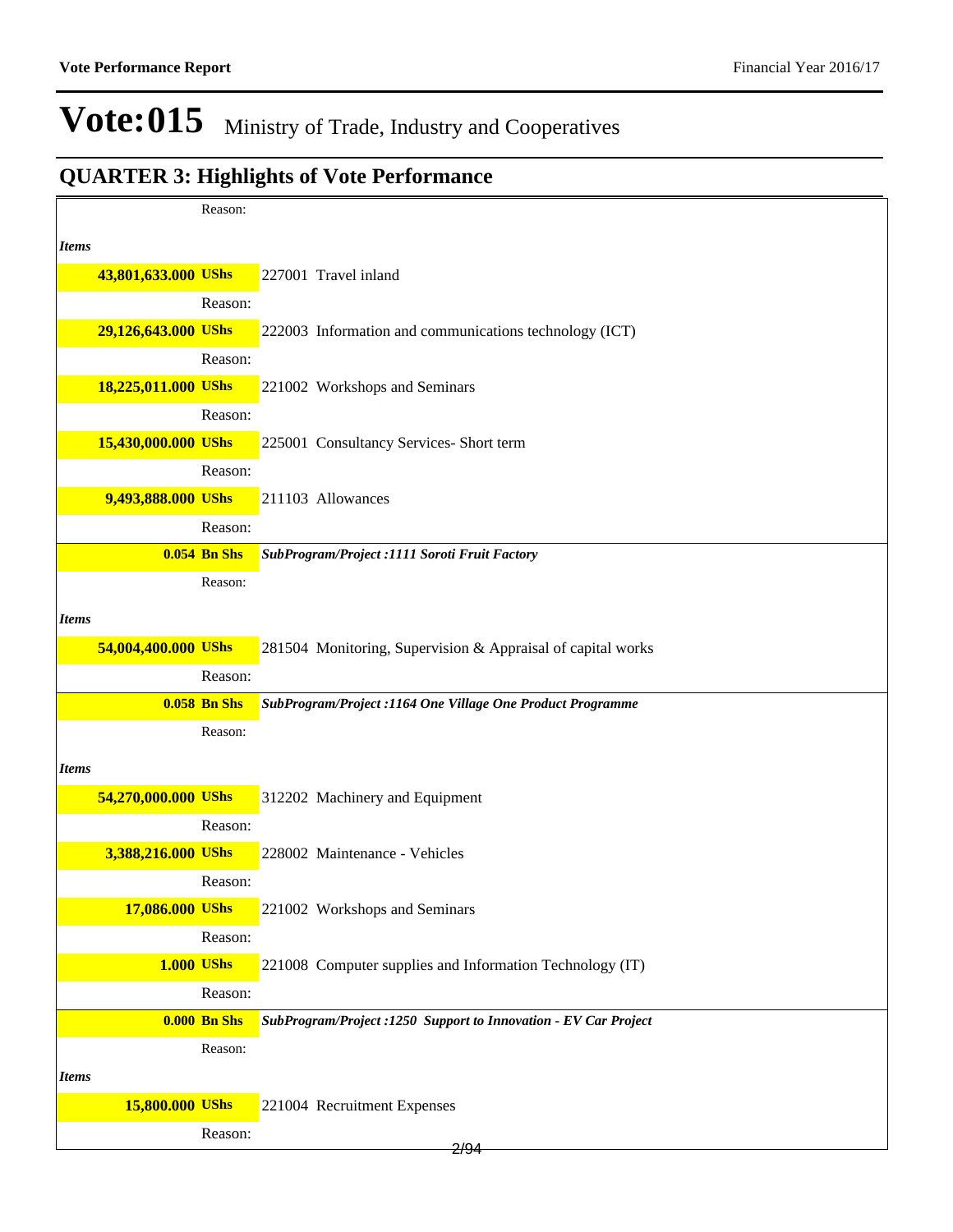| <b>Program 0602 Cooperative Development</b> |                                                                    |  |  |  |  |  |
|---------------------------------------------|--------------------------------------------------------------------|--|--|--|--|--|
| <b>0.192 Bn Shs</b>                         | <b>SubProgram/Project :13 Cooperatives Development</b>             |  |  |  |  |  |
| Reason:                                     |                                                                    |  |  |  |  |  |
| <b>Items</b>                                |                                                                    |  |  |  |  |  |
| 114,849,106.000 UShs                        | 264101 Contributions to Autonomous Institutions                    |  |  |  |  |  |
| Reason:                                     |                                                                    |  |  |  |  |  |
| 40,596,000.000 UShs                         | 227001 Travel inland                                               |  |  |  |  |  |
| Reason:                                     |                                                                    |  |  |  |  |  |
| 17,562,000.000 UShs                         | 264102 Contributions to Autonomous Institutions (Wage Subventions) |  |  |  |  |  |
| Reason:                                     |                                                                    |  |  |  |  |  |
| 15,745,243.000 UShs                         | 211103 Allowances                                                  |  |  |  |  |  |
| Reason:                                     |                                                                    |  |  |  |  |  |
| 2,000,000.000 UShs                          | 222001 Telecommunications                                          |  |  |  |  |  |
| Reason:                                     |                                                                    |  |  |  |  |  |
| Program 0604 Trade Development              |                                                                    |  |  |  |  |  |
| <b>0.178 Bn Shs</b>                         | SubProgram/Project :07 External Trade                              |  |  |  |  |  |
| Reason:                                     |                                                                    |  |  |  |  |  |
| <b>Items</b>                                |                                                                    |  |  |  |  |  |
| 70,857,122.000 UShs                         | 225002 Consultancy Services-Long-term                              |  |  |  |  |  |
| Reason:                                     |                                                                    |  |  |  |  |  |
| 64,298,746.000 UShs                         | 264101 Contributions to Autonomous Institutions                    |  |  |  |  |  |
| Reason:                                     |                                                                    |  |  |  |  |  |
| 19,912,200.000 UShs                         | 211103 Allowances                                                  |  |  |  |  |  |
| Reason:                                     |                                                                    |  |  |  |  |  |
| 16,623,016.000 UShs                         | 221002 Workshops and Seminars                                      |  |  |  |  |  |
| Reason:                                     |                                                                    |  |  |  |  |  |
| 5,148,240.000 UShs                          | 227002 Travel abroad                                               |  |  |  |  |  |
| Reason:                                     |                                                                    |  |  |  |  |  |
| <b>0.060 Bn Shs</b>                         | SubProgram/Project :08 Internal Trade                              |  |  |  |  |  |
| Reason:                                     |                                                                    |  |  |  |  |  |
| <b>Items</b>                                |                                                                    |  |  |  |  |  |
| 48,932,800.000 UShs                         | 211103 Allowances                                                  |  |  |  |  |  |
| Reason:                                     | 3/94                                                               |  |  |  |  |  |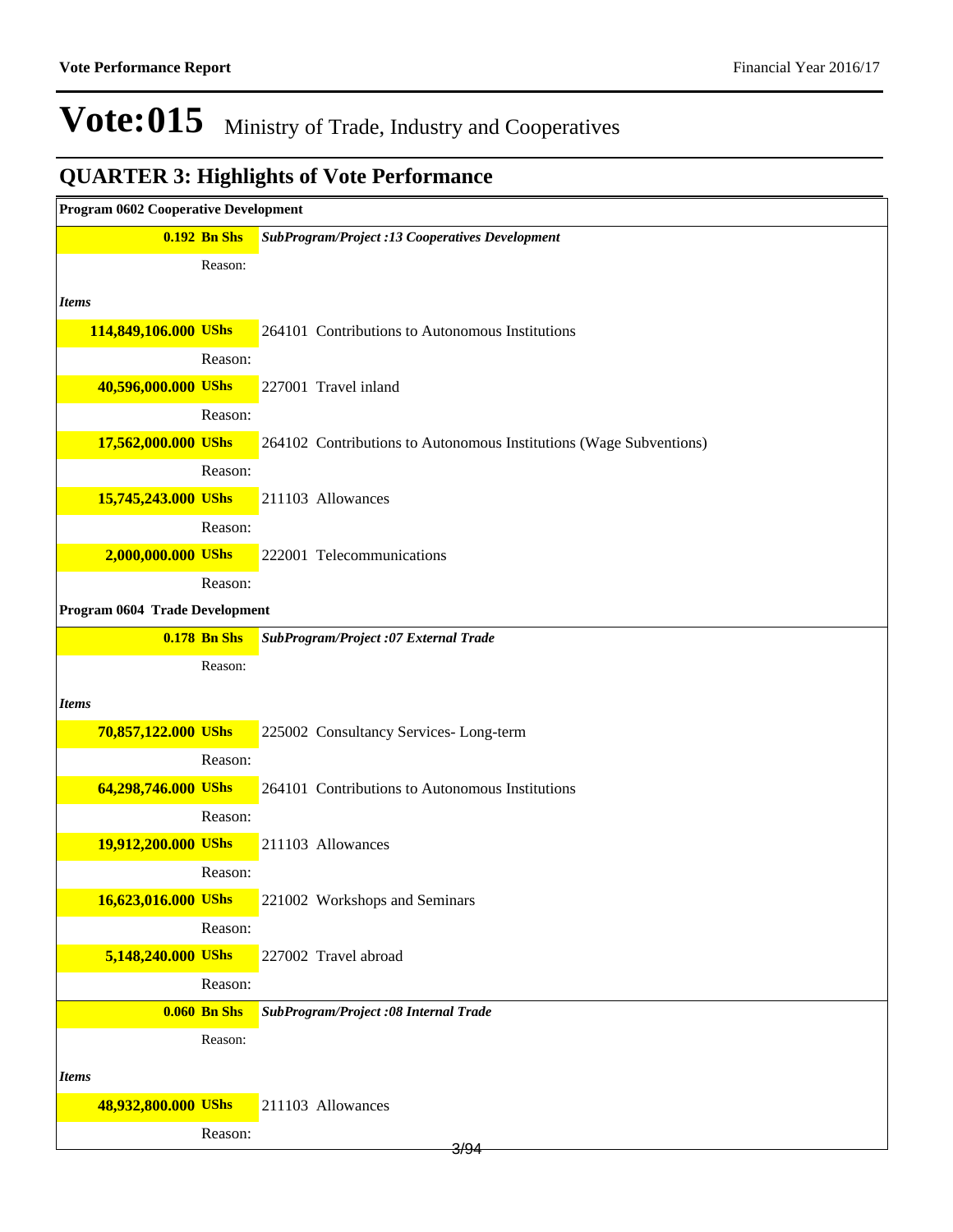|              | 6,779,742.000 UShs  |                     | 227001 Travel inland                                                                                       |
|--------------|---------------------|---------------------|------------------------------------------------------------------------------------------------------------|
|              |                     | Reason:             |                                                                                                            |
|              | 1,964,520.000 UShs  |                     | 228002 Maintenance - Vehicles                                                                              |
|              |                     | Reason:             |                                                                                                            |
|              | 690,000.000 UShs    |                     | 221012 Small Office Equipment                                                                              |
|              |                     | Reason:             |                                                                                                            |
|              | 612,719.000 UShs    |                     | 221011 Printing, Stationery, Photocopying and Binding                                                      |
|              |                     | Reason:             |                                                                                                            |
|              |                     | <b>0.010 Bn Shs</b> | SubProgram/Project :16 Directorate of Trade, Industry and Cooperatives                                     |
|              |                     | Reason:             |                                                                                                            |
| <b>Items</b> |                     |                     |                                                                                                            |
|              | 7,560,000.000 UShs  |                     | 211103 Allowances                                                                                          |
|              |                     | Reason:             |                                                                                                            |
|              | 2,259,642.000 UShs  |                     | 228002 Maintenance - Vehicles                                                                              |
|              |                     | Reason:             |                                                                                                            |
|              | 76,500.000 UShs     |                     | 221009 Welfare and Entertainment                                                                           |
|              |                     | Reason:             |                                                                                                            |
|              |                     | <b>0.015 Bn Shs</b> | SubProgram/Project : 1246 District Commercial Services Support Project                                     |
|              |                     | Reason:             |                                                                                                            |
|              |                     |                     |                                                                                                            |
| <b>Items</b> |                     |                     |                                                                                                            |
|              | 6,670,747.000 UShs  |                     | 211103 Allowances                                                                                          |
|              |                     | Reason:             |                                                                                                            |
|              | 4,800,000.000 UShs  |                     | 221001 Advertising and Public Relations                                                                    |
|              |                     | Reason:             |                                                                                                            |
|              | 3,000,000.000 UShs  |                     | 227004 Fuel, Lubricants and Oils                                                                           |
|              |                     | Reason:             |                                                                                                            |
|              | 900,000.000 UShs    |                     | 221011 Printing, Stationery, Photocopying and Binding                                                      |
|              |                     | Reason:             |                                                                                                            |
|              |                     | <b>0.037 Bn Shs</b> | SubProgram/Project :1306 National Response Strategy on Elimination of Non Tariff Barriers (NRSE-<br>NTB's) |
|              |                     | Reason:             |                                                                                                            |
| <b>Items</b> |                     |                     |                                                                                                            |
|              | 22,389,000.000 UShs |                     | 221001 Advertising and Public Relations                                                                    |
|              |                     | Reason:             |                                                                                                            |
|              |                     |                     | 4/94                                                                                                       |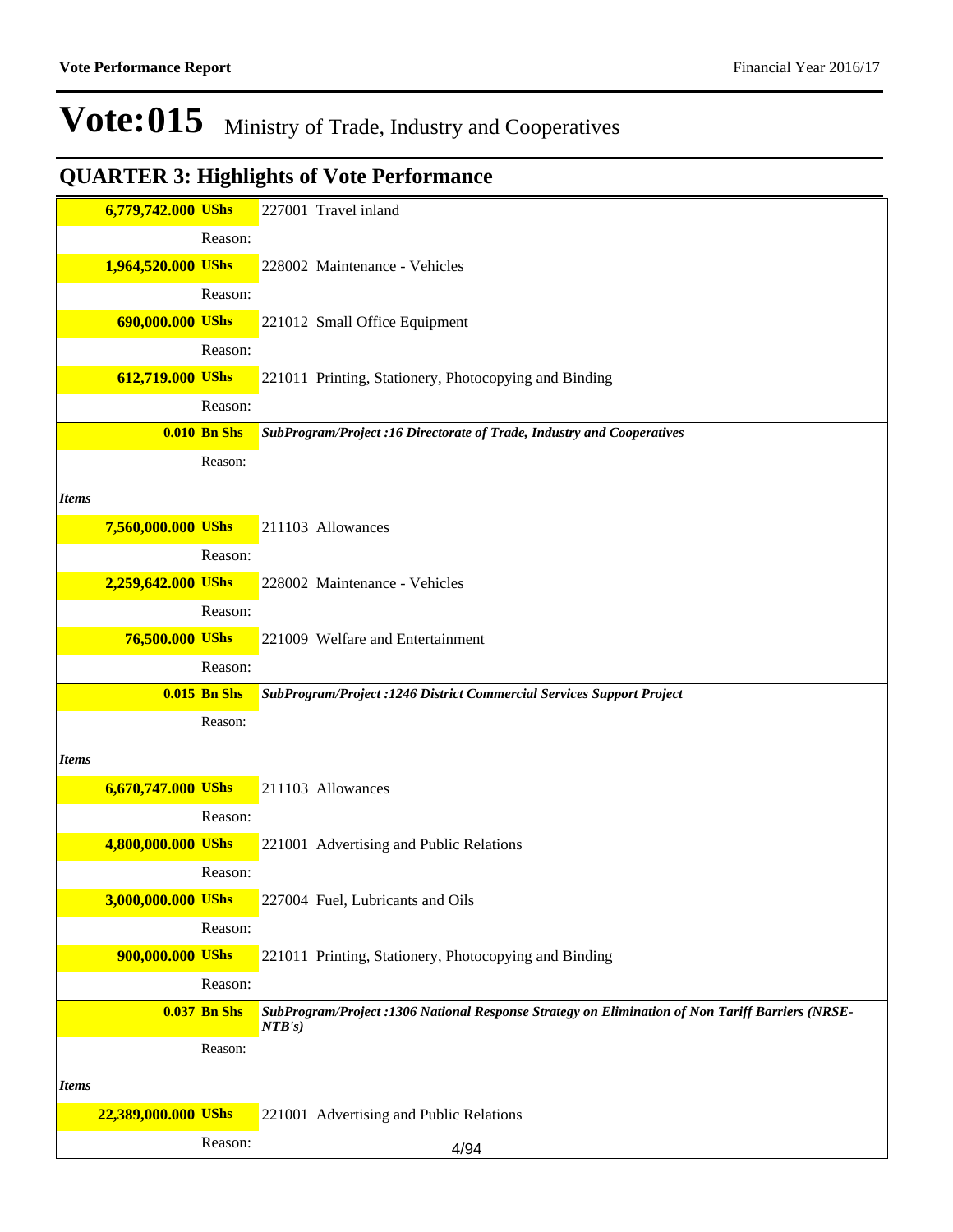| 7,084,937.000 UShs   |                     | 227002 Travel abroad                                          |
|----------------------|---------------------|---------------------------------------------------------------|
|                      | Reason:             |                                                               |
| 5,850,057.000 UShs   |                     | 221002 Workshops and Seminars                                 |
|                      | Reason:             |                                                               |
| 2,000,000.000 UShs   |                     | 227004 Fuel, Lubricants and Oils                              |
|                      | Reason:             |                                                               |
|                      |                     | Program 0649 General Administration, Policy and Planning      |
|                      | <b>0.763 Bn Shs</b> | SubProgram/Project :01 HQs and Administration                 |
|                      | Reason:             |                                                               |
|                      |                     |                                                               |
| <b>Items</b>         |                     |                                                               |
| 378,411,675.000 UShs |                     | 212102 Pension for General Civil Service                      |
|                      | Reason:             |                                                               |
| 132,870,279.000 UShs |                     | 213004 Gratuity Expenses                                      |
|                      | Reason:             |                                                               |
| 123,000,000.000 UShs |                     | 262201 Contributions to International Organisations (Capital) |
|                      | Reason:             |                                                               |
| 29,048,906.000 UShs  |                     | 227002 Travel abroad                                          |
|                      | Reason:             |                                                               |
| 25,000,000.000 UShs  |                     | 223005 Electricity                                            |
|                      | Reason:             |                                                               |
|                      | <b>0.007 Bn Shs</b> | SubProgram/Project :15 Internal Audit                         |
|                      | Reason:             |                                                               |
| Items                |                     |                                                               |
| 3,738,000.000 UShs   |                     | 227001 Travel inland                                          |
|                      | Reason:             |                                                               |
| 2,862,849.000 UShs   |                     | 228002 Maintenance - Vehicles                                 |
|                      | Reason:             |                                                               |
| 1,931.000 UShs       |                     | 211103 Allowances                                             |
|                      | Reason:             |                                                               |
| <b>90.000 UShs</b>   |                     | 221002 Workshops and Seminars                                 |
|                      | Reason:             |                                                               |
|                      | <b>0.035 Bn Shs</b> | SubProgram/Project :17 Policy and Planning                    |
|                      | Reason:             |                                                               |
|                      |                     | 5/94                                                          |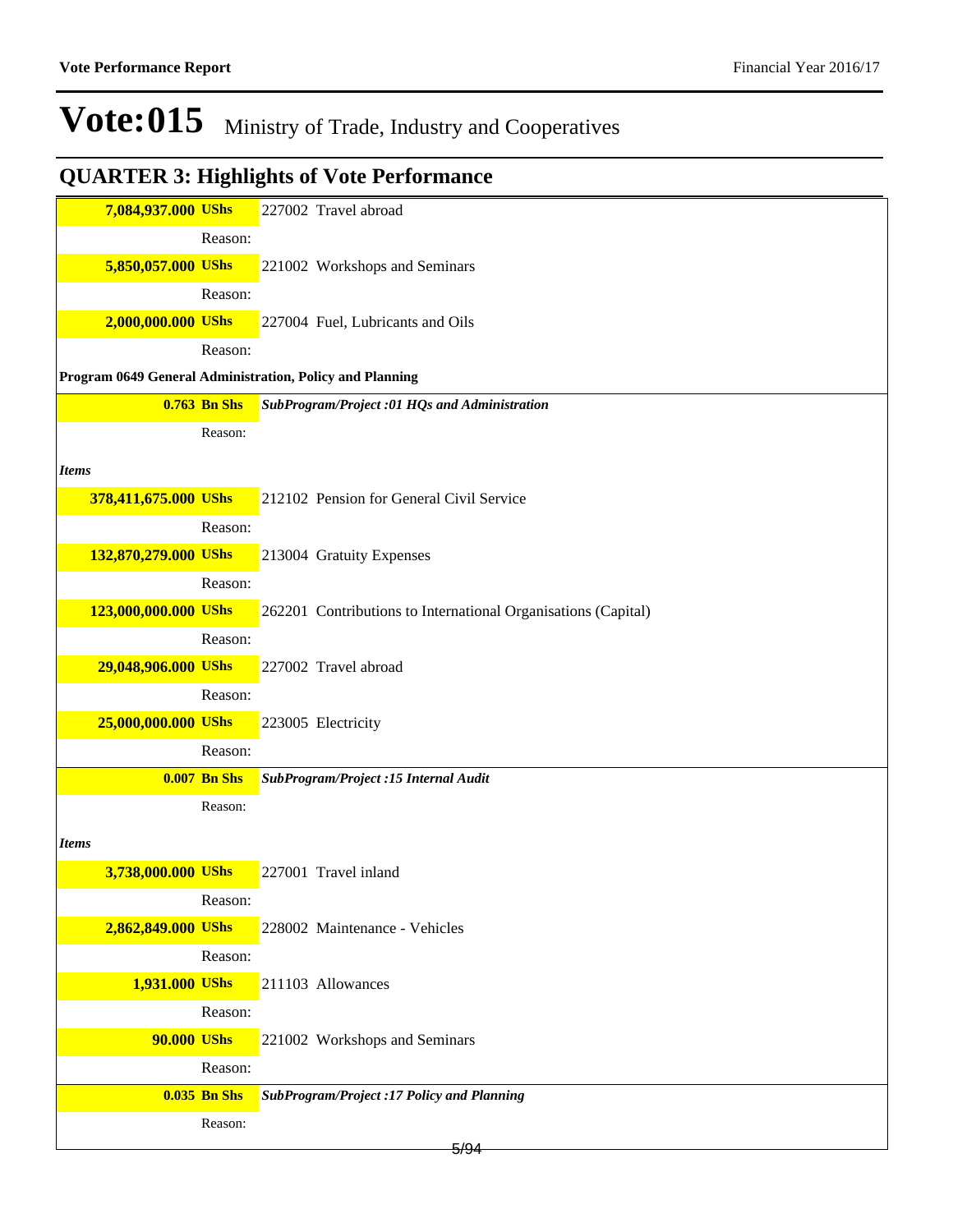### **QUARTER 3: Highlights of Vote Performance**

| <b>Items</b>         |                |                                                                                      |
|----------------------|----------------|--------------------------------------------------------------------------------------|
| 26,272,141.000 UShs  |                | 227001 Travel inland                                                                 |
|                      | Reason:        |                                                                                      |
| 4,020,036.000 UShs   |                | 221002 Workshops and Seminars                                                        |
|                      | Reason:        |                                                                                      |
| 3,658,888.000 UShs   |                | 228002 Maintenance - Vehicles                                                        |
|                      | Reason:        |                                                                                      |
| 1,205,413.000 UShs   |                | 211103 Allowances                                                                    |
|                      | Reason:        |                                                                                      |
| 50,960.000 UShs      |                | 222001 Telecommunications                                                            |
|                      | Reason:        |                                                                                      |
|                      | $0.252$ Bn Shs | SubProgram/Project :1408 Support to the Ministry of Trade, Industry and Cooperatives |
|                      | Reason:        |                                                                                      |
| <b>Items</b>         |                |                                                                                      |
| 115,071,400.000 UShs |                | 312202 Machinery and Equipment                                                       |
|                      | Reason:        |                                                                                      |
| 31,965,641.000 UShs  |                | 227001 Travel inland                                                                 |
|                      | Reason:        |                                                                                      |
| 28,831,319.000 UShs  |                | 228002 Maintenance - Vehicles                                                        |
|                      | Reason:        |                                                                                      |
| 19,994,900.000 UShs  |                | 221002 Workshops and Seminars                                                        |
|                      | Reason:        |                                                                                      |
| 19,000,000.000 UShs  |                | 221003 Staff Training                                                                |
|                      | Reason:        |                                                                                      |
|                      |                | $(iii)$ Expenditures in excess of the original approved budget                       |

### *V2: Performance Highlights*

**Table V2.1: Key Vote Output Indicators and Expenditures\***

| <i>Vote, Vote Function</i><br><b>Key Output</b>                  | <b>Approved Budget and</b><br><b>Planned outputs</b> | <b>Cumulative Expenditure</b><br>and Performance | <b>Status and Reasons for</b><br>any Variation from Plans |  |  |
|------------------------------------------------------------------|------------------------------------------------------|--------------------------------------------------|-----------------------------------------------------------|--|--|
| <b>Programme: 0601 Industrial and Technological Development</b>  |                                                      |                                                  |                                                           |  |  |
| Output: 060102 Capacity Building for Jua Kali and Private Sector |                                                      |                                                  |                                                           |  |  |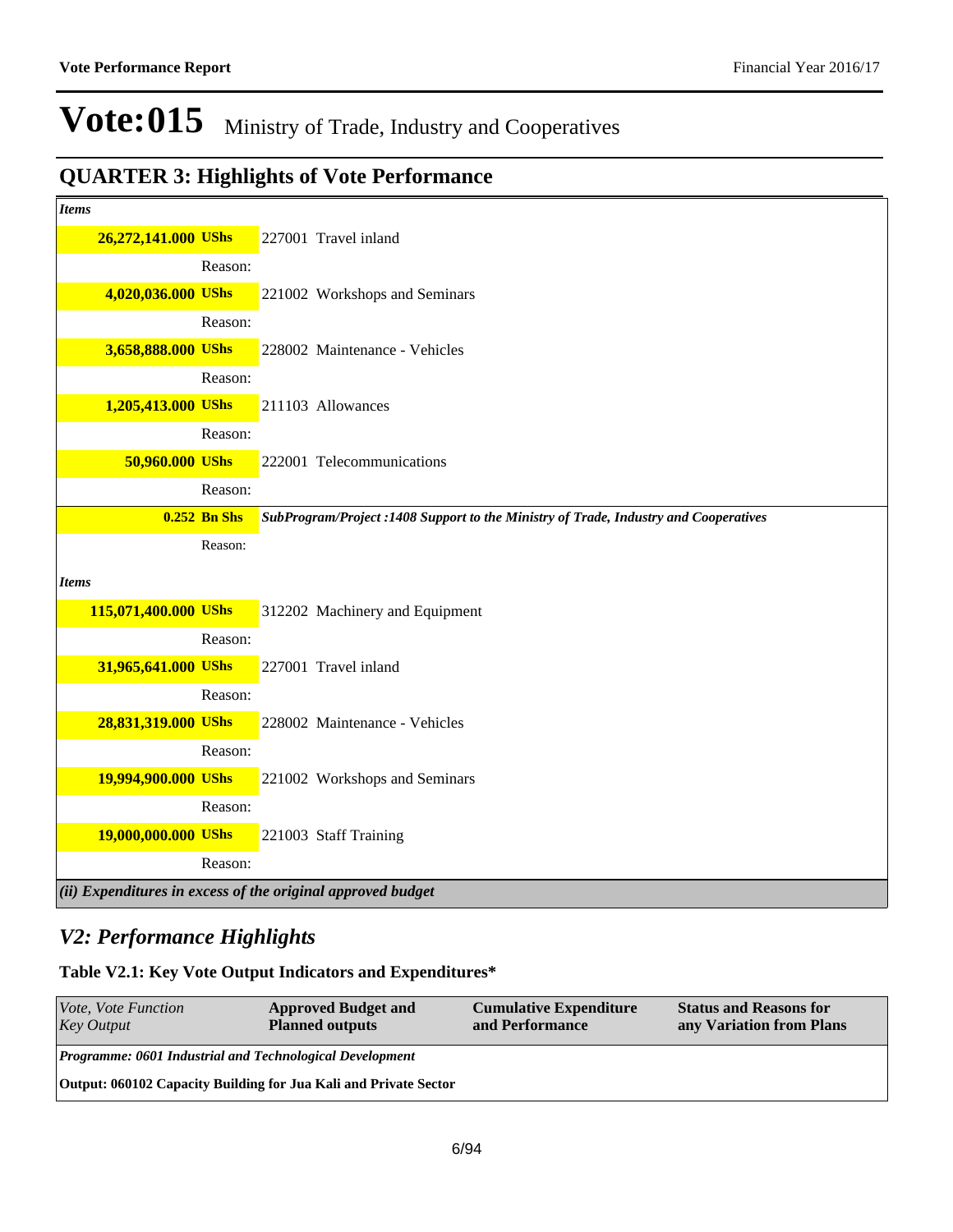| <i>Vote, Vote Function</i><br><b>Key Output</b>                                                     | <b>Approved Budget and</b><br><b>Planned outputs</b>                                                                                                                                                                                                                                         |  | <b>Cumulative Expenditure</b><br>and Performance                                                                                                                                                                               |  | <b>Status and Reasons for</b><br>any Variation from Plans |          |
|-----------------------------------------------------------------------------------------------------|----------------------------------------------------------------------------------------------------------------------------------------------------------------------------------------------------------------------------------------------------------------------------------------------|--|--------------------------------------------------------------------------------------------------------------------------------------------------------------------------------------------------------------------------------|--|-----------------------------------------------------------|----------|
| Description of Performance:                                                                         | Guidelines and Roadmap<br>developed for the 2016 Regional<br>EAC Exhibition for Micro and<br>Small Enterprises;<br>Micro and Small Enterprises<br>exposed to Upgraded technologies,<br>with consideration of Gender<br>Balance (Atleast 50% of exhibitors<br>composed of women);             |  | A Verification exercise of all<br>Sugar Companies across Uganda<br>was conducted, and subsequently<br>the Sugar Maps were updated and<br>printed; Uganda small scale<br>industries day commemorated; A 3<br>-day BUBU special; |  | Inadequate resources                                      |          |
|                                                                                                     | 160                                                                                                                                                                                                                                                                                          |  |                                                                                                                                                                                                                                |  |                                                           |          |
| Performance Indicators:                                                                             |                                                                                                                                                                                                                                                                                              |  |                                                                                                                                                                                                                                |  |                                                           |          |
| No. of Ugandan artisans 120<br>participating in exhibitions                                         |                                                                                                                                                                                                                                                                                              |  | No Data                                                                                                                                                                                                                        |  |                                                           |          |
| No. of participants trained in value 400<br>addition, business management &<br>marketing            |                                                                                                                                                                                                                                                                                              |  | No Data                                                                                                                                                                                                                        |  |                                                           |          |
| Output Cost: UShs Bn:                                                                               |                                                                                                                                                                                                                                                                                              |  | 0.178 UShs Bn:                                                                                                                                                                                                                 |  | 0.112 % Budget Spent:                                     | $63.2\%$ |
| <b>Output: 060103 Industrial Information Services</b>                                               |                                                                                                                                                                                                                                                                                              |  |                                                                                                                                                                                                                                |  |                                                           |          |
| Description of Performance:                                                                         | Commemoration of International<br><b>Industrial Days;</b><br>Engineering Society Ethics and<br>latest Professional Standards<br>observed among the Ministry's<br>Team of Engineers;<br>Capacity building of MSMEs and<br>awareness creation on services of<br>the Ministry and affiliated In |  | Uganda small scale industries day<br>commemorated; A 3-day BUBU<br>special exhibition held                                                                                                                                     |  | Inadequate resources                                      |          |
|                                                                                                     |                                                                                                                                                                                                                                                                                              |  |                                                                                                                                                                                                                                |  |                                                           |          |
|                                                                                                     |                                                                                                                                                                                                                                                                                              |  |                                                                                                                                                                                                                                |  |                                                           |          |
| Performance Indicators:                                                                             |                                                                                                                                                                                                                                                                                              |  |                                                                                                                                                                                                                                |  |                                                           |          |
| Number of enterprises for whom 80<br>data is captured in the National<br><b>Industrial Database</b> |                                                                                                                                                                                                                                                                                              |  | No Data                                                                                                                                                                                                                        |  |                                                           |          |
| Output Cost: UShs Bn:                                                                               |                                                                                                                                                                                                                                                                                              |  | 0.065 UShs Bn:                                                                                                                                                                                                                 |  | <b>0.033</b> % Budget Spent:                              | 51.2%    |
| Output: 060104 Promotion of Value Addition and Cluster Development                                  |                                                                                                                                                                                                                                                                                              |  |                                                                                                                                                                                                                                |  |                                                           |          |
| Description of Performance:                                                                         | Directorate of Micro, Small and<br>Medium Enterprises;                                                                                                                                                                                                                                       |  | Directorate of MSMEs: Mobilised Inadequate resources<br>and Organized MSMEs into formal<br>Associations/Cooperatives in                                                                                                        |  |                                                           |          |
|                                                                                                     | 16 Operational Cooperatives<br>selected for technical support by<br>March 2016 (4 cooperatives per<br>region);                                                                                                                                                                               |  | Mbarara, Isingiro, Kasese, Hoima,<br>Kamuli & Kaliro Districts in the<br>Sectors of Dairy, Metal Fabrication<br>and Agro-processing Sectors. 10                                                                                |  |                                                           |          |
|                                                                                                     | Products from 8 OVOP Model<br>Cooperatives Certified by June<br>2016;                                                                                                                                                                                                                        |  | Groups were mobilized per District<br>and Municipality; Monitored the<br>Planning and Implementation<br>Local Governments (District and<br>Municipality) Commercial<br>Services Grants activities; 12                          |  |                                                           |          |
|                                                                                                     |                                                                                                                                                                                                                                                                                              |  | Processing and Marketing Clusters<br>7/94 stablished in Mbarara, Kabale,<br>Kasese, Kabarole, Iganga, Soroti                                                                                                                   |  |                                                           |          |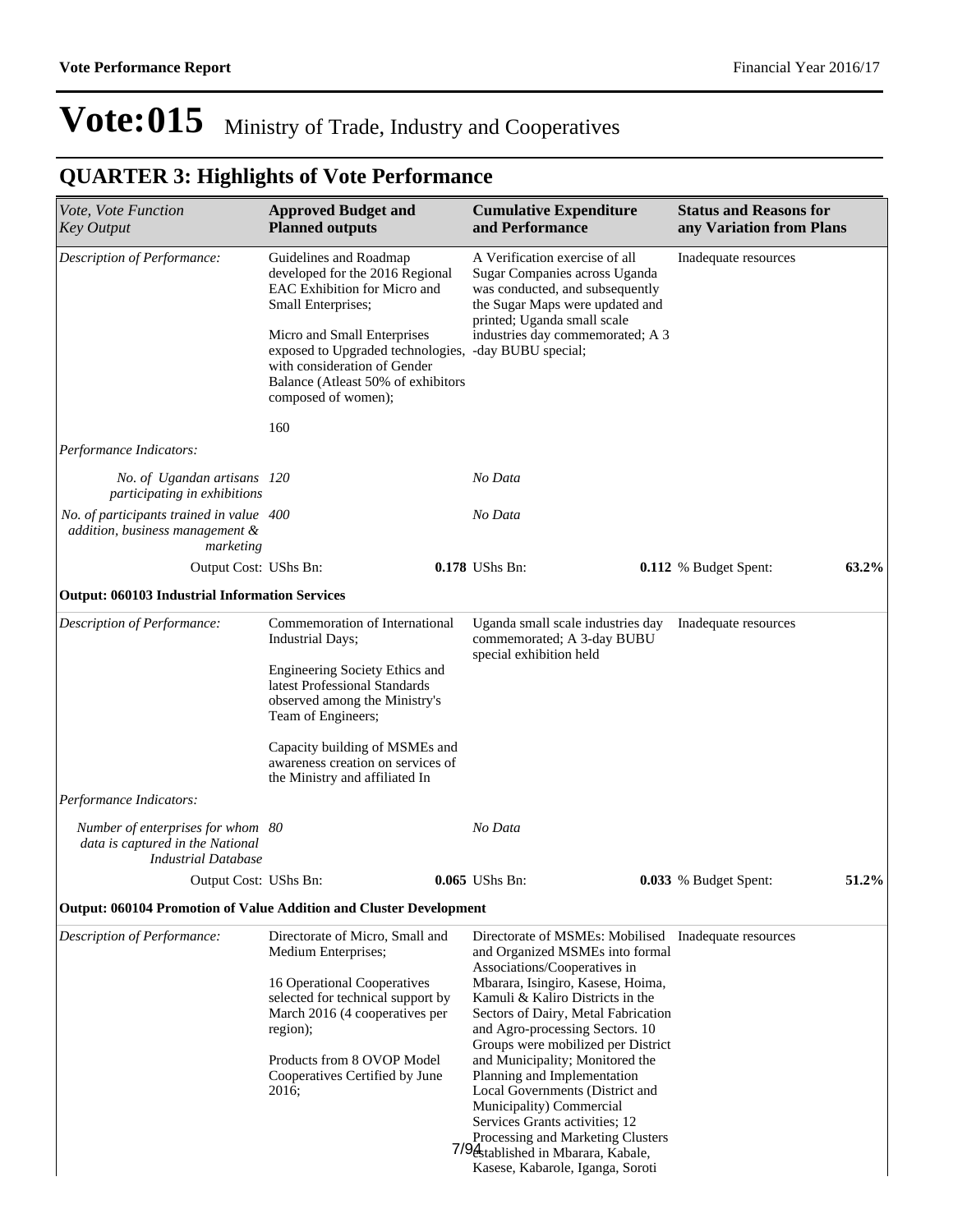|  |  | <b>QUARTER 3: Highlights of Vote Performance</b> |
|--|--|--------------------------------------------------|
|  |  |                                                  |

| Performance Indicators:                                          |                                                                                                                       |      | districts through mobilisation of<br>entrepreneurs along the value<br>chains of Leather and leather<br>products, Dairy, Agro-processing<br>and Fabricators of food processing<br>machinery; 90 entrepreneurs<br>trained in Record keeping, business<br>plan development, marketing and<br>quality maintenance. (45<br>entrepreneurs in Masindi and 45 in<br>Hoima district). Data collected on<br>these enterprises; Advisory<br>services offered for business<br>startups to enterpreneurs in<br>Masindi and Hoima; 40<br>enterpreneurs trained on business<br>planning, cooperative model as an<br>enhancement to marketing system<br>for agricultural production;<br>Awareness creation on quality<br>maintenance and standards for<br>entrepreneurs in Lira district;<br>Awareness creation on MSME<br>Policy to 40 enterpreneurs; 47<br>SMES assessed on maintaince of<br>standards and quality assurance.<br>This was done in Kabale, Mbarara,<br>Jinja and Mbale; KMC Plant<br>Boundary Wall & Related<br>facilities: 1. Evaluated the<br>Expression of Interest from Six<br>Firms for the Development of the<br>KMC Site Servicing Plan, Design<br>and Construction Supervision of<br>Boundary Wall, Gate(s) Facilities<br>& Annex Office; Roadworthy<br>Kayoola Solar Bus and Kiira EV<br><b>SMACK</b> as Kiira Vehicle<br>Innovation Programme: 1.<br>Developed the 1:7 Kayoola Solar<br>Bus Model 2. Several Systems<br>have been integrated into the<br>Kayoola Solar Bus for<br>Performance Optimization: DC-<br>DC Convertor, E-compressor<br>(Pneumatic System), Steering<br>Pump (Hydraulic System) |                                                                                                |              |
|------------------------------------------------------------------|-----------------------------------------------------------------------------------------------------------------------|------|---------------------------------------------------------------------------------------------------------------------------------------------------------------------------------------------------------------------------------------------------------------------------------------------------------------------------------------------------------------------------------------------------------------------------------------------------------------------------------------------------------------------------------------------------------------------------------------------------------------------------------------------------------------------------------------------------------------------------------------------------------------------------------------------------------------------------------------------------------------------------------------------------------------------------------------------------------------------------------------------------------------------------------------------------------------------------------------------------------------------------------------------------------------------------------------------------------------------------------------------------------------------------------------------------------------------------------------------------------------------------------------------------------------------------------------------------------------------------------------------------------------------------------------------------------------------------------------------------------------------|------------------------------------------------------------------------------------------------|--------------|
| No. of enterprises supported with 10<br>value addition equipment |                                                                                                                       |      | No Data                                                                                                                                                                                                                                                                                                                                                                                                                                                                                                                                                                                                                                                                                                                                                                                                                                                                                                                                                                                                                                                                                                                                                                                                                                                                                                                                                                                                                                                                                                                                                                                                             |                                                                                                |              |
| Output Cost: UShs Bn:                                            |                                                                                                                       |      | 11.144 UShs Bn:                                                                                                                                                                                                                                                                                                                                                                                                                                                                                                                                                                                                                                                                                                                                                                                                                                                                                                                                                                                                                                                                                                                                                                                                                                                                                                                                                                                                                                                                                                                                                                                                     | 3.677 % Budget Spent:                                                                          | <b>33.0%</b> |
| Output: 060151 Management Training and Advisory Services (MTAC)  |                                                                                                                       |      |                                                                                                                                                                                                                                                                                                                                                                                                                                                                                                                                                                                                                                                                                                                                                                                                                                                                                                                                                                                                                                                                                                                                                                                                                                                                                                                                                                                                                                                                                                                                                                                                                     |                                                                                                |              |
| Description of Performance:                                      | Management Training and<br>Advisory Centre (MTAC):<br>1. Engagement of the council on<br>matters pertaining to MTAC's |      | Management Training and<br>Advisory Centre (MTAC):<br>A total of 870 Students graduated<br>at the level of Certificate and                                                                                                                                                                                                                                                                                                                                                                                                                                                                                                                                                                                                                                                                                                                                                                                                                                                                                                                                                                                                                                                                                                                                                                                                                                                                                                                                                                                                                                                                                          | Inadequate resources for expansion<br>of services offered to Enterprises<br>across the country |              |
|                                                                  | growth;                                                                                                               | 8/94 | Diploma;<br>2. Development of internal audit  Continuous assessment conducted;                                                                                                                                                                                                                                                                                                                                                                                                                                                                                                                                                                                                                                                                                                                                                                                                                                                                                                                                                                                                                                                                                                                                                                                                                                                                                                                                                                                                                                                                                                                                      |                                                                                                |              |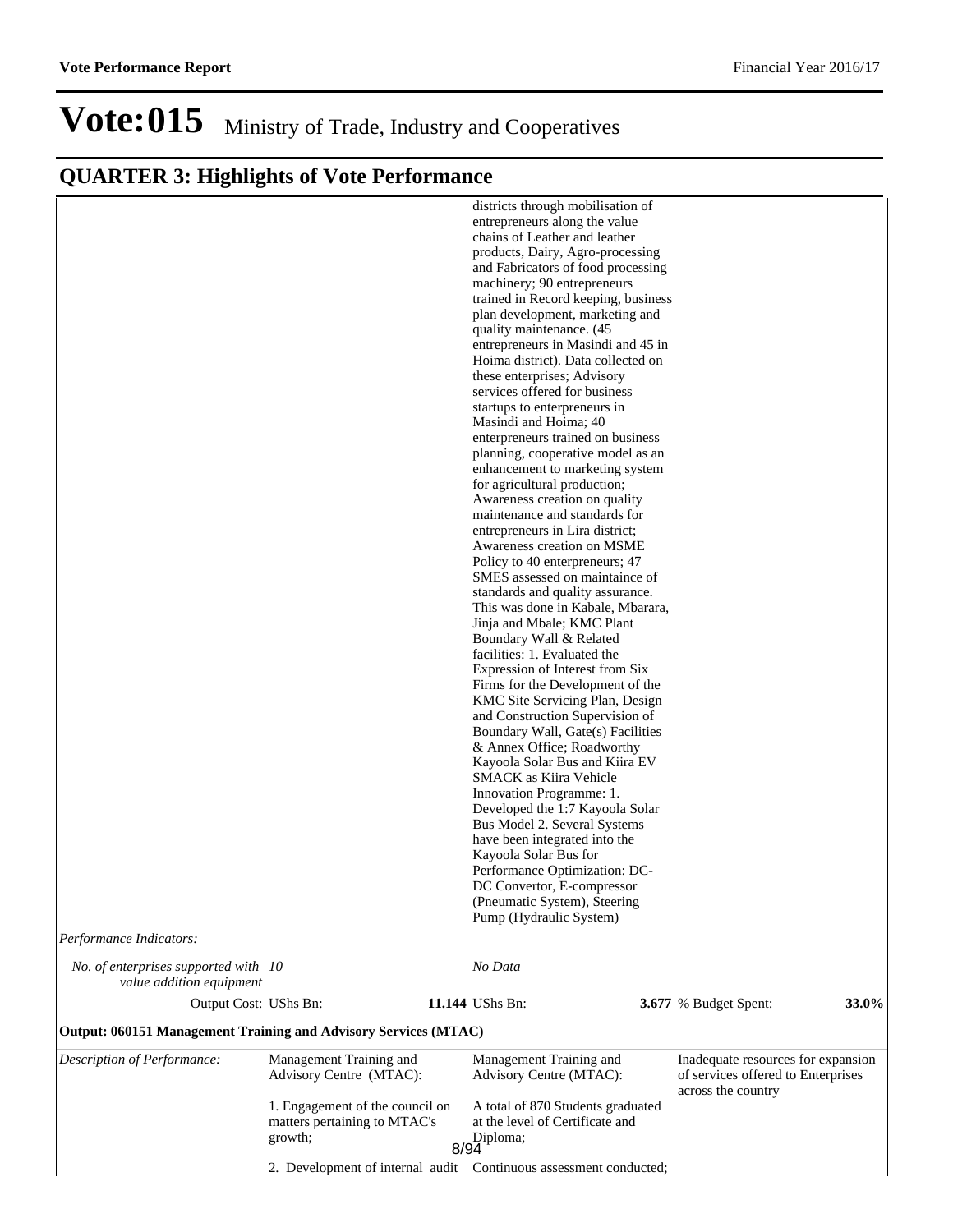| strategies and audit executions;<br>3. Comprehensive risk | As part of marketing drives, the<br>Centre participated in an      |
|-----------------------------------------------------------|--------------------------------------------------------------------|
| management framework                                      | Exhibition for Institutions of                                     |
| developed and implemen                                    | Higher Learning organised by                                       |
|                                                           | NSK Visual Marketing (U) Ltd,                                      |
|                                                           | and Television shows at 5 Stations,                                |
|                                                           | UBC, STAR, UBC Channel One                                         |
|                                                           | and Magic One;                                                     |
|                                                           | The Student Guild organised                                        |
|                                                           | various events that drew                                           |
|                                                           | participation as follows:                                          |
|                                                           | • The mind education workshop (                                    |
|                                                           | 212),<br>• The readers and Leaders                                 |
|                                                           | convention $(07)$ ,                                                |
|                                                           | • The election of new guiders                                      |
|                                                           | leaders is on,                                                     |
|                                                           | • Ready to work Training (144),                                    |
|                                                           | • Orientation of Freshers (294)                                    |
|                                                           | Other continuous activities                                        |
|                                                           | undertaken included: A total of                                    |
|                                                           | 482 Students were registered at the                                |
|                                                           | main campus while 390 were                                         |
|                                                           | registered at outreach centres;                                    |
|                                                           | A total of 579 transcripts,                                        |
|                                                           | certificates and testimonials were                                 |
|                                                           | produced and distributed;                                          |
|                                                           | A total of 137 students were                                       |
|                                                           | supervised on preparation of their                                 |
|                                                           | <b>Research Documents;</b>                                         |
|                                                           | A total of 4544 participants were                                  |
|                                                           | trained across the Country.                                        |
|                                                           |                                                                    |
|                                                           | The following short courses were<br>conducted on open arrangement: |
|                                                           | • Computer Applications for 159                                    |
|                                                           | participants                                                       |
|                                                           | • Craftsmanship courses for 151                                    |
|                                                           | participants                                                       |
|                                                           | • Computerized accounting using                                    |
|                                                           | Tally ERP, Quick Books & Sage<br>for 42 participants               |
|                                                           | • Effective Stores Management and                                  |
|                                                           | Inventory Control for 09                                           |
|                                                           | Participants                                                       |
|                                                           | • Customer Relationship (11)                                       |
|                                                           | • Project Planning (20)<br>• Monitoring and Evaluation (24)        |
|                                                           | • Management Skills (44)                                           |
|                                                           | • Occupational Safety and Health                                   |
|                                                           | (31)                                                               |
|                                                           | • Curriculum review (30)                                           |
|                                                           | • Forensic Investigation (12)<br>• Records Keeping and Information |
|                                                           | Management;                                                        |
|                                                           | 9/94Leadership and Management                                      |
|                                                           | Training for Heath workers 24;                                     |
|                                                           |                                                                    |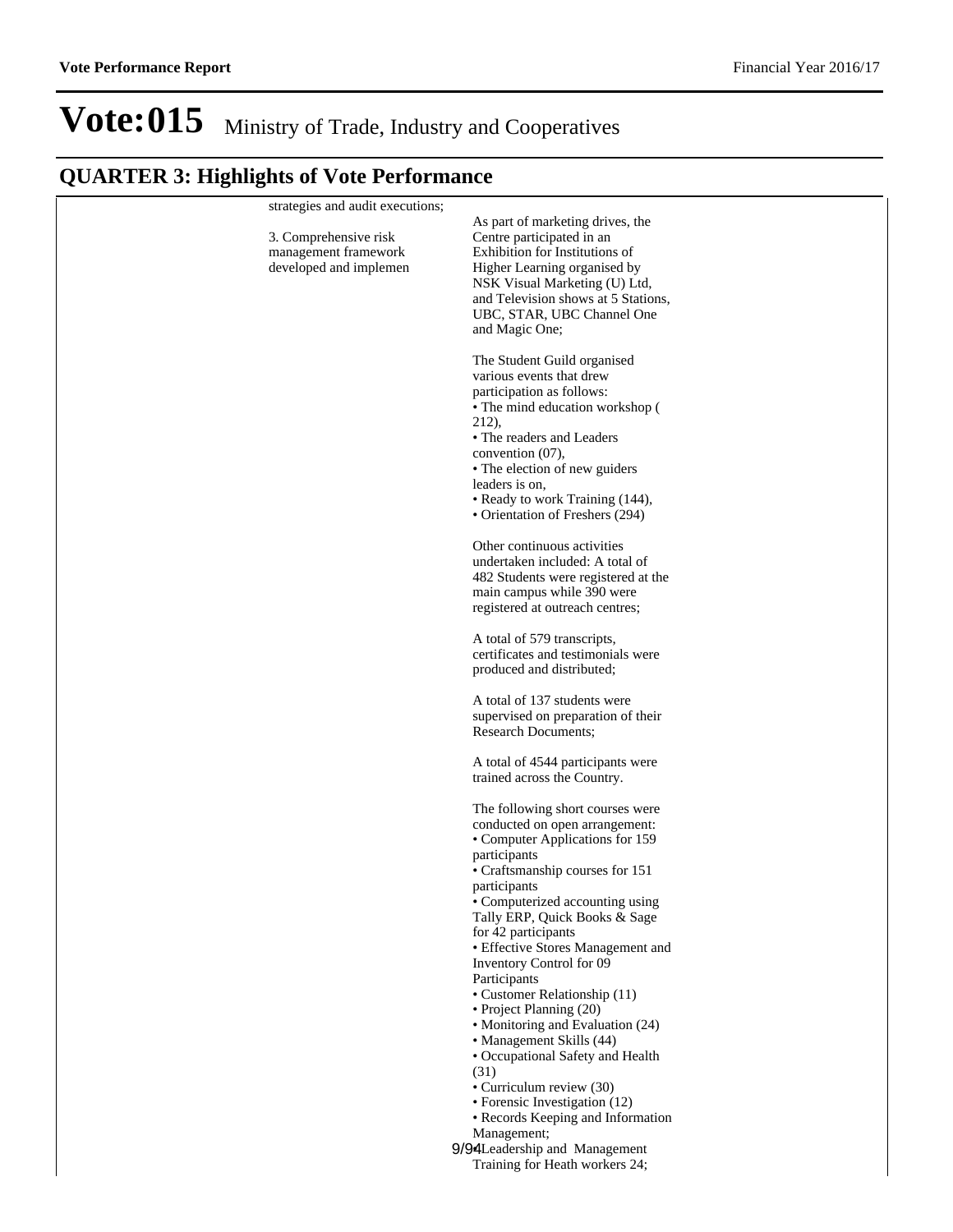|                                                                                           | A total of 57 students on internship<br>underwent training and they have<br>undergone related courses;                                                                            |
|-------------------------------------------------------------------------------------------|-----------------------------------------------------------------------------------------------------------------------------------------------------------------------------------|
|                                                                                           | A total of 2319 participants trained<br>on job creation across the Country;                                                                                                       |
|                                                                                           | A total of 28 Computers procured<br>and installed at the Main Center in<br>Nakawa;                                                                                                |
|                                                                                           | A total of 12 proposals were made<br>to prospective clients;                                                                                                                      |
| Performance Indicators:                                                                   |                                                                                                                                                                                   |
| No. of students offering diploma & 2,023<br>certificate programmes in business<br>and ICT | No Data                                                                                                                                                                           |
| No. of participants trained in 1,500<br>enterprenuership skills                           | No Data                                                                                                                                                                           |
| Output Cost: UShs Bn:                                                                     | 100.0%<br>0.058 UShs Bn:<br>0.058 % Budget Spent:                                                                                                                                 |
| Output: 060152 Commercial and Economic Infrastructure Development (UDC)                   |                                                                                                                                                                                   |
| Description of Performance:                                                               | Uganda Development Corporation: Inadequate resources                                                                                                                              |
|                                                                                           | Benchmarking visit undertaken on<br>the Salt manufacturing processes in<br>China;                                                                                                 |
|                                                                                           | <b>Quarterly Financial Statements</b><br>produced;                                                                                                                                |
|                                                                                           | Salaries and allowances paid;                                                                                                                                                     |
|                                                                                           | Operations Support (rent, utilities,<br>security, equipment maintenance<br>etc) and administrative services<br>(welfare, fuel & lubricants, vehicle<br>maintenance etc) provided; |
|                                                                                           | Subscriptions were made, Firewall<br>licence renewed and paid for<br>Internet Services;                                                                                           |
|                                                                                           | Quarterly and Annual Financial<br>Reports;                                                                                                                                        |
|                                                                                           | Staff salaries, allowances and<br>benefits paid;                                                                                                                                  |
|                                                                                           | Staff capacity built and enhanced;                                                                                                                                                |
|                                                                                           | Market Study Report produced;                                                                                                                                                     |
| Performance Indicators:                                                                   |                                                                                                                                                                                   |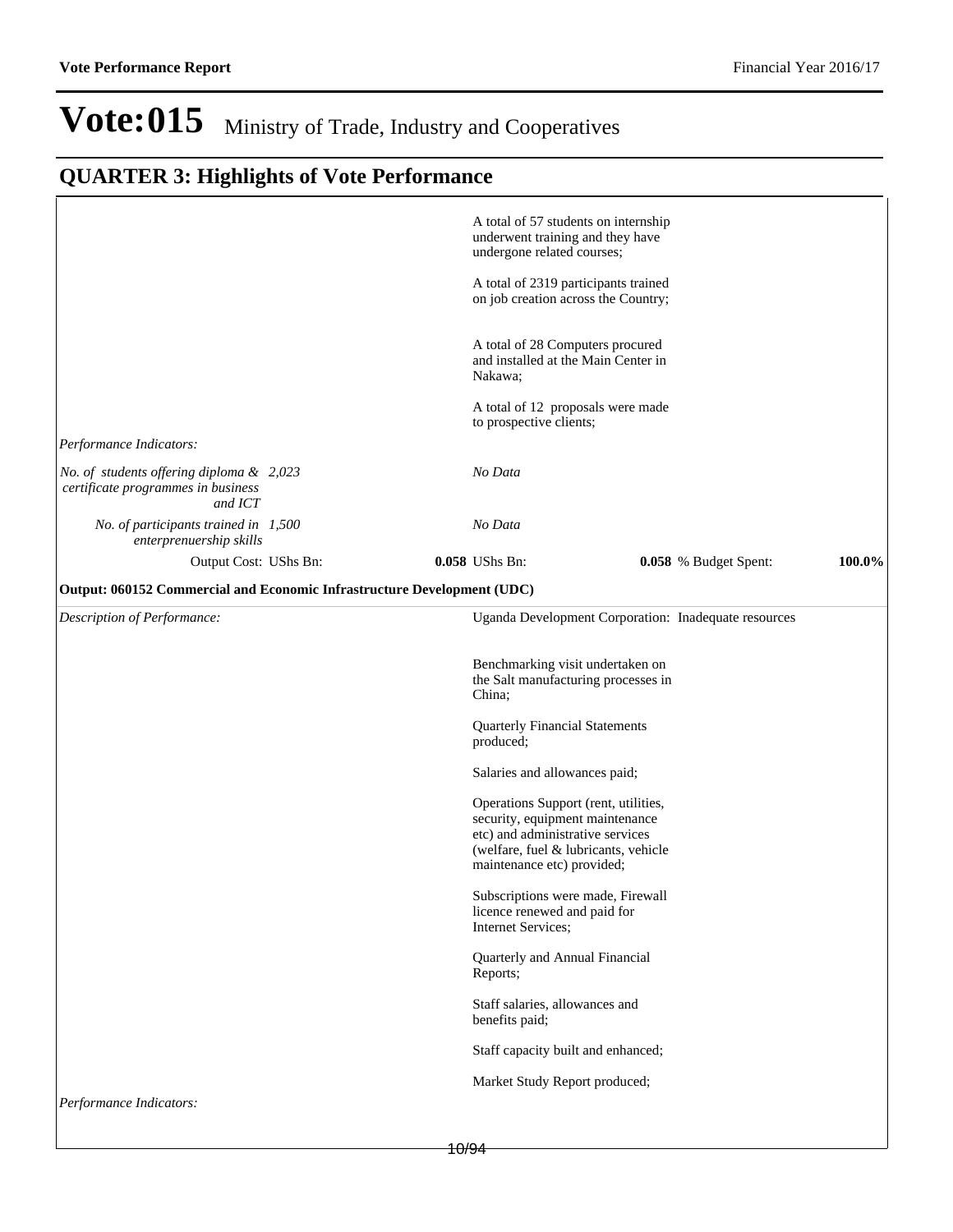| Vote, Vote Function<br><b>Key Output</b>                                                | <b>Approved Budget and</b><br><b>Planned outputs</b>                                                                                                                                                                                              | <b>Cumulative Expenditure</b><br>and Performance                                                                                                                                                                                                                                                                                                                                                                                                                                                                                                                                                                                                         | <b>Status and Reasons for</b><br>any Variation from Plans |       |
|-----------------------------------------------------------------------------------------|---------------------------------------------------------------------------------------------------------------------------------------------------------------------------------------------------------------------------------------------------|----------------------------------------------------------------------------------------------------------------------------------------------------------------------------------------------------------------------------------------------------------------------------------------------------------------------------------------------------------------------------------------------------------------------------------------------------------------------------------------------------------------------------------------------------------------------------------------------------------------------------------------------------------|-----------------------------------------------------------|-------|
| Output Cost: UShs Bn:                                                                   |                                                                                                                                                                                                                                                   | 1.179 UShs Bn:                                                                                                                                                                                                                                                                                                                                                                                                                                                                                                                                                                                                                                           | 0.657 % Budget Spent:                                     | 55.7% |
| <b>Program Cost:</b>                                                                    | UShs Bn:                                                                                                                                                                                                                                          | 23.896 UShs Bn:                                                                                                                                                                                                                                                                                                                                                                                                                                                                                                                                                                                                                                          | 4.538 % Budget Spent:                                     | 19.0% |
| Programme: 0602 Cooperative Development                                                 |                                                                                                                                                                                                                                                   |                                                                                                                                                                                                                                                                                                                                                                                                                                                                                                                                                                                                                                                          |                                                           |       |
| <b>Output: 060201 Cooperative Policies, Strategies and Monitoring services</b>          |                                                                                                                                                                                                                                                   |                                                                                                                                                                                                                                                                                                                                                                                                                                                                                                                                                                                                                                                          |                                                           |       |
| Description of Performance:                                                             | upon approval by Parliament;<br>to Parliament for approval;                                                                                                                                                                                       | Cooperative Societies Act gazetted Cooperative Societies Act is before Inadequate resources<br>the Parliamentary Session<br>Committee on Tourism, Trade and<br>The revised Co-operative Societies Industry; Stakeholder consultations<br>Regulations and byelaws presented are ongoing on the Agricultural<br>Produce Marketing Regulatory<br>Bill; Cabinet Memo on the transfer<br>of Uganda Cooperative College<br>and other Cooperative training<br>institutions from the Ministry of<br>Education and Sports to the<br>Ministry of Trade, Industry and<br>Cooperatives to offer professional<br>education was resubmitted to<br>Cabinet Secretariat; |                                                           |       |
| Performance Indicators:                                                                 |                                                                                                                                                                                                                                                   |                                                                                                                                                                                                                                                                                                                                                                                                                                                                                                                                                                                                                                                          |                                                           |       |
| Stage of Cooperative Societies Passed by Parliament<br><b>Amendment Act formulation</b> |                                                                                                                                                                                                                                                   | Act is before Parliament Session<br>Committee on TTI                                                                                                                                                                                                                                                                                                                                                                                                                                                                                                                                                                                                     |                                                           |       |
| Output Cost: UShs Bn:                                                                   |                                                                                                                                                                                                                                                   | 0.170 UShs Bn:                                                                                                                                                                                                                                                                                                                                                                                                                                                                                                                                                                                                                                           | 0.073 % Budget Spent:                                     | 42.7% |
| <b>Output: 060202 Cooperatives Establishment and Management</b>                         |                                                                                                                                                                                                                                                   |                                                                                                                                                                                                                                                                                                                                                                                                                                                                                                                                                                                                                                                          |                                                           |       |
| Description of Performance:                                                             | 1,000 Cooperative Societies<br>Cooperative Law;<br>25 Cooperatives audited to ensure<br>proper financial ability and<br>reporting;<br>24 Cooperatives inspected to<br>ensure proper management and<br>governance by the leaders;<br>10 investigat | 630 Cooperative Societies<br>supervised to ensure compliance to supervised to ensure compliance to<br>the Cooperatives Law and<br>Regulations; 15 cooperatives<br>inspected to ensure compliance and<br>proper management and<br>governance; 13 Cooperatives<br>audited to ensure proper financial<br>ability and reporting;<br>Investigations undertaken on 4<br>cooperatives;                                                                                                                                                                                                                                                                          | Inadequate resources                                      |       |
| Performance Indicators:                                                                 |                                                                                                                                                                                                                                                   |                                                                                                                                                                                                                                                                                                                                                                                                                                                                                                                                                                                                                                                          |                                                           |       |
| No. of cooperative Societies 50<br>audited                                              |                                                                                                                                                                                                                                                   | 13                                                                                                                                                                                                                                                                                                                                                                                                                                                                                                                                                                                                                                                       |                                                           |       |
| No. of cooperative Societies 120<br>inspected                                           |                                                                                                                                                                                                                                                   | 630                                                                                                                                                                                                                                                                                                                                                                                                                                                                                                                                                                                                                                                      |                                                           |       |
| No. of cooperative Societies 20<br>investigated                                         |                                                                                                                                                                                                                                                   | 4                                                                                                                                                                                                                                                                                                                                                                                                                                                                                                                                                                                                                                                        |                                                           |       |
| Output Cost: UShs Bn:                                                                   |                                                                                                                                                                                                                                                   | 5.208 UShs Bn:                                                                                                                                                                                                                                                                                                                                                                                                                                                                                                                                                                                                                                           | 5.102 % Budget Spent:                                     | 98.0% |
| Output: 060203 Cooperatives Skill Development and Awareness Creation                    |                                                                                                                                                                                                                                                   |                                                                                                                                                                                                                                                                                                                                                                                                                                                                                                                                                                                                                                                          |                                                           |       |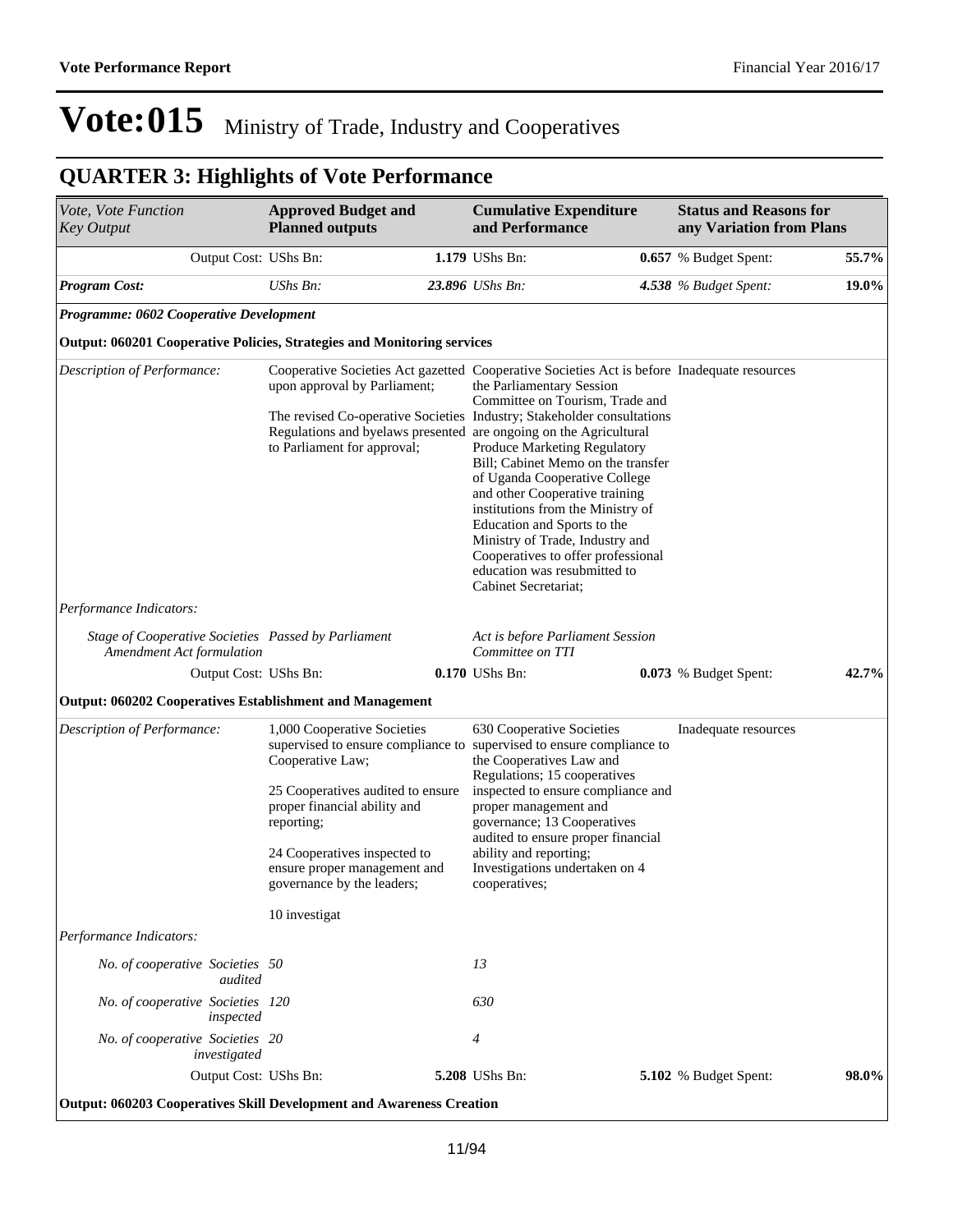| Vote, Vote Function<br><b>Key Output</b>                                                     | <b>Approved Budget and</b><br><b>Planned outputs</b>                                                                            |  | <b>Cumulative Expenditure</b><br>and Performance                 |                                                                                                                                                                            | <b>Status and Reasons for</b><br>any Variation from Plans |       |  |
|----------------------------------------------------------------------------------------------|---------------------------------------------------------------------------------------------------------------------------------|--|------------------------------------------------------------------|----------------------------------------------------------------------------------------------------------------------------------------------------------------------------|-----------------------------------------------------------|-------|--|
| Description of Performance:                                                                  | 180 farmers mobilized to form<br>horticulture cooperatives in<br>Central, Eastern and South West<br>Uganda for export purposes; |  |                                                                  | 7 Training sessions on<br>Inadequate resources<br>Cooperatives Governance, and<br>Leadership were conducted; 5<br>trainings held on Cooperatives<br>Enterprise Management; |                                                           |       |  |
|                                                                                              | <b>International Cooperative Day</b><br>Nationally commemorated;                                                                |  | <b>International Cooperative Day</b><br>Nationally commemorated; |                                                                                                                                                                            |                                                           |       |  |
|                                                                                              | Youth from 2 prominent<br>Universities sensitized and<br>mobilized to form investmen                                            |  |                                                                  |                                                                                                                                                                            |                                                           |       |  |
| Performance Indicators:                                                                      |                                                                                                                                 |  |                                                                  |                                                                                                                                                                            |                                                           |       |  |
| No. of cooperators sensitized on the $1,000$<br>Warehouse Receipt System                     |                                                                                                                                 |  | 400                                                              |                                                                                                                                                                            |                                                           |       |  |
| Output Cost: UShs Bn:                                                                        |                                                                                                                                 |  | 0.119 UShs Bn:                                                   |                                                                                                                                                                            | 0.053 % Budget Spent:                                     | 44.6% |  |
| <b>Program Cost:</b>                                                                         | $UShs Bn$ :                                                                                                                     |  | 6.403 UShs Bn:                                                   |                                                                                                                                                                            | 5.228 % Budget Spent:                                     | 81.7% |  |
| Programme: 0604 Trade Development                                                            |                                                                                                                                 |  |                                                                  |                                                                                                                                                                            |                                                           |       |  |
| Output: 060401 Trade Policies, Strategies and Monitoring Services                            |                                                                                                                                 |  |                                                                  |                                                                                                                                                                            |                                                           |       |  |
| Description of Performance:                                                                  | Finalisation of the Consumer<br>Protection and Competition Bill;                                                                |  | No Data                                                          |                                                                                                                                                                            |                                                           |       |  |
|                                                                                              | Operationalisation of the<br><b>COMESA Treaty Implementation</b><br>Bill:                                                       |  |                                                                  |                                                                                                                                                                            |                                                           |       |  |
|                                                                                              | Operationalisation of the to<br>Domestic the WTO Bill;                                                                          |  |                                                                  |                                                                                                                                                                            |                                                           |       |  |
|                                                                                              | Finalisation of Intellectual<br>Property Rights Policy;                                                                         |  |                                                                  |                                                                                                                                                                            |                                                           |       |  |
|                                                                                              | Implementation of th                                                                                                            |  |                                                                  |                                                                                                                                                                            |                                                           |       |  |
| Performance Indicators:                                                                      |                                                                                                                                 |  |                                                                  |                                                                                                                                                                            |                                                           |       |  |
| stage of Competition and Consumer Already passed by Cabinet<br>Protection Policy formulation |                                                                                                                                 |  | No Data                                                          |                                                                                                                                                                            |                                                           |       |  |
| Stage of the COMESA Treaty Passed by Parliament<br>Domestication Bill formulation            |                                                                                                                                 |  | No Data                                                          |                                                                                                                                                                            |                                                           |       |  |
| Stage of Trade Licensing Passed by Parliament<br>Amendment Act formulation                   |                                                                                                                                 |  | No Data                                                          |                                                                                                                                                                            |                                                           |       |  |
| Output Cost: UShs Bn:                                                                        |                                                                                                                                 |  | 1.166 UShs Bn:                                                   |                                                                                                                                                                            | 0.775 % Budget Spent:                                     | 66.4% |  |
| <b>Output: 060402 Trade Negotiation</b>                                                      |                                                                                                                                 |  |                                                                  |                                                                                                                                                                            |                                                           |       |  |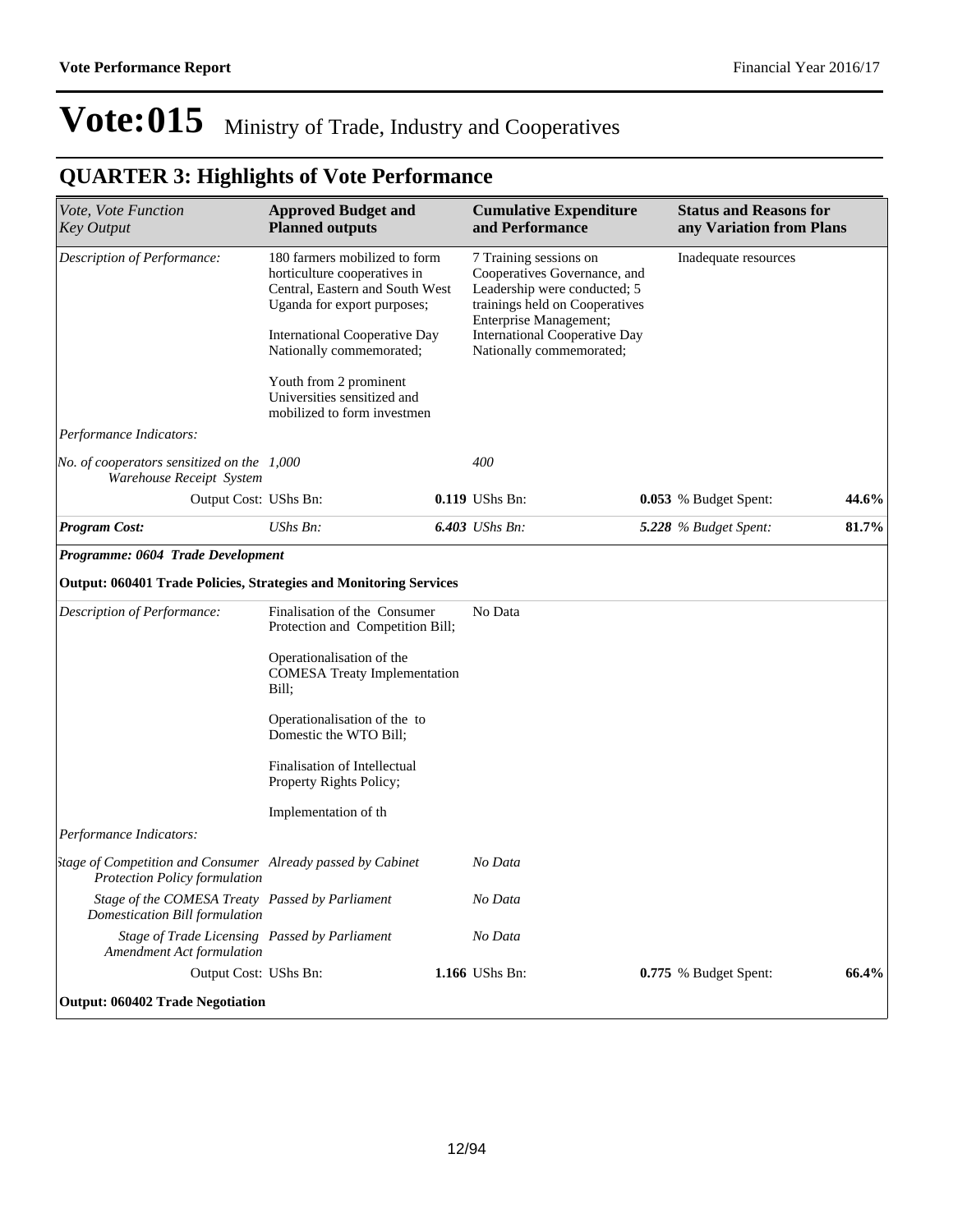| Vote, Vote Function<br><b>Key Output</b>                                                     | <b>Approved Budget and</b><br><b>Planned outputs</b>                                                                                                                                                              | <b>Cumulative Expenditure</b><br>and Performance | <b>Status and Reasons for</b><br>any Variation from Plans |       |
|----------------------------------------------------------------------------------------------|-------------------------------------------------------------------------------------------------------------------------------------------------------------------------------------------------------------------|--------------------------------------------------|-----------------------------------------------------------|-------|
| Description of Performance:                                                                  | Securing Market Access for goods No Data<br>through the Negotiations of the<br>COMESA - EAC-SADC Tripartite<br>Free Trade Area:                                                                                   |                                                  |                                                           |       |
|                                                                                              | Uganda's Interests at the WTO<br>catered for through participation at<br><b>WTO Negotiations Meetings</b><br>(TRIPS Council meetings, Council<br>for Trade in Goo                                                 |                                                  |                                                           |       |
| Performance Indicators:                                                                      |                                                                                                                                                                                                                   |                                                  |                                                           |       |
| No. of consultations with 5<br>stakeholders on negotiations                                  |                                                                                                                                                                                                                   | No Data                                          |                                                           |       |
| No. of negotiations under US-EAC, 7<br>Tripartite, COMESA, EPAs & WTO<br>participated in     |                                                                                                                                                                                                                   | No Data                                          |                                                           |       |
| Uganda's Services Waiver request Yes<br>submitted to WTO after stakeholder<br>consultation   |                                                                                                                                                                                                                   | No Data                                          |                                                           |       |
| Output Cost: UShs Bn:                                                                        |                                                                                                                                                                                                                   | 0.420 UShs Bn:                                   | 0.202 % Budget Spent:                                     | 48.1% |
| <b>Output: 060404 Trade Information and Product Market Research</b>                          |                                                                                                                                                                                                                   |                                                  |                                                           |       |
| Description of Performance:                                                                  | Trade Licensing data collected<br>from 20 municipalities for<br>development of an Authentic<br>National Business Register;                                                                                        | No Data                                          |                                                           |       |
| Performance Indicators:                                                                      |                                                                                                                                                                                                                   |                                                  |                                                           |       |
| No. of Municipalities from which 20<br>trade licensing returns have been<br>collected        |                                                                                                                                                                                                                   | No Data                                          |                                                           |       |
| Output Cost: UShs Bn:                                                                        |                                                                                                                                                                                                                   | 0.423 UShs Bn:                                   | 0.118 % Budget Spent:                                     | 27.9% |
| Output: 060405 Economic Integration and Market Access (Bilateral, Regional and Multilateral) |                                                                                                                                                                                                                   |                                                  |                                                           |       |
| Description of Performance:                                                                  | Increased benefits from COMESA No Data<br>programmes and activities through<br>better coordination in the Country<br>and maintaining Subscription to<br>the COMESA Secretariat and<br><b>COMESA</b> Institutions; |                                                  |                                                           |       |
|                                                                                              | Implementation of the WTO<br>integration instruments -<br>(Consultations with sta                                                                                                                                 |                                                  |                                                           |       |
| Performance Indicators:                                                                      |                                                                                                                                                                                                                   |                                                  |                                                           |       |
| No. of Non-Tariff Barriers 10<br>addressed                                                   |                                                                                                                                                                                                                   | No Data                                          |                                                           |       |
| Output Cost: UShs Bn:                                                                        |                                                                                                                                                                                                                   | 0.386 UShs Bn:                                   | 0.138 % Budget Spent:                                     | 35.8% |
| <b>Output: 060451 Export Promotion Services (UEPB)</b>                                       |                                                                                                                                                                                                                   |                                                  |                                                           |       |
| Description of Performance:                                                                  | No Data                                                                                                                                                                                                           | No Data<br><del>13/94</del>                      |                                                           |       |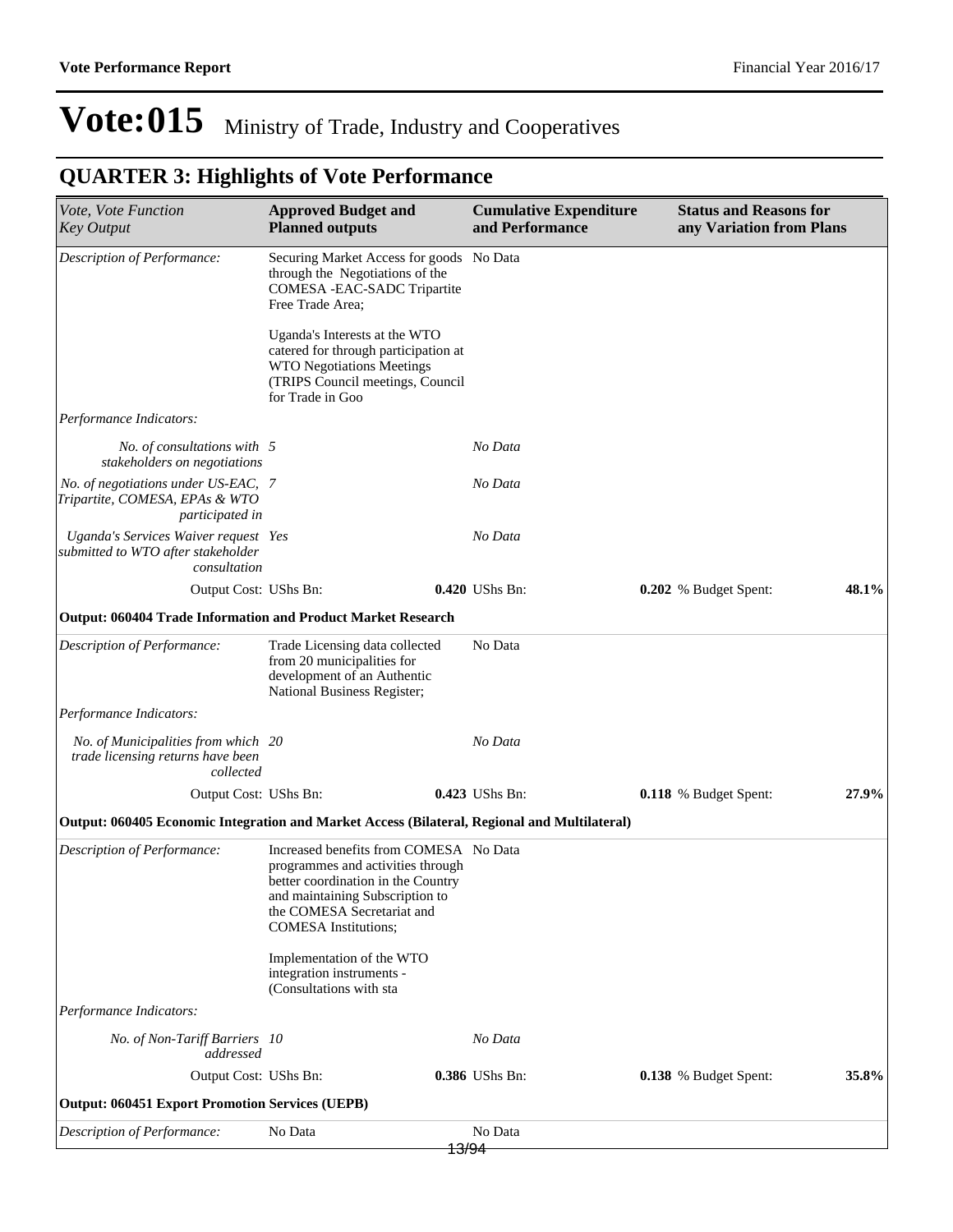### **QUARTER 3: Highlights of Vote Performance**

| Vote, Vote Function<br><b>Key Output</b>                                                | <b>Approved Budget and</b><br><b>Planned outputs</b> | <b>Cumulative Expenditure</b><br>and Performance | <b>Status and Reasons for</b><br>any Variation from Plans |         |
|-----------------------------------------------------------------------------------------|------------------------------------------------------|--------------------------------------------------|-----------------------------------------------------------|---------|
| Performance Indicators:                                                                 |                                                      |                                                  |                                                           |         |
| No. of companies/firms supported 15<br>to participate in Trade fairs and<br>exhibitions |                                                      | No Data                                          |                                                           |         |
| Output Cost: UShs Bn:                                                                   |                                                      | $0.000$ UShs Bn:                                 | 0.000 % Budget Spent:                                     | $0.0\%$ |
| <b>Program Cost:</b>                                                                    | $UShs Bn$ :                                          | 4.822 <i>UShs Bn:</i>                            | 1.233 $%$ Budget Spent:                                   | 25.6%   |
| <b>Program Cost:</b>                                                                    | UShs Bn:                                             | $0.000$ UShs Bn:                                 | $0.000\%$ Budget Spent:                                   | $0.0\%$ |
| Programme: 0649 General Administration, Policy and Planning                             |                                                      |                                                  |                                                           |         |
| <b>Program Cost:</b>                                                                    | UShs Bn:                                             | 7.994 UShs Bn:                                   | $0.000\%$ Budget Spent:                                   | $0.0\%$ |
| <b>Total Cost for Vote:</b>                                                             | $UShs Bn$ :                                          | 43.115 UShs Bn:                                  | <b>10.999</b> % Budget Spent:                             | 25.5%   |

#### **Performance highlights for the Quarter**

The shortfalls in releases significantly affected physical output performance for the Quarter.

### *V3: Details of Releases and Expenditure*

#### **Table V3.1: GoU Releases and Expenditure by Output\***

| <b>Billion Uganda Shillings</b>                                    | <b>Approved</b><br><b>Budget</b> | <b>Released</b> | <b>Spent</b> | $%$ GoU<br><b>Budget</b><br><b>Released</b> | $%$ GoU<br><b>Budget</b><br><b>Spent</b> | $%$ GoU<br><b>Releases</b><br><b>Spent</b> |
|--------------------------------------------------------------------|----------------------------------|-----------------|--------------|---------------------------------------------|------------------------------------------|--------------------------------------------|
| Program 0601 Industrial and Technological Development              | 23.90                            | 13.34           | 13.05        | 55.8%                                       | 54.6%                                    | 97.8%                                      |
| <b>Class: Outputs Provided</b>                                     | 11.81                            | 4.32            | 4.13         | 36.6%                                       | 35.0%                                    | 95.7%                                      |
| 060101 Industrial Policies, Strategies and Monitoring<br>Services  | 0.42                             | 0.36            | 0.31         | 85.7%                                       | 73.3%                                    | 85.5%                                      |
| 060102 Capacity Building for Jua Kali and Private Sector           | 0.18                             | 0.16            | 0.11         | 90.0%                                       | 63.2%                                    | 70.2%                                      |
| 060103 Industrial Information Services                             | 0.07                             | 0.04            | 0.03         | 66.8%                                       | 51.2%                                    | 76.6%                                      |
| 060104 Promotion of Value Addition and Cluster<br>Development      | 11.14                            | 3.75            | 3.68         | 33.7%                                       | 33.0%                                    | 98.0%                                      |
| <b>Class: Outputs Funded</b>                                       | 1.24                             | 0.72            | 0.72         | 57.8%                                       | 57.8%                                    | 100.0%                                     |
| 060151 Management Training and Advisory Services<br>(MTAC)         | 0.06                             | 0.06            | 0.06         | 100.0%                                      | 100.0%                                   | 100.0%                                     |
| 060152 Commercial and Economic Infrastructure<br>Development (UDC) | 1.18                             | 0.66            | 0.66         | 55.7%                                       | 55.7%                                    | 100.0%                                     |
| <b>Class: Capital Purchases</b>                                    | 10.85                            | 8.31            | 8.20         | 76.6%                                       | 75.6%                                    | 98.7%                                      |
| 060177 Purchase of Specialised Machinery & Equipment               | 6.00                             | 5.94            | 5.94         | 99.0%                                       | 99.0%                                    | 100.0%                                     |
| 060180 Construction of Common Industrial Facilities                | 4.85                             | 2.37            | 2.26         | 48.8%                                       | 46.6%                                    | 95.4%                                      |
| Program 0602 Cooperative Development                               | 6.40                             | 5.97            | 5.76         | 93.2%                                       | 89.9%                                    | 96.5%                                      |
| <b>Class: Outputs Provided</b>                                     | 5.50                             | 5.31            | 5.23         | 96.5%                                       | 95.1%                                    | 98.5%                                      |
| 060201 Cooperative Policies, Strategies and Monitoring<br>services | 0.17                             | 0.08            | 0.07         | 44.9%                                       | 42.7%                                    | 95.0%                                      |
| 060202 Cooperatives Establishment and Management                   | 5.21                             | 5.17            | 5.10         | 99.2%                                       | 98.0%                                    | 98.7%                                      |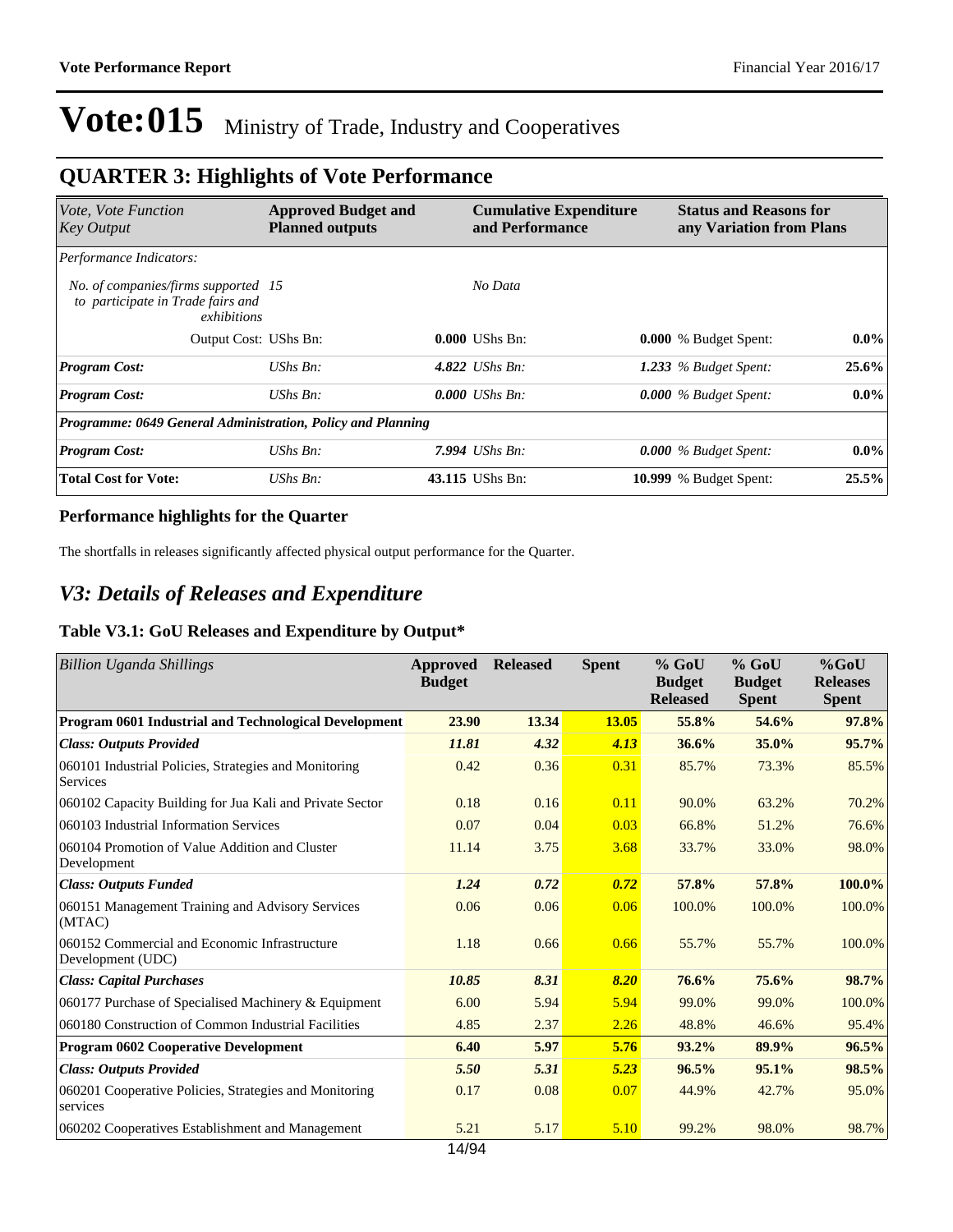### **QUARTER 3: Highlights of Vote Performance**

| <b>Billion Uganda Shillings</b>                                                         | <b>Approved Released</b><br><b>Budget</b> |       | <b>Spent</b> | % GoU<br><b>Budget</b><br><b>Released</b> | $%$ GoU<br><b>Budget</b><br><b>Spent</b> | $%$ GoU<br><b>Releases</b><br><b>Spent</b> |
|-----------------------------------------------------------------------------------------|-------------------------------------------|-------|--------------|-------------------------------------------|------------------------------------------|--------------------------------------------|
| 060203 Cooperatives Skill Development and Awareness<br>Creation                         | 0.12                                      | 0.06  | 0.05         | 53.1%                                     | 44.6%                                    | 84.0%                                      |
| <b>Class: Outputs Funded</b>                                                            | 0.91                                      | 0.66  | 0.53         | 73.1%                                     | 58.4%                                    | 80.0%                                      |
| 060251 Regulation of Warehouse Receipt System (UCE)                                     | 0.91                                      | 0.66  | 0.53         | 73.1%                                     | 58.4%                                    | 80.0%                                      |
| Program 0604 Trade Development                                                          | 3.40                                      | 2.46  | <b>1.96</b>  | 72.2%                                     | 57.7%                                    | 79.9%                                      |
| <b>Class: Outputs Provided</b>                                                          | 2.36                                      | 1.79  | 1.36         | 75.9%                                     | 57.8%                                    | 76.1%                                      |
| 060401 Trade Policies, Strategies and Monitoring Services                               | 1.07                                      | 0.87  | 0.77         | 82.0%                                     | 72.7%                                    | 88.7%                                      |
| 060402 Trade Negotiation                                                                | 0.32                                      | 0.27  | 0.20         | 82.8%                                     | 63.2%                                    | 76.3%                                      |
| 060403 Capacity Building for Trade Facilitating Institutions                            | 0.27                                      | 0.15  | 0.13         | 57.2%                                     | 49.1%                                    | 85.8%                                      |
| 060404 Trade Information and Product Market Research                                    | 0.32                                      | 0.17  | 0.12         | 54.1%                                     | 36.5%                                    | 67.5%                                      |
| 060405 Economic Integration and Market Access (Bilateral,<br>Regional and Multilateral) | 0.39                                      | 0.33  | 0.14         | 84.7%                                     | 35.8%                                    | 42.2%                                      |
| <b>Class: Outputs Funded</b>                                                            | 1.04                                      | 0.66  | 0.60         | 63.6%                                     | 57.5%                                    | 90.3%                                      |
| 060451 Export Promotion Services (UEPB)                                                 | 0.00                                      | 0.00  | 0.00         | 0.0%                                      | 0.0%                                     | 100.0%                                     |
| 060452 Support to AGOA Secretariat                                                      | 1.04                                      | 0.66  | 0.60         | 63.6%                                     | 57.5%                                    | 90.3%                                      |
| <b>Class: Capital Purchases</b>                                                         | 0.00                                      | 0.00  | 0.00         | $0.0\%$                                   | $0.0\%$                                  | 100.0%                                     |
| 060481 Trade Infrastructure Development                                                 | 0.00                                      | 0.00  | 0.00         | 0.0%                                      | 0.0%                                     | 100.0%                                     |
| Program 0649 General Administration, Policy and<br><b>Planning</b>                      | 10.62                                     | 9.07  | 7.82         | 85.4%                                     | 73.6%                                    | 86.2%                                      |
| <b>Class: Outputs Provided</b>                                                          | 6.81                                      | 5.39  | 4.45         | 79.1%                                     | 65.3%                                    | 82.5%                                      |
| 064901 Policy, consultation, planning and monitoring<br>services                        | 1.09                                      | 0.90  | 0.82         | 82.7%                                     | 75.4%                                    | 91.2%                                      |
| 064902 Sector Coordination and Administrative Services                                  | 1.30                                      | 1.14  | 0.96         | 87.5%                                     | 73.5%                                    | 84.0%                                      |
| 064903 Ministerial Support Services                                                     | 0.59                                      | 0.42  | 0.35         | 72.2%                                     | 59.8%                                    | 82.7%                                      |
| 064907 Human Resource Management Services                                               | 3.68                                      | 2.82  | 2.26         | 76.7%                                     | 61.2%                                    | 79.9%                                      |
| 064908 Research, Information and Statistical Services                                   | 0.15                                      | 0.10  | 0.06         | 67.7%                                     | 43.1%                                    | 63.7%                                      |
| <b>Class: Outputs Funded</b>                                                            | 0.40                                      | 0.30  | 0.18         | 75.0%                                     | 44.2%                                    | 59.0%                                      |
| 064951 Contributions and Memberships to International<br>Organisations                  | 0.40                                      | 0.30  | 0.18         | 75.0%                                     | 44.2%                                    | 59.0%                                      |
| <b>Class: Capital Purchases</b>                                                         | 0.78                                      | 0.75  | 0.62         | 96.7%                                     | 79.8%                                    | 82.5%                                      |
| 064975 Purchase of Motor Vehicles and Other Transport<br>Equipment                      | 0.51                                      | 0.51  | 0.50         | 100.0%                                    | 97.5%                                    | 97.5%                                      |
| 064976 Purchase of Office and ICT Equipment, including<br>Software                      | 0.26                                      | 0.24  | 0.12         | 90.0%                                     | 46.0%                                    | 51.1%                                      |
| 064978 Purchase of Office and Residential Furniture and<br>Fittings                     | 0.01                                      | 0.01  | 0.01         | 100.0%                                    | 60.0%                                    | 60.0%                                      |
| <b>Class: Arrears</b>                                                                   | 2.63                                      | 2.63  | 2.57         | 100.0%                                    | 97.8%                                    | 97.8%                                      |
| 064999 Arrears                                                                          | 2.63                                      | 2.63  | 2.57         | 100.0%                                    | 97.8%                                    | 97.8%                                      |
| <b>Total for Vote</b>                                                                   | 44.32                                     | 30.84 | 28.58        | 69.6%                                     | 64.5%                                    | 92.7%                                      |

#### **Table V3.2: 2016/17 GoU Expenditure by Item**

| <b>Billion Uganda Shillings</b> | Approved Released<br><b>Budget</b><br>15/94 | <b>Spent</b> | $%$ GoU<br><b>Budget</b><br><b>Released</b> | $%$ GoU<br><b>Budget</b><br><b>Spent</b> | $%$ GoU<br><b>Releases</b><br><b>Spent</b> |
|---------------------------------|---------------------------------------------|--------------|---------------------------------------------|------------------------------------------|--------------------------------------------|
|                                 |                                             |              |                                             |                                          |                                            |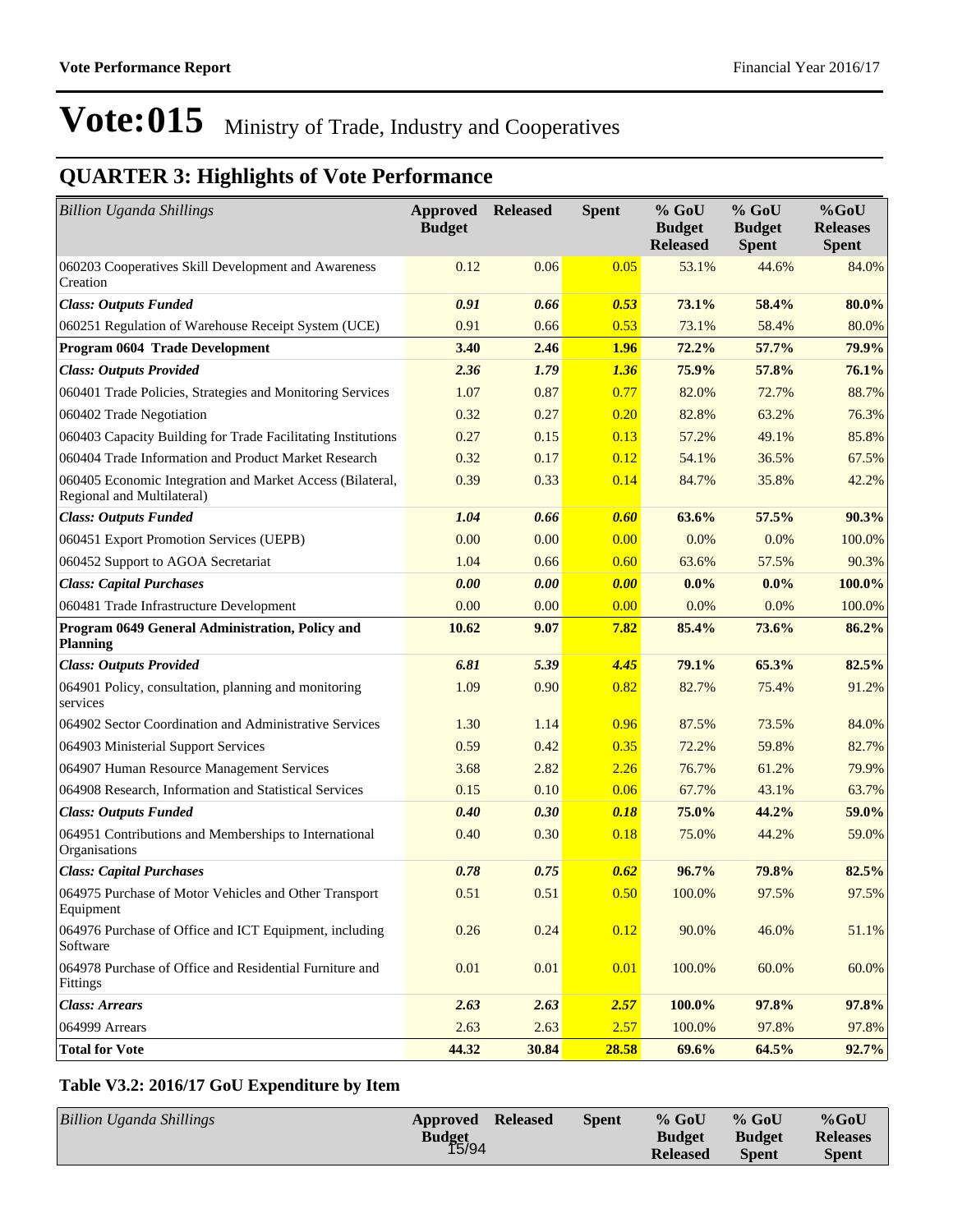| <b>Class: Outputs Provided</b>                                        | 26.48 | 16.81 | 15.18 | 63.5%  | 57.3%  | 90.3%  |
|-----------------------------------------------------------------------|-------|-------|-------|--------|--------|--------|
| 211101 General Staff Salaries                                         | 1.94  | 1.46  | 1.05  | 75.0%  | 53.9%  | 71.8%  |
| 211102 Contract Staff Salaries (Incl. Casuals, Temporary)             | 0.00  | 0.00  | 0.00  | 0.0%   | 0.0%   | 100.0% |
| 211103 Allowances                                                     | 1.14  | 0.96  | 0.86  | 84.5%  | 74.9%  | 88.6%  |
| 212102 Pension for General Civil Service                              | 2.88  | 2.19  | 1.81  | 76.0%  | 62.9%  | 82.7%  |
| 212106 Validation of old Pensioners                                   | 0.04  | 0.02  | 0.02  | 50.0%  | 49.4%  | 98.7%  |
| 213001 Medical expenses (To employees)                                | 0.02  | 0.01  | 0.01  | 50.0%  | 50.0%  | 100.0% |
| 213002 Incapacity, death benefits and funeral expenses                | 0.02  | 0.01  | 0.01  | 50.0%  | 50.0%  | 100.0% |
| 213004 Gratuity Expenses                                              | 0.27  | 0.27  | 0.14  | 100.0% | 50.5%  | 50.5%  |
| 221001 Advertising and Public Relations                               | 0.76  | 0.31  | 0.28  | 40.3%  | 36.7%  | 91.1%  |
| 221002 Workshops and Seminars                                         | 1.55  | 1.31  | 1.25  | 84.4%  | 80.2%  | 95.0%  |
| 221003 Staff Training                                                 | 1.62  | 0.61  | 0.59  | 37.7%  | 36.5%  | 96.9%  |
| 221004 Recruitment Expenses                                           | 7.60  | 1.97  | 1.97  | 25.9%  | 25.9%  | 100.0% |
| 221007 Books, Periodicals & Newspapers                                | 0.05  | 0.04  | 0.02  | 81.3%  | 40.0%  | 49.2%  |
| 221008 Computer supplies and Information Technology (IT)              | 0.03  | 0.01  | 0.01  | 51.3%  | 51.3%  | 100.0% |
| 221009 Welfare and Entertainment                                      | 0.08  | 0.05  | 0.05  | 70.5%  | 70.1%  | 99.5%  |
| 221011 Printing, Stationery, Photocopying and Binding                 | 0.16  | 0.09  | 0.09  | 58.8%  | 57.8%  | 98.3%  |
| 221012 Small Office Equipment                                         | 0.04  | 0.02  | 0.01  | 55.4%  | 29.7%  | 53.6%  |
| 221016 IFMS Recurrent costs                                           | 0.01  | 0.01  | 0.01  | 71.7%  | 70.0%  | 97.6%  |
| 221017 Subscriptions                                                  | 0.00  | 0.00  | 0.00  | 71.7%  | 71.7%  | 100.0% |
| 221020 IPPS Recurrent Costs                                           | 0.03  | 0.02  | 0.02  | 71.7%  | 71.7%  | 100.0% |
| 222001 Telecommunications                                             | 0.05  | 0.04  | 0.04  | 84.2%  | 68.7%  | 81.6%  |
| 222002 Postage and Courier                                            | 0.02  | 0.01  | 0.01  | 71.7%  | 60.7%  | 84.6%  |
| 222003 Information and communications technology (ICT)                | 0.34  | 0.29  | 0.26  | 83.7%  | 75.2%  | 89.8%  |
| 223004 Guard and Security services                                    | 0.03  | 0.02  | 0.02  | 86.5%  | 71.7%  | 82.9%  |
| 223005 Electricity                                                    | 0.10  | 0.08  | 0.05  | 75.0%  | 50.0%  | 66.7%  |
| 223006 Water                                                          | 0.02  | 0.01  | 0.01  | 75.0%  | 50.0%  | 66.7%  |
| 224004 Cleaning and Sanitation                                        | 0.06  | 0.04  | 0.04  | 75.0%  | 66.4%  | 88.5%  |
| 225001 Consultancy Services- Short term                               | 0.13  | 0.09  | 0.07  | 65.2%  | 53.7%  | 82.3%  |
| 225002 Consultancy Services-Long-term                                 | 0.09  | 0.09  | 0.02  | 100.0% | 18.5%  | 18.5%  |
| 227001 Travel inland                                                  | 0.99  | 0.83  | 0.67  | 83.8%  | 67.2%  | 80.2%  |
| 227002 Travel abroad                                                  | 0.95  | 0.57  | 0.53  | 60.2%  | 55.8%  | 92.8%  |
| 227004 Fuel, Lubricants and Oils                                      | 0.23  | 0.17  | 0.17  | 74.5%  | 72.3%  | 97.0%  |
| 228001 Maintenance - Civil                                            | 0.04  | 0.02  | 0.00  | 45.0%  | 14.0%  | 31.1%  |
| 228002 Maintenance - Vehicles                                         | 0.17  | 0.16  | 0.10  | 90.8%  | 56.0%  | 61.7%  |
| 228003 Maintenance - Machinery, Equipment & Furniture                 | 0.02  | 0.02  | 0.00  | 71.7%  | 15.0%  | 20.9%  |
| 282104 Compensation to 3rd Parties                                    | 5.00  | 5.00  | 5.00  | 100.0% | 100.0% | 100.0% |
| <b>Class: Outputs Funded</b>                                          | 3.58  | 2.34  | 2.02  | 65.3%  | 56.4%  | 86.3%  |
| 262201 Contributions to International Organisations<br>(Capital)      | 0.40  | 0.30  | 0.18  | 75.0%  | 44.2%  | 59.0%  |
| 264101 Contributions to Autonomous Institutions                       | 1.98  | 1.35  | 1.17  | 68.0%  | 59.0%  | 86.7%  |
| 264102 Contributions to Autonomous Institutions (Wage<br>Subventions) | 1.20  | 0.69  | 0.67  | 57.5%  | 56.0%  | 97.5%  |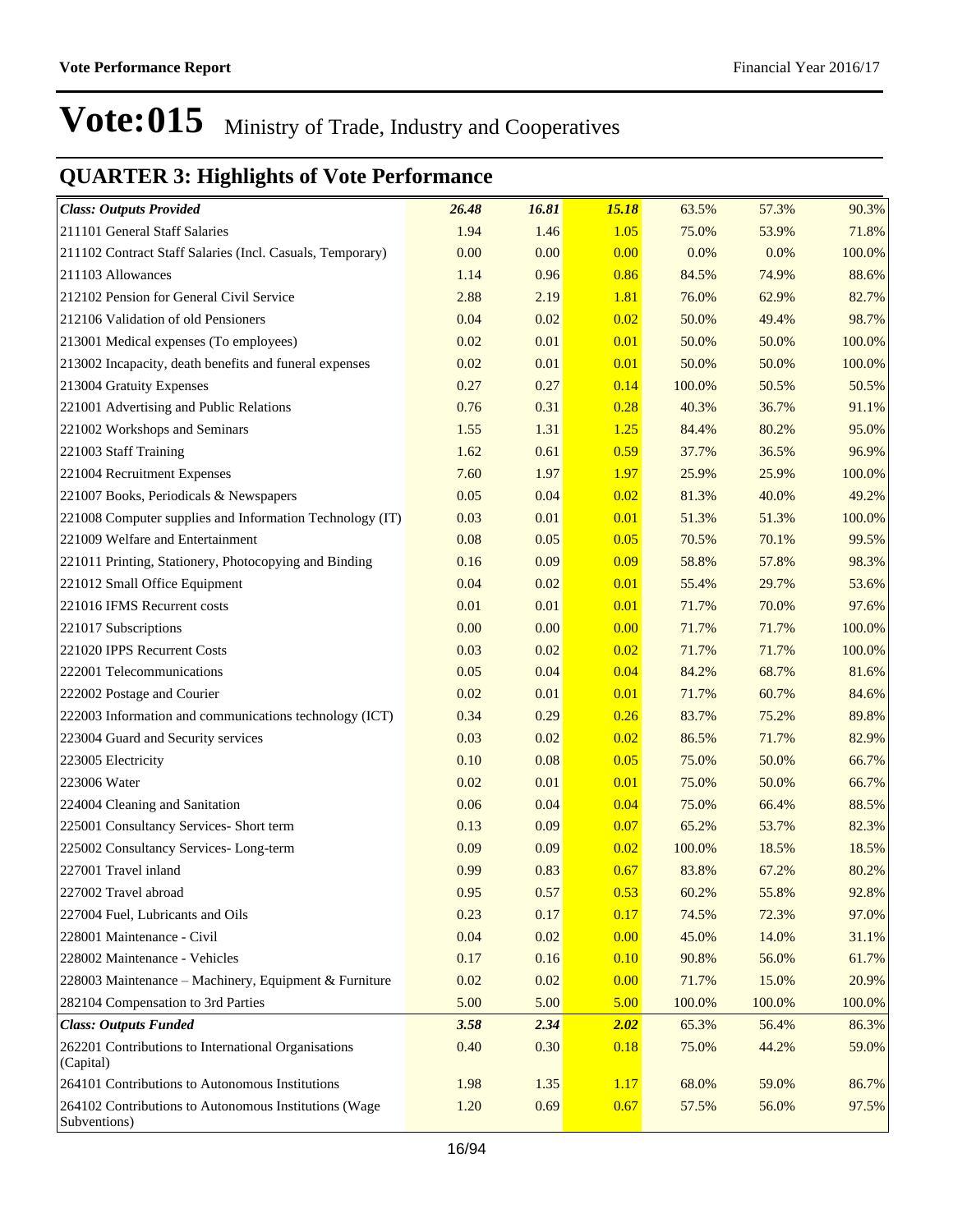### **QUARTER 3: Highlights of Vote Performance**

| <b>Class: Capital Purchases</b>                                | 11.63 | 9.06  | 8.82  | 77.9%   | 75.9%   | 97.3%  |
|----------------------------------------------------------------|-------|-------|-------|---------|---------|--------|
| 281504 Monitoring, Supervision & Appraisal of capital<br>works | 0.76  | 0.74  | 0.69  | 97.0%   | 89.9%   | 92.7%  |
| 312101 Non-Residential Buildings                               | 0.00  | 0.00  | 0.00  | $0.0\%$ | 0.0%    | 100.0% |
| 312104 Other Structures                                        | 3.62  | 1.43  | 1.43  | 39.6%   | 39.6%   | 100.0% |
| 312201 Transport Equipment                                     | 0.51  | 0.51  | 0.50  | 100.0%  | 97.5%   | 97.5%  |
| 312202 Machinery and Equipment                                 | 6.58  | 6.31  | 6.14  | 95.8%   | 93.2%   | 97.3%  |
| 312203 Furniture & Fixtures                                    | 0.05  | 0.03  | 0.02  | 56.2%   | 48.1%   | 85.5%  |
| 312213 ICT Equipment                                           | 0.10  | 0.04  | 0.04  | 45.0%   | 45.0%   | 100.0% |
| 312302 Intangible Fixed Assets                                 | 0.00  | 0.00  | 0.00  | $0.0\%$ | $0.0\%$ | 100.0% |
| <b>Class: Arrears</b>                                          | 2.63  | 2.63  | 2.57  | 100.0%  | 97.8%   | 97.8%  |
| 321605 Domestic arrears (Budgeting)                            | 2.60  | 2.60  | 2.56  | 100.0%  | 98.2%   | 98.2%  |
| 321608 Pension arrears (Budgeting)                             | 0.02  | 0.02  | 0.01  | 100.0%  | 46.4%   | 46.4%  |
| <b>Total for Vote</b>                                          | 44.32 | 30.84 | 28.58 | 69.6%   | 64.5%   | 92.7%  |

#### **Table V3.3: GoU Releases and Expenditure by Project and Programme\***

| <b>Billion Uganda Shillings</b>                                                       | Approved<br><b>Budget</b> | <b>Released</b> | <b>Spent</b> | % GoU<br><b>Budget</b><br><b>Released</b> | % GoU<br><b>Budget</b><br><b>Spent</b> | $%$ GoU<br><b>Releases</b><br><b>Spent</b> |
|---------------------------------------------------------------------------------------|---------------------------|-----------------|--------------|-------------------------------------------|----------------------------------------|--------------------------------------------|
| Program 0601 Industrial and Technological Development                                 | 23.90                     | 13.34           | 13.05        | 55.8%                                     | 54.6%                                  | 97.8%                                      |
| <b>Recurrent SubProgrammes</b>                                                        |                           |                 |              |                                           |                                        |                                            |
| 12 Industry and Technology                                                            | 2.93                      | 2.07            | 1.88         | 70.6%                                     | 64.4%                                  | 91.2%                                      |
| <b>Development Projects</b>                                                           |                           |                 |              |                                           |                                        |                                            |
| 1111 Soroti Fruit Factory                                                             | 10.48                     | 8.16            | 8.10         | 77.8%                                     | 77.3%                                  | 99.3%                                      |
| 1164 One Village One Product Programme                                                | 0.49                      | 0.21            | 0.15         | 42.5%                                     | 30.7%                                  | 72.2%                                      |
| 1250 Support to Innovation - EV Car Project                                           | 10.00                     | 2.91            | 2.91         | 29.1%                                     | 29.1%                                  | 100.0%                                     |
| <b>Program 0602 Cooperative Development</b>                                           | 6.40                      | 5.97            | 5.76         | 93.2%                                     | 89.9%                                  | 96.5%                                      |
| <b>Recurrent SubProgrammes</b>                                                        |                           |                 |              |                                           |                                        |                                            |
| 13 Cooperatives Development                                                           | 6.40                      | 5.97            | 5.76         | 93.2%                                     | 89.9%                                  | 96.5%                                      |
| Program 0604 Trade Development                                                        | 3.40                      | 2.46            | 1.96         | 72.2%                                     | 57.7%                                  | 79.9%                                      |
| <b>Recurrent SubProgrammes</b>                                                        |                           |                 |              |                                           |                                        |                                            |
| 07 External Trade                                                                     | 1.70                      | 1.24            | 0.95         | 73.0%                                     | 55.8%                                  | 76.4%                                      |
| 08 Internal Trade                                                                     | 0.48                      | 0.41            | 0.27         | 85.0%                                     | 56.9%                                  | 66.9%                                      |
| 16 Directorate of Trade, Industry and Cooperatives                                    | 0.12                      | 0.07            | 0.06         | 57.2%                                     | 46.7%                                  | 81.7%                                      |
| <b>Development Projects</b>                                                           |                           |                 |              |                                           |                                        |                                            |
| 1246 District Commercial Services Support Project                                     | 0.40                      | 0.21            | 0.19         | 51.9%                                     | 48.1%                                  | 92.6%                                      |
| 1291 Regional Integration Implementation Programme<br>[RIIP] Support for Uganda       | 0.00                      | 0.00            | 0.00         | 0.0%                                      | 0.0%                                   | 100.0%                                     |
| 1306 National Response Strategy on Elimination of Non<br>Tariff Barriers (NRSE-NTB's) | 0.70                      | 0.53            | 0.49         | 75.4%                                     | 70.1%                                  | 92.9%                                      |
| Program 0649 General Administration, Policy and<br><b>Planning</b>                    | 10.62                     | 9.07            | 7.82         | 85.4%                                     | 73.6%                                  | 86.2%                                      |
| <b>Recurrent SubProgrammes</b>                                                        |                           |                 |              |                                           |                                        |                                            |
| 01 HQs and Administration                                                             | 19.64                     | 7.25            | 6.29         | 85.5%                                     | 74.3%                                  | 86.8%                                      |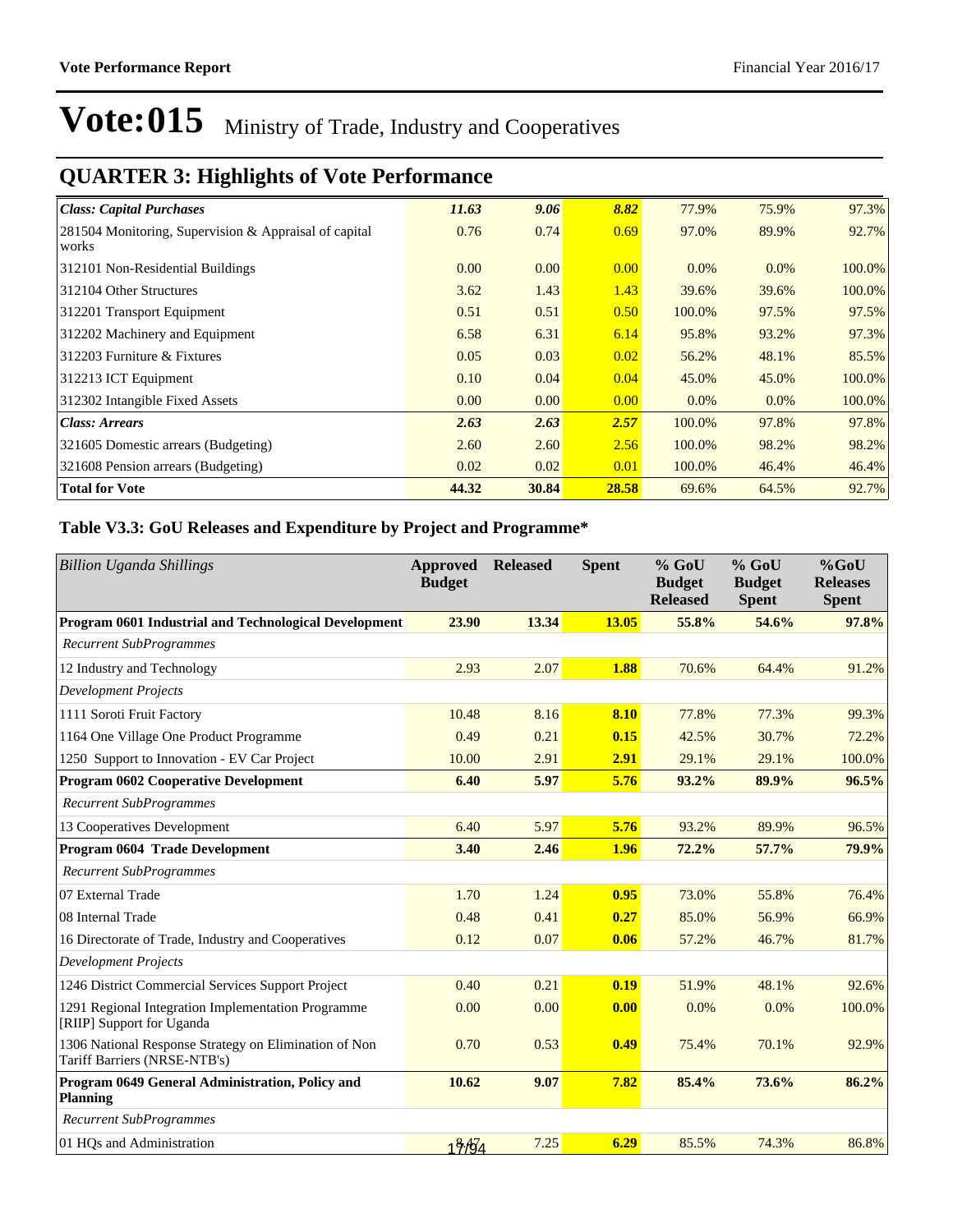### **QUARTER 3: Highlights of Vote Performance**

| 15 Internal Audit                                                   | 0.06  | 0.03  | $\vert 0.03 \vert$ | 53.9%   | 43.4%   | 80.6%     |
|---------------------------------------------------------------------|-------|-------|--------------------|---------|---------|-----------|
| 17 Policy and Planning                                              | 0.47  | 0.35  | 0.31               | 75.9%   | 66.7%   | 87.9%     |
| Development Projects                                                |       |       |                    |         |         |           |
| 0248 Government Purchases and Taxes                                 | 0.00  | 0.00  | $\vert 0.00 \vert$ | $0.0\%$ | $0.0\%$ | $100.0\%$ |
| 1408 Support to the Ministry of Trade, Industry and<br>Cooperatives | 1.62  | 1.44  | 1.18               | 88.9%   | 73.3%   | 82.5%     |
| <b>Total for Vote</b>                                               | 44.32 | 30.84 | 28.58              | 69.6%   | 64.5%   | 92.7%     |

#### **Table V3.4: External Financing Releases and Expenditure by Sub Programme**

| <b>Billion Uganda Shillings</b>                                                       | Approved<br><b>Budget</b> | <b>Released</b> | <b>Spent</b>      | % Budget<br><b>Released</b> | % Budget<br><b>Spent</b> | %Releases<br><b>Spent</b> |
|---------------------------------------------------------------------------------------|---------------------------|-----------------|-------------------|-----------------------------|--------------------------|---------------------------|
| <b>Program: 0604 Trade Development</b>                                                | 1.18                      | 0.00            | 0.00              | $0.0\%$                     | $0.0\%$                  | $0.0\%$                   |
| Development Projects.                                                                 |                           |                 |                   |                             |                          |                           |
| 1246 District Commercial Services Support Project                                     | 0.88                      | 0.00            | 0.00              | $0.0\%$                     | $0.0\%$                  | $0.0\%$                   |
| 1306 National Response Strategy on Elimination of Non<br>Tariff Barriers (NRSE-NTB's) | 0.30                      | 0.00            | 0.00              | $0.0\%$                     | $0.0\%$                  | $0.0\%$                   |
| <b>Grand Total:</b>                                                                   | 1.18                      | 0.00            | 0.00 <sub>1</sub> | $0.0\%$                     | $0.0\%$                  | $0.0\%$                   |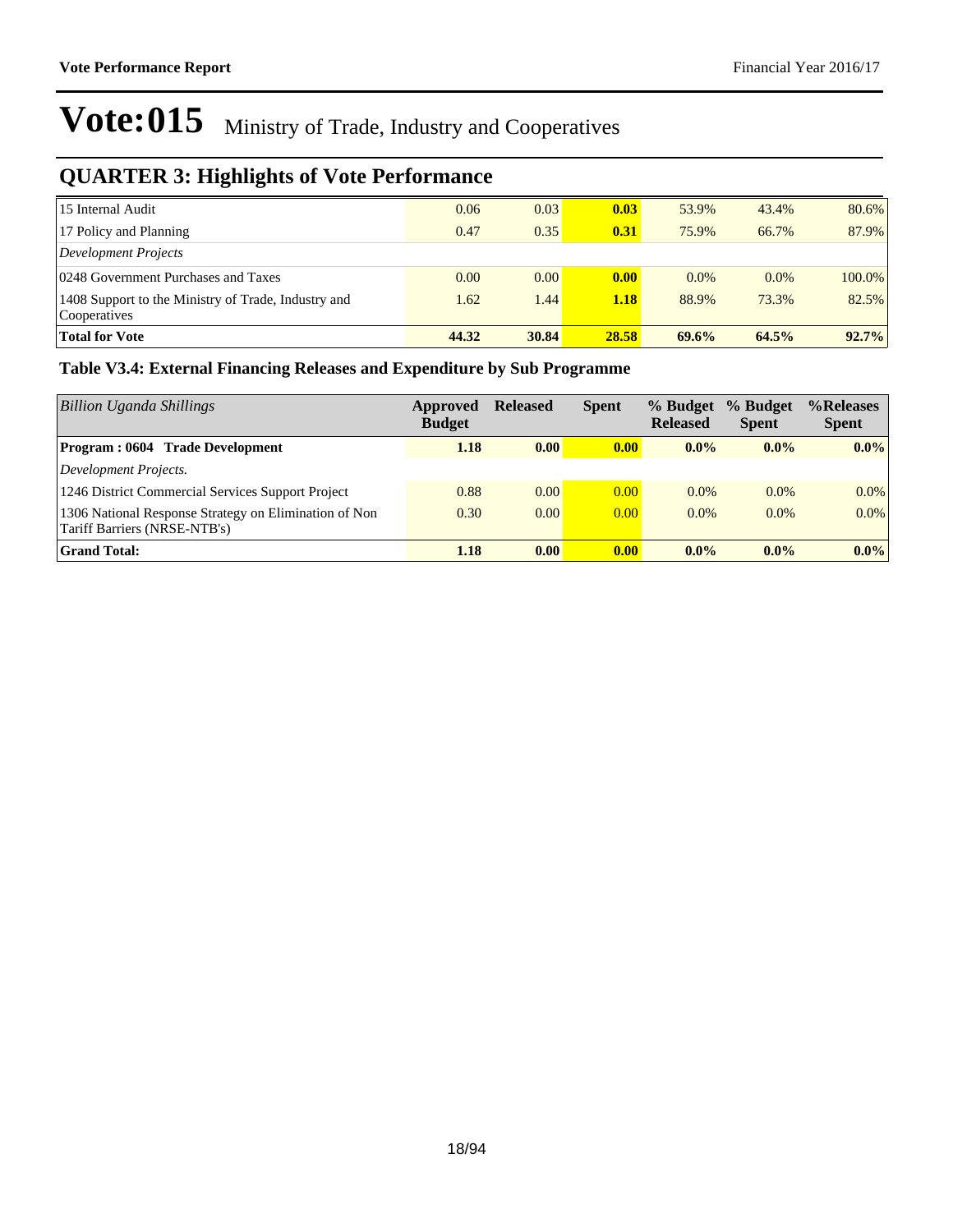### **QUARTER 3: Cumulative Outputs and Expenditure by End of Quarter**

| <b>Annual Planned Outputs</b> | <b>Cumulative Outputs Achieved by</b> | Cumulative Expenditures made by   | UShs            |
|-------------------------------|---------------------------------------|-----------------------------------|-----------------|
|                               | <b>End of Quarter</b>                 | the End of the Quarter to         | <i>Thousand</i> |
|                               |                                       | <b>Deliver Cumulative Outputs</b> |                 |

#### **Program: 01 Industrial and Technological Development**

*Recurrent Programmes*

**Subprogram: 12 Industry and Technology**

*Outputs Provided*

#### **Output: 01 Industrial Policies, Strategies and Monitoring Services**

| Implementation of Sector Specific                                         | Sugar Bill submitted to Parliament for                                               | <b>Item</b>                                                     | <b>Spent</b> |
|---------------------------------------------------------------------------|--------------------------------------------------------------------------------------|-----------------------------------------------------------------|--------------|
| Strategies and interventions reviewed by<br>key Stakeholders;             | First Reading. Referred to the<br>Parliamentary Committee on Tourism                 | 211101 General Staff Salaries                                   | 176,693      |
|                                                                           | Trade and Industry; ToRs for the Leather                                             | 211103 Allowances                                               | 14,416       |
| Publication and wide Dissemination of<br>the National Leather and Leather | Apex Body developed; Committee for<br>developing the Draft Spices and                | 221002 Workshops and Seminars                                   | 56,906       |
| <b>Products Policy</b>                                                    | Condiments Policy constituted; Draft<br>Strategy for Implementation of the Grain     | 221008 Computer supplies and Information<br>Technology (IT)     | 861          |
| Industrial Licensing Bill, draft Iron and                                 | Trade Policy developed; Committee to                                                 | 221009 Welfare and Entertainment                                | 6,726        |
| Steel Policy and Packaged Water                                           | draft the Industrial Sectoral Plan<br>constituted; Draft principles of the           | 221011 Printing, Stationery, Photocopying and<br><b>Binding</b> | 9,290        |
|                                                                           | Industrial Development Bill presented to<br>stakeholders; Policy on Packaged water   | 222001 Telecommunications                                       | 3,443        |
|                                                                           | submitted to Cabinet Secretariat, awaiting 227001 Travel inland                      |                                                                 | 17,783       |
|                                                                           | RIA; Final draft Iron and Steel Policy<br>developed, and a zero draft Iron and Steel | 227004 Fuel, Lubricants and Oils                                | 8,608        |
|                                                                           | Implementation Strategy developed,                                                   | 228002 Maintenance - Vehicles                                   | 2,496        |
|                                                                           | awaiting presentation to stakeholders;                                               |                                                                 |              |
|                                                                           | Draft Tea Trade Policy developed;<br>Clearance Certificates from MoFPED for          |                                                                 |              |
|                                                                           | Accreditation Bill, Scientific and                                                   |                                                                 |              |
|                                                                           | Industrial Metrology Bill, and Legal                                                 |                                                                 |              |
|                                                                           | Metrology Bill received, now awaiting                                                |                                                                 |              |
|                                                                           | printing and submission; The National                                                |                                                                 |              |
|                                                                           | Textile Policy reviewed and Draft in                                                 |                                                                 |              |
|                                                                           | place; Field study to inform the                                                     |                                                                 |              |
|                                                                           | development of the Cement Policy                                                     |                                                                 |              |
|                                                                           | conducted; Committee to develop the                                                  |                                                                 |              |
|                                                                           | Draft Alcohol Bill constituted; Concept                                              |                                                                 |              |
|                                                                           | Note on Packaging Policy developed and                                               |                                                                 |              |
|                                                                           | awaits approval; 37 Technical Guidance                                               |                                                                 |              |
|                                                                           | and Industrial Inspection visits conducted                                           |                                                                 |              |
|                                                                           | to Manufacturing Establishments;                                                     |                                                                 |              |
| <b>Reasons for Variation in performance</b>                               |                                                                                      |                                                                 |              |

| 297,221  | <b>Total</b>       |
|----------|--------------------|
| 176,693  | Wage Recurrent     |
| 120,528  | Non Wage Recurrent |
| $\theta$ | AIA                |

**Output: 02 Capacity Building for Jua Kali and Private Sector**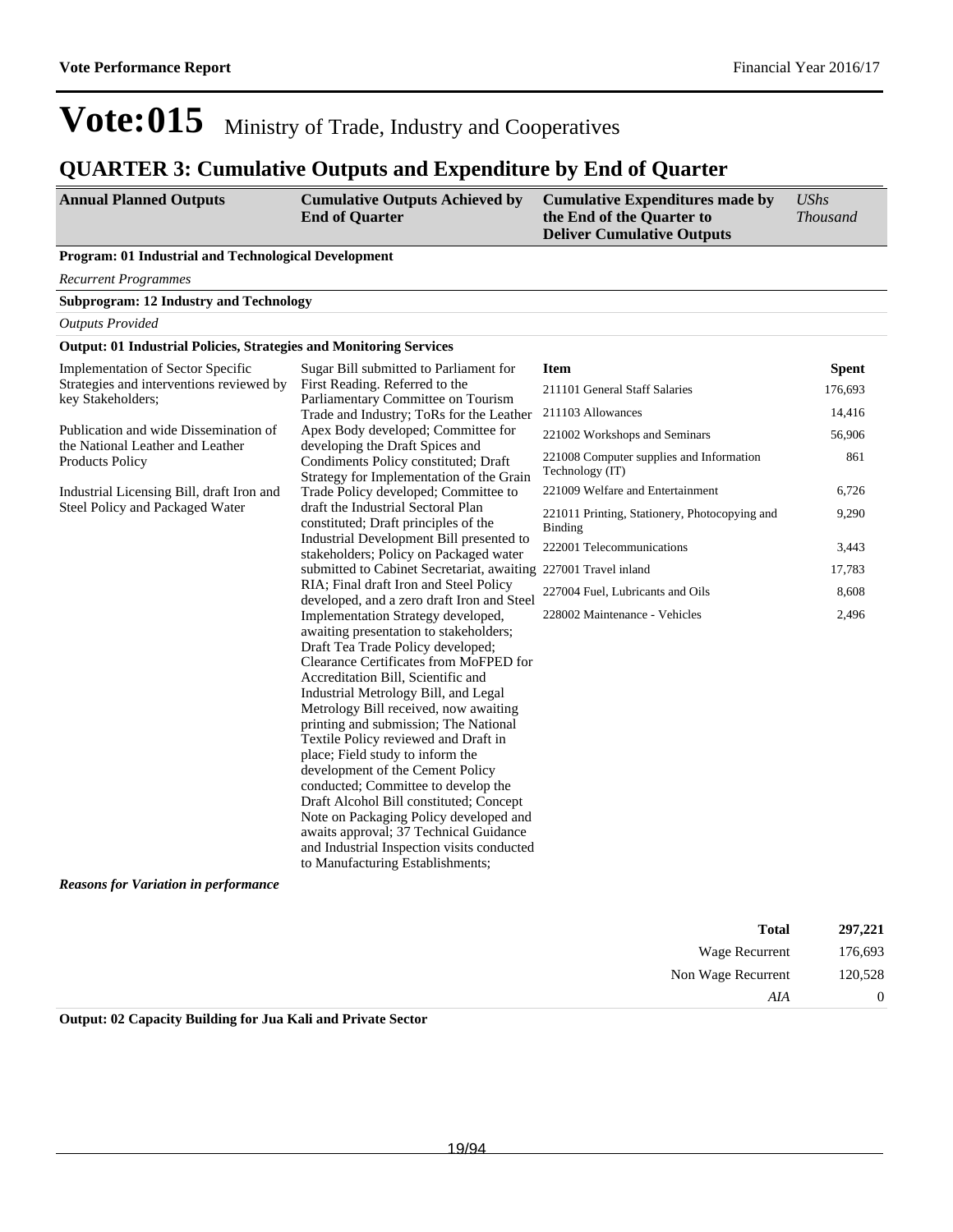### **QUARTER 3: Cumulative Outputs and Expenditure by End of Quarter**

| <b>Annual Planned Outputs</b>                                                                                     | <b>Cumulative Outputs Achieved by</b><br><b>End of Quarter</b>       | <b>Cumulative Expenditures made by</b><br>the End of the Quarter to<br><b>Deliver Cumulative Outputs</b> | $\mathit{UShs}$<br><i>Thousand</i> |
|-------------------------------------------------------------------------------------------------------------------|----------------------------------------------------------------------|----------------------------------------------------------------------------------------------------------|------------------------------------|
| Guidelines and Roadmap developed for                                                                              | A Verification exercise of all Sugar                                 | <b>Item</b>                                                                                              | <b>Spent</b>                       |
| the 2016 Regional EAC Exhibition for<br>Micro and Small Enterprises;                                              | Companies across Uganda was<br>conducted, and subsequently the Sugar | 211101 General Staff Salaries                                                                            | 79,398                             |
|                                                                                                                   | Maps were updated and printed;                                       | 211103 Allowances                                                                                        | 12,232                             |
| Micro and Small Enterprises exposed to                                                                            |                                                                      | 221002 Workshops and Seminars                                                                            | 12,101                             |
| Upgraded technologies, with<br>consideration of Gender Balance (Atleast)<br>50% of exhibitors composed of women); |                                                                      | 221017 Subscriptions                                                                                     | 1,757                              |
|                                                                                                                   |                                                                      | 225001 Consultancy Services- Short term                                                                  | 0                                  |

*Reasons for Variation in performance*

| Total              | 105,489 |
|--------------------|---------|
| Wage Recurrent     | 79.398  |
| Non Wage Recurrent | 26,091  |
| A I A              |         |

#### **Output: 03 Industrial Information Services**

| Annual Subscriptions were made to the                                                                                                                                                                                                                                                                                        | <b>Item</b>                                                                               | <b>Spent</b>                           |
|------------------------------------------------------------------------------------------------------------------------------------------------------------------------------------------------------------------------------------------------------------------------------------------------------------------------------|-------------------------------------------------------------------------------------------|----------------------------------------|
| Engineers Registration Board (ERB) and                                                                                                                                                                                                                                                                                       | 211101 General Staff Salaries                                                             | 10,655                                 |
| Engineers (UIPE) on behalf of all                                                                                                                                                                                                                                                                                            | 211103 Allowances                                                                         | 21,592                                 |
| industrial professional staff; The Uganda                                                                                                                                                                                                                                                                                    | 221002 Workshops and Seminars                                                             | 1,226                                  |
|                                                                                                                                                                                                                                                                                                                              | 221017 Subscriptions                                                                      | $\left($                               |
| emerging and persistent issues affecting<br>these forms of industries; A 3-Day Buy<br>Uganda Build Uganda (BUBU) Special<br>Exhibition was held to promote domestic<br>consumption of locally produced goods<br>and services; Africa Industrialisation day<br>(AID) commemorated in conjunction<br>with UIRI@10 and UNIDO@50 |                                                                                           |                                        |
|                                                                                                                                                                                                                                                                                                                              | the Uganda Institution of Professional<br>Small Scale Industries Day was<br>celebrations. | commemorated, and awareness created on |

*Reasons for Variation in performance*

| 33,473         | <b>Total</b>       |
|----------------|--------------------|
| 10,655         | Wage Recurrent     |
| 22,818         | Non Wage Recurrent |
| $\overline{0}$ | AIA                |

**Output: 04 Promotion of Value Addition and Cluster Development**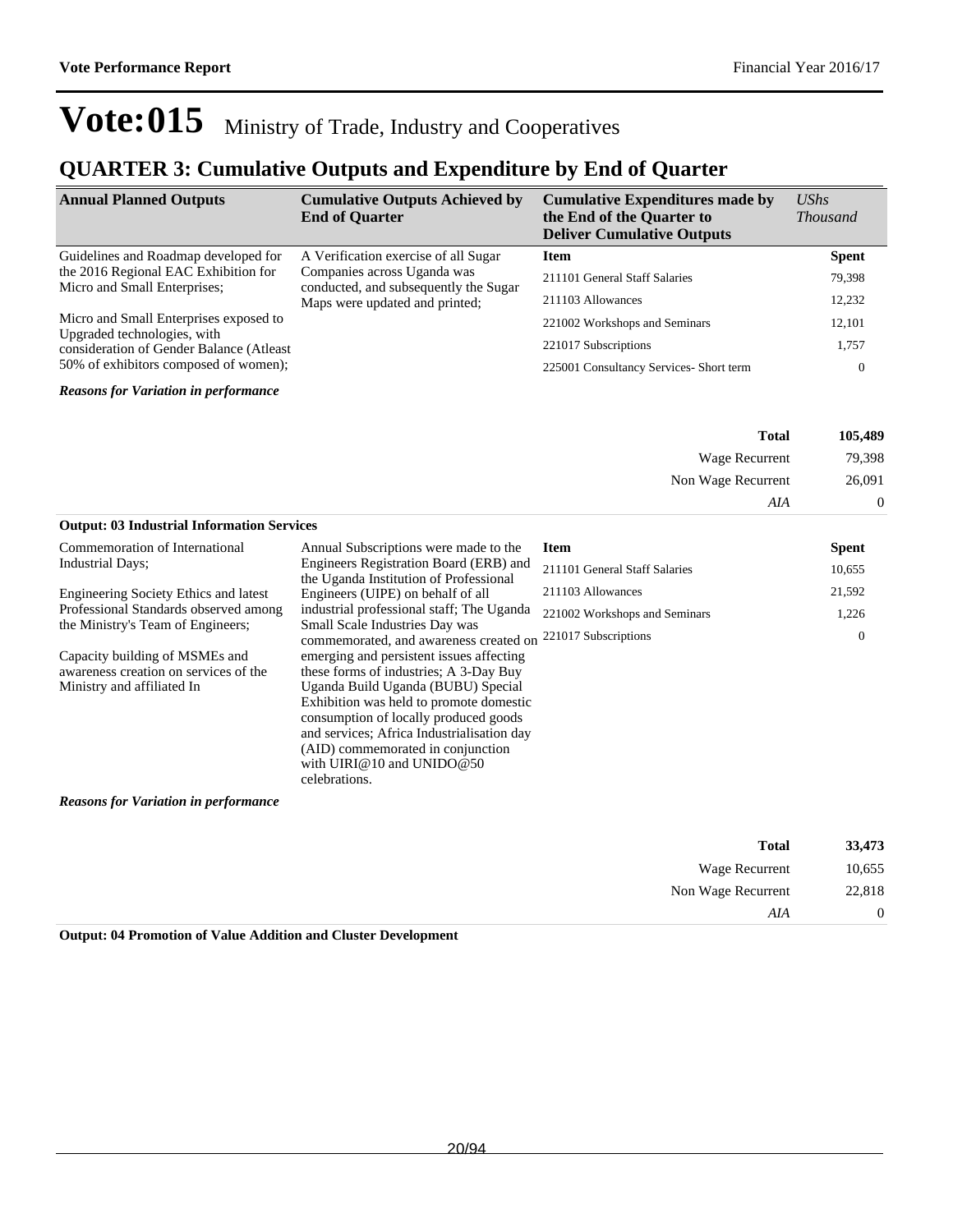### **QUARTER 3: Cumulative Outputs and Expenditure by End of Quarter**

| <b>Annual Planned Outputs</b>                                      | <b>Cumulative Outputs Achieved by</b><br><b>End of Quarter</b>                                                  | <b>Cumulative Expenditures made by</b><br>the End of the Quarter to<br><b>Deliver Cumulative Outputs</b> | <b>UShs</b><br><b>Thousand</b> |
|--------------------------------------------------------------------|-----------------------------------------------------------------------------------------------------------------|----------------------------------------------------------------------------------------------------------|--------------------------------|
| Directorate of Micro, Small and Medium                             | Directorate of MSMEs: Mobilised and                                                                             | <b>Item</b>                                                                                              | <b>Spent</b>                   |
| Enterprises (MSME):                                                | Organized MSMEs into formal                                                                                     | 211101 General Staff Salaries                                                                            | 58,232                         |
| 1. Mapping of the identified 9 priority                            | Associations/Cooperatives in Mbarara,<br>Isingiro, Kasese, Hoima, Kamuli &                                      | 211103 Allowances                                                                                        | 85,950                         |
| sectors of MSME business clusters;                                 | Kaliro Districts in the Sectors of Dairy,                                                                       | 221002 Workshops and Seminars                                                                            | 249,817                        |
| 2. 15 selected sample Industrial clusters<br>diagonised;           | Metal Fabrication and Agro-processing<br>Sectors. 10 Groups were mobilized per<br>District and Municipality; 90 | 221011 Printing, Stationery, Photocopying and<br><b>Binding</b>                                          | 2,565                          |
|                                                                    | entrepreneurs trained in Record keeping,                                                                        | 222001 Telecommunications                                                                                | 1,165                          |
| 3.5 Pilot plants establsihed/refurbished to<br>enable them emerge, | business plan development, marketing<br>and quality maintenance. (45                                            | 222003 Information and communications<br>technology (ICT)                                                | 257,440                        |
|                                                                    | entrepreneurs in Masindi and 45 in                                                                              | 225001 Consultancy Services- Short term                                                                  | 33,740                         |
|                                                                    | Hoima district). Data collected on these<br>enterprises; Advisory services offered for 227001 Travel inland     |                                                                                                          | 44,061                         |
|                                                                    | business startups to enterpreneurs in                                                                           |                                                                                                          |                                |
|                                                                    | Masindi and Hoima; 40 enterpreneurs                                                                             |                                                                                                          |                                |
|                                                                    | trained on business planning, cooperative                                                                       |                                                                                                          |                                |
|                                                                    | model as an enhancement to marketing                                                                            |                                                                                                          |                                |
|                                                                    | system for agricultural production;<br>Awareness creation on quality                                            |                                                                                                          |                                |
|                                                                    | maintenance and standards for                                                                                   |                                                                                                          |                                |
|                                                                    | entrepreneurs in Lira district; Awareness                                                                       |                                                                                                          |                                |
|                                                                    | creation on MSME Policy to 40                                                                                   |                                                                                                          |                                |
|                                                                    | enterpreneurs; 47 SMES assessed on                                                                              |                                                                                                          |                                |
|                                                                    | maintaince of standards and quality                                                                             |                                                                                                          |                                |
|                                                                    | assurance. This was done in Kabale,                                                                             |                                                                                                          |                                |
|                                                                    | Mbarara, Jinja and Mbale; Challenges                                                                            |                                                                                                          |                                |
|                                                                    | faced by MSMEs to maintain standards<br>assessed. The SMEs have constraints in                                  |                                                                                                          |                                |
|                                                                    | accessing equipment in maintaining                                                                              |                                                                                                          |                                |
|                                                                    | standards; Monitored the Planning and                                                                           |                                                                                                          |                                |
|                                                                    | <b>Implementation Local Governments</b>                                                                         |                                                                                                          |                                |
|                                                                    | (District and Municipality) Commercial                                                                          |                                                                                                          |                                |
|                                                                    | Services Grants activities; 12 Processing                                                                       |                                                                                                          |                                |
|                                                                    | and Marketing Clusters established in                                                                           |                                                                                                          |                                |
|                                                                    | Mbarara, Kabale, Kasese, Kabarole,                                                                              |                                                                                                          |                                |
|                                                                    | Iganga, Soroti districts through<br>mobilisation of entrepreneurs along the                                     |                                                                                                          |                                |
|                                                                    | value chains of Leather and leather                                                                             |                                                                                                          |                                |
|                                                                    | products, Dairy, Agro-processing and                                                                            |                                                                                                          |                                |
|                                                                    | Fabricators of food processing                                                                                  |                                                                                                          |                                |
|                                                                    | machinery; An Induction workshop for                                                                            |                                                                                                          |                                |
|                                                                    | <b>MSME Staff conducted Technical</b>                                                                           |                                                                                                          |                                |
|                                                                    | guidance on key technologies to be                                                                              |                                                                                                          |                                |
|                                                                    | promoted for research and Development                                                                           |                                                                                                          |                                |
|                                                                    | provided to 2 Universities, 2 Technical                                                                         |                                                                                                          |                                |
|                                                                    | Colleges and 16 MSMEs; 5 potential<br>MSMEs were identified to be supported                                     |                                                                                                          |                                |
|                                                                    | to undertake product certification process                                                                      |                                                                                                          |                                |
|                                                                    | A consultative Stakeholders meeting on                                                                          |                                                                                                          |                                |
|                                                                    | the MSMEs Policy implementation plan                                                                            |                                                                                                          |                                |
|                                                                    | held; 60 MSMEs profiled from 25                                                                                 |                                                                                                          |                                |
|                                                                    | districts visited 12 facilities inspected;                                                                      |                                                                                                          |                                |

*Reasons for Variation in performance*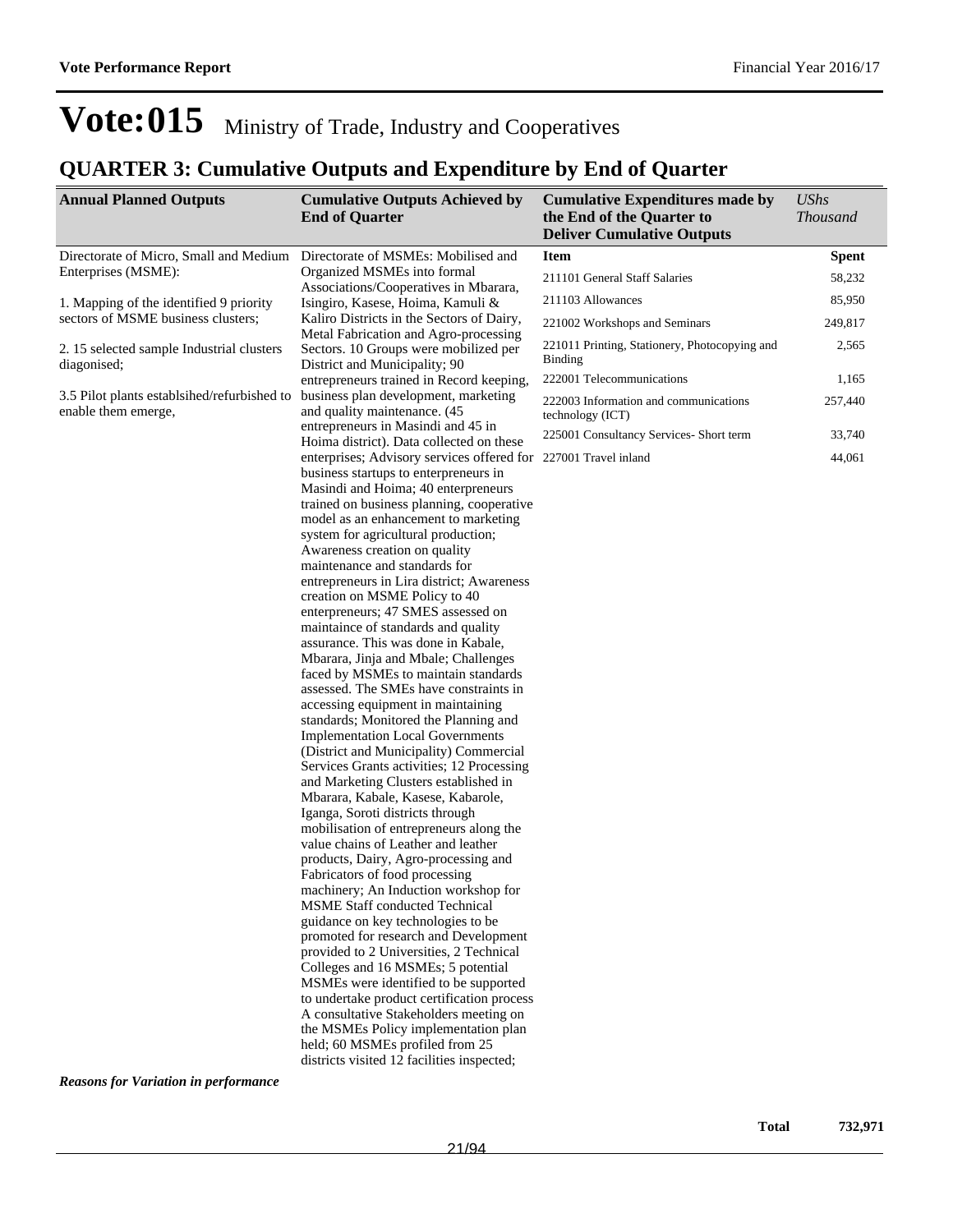### **QUARTER 3: Cumulative Outputs and Expenditure by End of Quarter**

| <b>Annual Planned Outputs</b>                                           | <b>Cumulative Outputs Achieved by</b><br><b>End of Quarter</b>                                                                                                                                                                                                                                                                                                                          | <b>Cumulative Expenditures made by</b><br>the End of the Quarter to<br><b>Deliver Cumulative Outputs</b> | <b>UShs</b><br><b>Thousand</b> |
|-------------------------------------------------------------------------|-----------------------------------------------------------------------------------------------------------------------------------------------------------------------------------------------------------------------------------------------------------------------------------------------------------------------------------------------------------------------------------------|----------------------------------------------------------------------------------------------------------|--------------------------------|
|                                                                         |                                                                                                                                                                                                                                                                                                                                                                                         | Wage Recurrent                                                                                           | 58,232                         |
|                                                                         |                                                                                                                                                                                                                                                                                                                                                                                         | Non Wage Recurrent                                                                                       | 674,739                        |
|                                                                         |                                                                                                                                                                                                                                                                                                                                                                                         | AIA                                                                                                      | $\boldsymbol{0}$               |
| <b>Outputs Funded</b>                                                   |                                                                                                                                                                                                                                                                                                                                                                                         |                                                                                                          |                                |
| <b>Output: 51 Management Training and Advisory Services (MTAC)</b>      |                                                                                                                                                                                                                                                                                                                                                                                         |                                                                                                          |                                |
| Management Training and Advisory<br>Centre (MTAC):                      | Management Training and Advisory<br>Centre (MTAC):                                                                                                                                                                                                                                                                                                                                      | <b>Item</b><br>264102 Contributions to Autonomous                                                        | <b>Spent</b><br>58,219         |
| 1. Engagement of the council on matters<br>pertaining to MTAC's growth; | A total of 870 Students graduated at the<br>level of Certificate and Diploma;                                                                                                                                                                                                                                                                                                           | Institutions (Wage Subventions)                                                                          |                                |
| 2. Development of internal audit<br>strategies and audit executions;    | Continuous assessment conducted;                                                                                                                                                                                                                                                                                                                                                        |                                                                                                          |                                |
| 3. Comprehensive risk management<br>framework developed and implemen    | As part of marketing drives, the Centre<br>participated in an Exhibition for<br>Institutions of Higher Learning organised<br>by NSK Visual Marketing (U) Ltd, and<br>Television shows at 5 Stations, UBC,<br>STAR, UBC Channel One and Magic<br>One;                                                                                                                                    |                                                                                                          |                                |
|                                                                         | The Student Guild organised various<br>events that drew participation as follows:<br>• The mind education workshop (212),<br>• The readers and Leaders convention<br>(07),<br>• The election of new guiders leaders is<br>on,<br>• Ready to work Training (144),<br>• Orientation of Freshers (294)<br>Other continuous activities undertaken<br>included: A total of 482 Students were |                                                                                                          |                                |
|                                                                         | registered at the main campus while 390<br>were registered at outreach centres;<br>A total of 579 transcripts, certificates and<br>testimonials were produced and                                                                                                                                                                                                                       |                                                                                                          |                                |
|                                                                         | distributed;<br>A total of 137 students were supervised<br>on preparation of their Research<br>Documents;                                                                                                                                                                                                                                                                               |                                                                                                          |                                |
|                                                                         | A total of 4544 participants were trained<br>across the Country.                                                                                                                                                                                                                                                                                                                        |                                                                                                          |                                |
|                                                                         | The following short courses were<br>conducted on open arrangement:<br>• Computer Applications for 159<br>participants<br>• Craftsmanship courses for 151<br>participants<br>• Computerized accounting using Tally<br>ERP, Quick Books & Sage for 42<br>participants<br>22/94                                                                                                            |                                                                                                          |                                |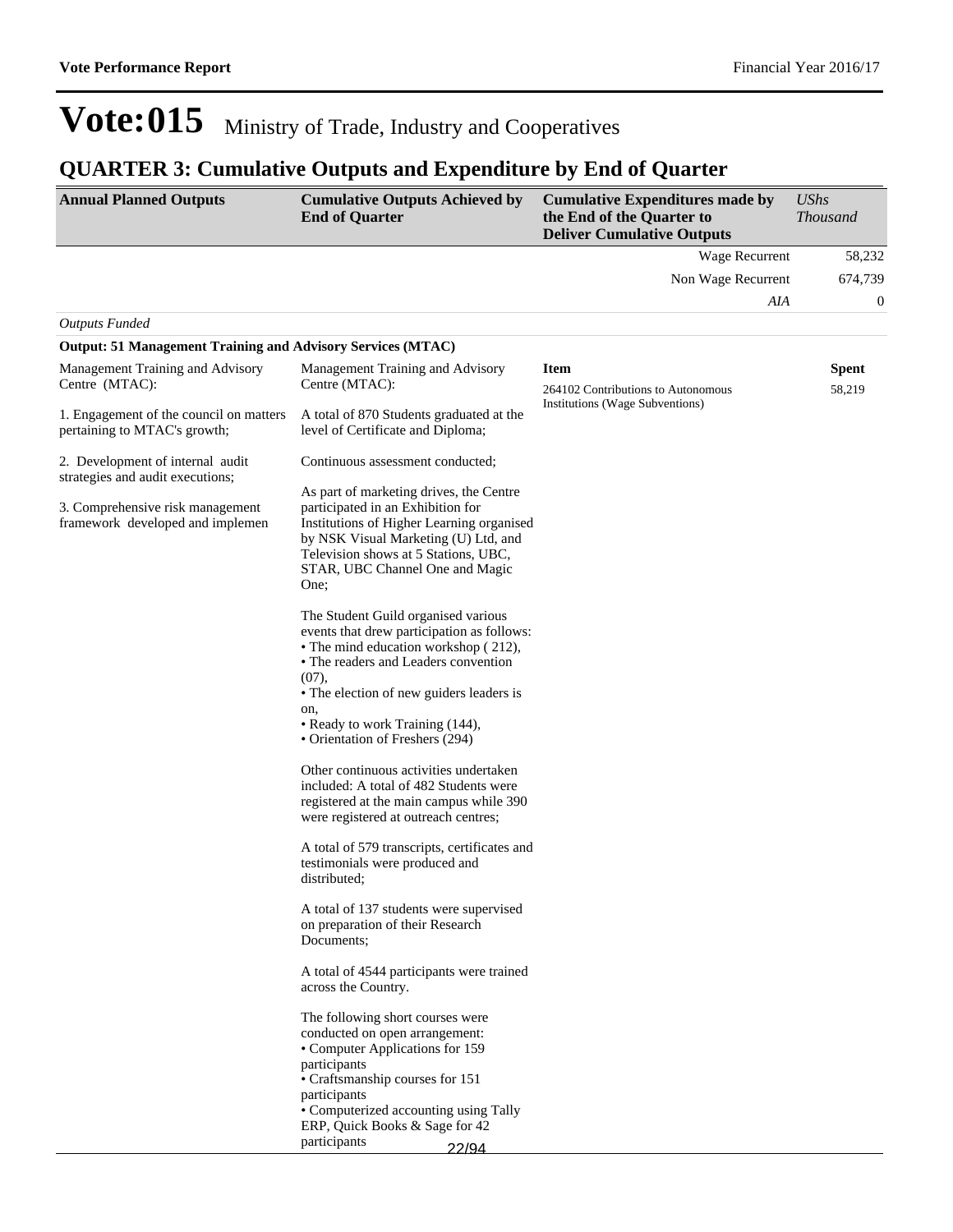### **QUARTER 3: Cumulative Outputs and Expenditure by End of Quarter**

- Effective Stores Management and
	- Inventory Control for 09 Participants
	- Customer Relationship (11)
	- Project Planning (20)
	- Monitoring and Evaluation (24) Management Skills (44)
	-
	- Occupational Safety and Health (31)
	- Curriculum review (30) • Forensic Investigation (12)
	- Records Keeping and Information
	- Management;
	- Leadership and Management Training
	- for Heath workers 24;

A total of 57 students on internship underwent training and they have undergone related courses;

A total of 2319 participants trained on job creation across the Country;

A total of 28 Computers procured and installed at the Main Center in Nakawa;

A total of 12 proposals were made to prospective clients;

#### *Reasons for Variation in performance*

Inadequate resources for expansion of services offered to Enterprises across the country

|                                                                            |                                                                                                      | <b>Total</b>                                                                 | 58,219       |
|----------------------------------------------------------------------------|------------------------------------------------------------------------------------------------------|------------------------------------------------------------------------------|--------------|
|                                                                            |                                                                                                      | Wage Recurrent                                                               | $\theta$     |
|                                                                            |                                                                                                      | Non Wage Recurrent                                                           | 58,219       |
|                                                                            |                                                                                                      | AIA                                                                          | $\theta$     |
| <b>Output: 52 Commercial and Economic Infrastructure Development (UDC)</b> |                                                                                                      |                                                                              |              |
| <b>Uganda Development Corporation:</b>                                     | Uganda Development Corporation:                                                                      | <b>Item</b>                                                                  | <b>Spent</b> |
| Business Reviews and due diligence                                         | Benchmarking visit undertaken on the<br>Salt manufacturing processes in China;                       | 264101 Contributions to Autonomous<br>Institutions                           | 143,777      |
| reports produced;                                                          | Quarterly Financial Statements produced;<br>Salaries and allowances paid; Operations                 | 264102 Contributions to Autonomous<br><b>Institutions (Wage Subventions)</b> | 513,254      |
| Viable Projects Identified;                                                | Support (rent, utilities, security,<br>equipment maintenance etc) and                                |                                                                              |              |
| Monitoring reports for unfunded projects;                                  | administrative services (welfare, fuel &<br>lubricants, vehicle maintenance etc)                     |                                                                              |              |
| Quarterly and Annual Financial Reports;                                    | provided; Subscriptions were made,<br>Firewall licence renewed and paid for                          |                                                                              |              |
| Staff salaries, allowances and benefits                                    | Internet Services: Quarterly and Annual                                                              |                                                                              |              |
| paid;                                                                      | Financial Reports; Staff salaries,                                                                   |                                                                              |              |
| Staff ca                                                                   | allowances and benefits paid; Staff<br>capacity built and enhanced; Market<br>Study Report produced; |                                                                              |              |

*Reasons for Variation in performance*

N/A

| Total              | 657,031           |
|--------------------|-------------------|
| Wage Recurrent     | $\mathbf{\Omega}$ |
| Non Wage Recurrent | 657,031           |
| AIA                | $\theta$          |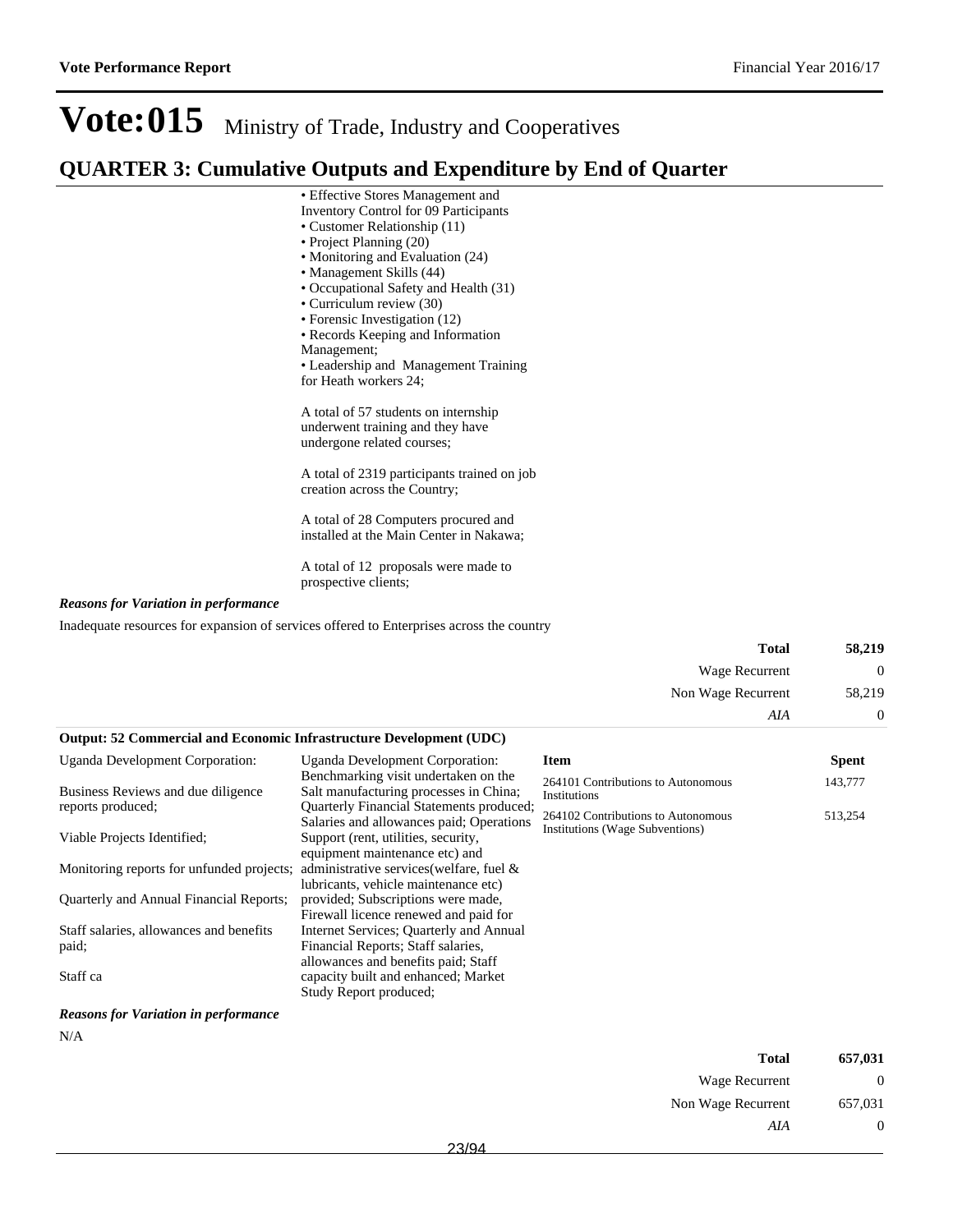### **QUARTER 3: Cumulative Outputs and Expenditure by End of Quarter**

| <b>Annual Planned Outputs</b>                                                                                                                                                                                        | <b>Cumulative Outputs Achieved by</b><br><b>End of Quarter</b>                                                                                                                                                                                                                                                                                                                                                                                                                                                                                                                                                                                                                                                                                                                                                                                                                                                                                                                                                                                                                                                                                                                                                                                                                                                   | <b>Cumulative Expenditures made by</b><br>the End of the Quarter to<br><b>Deliver Cumulative Outputs</b> | <b>UShs</b><br><b>Thousand</b> |
|----------------------------------------------------------------------------------------------------------------------------------------------------------------------------------------------------------------------|------------------------------------------------------------------------------------------------------------------------------------------------------------------------------------------------------------------------------------------------------------------------------------------------------------------------------------------------------------------------------------------------------------------------------------------------------------------------------------------------------------------------------------------------------------------------------------------------------------------------------------------------------------------------------------------------------------------------------------------------------------------------------------------------------------------------------------------------------------------------------------------------------------------------------------------------------------------------------------------------------------------------------------------------------------------------------------------------------------------------------------------------------------------------------------------------------------------------------------------------------------------------------------------------------------------|----------------------------------------------------------------------------------------------------------|--------------------------------|
|                                                                                                                                                                                                                      |                                                                                                                                                                                                                                                                                                                                                                                                                                                                                                                                                                                                                                                                                                                                                                                                                                                                                                                                                                                                                                                                                                                                                                                                                                                                                                                  | <b>Total For SubProgramme</b>                                                                            | 1,884,404                      |
|                                                                                                                                                                                                                      |                                                                                                                                                                                                                                                                                                                                                                                                                                                                                                                                                                                                                                                                                                                                                                                                                                                                                                                                                                                                                                                                                                                                                                                                                                                                                                                  | Wage Recurrent                                                                                           | 324,979                        |
|                                                                                                                                                                                                                      |                                                                                                                                                                                                                                                                                                                                                                                                                                                                                                                                                                                                                                                                                                                                                                                                                                                                                                                                                                                                                                                                                                                                                                                                                                                                                                                  | Non Wage Recurrent                                                                                       | 1,559,425                      |
|                                                                                                                                                                                                                      |                                                                                                                                                                                                                                                                                                                                                                                                                                                                                                                                                                                                                                                                                                                                                                                                                                                                                                                                                                                                                                                                                                                                                                                                                                                                                                                  | AIA                                                                                                      | $\boldsymbol{0}$               |
| <b>Development Projects</b>                                                                                                                                                                                          |                                                                                                                                                                                                                                                                                                                                                                                                                                                                                                                                                                                                                                                                                                                                                                                                                                                                                                                                                                                                                                                                                                                                                                                                                                                                                                                  |                                                                                                          |                                |
| <b>Project: 1111 Soroti Fruit Factory</b>                                                                                                                                                                            |                                                                                                                                                                                                                                                                                                                                                                                                                                                                                                                                                                                                                                                                                                                                                                                                                                                                                                                                                                                                                                                                                                                                                                                                                                                                                                                  |                                                                                                          |                                |
| Capital Purchases                                                                                                                                                                                                    |                                                                                                                                                                                                                                                                                                                                                                                                                                                                                                                                                                                                                                                                                                                                                                                                                                                                                                                                                                                                                                                                                                                                                                                                                                                                                                                  |                                                                                                          |                                |
| Output: 77 Purchase of Specialised Machinery & Equipment                                                                                                                                                             |                                                                                                                                                                                                                                                                                                                                                                                                                                                                                                                                                                                                                                                                                                                                                                                                                                                                                                                                                                                                                                                                                                                                                                                                                                                                                                                  |                                                                                                          |                                |
| UDC Value Addition Projects for Tea in<br>Kabale and Kisoro                                                                                                                                                          | All the requisite equipment was supplied Item<br>at the Kisoro and Kabale sites and<br>approximately 85% of the installation                                                                                                                                                                                                                                                                                                                                                                                                                                                                                                                                                                                                                                                                                                                                                                                                                                                                                                                                                                                                                                                                                                                                                                                     | 312202 Machinery and Equipment                                                                           | <b>Spent</b><br>5,942,517      |
| (Awaiting own project code):<br>Formation and facilitation of a multi<br>sectoral technical working group<br>(taskforce);<br>Empowerment of the key players along<br>the sector specific agro-industry value<br>chai | works had been completed;<br>Procurement of trucks of various<br>capacities according to the user's need<br>was undertaken. MAC East Africa<br>supplied of two (2) pickups ie one single<br>cabin and one double cabin. A contract<br>was signed between UDC and TATA<br>Uganda Ltd for the supply of two trucks<br>(10 tons capacity) and 10 trucks (5 ton<br>capacity);<br>A contract was signed between UDC and<br>RockTrust contractors for the supply of<br>two 750KVA transformers; electrical<br>cablings and control systems. Extension<br>of electricity to both Kabale and Kisoro<br>tea factories was completed;<br>Generators were procured by the supplier<br>but not installed at the sites. Installation<br>of the Generators is dependent on the<br>completion of the electrical cabling and<br>control systems of the transformer;<br>A meeting was held with Kigezi Highland<br>Co. Ltd and recommended the following:<br>• Prioritize the completion of the<br>electrical works by the contractors.<br>• The Hon. Minister of MTIC to visit the<br>facilities after the installation of electrical<br>works.<br>• Kigezi Highland Co. Ltd to complete<br>the installation of the two $(2)$<br>weighbridges;<br>Evaluation of bids was completed and the<br>best evaluated bidders identified: |                                                                                                          |                                |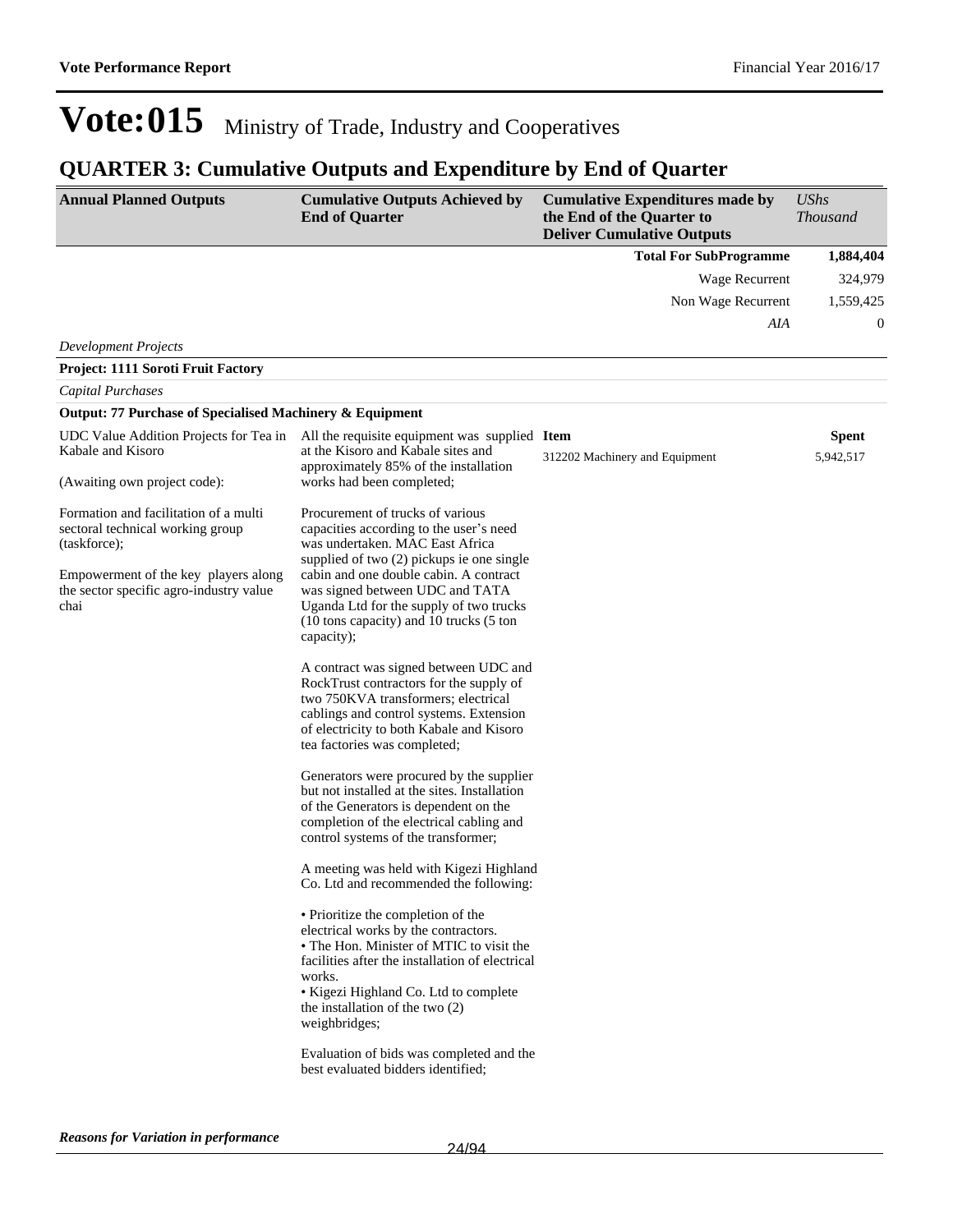### **QUARTER 3: Cumulative Outputs and Expenditure by End of Quarter**

| <b>Annual Planned Outputs</b> | <b>Cumulative Outputs Achieved by</b> | Cumulative Expenditures made by   | UShs            |
|-------------------------------|---------------------------------------|-----------------------------------|-----------------|
|                               | <b>End of Quarter</b>                 | the End of the Quarter to         | <i>Thousand</i> |
|                               |                                       | <b>Deliver Cumulative Outputs</b> |                 |

The 15% remaining installation works is dependent on the completion of the required electrical works;

Construction of the base, supply and install water reservoirs could not be done because the specifications provided did not take into consideration what is in the market. Suppliers of water reservoirs do not construct the base of the reservoirs. Therefore a re- tender is to be undertaken tailored only to supply of the water reservoirs.

Evaluation of bids was still ongoing for the supply of CTC Equipment and therefore due diligence could not be undertaken on the prospective suppliers.

| 5,942,517        | <b>Total</b>              |
|------------------|---------------------------|
| 5,942,517        | <b>GoU</b> Development    |
| $\boldsymbol{0}$ | <b>External Financing</b> |
| $\overline{0}$   | AIA                       |
|                  |                           |

**Output: 80 Construction of Common Industrial Facilities**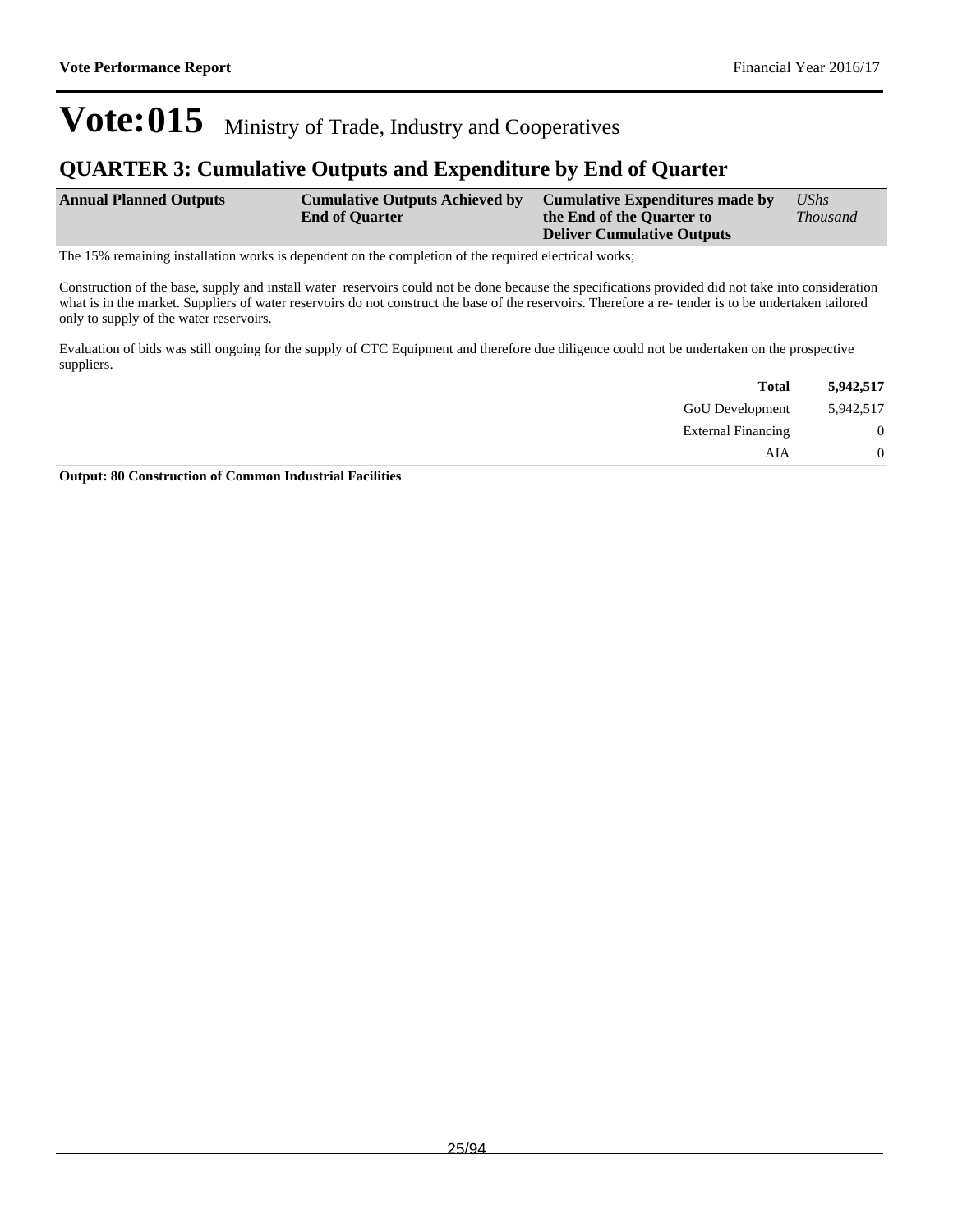### **QUARTER 3: Cumulative Outputs and Expenditure by End of Quarter**

| <b>Annual Planned Outputs</b>               | <b>Cumulative Outputs Achieved by</b><br><b>End of Quarter</b>                                                                                                                                                                                                                                                                                                                                                                                                                                                                                                                                                                                                                                                                                                                                                                                                                                                                                                                                                                                                                                                                                                                                                                                                                                                                                                                                                                                                                                                                                                     | <b>Cumulative Expenditures made by</b><br>the End of the Quarter to<br><b>Deliver Cumulative Outputs</b> | <b>UShs</b><br><b>Thousand</b> |
|---------------------------------------------|--------------------------------------------------------------------------------------------------------------------------------------------------------------------------------------------------------------------------------------------------------------------------------------------------------------------------------------------------------------------------------------------------------------------------------------------------------------------------------------------------------------------------------------------------------------------------------------------------------------------------------------------------------------------------------------------------------------------------------------------------------------------------------------------------------------------------------------------------------------------------------------------------------------------------------------------------------------------------------------------------------------------------------------------------------------------------------------------------------------------------------------------------------------------------------------------------------------------------------------------------------------------------------------------------------------------------------------------------------------------------------------------------------------------------------------------------------------------------------------------------------------------------------------------------------------------|----------------------------------------------------------------------------------------------------------|--------------------------------|
| Project progress reports produced;          | Procurement process to secure a firm to                                                                                                                                                                                                                                                                                                                                                                                                                                                                                                                                                                                                                                                                                                                                                                                                                                                                                                                                                                                                                                                                                                                                                                                                                                                                                                                                                                                                                                                                                                                            | <b>Item</b>                                                                                              | <b>Spent</b>                   |
| benchmarking reports produced;              | design and build the solid waste facility<br>commenced;                                                                                                                                                                                                                                                                                                                                                                                                                                                                                                                                                                                                                                                                                                                                                                                                                                                                                                                                                                                                                                                                                                                                                                                                                                                                                                                                                                                                                                                                                                            | 281504 Monitoring, Supervision & Appraisal<br>of capital works                                           | 666,387                        |
| project Administrative expense;             | Three (3) technical staff of Soroti Fruits<br>Limited were trained in internal Audit                                                                                                                                                                                                                                                                                                                                                                                                                                                                                                                                                                                                                                                                                                                                                                                                                                                                                                                                                                                                                                                                                                                                                                                                                                                                                                                                                                                                                                                                               | 312101 Non-Residential Buildings                                                                         | $\mathbf{0}$                   |
|                                             | and this has enhanced their skills to be                                                                                                                                                                                                                                                                                                                                                                                                                                                                                                                                                                                                                                                                                                                                                                                                                                                                                                                                                                                                                                                                                                                                                                                                                                                                                                                                                                                                                                                                                                                           | 312104 Other Structures                                                                                  | 1,433,672                      |
| Factory launched;                           | able to establish and manage an internal<br>Audit system for the factory;                                                                                                                                                                                                                                                                                                                                                                                                                                                                                                                                                                                                                                                                                                                                                                                                                                                                                                                                                                                                                                                                                                                                                                                                                                                                                                                                                                                                                                                                                          | 312201 Transport Equipment                                                                               | $\mathbf{0}$                   |
| factory operations commenced;               | Procurement process to identify a firm for 312203 Furniture & Fixtures                                                                                                                                                                                                                                                                                                                                                                                                                                                                                                                                                                                                                                                                                                                                                                                                                                                                                                                                                                                                                                                                                                                                                                                                                                                                                                                                                                                                                                                                                             |                                                                                                          | 17,550                         |
|                                             | product development commenced;                                                                                                                                                                                                                                                                                                                                                                                                                                                                                                                                                                                                                                                                                                                                                                                                                                                                                                                                                                                                                                                                                                                                                                                                                                                                                                                                                                                                                                                                                                                                     | 312213 ICT Equipment                                                                                     | 44,550                         |
|                                             | An Assessment of Teso region to<br>ascertain the availability of fruits for the<br>factory by SOFTE and MTIC staff in all<br>eight (8) districts of the Teso region. The<br>findings of the assessment indicated that<br>the region has sufficient fruits to sustain<br>the factory. However, there are challenges<br>that need to be addressed such as rampant<br>pests and diseases, long dry spells,<br>inadequate extension services;<br>Inspection of the construction works at<br>the factory and a number of defects that<br>required rectification by UDC and/or<br>KOICA contractor such as raising the<br>transformer and earthing; unsymmetric<br>walls, general lighting systems, Air inlets<br>at the standby generator room are under<br>sized for the function, etc were<br>highlighted;<br>Publications in the print media (New<br>Vision and Monitor) during the NRM<br>anniversary to inform the public about the<br>progress of the project;<br>IT equipment (heavy duty printer $\&$<br>photocopier, projector screen, printer and<br>UPS) were supplied except the server;<br>Bids were issued out to potential bidders<br>for the supply of furniture for the factory;<br>Evaluation of bids to secure a firm to<br>construct a water line from the borehole<br>to the pump house; supply and install a<br>submersible pumps and accessories was<br>finalized:<br>Evaluation of bids to secure a contractor<br>for earthing of the low voltage line from<br>the transformer to the factory building<br>and substation upgrade was finalized; | 312302 Intangible Fixed Assets                                                                           | $\mathbf{0}$                   |
|                                             | Evaluation of bids to secure a clearing                                                                                                                                                                                                                                                                                                                                                                                                                                                                                                                                                                                                                                                                                                                                                                                                                                                                                                                                                                                                                                                                                                                                                                                                                                                                                                                                                                                                                                                                                                                            |                                                                                                          |                                |
|                                             | firm to clear machinery and equipment<br>for the factory was finalized;                                                                                                                                                                                                                                                                                                                                                                                                                                                                                                                                                                                                                                                                                                                                                                                                                                                                                                                                                                                                                                                                                                                                                                                                                                                                                                                                                                                                                                                                                            |                                                                                                          |                                |
|                                             | Developed and submitted draft structural<br>designs to NEMA for review;                                                                                                                                                                                                                                                                                                                                                                                                                                                                                                                                                                                                                                                                                                                                                                                                                                                                                                                                                                                                                                                                                                                                                                                                                                                                                                                                                                                                                                                                                            |                                                                                                          |                                |
| <b>Reasons for Variation in performance</b> |                                                                                                                                                                                                                                                                                                                                                                                                                                                                                                                                                                                                                                                                                                                                                                                                                                                                                                                                                                                                                                                                                                                                                                                                                                                                                                                                                                                                                                                                                                                                                                    |                                                                                                          |                                |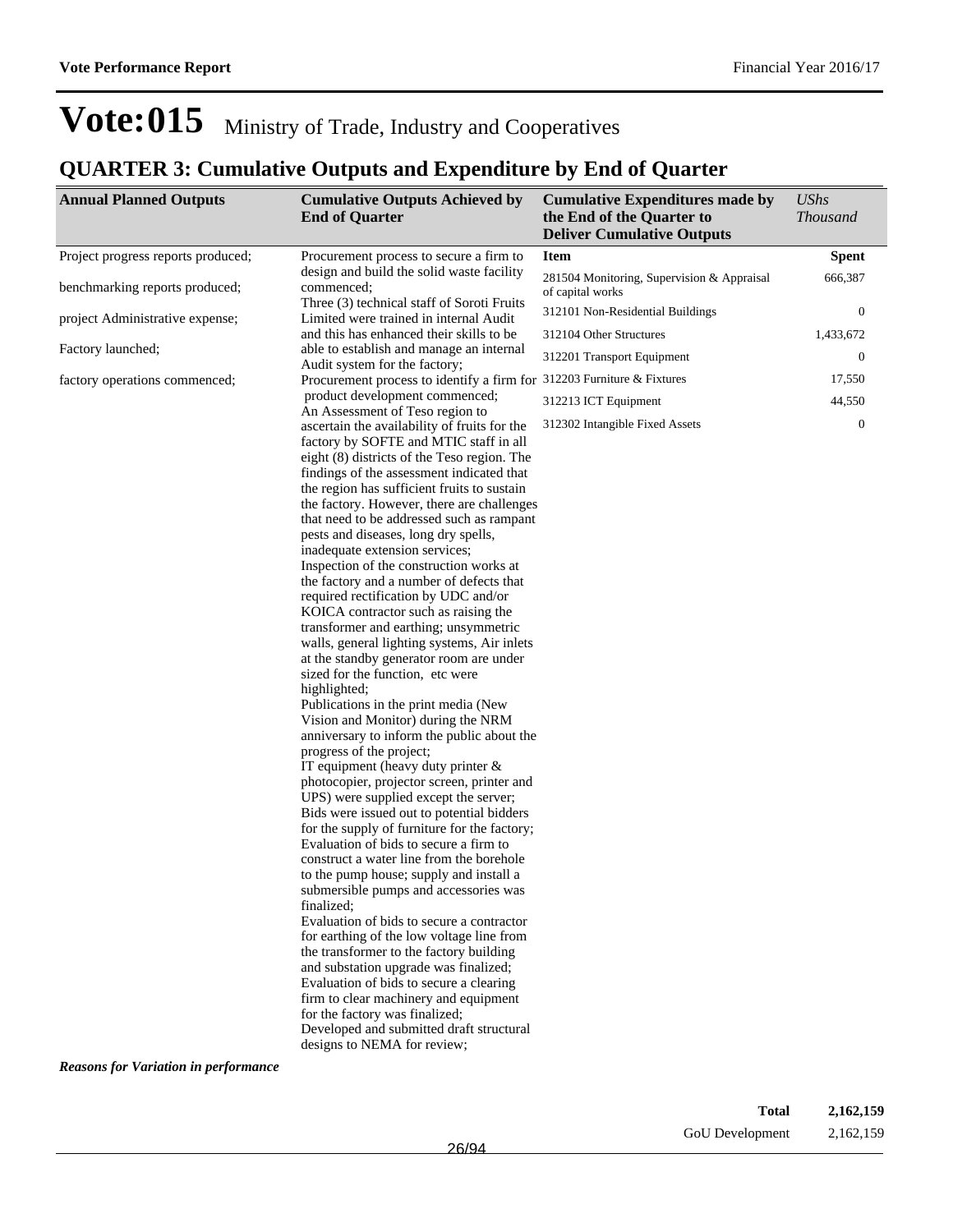### **QUARTER 3: Cumulative Outputs and Expenditure by End of Quarter**

| <b>Annual Planned Outputs</b>                                                           | <b>Cumulative Outputs Achieved by</b><br><b>End of Quarter</b> | <b>Cumulative Expenditures made by</b><br>the End of the Quarter to<br><b>Deliver Cumulative Outputs</b> | <b>UShs</b><br><b>Thousand</b> |
|-----------------------------------------------------------------------------------------|----------------------------------------------------------------|----------------------------------------------------------------------------------------------------------|--------------------------------|
|                                                                                         |                                                                | <b>External Financing</b>                                                                                | $\mathbf{0}$                   |
|                                                                                         |                                                                | AIA                                                                                                      | $\mathbf{0}$                   |
|                                                                                         |                                                                | <b>Total For SubProgramme</b>                                                                            | 8,104,677                      |
|                                                                                         |                                                                | GoU Development                                                                                          | 8,104,677                      |
|                                                                                         |                                                                | <b>External Financing</b>                                                                                | $\boldsymbol{0}$               |
| <b>Development Projects</b>                                                             |                                                                | AIA                                                                                                      | $\boldsymbol{0}$               |
| Project: 1164 One Village One Product Programme                                         |                                                                |                                                                                                          |                                |
| <b>Outputs Provided</b>                                                                 |                                                                |                                                                                                          |                                |
| <b>Output: 01 Industrial Policies, Strategies and Monitoring Services</b>               |                                                                |                                                                                                          |                                |
| Efficient and Effective implementation of                                               |                                                                | <b>Item</b>                                                                                              | <b>Spent</b>                   |
| the Programme;                                                                          |                                                                | 221002 Workshops and Seminars                                                                            | 2,052                          |
| 4 Action Plans for improved<br>implementation of the OVOP program                       |                                                                | 221008 Computer supplies and Information<br>Technology (IT)                                              | 1,882                          |
| developed and shared with key<br>stakeholders by June 2016;                             |                                                                | 221011 Printing, Stationery, Photocopying and<br>Binding                                                 | $\overline{0}$                 |
|                                                                                         |                                                                | 227001 Travel inland                                                                                     | 4,944                          |
|                                                                                         |                                                                | 227004 Fuel, Lubricants and Oils                                                                         | 4,200                          |
|                                                                                         |                                                                | 228002 Maintenance - Vehicles                                                                            | 932                            |
| <b>Reasons for Variation in performance</b>                                             |                                                                |                                                                                                          |                                |
|                                                                                         |                                                                | <b>Total</b>                                                                                             | 14,009                         |
|                                                                                         |                                                                | GoU Development                                                                                          | 14,009                         |
|                                                                                         |                                                                | <b>External Financing</b>                                                                                | $\mathbf{0}$                   |
|                                                                                         |                                                                | AIA                                                                                                      | $\boldsymbol{0}$               |
| Output: 02 Capacity Building for Jua Kali and Private Sector                            |                                                                |                                                                                                          |                                |
| 40 OVOP Program beneficiaries from 2<br>model model enterprises trained by June<br>2015 |                                                                | <b>Item</b><br>221002 Workshops and Seminars                                                             | <b>Spent</b><br>6,985          |
| <b>Reasons for Variation in performance</b>                                             |                                                                |                                                                                                          |                                |
|                                                                                         |                                                                | <b>Total</b>                                                                                             | 6,985                          |
|                                                                                         |                                                                | <b>GoU</b> Development                                                                                   | 6,985                          |
|                                                                                         |                                                                | <b>External Financing</b>                                                                                | $\boldsymbol{0}$               |
|                                                                                         |                                                                | AIA                                                                                                      | $\boldsymbol{0}$               |
| <b>Output: 04 Promotion of Value Addition and Cluster Development</b>                   |                                                                |                                                                                                          |                                |
| 4 Operational Cooperatives selected for                                                 |                                                                | <b>Item</b>                                                                                              | <b>Spent</b>                   |
| technical support by March 2016 (4<br>cooperatives per region);                         |                                                                | 221001 Advertising and Public Relations                                                                  | $\theta$                       |
|                                                                                         |                                                                | 221002 Workshops and Seminars                                                                            | $\theta$                       |
| Products from 2 OVOP Model<br>Cooperatives Certified by June 2016;                      |                                                                | 225001 Consultancy Services- Short term                                                                  | 22,500                         |
|                                                                                         |                                                                | 227001 Travel inland                                                                                     | 11,301                         |
| <b>Reasons for Variation in performance</b>                                             | 27/94                                                          |                                                                                                          |                                |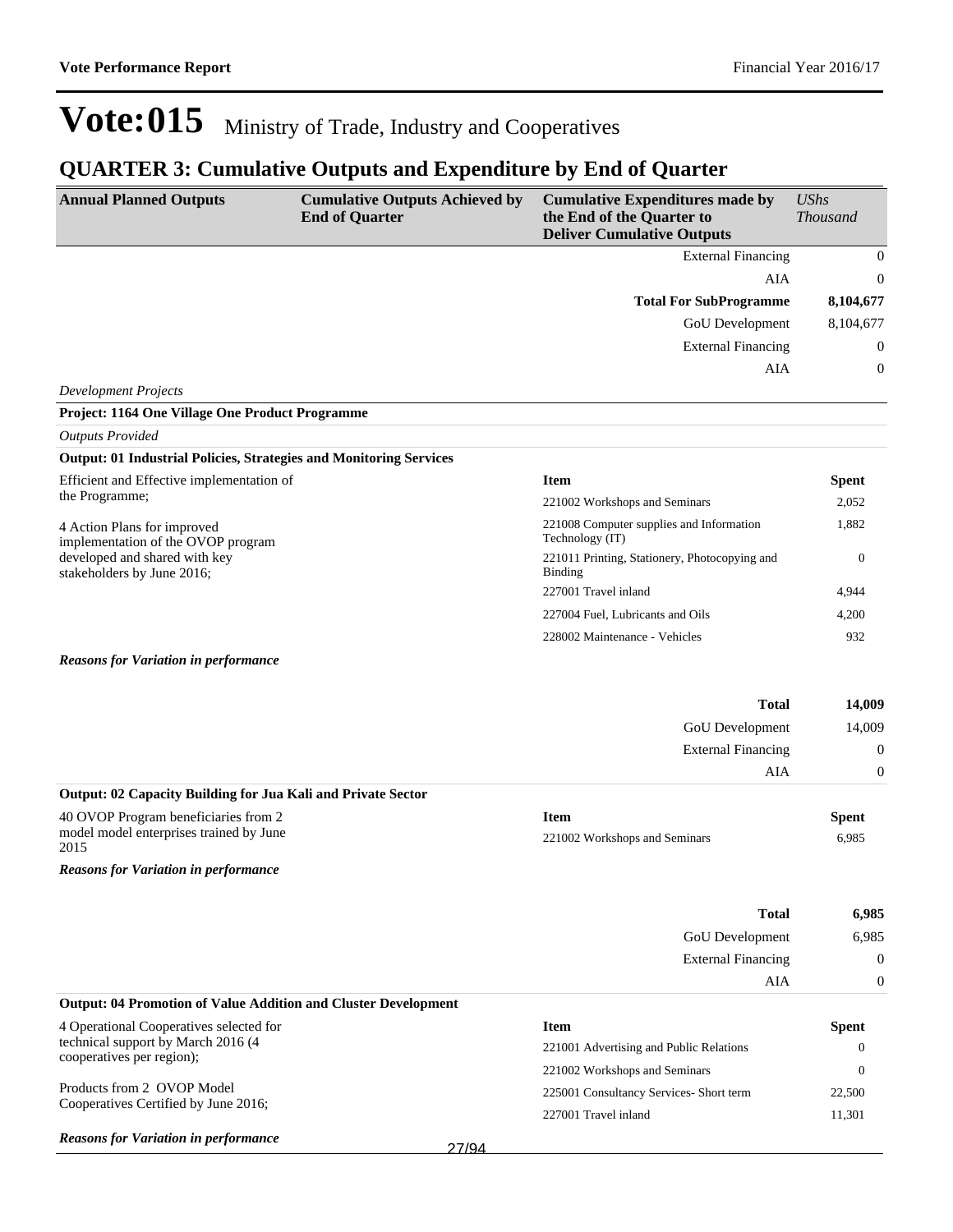### **QUARTER 3: Cumulative Outputs and Expenditure by End of Quarter**

| <b>Annual Planned Outputs</b>                                               | <b>Cumulative Outputs Achieved by</b><br><b>End of Quarter</b> | <b>Cumulative Expenditures made by</b><br>the End of the Quarter to<br><b>Deliver Cumulative Outputs</b> | <b>UShs</b><br><b>Thousand</b> |
|-----------------------------------------------------------------------------|----------------------------------------------------------------|----------------------------------------------------------------------------------------------------------|--------------------------------|
|                                                                             |                                                                | <b>Total</b>                                                                                             | 33,801                         |
|                                                                             |                                                                | GoU Development                                                                                          | 33,801                         |
|                                                                             |                                                                | <b>External Financing</b>                                                                                | $\overline{0}$                 |
|                                                                             |                                                                | <b>AIA</b>                                                                                               | $\mathbf{0}$                   |
| <b>Capital Purchases</b>                                                    |                                                                |                                                                                                          |                                |
| <b>Output: 80 Construction of Common Industrial Facilities</b>              |                                                                |                                                                                                          |                                |
| 4 Functional Model Processing Facilities                                    |                                                                | <b>Item</b>                                                                                              | <b>Spent</b>                   |
| established by June 2016                                                    |                                                                | 281504 Monitoring, Supervision & Appraisal<br>of capital works                                           | 18,884                         |
|                                                                             |                                                                | 312202 Machinery and Equipment                                                                           | 76,390                         |
| <b>Reasons for Variation in performance</b>                                 |                                                                |                                                                                                          |                                |
|                                                                             |                                                                |                                                                                                          |                                |
|                                                                             |                                                                | <b>Total</b>                                                                                             | 95,274                         |
|                                                                             |                                                                | GoU Development                                                                                          | 95,274                         |
|                                                                             |                                                                | <b>External Financing</b>                                                                                | $\mathbf{0}$                   |
|                                                                             |                                                                | AIA                                                                                                      | $\theta$                       |
|                                                                             |                                                                | <b>Total For SubProgramme</b>                                                                            | 150,069                        |
|                                                                             |                                                                | <b>GoU</b> Development                                                                                   | 150,069                        |
|                                                                             |                                                                | <b>External Financing</b>                                                                                | $\mathbf{0}$                   |
|                                                                             |                                                                | AIA                                                                                                      | $\mathbf{0}$                   |
| <b>Development Projects</b>                                                 |                                                                |                                                                                                          |                                |
| Project: 1250 Support to Innovation - EV Car Project                        |                                                                |                                                                                                          |                                |
| <b>Outputs Provided</b>                                                     |                                                                |                                                                                                          |                                |
| <b>Output: 04 Promotion of Value Addition and Cluster Development</b>       |                                                                |                                                                                                          |                                |
|                                                                             |                                                                | <b>Item</b>                                                                                              | <b>Spent</b>                   |
| Kiira EV SMACK                                                              |                                                                | 221001 Advertising and Public Relations                                                                  | 167,000                        |
| (Development and Validation of<br>Production Intent) Centre for Research in |                                                                | 221002 Workshops and Seminars                                                                            | 67,482                         |
| <b>Transportation Technologies</b>                                          |                                                                | 221003 Staff Training                                                                                    | 569,600                        |
| Kayoola Bus<br>(Integration of Hybrid Technology $\&$                       |                                                                | 221004 Recruitment Expenses                                                                              | 1,970,977                      |

Centre for Research in Transportation Technologies CRTT

Feasibility Engineering)

*Reasons for Variation in performance*

| <b>Total</b>                  | 2,910,022 |
|-------------------------------|-----------|
| <b>GoU</b> Development        | 2,910,022 |
| <b>External Financing</b>     | 0         |
| AIA                           | $\theta$  |
| <b>Total For SubProgramme</b> | 2,910,022 |
| <b>GoU</b> Development        | 2,910,022 |

227001 Travel inland 67,482 227002 Travel abroad 67,482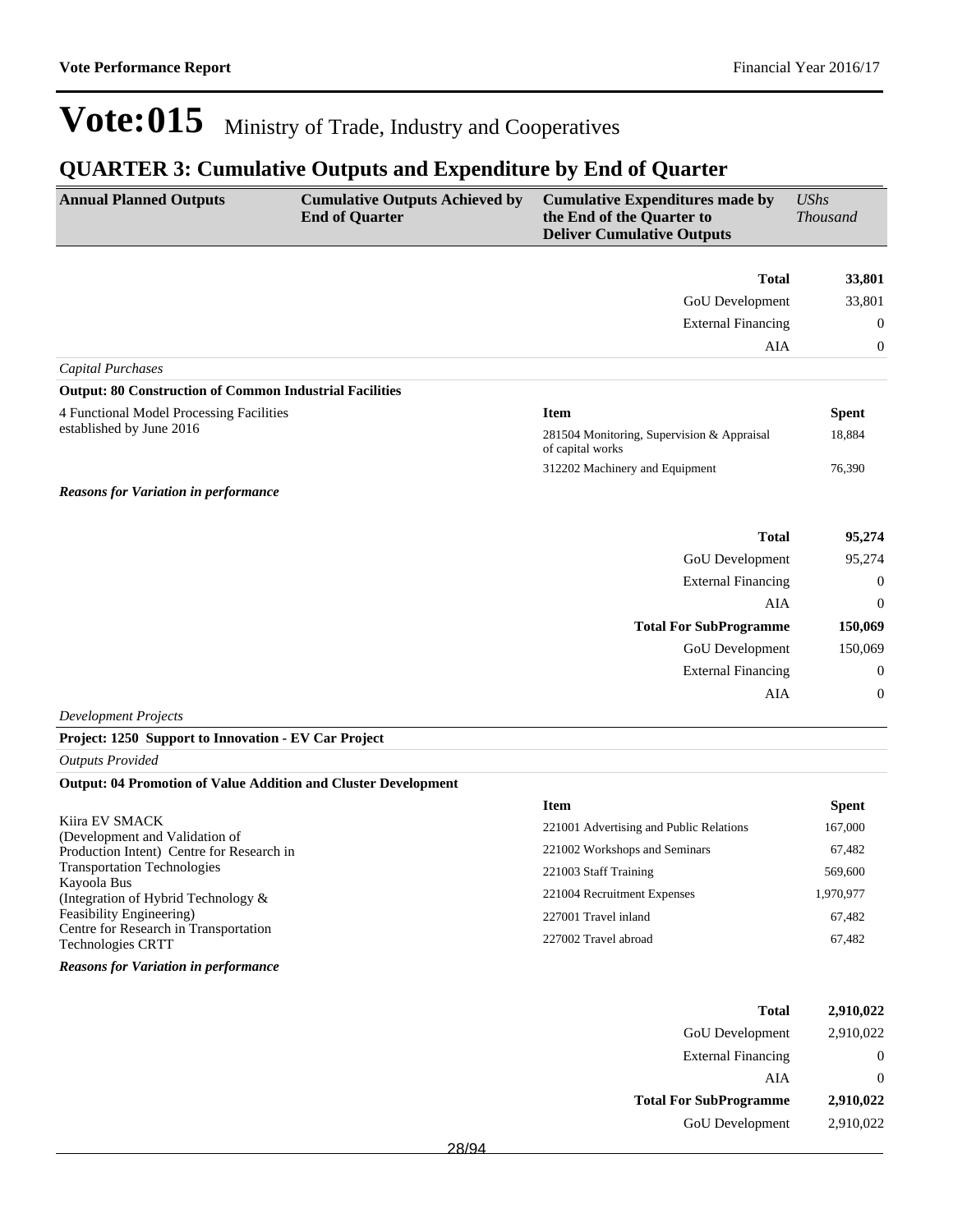### **QUARTER 3: Cumulative Outputs and Expenditure by End of Quarter**

| <b>Annual Planned Outputs</b>                                              | <b>Cumulative Outputs Achieved by</b><br><b>End of Quarter</b>                                                              | <b>Cumulative Expenditures made by</b><br>the End of the Quarter to<br><b>Deliver Cumulative Outputs</b> | <b>UShs</b><br><b>Thousand</b> |
|----------------------------------------------------------------------------|-----------------------------------------------------------------------------------------------------------------------------|----------------------------------------------------------------------------------------------------------|--------------------------------|
|                                                                            |                                                                                                                             | <b>External Financing</b>                                                                                | $\theta$                       |
|                                                                            |                                                                                                                             | AIA                                                                                                      | $\overline{0}$                 |
| <b>Program: 02 Cooperative Development</b>                                 |                                                                                                                             |                                                                                                          |                                |
| <b>Recurrent Programmes</b>                                                |                                                                                                                             |                                                                                                          |                                |
| <b>Subprogram: 13 Cooperatives Development</b>                             |                                                                                                                             |                                                                                                          |                                |
| <b>Outputs Provided</b>                                                    |                                                                                                                             |                                                                                                          |                                |
| <b>Output: 01 Cooperative Policies, Strategies and Monitoring services</b> |                                                                                                                             |                                                                                                          |                                |
| Cooperative Societies Act gazetted upon                                    | Cooperative Societies Act presented to                                                                                      | <b>Item</b>                                                                                              | <b>Spent</b>                   |
| approval by Parliament;                                                    | Parliament and is before the Session<br>Committee on Tourism, Trade and                                                     | 211101 General Staff Salaries                                                                            | 23,550                         |
| The revised Co-operative Societies                                         | Industry; The Principles of Agricultural                                                                                    | 211103 Allowances                                                                                        | 21,535                         |
| Regulations and byelaws presented to                                       | Produce Marketing Regulatory Bill were                                                                                      | 221002 Workshops and Seminars                                                                            | 3,613                          |
| Parliament for approval;                                                   | submitted to the Cabinet Secretariat. It<br>was given Cabinet Memorandum Number<br>CT (2016) 123. Stakeholder consultations | 221008 Computer supplies and Information<br>Technology (IT)                                              | 861                            |
|                                                                            | conducted on the Bill; Cabinet Memo on                                                                                      | 221009 Welfare and Entertainment                                                                         | 5,999                          |
|                                                                            | the transfer of Uganda Cooperative<br>College and other Cooperative training                                                | 221011 Printing, Stationery, Photocopying and<br>Binding                                                 | 3,156                          |
|                                                                            | institutions from the Ministry of<br>Education and Sports to the Ministry of                                                | 222001 Telecommunications                                                                                | 1,443                          |
|                                                                            | Trade, Industry and Cooperatives to offer                                                                                   | 227004 Fuel, Lubricants and Oils                                                                         | 8,608                          |
|                                                                            | professional education was resubmitted to<br>Cabinet Secretariat:                                                           | 228002 Maintenance - Vehicles                                                                            | 3,861                          |

*Reasons for Variation in performance*

Inadequate Resources

| 72,627         | <b>Total</b>                                                                                                                             |
|----------------|------------------------------------------------------------------------------------------------------------------------------------------|
| 23,550         | Wage Recurrent                                                                                                                           |
| 49,077         | Non Wage Recurrent                                                                                                                       |
| $\overline{0}$ | AIA                                                                                                                                      |
|                | __ _ _ _ _ _ _ _ _ _ _<br>$\sim$ $\sim$ $\sim$ $\sim$<br>the contract of the contract of the contract of the contract of the contract of |

#### **Output: 02 Cooperatives Establishment and Management**

| 1,000 Cooperative Societies supervised to 630 Cooperative Societies supervised to |                                                                            | <b>Item</b>                             | <b>Spent</b> |
|-----------------------------------------------------------------------------------|----------------------------------------------------------------------------|-----------------------------------------|--------------|
| ensure compliance to Cooperative Law;                                             | ensure compliance to the Cooperatives                                      | 211101 General Staff Salaries           | 5.225        |
| 25 Cooperatives audited to ensure proper                                          | Law and Regulations; 15 cooperatives<br>inspected to ensure compliance and | 211103 Allowances                       | 70,435       |
| financial ability and reporting;                                                  | proper management and governance; 13                                       | 225001 Consultancy Services- Short term |              |
| 24 Cooperatives inspected to ensure                                               | Cooperatives audited to ensure proper<br>financial ability and reporting;  | 227001 Travel inland                    | 26,479       |
| proper management and governance by                                               | Investigations undertaken on 4                                             | 282104 Compensation to 3rd Parties      | 5,000,000    |
| the leaders;                                                                      | cooperatives:                                                              |                                         |              |

10 investigat

*Reasons for Variation in performance*

Inadequate Resources

| <b>Total</b>                                                            | 5,102,139 |
|-------------------------------------------------------------------------|-----------|
| Wage Recurrent                                                          | 5,225     |
| Non Wage Recurrent                                                      | 5,096,914 |
| AIA                                                                     | 0         |
| <b>Output: 03 Cooperatives Skill Development and Awareness Creation</b> |           |
| 29/94                                                                   |           |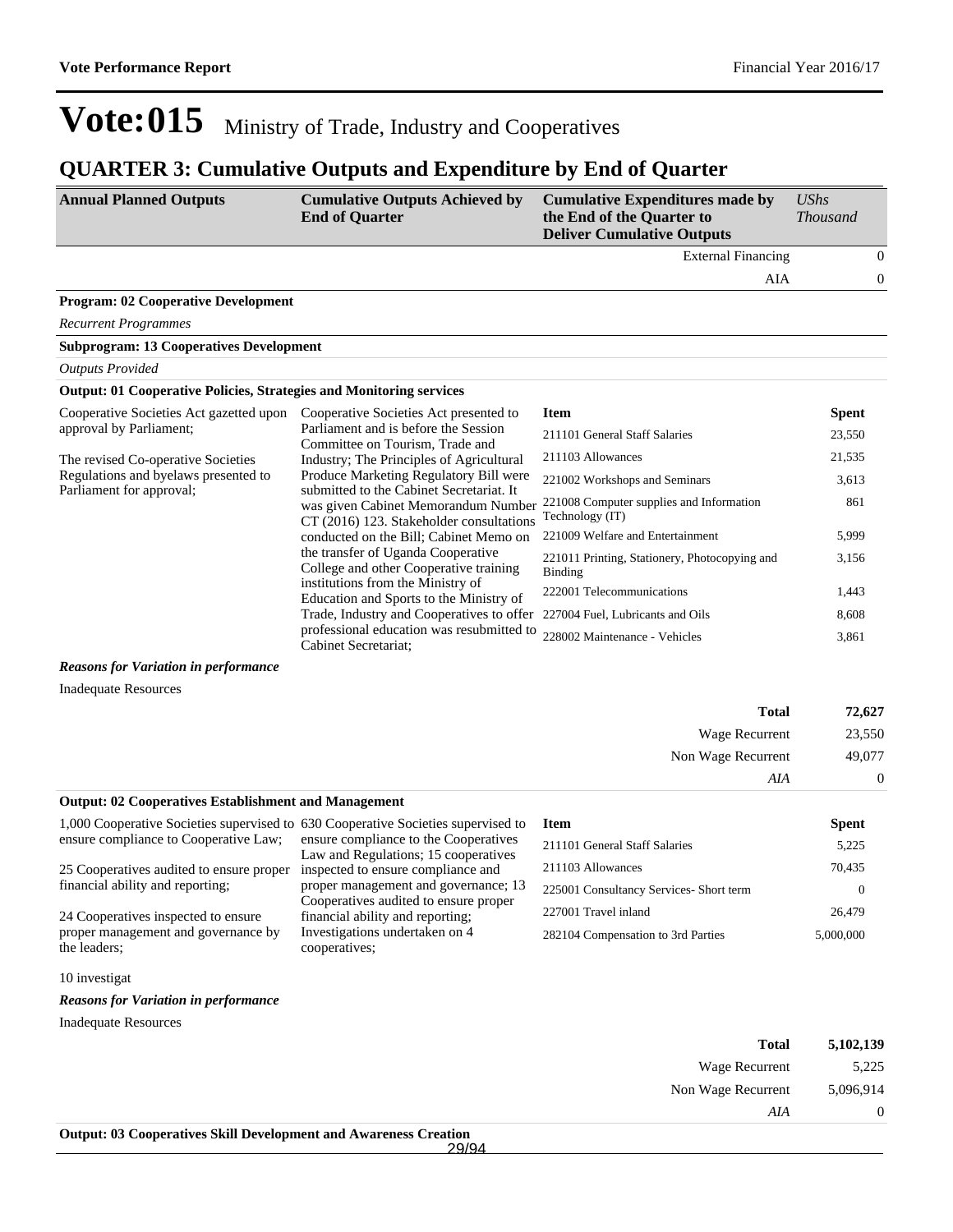### **QUARTER 3: Cumulative Outputs and Expenditure by End of Quarter**

| <b>Annual Planned Outputs</b>                                                        | <b>Cumulative Outputs Achieved by</b><br><b>End of Quarter</b>                                     | <b>Cumulative Expenditures made by</b><br>the End of the Quarter to<br><b>Deliver Cumulative Outputs</b> | <b>UShs</b><br><i>Thousand</i> |
|--------------------------------------------------------------------------------------|----------------------------------------------------------------------------------------------------|----------------------------------------------------------------------------------------------------------|--------------------------------|
| 180 farmers mobilized to form                                                        | 7 Training sessions on Cooperatives                                                                | Item                                                                                                     | <b>Spent</b>                   |
| horticulture cooperatives in Central,<br>Eastern and South West Uganda for           | Governance, and Leadership were<br>211101 General Staff Salaries<br>conducted; 5 trainings held on |                                                                                                          | 5,692                          |
| export purposes;                                                                     | Cooperatives Enterprise Management;                                                                | 211103 Allowances                                                                                        | 21,535                         |
| International Cooperative Day Nationally<br>commemorated;                            | <b>International Cooperative Day Nationally</b><br>commemorated;                                   | 221002 Workshops and Seminars                                                                            | 25,849                         |
| Youth from 2 prominent Universities<br>sensitized and mobilized to form<br>investmen |                                                                                                    |                                                                                                          |                                |
| <b>Reasons for Variation in performance</b>                                          |                                                                                                    |                                                                                                          |                                |
| <b>Inadequate Resources</b>                                                          |                                                                                                    |                                                                                                          |                                |
|                                                                                      |                                                                                                    | <b>Total</b>                                                                                             | 53,076                         |
|                                                                                      |                                                                                                    | Wage Recurrent                                                                                           | 5,692                          |
|                                                                                      |                                                                                                    | Non Wage Recurrent                                                                                       | 47,384                         |
|                                                                                      |                                                                                                    | AIA                                                                                                      | $\theta$                       |

*Outputs Funded*

**Output: 51 Regulation of Warehouse Receipt System (UCE)**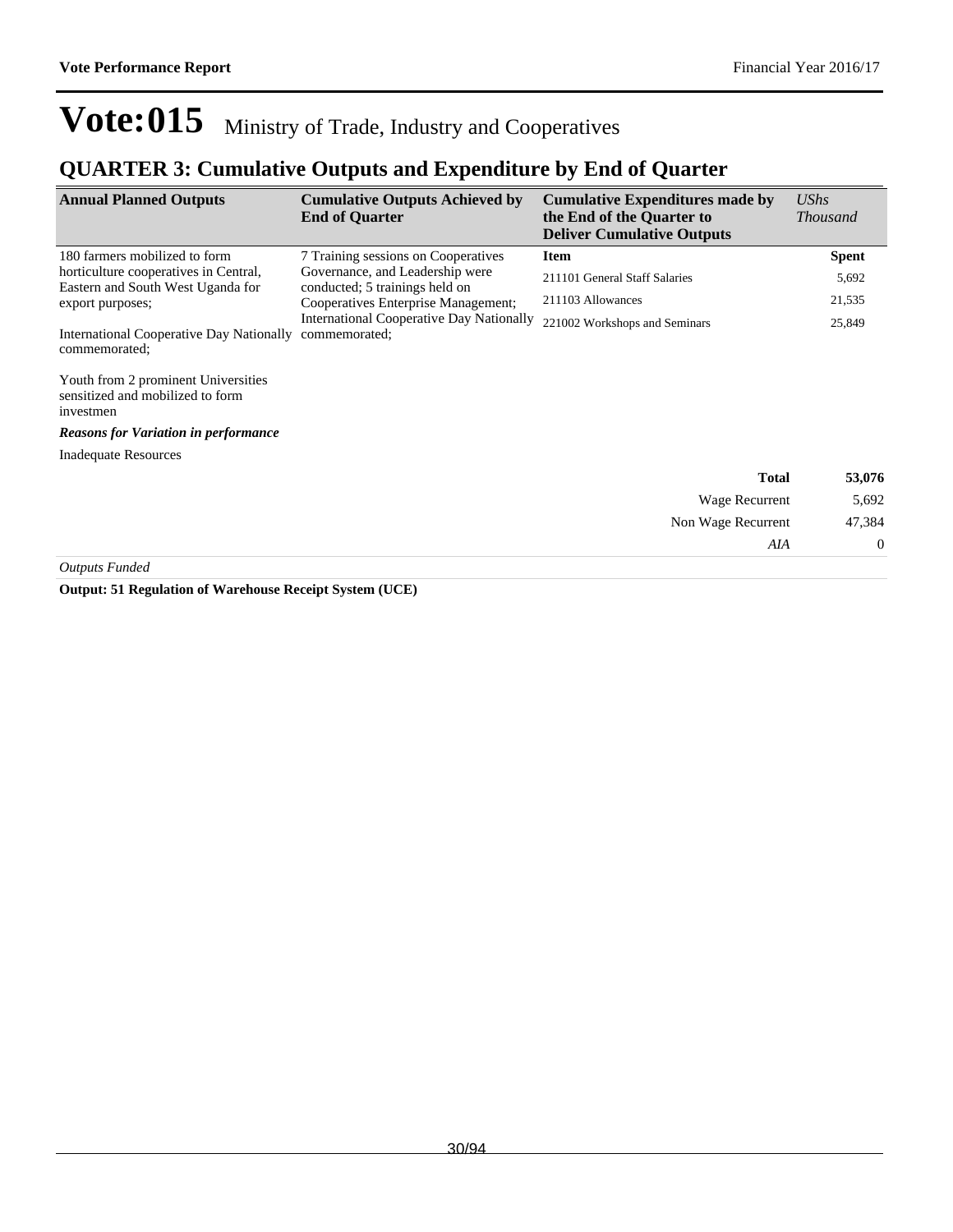Wage Recurrent 34,467 Non Wage Recurrent 5,722,110

*AIA* 0

## Vote:015 Ministry of Trade, Industry and Cooperatives

### **QUARTER 3: Cumulative Outputs and Expenditure by End of Quarter**

| <b>Annual Planned Outputs</b>                                                                                                                                                                                                                                              | <b>Cumulative Outputs Achieved by</b><br><b>End of Quarter</b>                                                                                                                                                                                                                                                                                                                                                                                                                                                                                                                                                                                                                                                                                                                                                                                                                                                                                                                                                                                                                                                                                                                                                                                                                                                                                                                                                                                                                                                                          | <b>Cumulative Expenditures made by</b><br>the End of the Quarter to<br><b>Deliver Cumulative Outputs</b> | <b>UShs</b><br><b>Thousand</b> |
|----------------------------------------------------------------------------------------------------------------------------------------------------------------------------------------------------------------------------------------------------------------------------|-----------------------------------------------------------------------------------------------------------------------------------------------------------------------------------------------------------------------------------------------------------------------------------------------------------------------------------------------------------------------------------------------------------------------------------------------------------------------------------------------------------------------------------------------------------------------------------------------------------------------------------------------------------------------------------------------------------------------------------------------------------------------------------------------------------------------------------------------------------------------------------------------------------------------------------------------------------------------------------------------------------------------------------------------------------------------------------------------------------------------------------------------------------------------------------------------------------------------------------------------------------------------------------------------------------------------------------------------------------------------------------------------------------------------------------------------------------------------------------------------------------------------------------------|----------------------------------------------------------------------------------------------------------|--------------------------------|
| Uganda Warehouse Receipt System                                                                                                                                                                                                                                            | <b>UWRSA Board and Statutory meetings</b>                                                                                                                                                                                                                                                                                                                                                                                                                                                                                                                                                                                                                                                                                                                                                                                                                                                                                                                                                                                                                                                                                                                                                                                                                                                                                                                                                                                                                                                                                               | <b>Item</b>                                                                                              | <b>Spent</b>                   |
| Authority (UWRSA):                                                                                                                                                                                                                                                         | facilitated; UWRSA Staff salaries and<br>other benefits were met/paid;                                                                                                                                                                                                                                                                                                                                                                                                                                                                                                                                                                                                                                                                                                                                                                                                                                                                                                                                                                                                                                                                                                                                                                                                                                                                                                                                                                                                                                                                  | 264101 Contributions to Autonomous<br>Institutions                                                       | 426,172                        |
| A. Facilitation of the Board of Directors<br>(9 members) to undertake oversight<br>duties of the Authority;<br>B. Staff structure establishment for the<br>Authority;<br>C. Facilitation of Operational Costs,<br>Overheads<br><b>Reasons for Variation in performance</b> | Sensitization for 200 stakeholders<br>undertaken on the Warehouse Receipt<br>System and the Uganda National<br>Commodity Exchange (UNCE) in Jinja<br>and Gulu; Inspection Exercise undertaken<br>for the formerly Government-owned<br>Warehouses in Nalukolongo, Bugolobi,<br>Kyazanga, Gulu, Tororo and Jinja;<br>Contracts Committee met on the Terms of<br>Reference for the re-instatement of the<br>Delivery Assurance Mechanism and<br>deferred procurement due to lack of<br>funds; A Board of Directors meeting was<br>held to provide oversight on the<br>Authority's operations; A new Member<br>was sworn into the Board of Directors<br>team to replace an outgoing member on<br>11th August 2016; A Stakeholder<br>Consultative Engagement on the Delivery<br>Assurance Mechanism for the Warehouse<br>Receipt System was organised on 11th<br>August 2016; 200 Depositors trained on<br>the Warehouse Receipt System (WRS) in<br>Masindi; Warehousing Standards were<br>pre-tested in four regions across the<br>country to validate user acceptability and<br>compliance; A motor vehicle pick up<br>truck was procured for the Authority to<br>assist in running its field or routine<br>operations and planned activities;<br>Stakeholder Sensitization meetings held<br>for Legislators and Farmers on the<br>Warehouse Receipt System; Together<br>with the State Minister of Cooperatives<br>Inspected Nyakatonzi Cooperative Union<br>Warehouses for Maize and Cotton, and<br>held a meeting with the Union Board; | 264102 Contributions to Autonomous<br>Institutions (Wage Subventions)                                    | 102,563                        |
| Inadequate resources                                                                                                                                                                                                                                                       |                                                                                                                                                                                                                                                                                                                                                                                                                                                                                                                                                                                                                                                                                                                                                                                                                                                                                                                                                                                                                                                                                                                                                                                                                                                                                                                                                                                                                                                                                                                                         |                                                                                                          |                                |
|                                                                                                                                                                                                                                                                            |                                                                                                                                                                                                                                                                                                                                                                                                                                                                                                                                                                                                                                                                                                                                                                                                                                                                                                                                                                                                                                                                                                                                                                                                                                                                                                                                                                                                                                                                                                                                         | <b>Total</b>                                                                                             | 528,735                        |
|                                                                                                                                                                                                                                                                            |                                                                                                                                                                                                                                                                                                                                                                                                                                                                                                                                                                                                                                                                                                                                                                                                                                                                                                                                                                                                                                                                                                                                                                                                                                                                                                                                                                                                                                                                                                                                         | <b>Wage Recurrent</b>                                                                                    | $\boldsymbol{0}$               |
|                                                                                                                                                                                                                                                                            |                                                                                                                                                                                                                                                                                                                                                                                                                                                                                                                                                                                                                                                                                                                                                                                                                                                                                                                                                                                                                                                                                                                                                                                                                                                                                                                                                                                                                                                                                                                                         | Non Wage Recurrent                                                                                       | 528,735                        |
|                                                                                                                                                                                                                                                                            |                                                                                                                                                                                                                                                                                                                                                                                                                                                                                                                                                                                                                                                                                                                                                                                                                                                                                                                                                                                                                                                                                                                                                                                                                                                                                                                                                                                                                                                                                                                                         | $A I\!A$<br><b>Total For SubProgramme</b>                                                                | $\boldsymbol{0}$<br>5,756,577  |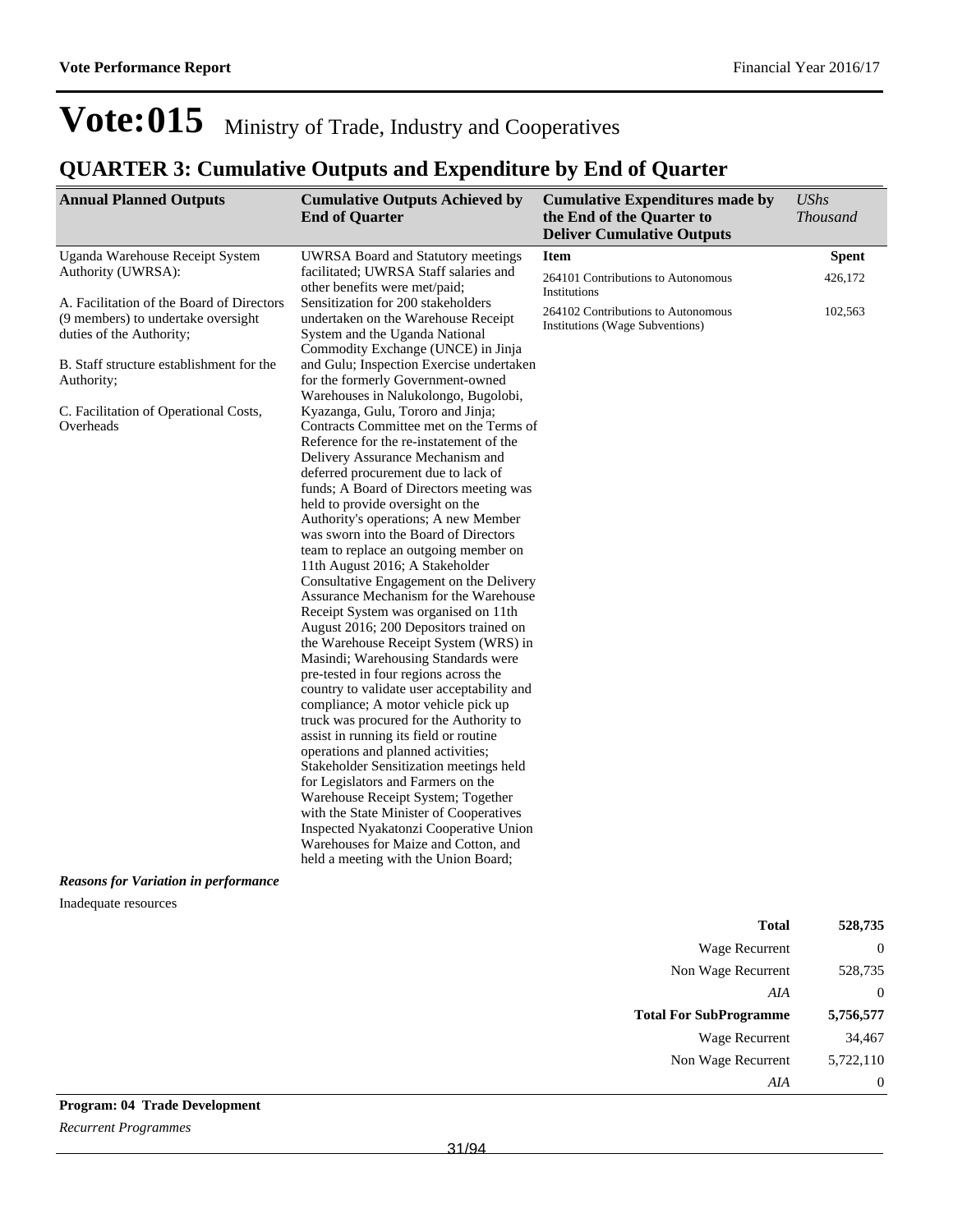### **QUARTER 3: Cumulative Outputs and Expenditure by End of Quarter**

| <b>Annual Planned Outputs</b>                                                                 | <b>Cumulative Outputs Achieved by</b><br><b>End of Quarter</b>                                                                                                                                                                                                                                                                                                                                | <b>Cumulative Expenditures made by</b><br>the End of the Quarter to<br><b>Deliver Cumulative Outputs</b> | <b>UShs</b><br><b>Thousand</b> |
|-----------------------------------------------------------------------------------------------|-----------------------------------------------------------------------------------------------------------------------------------------------------------------------------------------------------------------------------------------------------------------------------------------------------------------------------------------------------------------------------------------------|----------------------------------------------------------------------------------------------------------|--------------------------------|
| <b>Subprogram: 07 External Trade</b>                                                          |                                                                                                                                                                                                                                                                                                                                                                                               |                                                                                                          |                                |
| <b>Outputs Provided</b>                                                                       |                                                                                                                                                                                                                                                                                                                                                                                               |                                                                                                          |                                |
| <b>Output: 01 Trade Policies, Strategies and Monitoring Services</b>                          |                                                                                                                                                                                                                                                                                                                                                                                               |                                                                                                          |                                |
| Finalisation of the Consumer Protection                                                       | Stakeholder Consensus on the National                                                                                                                                                                                                                                                                                                                                                         | <b>Item</b>                                                                                              | <b>Spent</b>                   |
| and Competition Bill;                                                                         | Policy on Services Trade Implementation<br>with a view to kick start Policy                                                                                                                                                                                                                                                                                                                   | 211101 General Staff Salaries                                                                            | 86,695                         |
| Operationalisation of the COMESA                                                              | initiatives; The National Policy on                                                                                                                                                                                                                                                                                                                                                           | 211103 Allowances                                                                                        | 24,820                         |
| Treaty Implementation Bill;                                                                   | Services Trade were submitted to the<br>Cabinet Secretariat for review and                                                                                                                                                                                                                                                                                                                    | 221002 Workshops and Seminars                                                                            | 20,803                         |
| Operationalisation of the to Domestic the approval. Its implementation plan were<br>WTO Bill: | submitted and the certificate of financial                                                                                                                                                                                                                                                                                                                                                    | 221008 Computer supplies and Information<br>Technology (IT)                                              | 861                            |
|                                                                                               | implications were issued by MoFPED;                                                                                                                                                                                                                                                                                                                                                           | 221009 Welfare and Entertainment                                                                         | 6,198                          |
| Finalisation of Intellectual Property<br>Rights Policy;                                       | Regional Integration Implementation<br>Programme (RIIP): Held the final<br>consultative meeting to finalize the draft                                                                                                                                                                                                                                                                         | 221011 Printing, Stationery, Photocopying and<br><b>Binding</b>                                          | 1,722                          |
| Implementation of th                                                                          | national services policy and develop the                                                                                                                                                                                                                                                                                                                                                      | 222001 Telecommunications                                                                                | 3,443                          |
|                                                                                               | implementation plan; Supported the<br>meeting Members of the Parliamentary<br>Committee on Tourism and Trade to<br>discuss the Domestication of the<br><b>COMESA</b> Competition Regulations and<br>the COMESA Treaty Domestication Bill,<br>which were thereafter adopted by the<br>Committee; Printing on-going for the<br>Simplified booklet of EAC and<br>COMESA Rules of Origin booklet; | 227004 Fuel, Lubricants and Oils                                                                         | 8,608                          |
| <b>Reasons for Variation in performance</b>                                                   |                                                                                                                                                                                                                                                                                                                                                                                               |                                                                                                          |                                |
| N/A                                                                                           |                                                                                                                                                                                                                                                                                                                                                                                               |                                                                                                          |                                |
|                                                                                               |                                                                                                                                                                                                                                                                                                                                                                                               | <b>Total</b>                                                                                             | 153,150                        |
|                                                                                               |                                                                                                                                                                                                                                                                                                                                                                                               | Wage Recurrent                                                                                           | 86,695                         |
|                                                                                               |                                                                                                                                                                                                                                                                                                                                                                                               | Non Wage Recurrent                                                                                       | 66,455                         |
|                                                                                               |                                                                                                                                                                                                                                                                                                                                                                                               | AIA                                                                                                      | $\boldsymbol{0}$               |
| <b>Output: 02 Trade Negotiation</b>                                                           |                                                                                                                                                                                                                                                                                                                                                                                               |                                                                                                          |                                |
| Securing Market Access for goods                                                              | Uganda's Interests and Position was                                                                                                                                                                                                                                                                                                                                                           | <b>Item</b>                                                                                              | <b>Spent</b>                   |
| through the Negotiations of the<br>COMESA - EAC-SADC Tripartite Free                          | represented at the COMESA Trade and<br>Customs Negotiations in Lusaka;                                                                                                                                                                                                                                                                                                                        | 211101 General Staff Salaries                                                                            | 34,486                         |
| Trade Area;                                                                                   | Participated in the EAC-SACU Tripartite                                                                                                                                                                                                                                                                                                                                                       | 211103 Allowances                                                                                        | 43,844                         |
|                                                                                               | tariff offers negotiations in Nairobi;                                                                                                                                                                                                                                                                                                                                                        | 221002 Workshops and Seminars                                                                            | 0                              |
| Uganda's Interests at the WTO catered for<br>through participation at WTO                     |                                                                                                                                                                                                                                                                                                                                                                                               | 225001 Consultancy Services- Short term                                                                  | $\mathbf{0}$                   |
| <b>Negotiations Meetings (TRIPS Council</b><br>meetings, Council for Trade in Goo             |                                                                                                                                                                                                                                                                                                                                                                                               | 227002 Travel abroad                                                                                     | 19,422                         |
| <b>Reasons for Variation in performance</b>                                                   |                                                                                                                                                                                                                                                                                                                                                                                               |                                                                                                          |                                |
| Inadequate funding for the Quarter                                                            |                                                                                                                                                                                                                                                                                                                                                                                               |                                                                                                          |                                |
|                                                                                               |                                                                                                                                                                                                                                                                                                                                                                                               | <b>Total</b>                                                                                             | 97,752                         |
|                                                                                               |                                                                                                                                                                                                                                                                                                                                                                                               | <b>Wage Recurrent</b>                                                                                    | 34.486                         |

| Wage Recurrent     | 34,486 |
|--------------------|--------|
| Non Wage Recurrent | 63,266 |
| AIA                |        |

**Output: 05 Economic Integration and Market Access (Bilateral, Regional and Multilateral)**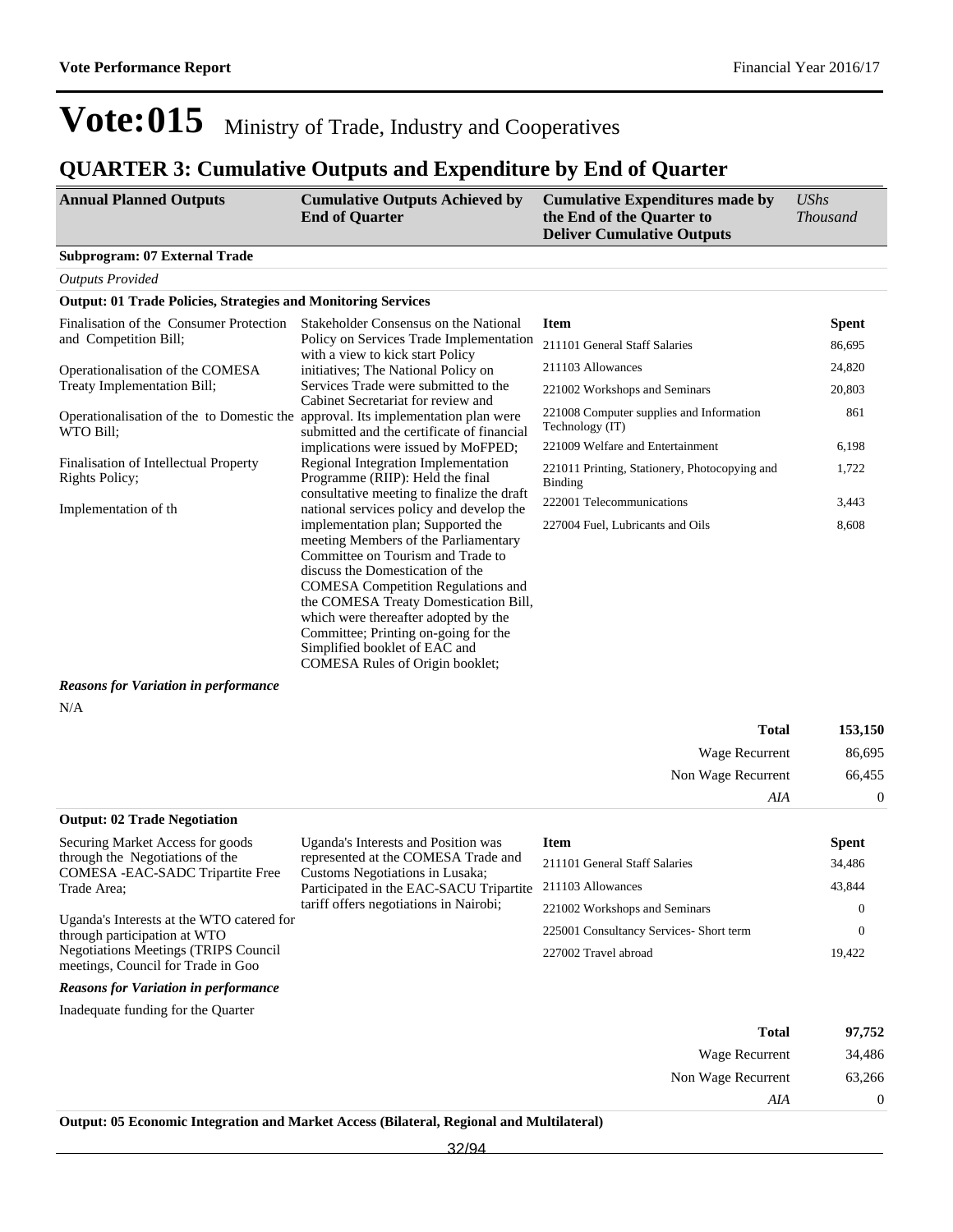*UShs* 

## Vote:015 Ministry of Trade, Industry and Cooperatives

### **QUARTER 3: Cumulative Outputs and Expenditure by End of Quarter**

**Annual Planned Outputs Cumulative Outputs Achieved by Cumulative Expenditures made by** 

|                                                                                | <b>End of Quarter</b>                                                                                                                                                                                                                                                                                                                                                                                                                                                                                                                                                                                                                                                                                                                                                                                                                              | the End of the Quarter to<br><b>Deliver Cumulative Outputs</b>        | <b>Thousand</b>  |
|--------------------------------------------------------------------------------|----------------------------------------------------------------------------------------------------------------------------------------------------------------------------------------------------------------------------------------------------------------------------------------------------------------------------------------------------------------------------------------------------------------------------------------------------------------------------------------------------------------------------------------------------------------------------------------------------------------------------------------------------------------------------------------------------------------------------------------------------------------------------------------------------------------------------------------------------|-----------------------------------------------------------------------|------------------|
| Increased benefits from COMESA                                                 | National Negotiations Team in Rules of                                                                                                                                                                                                                                                                                                                                                                                                                                                                                                                                                                                                                                                                                                                                                                                                             | <b>Item</b>                                                           | <b>Spent</b>     |
| programmes and activities through better                                       | Origin, Trade Facilitation and Tariff                                                                                                                                                                                                                                                                                                                                                                                                                                                                                                                                                                                                                                                                                                                                                                                                              | 211101 General Staff Salaries                                         | 4,609            |
| coordination in the Country and<br>maintaining Subscription to the             | Liberalisation were trained; Subscribed to<br><b>COMESA Secretariat and COMESA</b>                                                                                                                                                                                                                                                                                                                                                                                                                                                                                                                                                                                                                                                                                                                                                                 | 221002 Workshops and Seminars                                         | 20,125           |
| <b>COMESA Secretariat and COMESA</b>                                           | Institutions including arrears; Continued                                                                                                                                                                                                                                                                                                                                                                                                                                                                                                                                                                                                                                                                                                                                                                                                          | 225002 Consultancy Services-Long-term                                 | 16,068           |
| Institutions;                                                                  | with the negotiations on the Tripartite;<br>Tariff Liberalization Information on                                                                                                                                                                                                                                                                                                                                                                                                                                                                                                                                                                                                                                                                                                                                                                   | 227002 Travel abroad                                                  | 57,388           |
| Implementation of the WTO integration<br>instruments - (Consultations with sta | Tripartite Free Trade Area were<br>disseminated; Prepared and participated<br>in the EU audit of fresh fruits and<br>vegetables that took place between 6th to<br>15th September 2016; Regional<br><b>Integration Implementation Programme</b><br>(RIIP): Continued with mobilization and<br>training of members of the Madi Opei<br>Cross Border Traders Associations on<br>enterprise development; A mobilisation<br>meeting with the local leaders and<br>business community were held at<br>Cyanika and at Madio pei borders. Cross<br>Borders Traders were mobilised to<br>establish associations and trade<br>information desk to facilitate them in<br>formalising their transaction through<br>customs; Cluster training workshop on<br>enterprise development and value<br>addition for the livestock cluster in<br>Lwakhakha undertaken; |                                                                       |                  |
| <b>Reasons for Variation in performance</b>                                    |                                                                                                                                                                                                                                                                                                                                                                                                                                                                                                                                                                                                                                                                                                                                                                                                                                                    |                                                                       |                  |
| Inadequate funding for the Quarter                                             |                                                                                                                                                                                                                                                                                                                                                                                                                                                                                                                                                                                                                                                                                                                                                                                                                                                    |                                                                       |                  |
|                                                                                |                                                                                                                                                                                                                                                                                                                                                                                                                                                                                                                                                                                                                                                                                                                                                                                                                                                    | <b>Total</b>                                                          | 98,190           |
|                                                                                |                                                                                                                                                                                                                                                                                                                                                                                                                                                                                                                                                                                                                                                                                                                                                                                                                                                    | Wage Recurrent                                                        | 4,609            |
|                                                                                |                                                                                                                                                                                                                                                                                                                                                                                                                                                                                                                                                                                                                                                                                                                                                                                                                                                    | Non Wage Recurrent                                                    | 93,581           |
|                                                                                |                                                                                                                                                                                                                                                                                                                                                                                                                                                                                                                                                                                                                                                                                                                                                                                                                                                    | AIA                                                                   | $\mathbf{0}$     |
| <b>Outputs Funded</b>                                                          |                                                                                                                                                                                                                                                                                                                                                                                                                                                                                                                                                                                                                                                                                                                                                                                                                                                    |                                                                       |                  |
| <b>Output: 51 Export Promotion Services (UEPB)</b>                             |                                                                                                                                                                                                                                                                                                                                                                                                                                                                                                                                                                                                                                                                                                                                                                                                                                                    |                                                                       |                  |
|                                                                                |                                                                                                                                                                                                                                                                                                                                                                                                                                                                                                                                                                                                                                                                                                                                                                                                                                                    | Item                                                                  | <b>Spent</b>     |
|                                                                                |                                                                                                                                                                                                                                                                                                                                                                                                                                                                                                                                                                                                                                                                                                                                                                                                                                                    | 264101 Contributions to Autonomous<br>Institutions                    | $\mathbf{0}$     |
|                                                                                |                                                                                                                                                                                                                                                                                                                                                                                                                                                                                                                                                                                                                                                                                                                                                                                                                                                    | 264102 Contributions to Autonomous<br>Institutions (Wage Subventions) | $\mathbf{0}$     |
| <b>Reasons for Variation in performance</b>                                    |                                                                                                                                                                                                                                                                                                                                                                                                                                                                                                                                                                                                                                                                                                                                                                                                                                                    |                                                                       |                  |
|                                                                                |                                                                                                                                                                                                                                                                                                                                                                                                                                                                                                                                                                                                                                                                                                                                                                                                                                                    | <b>Total</b>                                                          | 0                |
|                                                                                |                                                                                                                                                                                                                                                                                                                                                                                                                                                                                                                                                                                                                                                                                                                                                                                                                                                    | Wage Recurrent                                                        | 0                |
|                                                                                |                                                                                                                                                                                                                                                                                                                                                                                                                                                                                                                                                                                                                                                                                                                                                                                                                                                    | Non Wage Recurrent                                                    | $\boldsymbol{0}$ |
|                                                                                |                                                                                                                                                                                                                                                                                                                                                                                                                                                                                                                                                                                                                                                                                                                                                                                                                                                    | AIA                                                                   | $\boldsymbol{0}$ |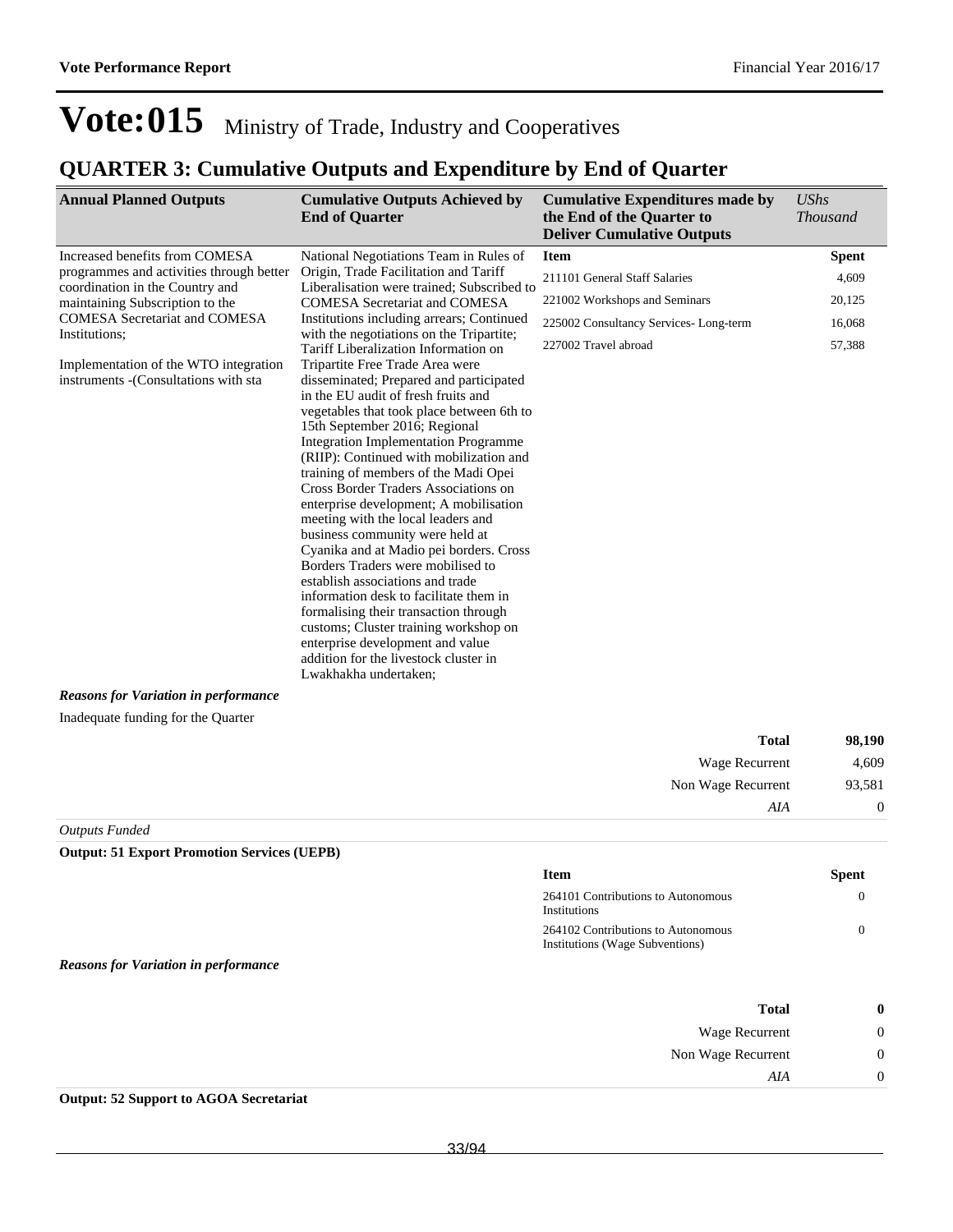### **QUARTER 3: Cumulative Outputs and Expenditure by End of Quarter**

| <b>Annual Planned Outputs</b>                                                                | <b>Cumulative Outputs Achieved by</b><br><b>End of Quarter</b>                                                                                                                                                                                                                                                                                                                                                                                                                                                                                                                                                       | <b>Cumulative Expenditures made by</b><br>the End of the Quarter to<br><b>Deliver Cumulative Outputs</b> | <b>UShs</b><br><b>Thousand</b> |
|----------------------------------------------------------------------------------------------|----------------------------------------------------------------------------------------------------------------------------------------------------------------------------------------------------------------------------------------------------------------------------------------------------------------------------------------------------------------------------------------------------------------------------------------------------------------------------------------------------------------------------------------------------------------------------------------------------------------------|----------------------------------------------------------------------------------------------------------|--------------------------------|
| Guidance to local manufacturers on how<br>best to benefit from AGOA provided;                | Awareness creation workshops held in<br>Mbarara and Kabale on New Rules of the<br>African Growth Opportunities Act and                                                                                                                                                                                                                                                                                                                                                                                                                                                                                               | <b>Item</b><br>264101 Contributions to Autonomous                                                        | <b>Spent</b><br>598,523        |
| Monitoring and Evaluation of AGOA<br>Programmes and Interventions;                           | how to access it now; Facilitated a<br>Delegation from Ugandan Private Sector<br>and Parliament TTI Sessional Committee                                                                                                                                                                                                                                                                                                                                                                                                                                                                                              | Institutions                                                                                             |                                |
| Public Awareness created;                                                                    | to travel to the United States of America<br>to lobby for hosting the AGOA Summit                                                                                                                                                                                                                                                                                                                                                                                                                                                                                                                                    |                                                                                                          |                                |
| Knowledge and skills of relevant<br>technical officers enhanced;<br>Conducive environment fo | in Uganda for the Year 2017.<br>Unfortunately, Uganda was not<br>successful and Togo (West Africa) is to<br>host the Summit; USA under the new                                                                                                                                                                                                                                                                                                                                                                                                                                                                       |                                                                                                          |                                |
|                                                                                              | registration of AGOA requires each<br>country to come up with a Strategy. Data<br>collection and analysis exercises were<br>undertaken to facilitate the development<br>of the National AGOA Strategy as part of<br>the legitimate requirements by the United<br>States of America. This will help the<br>country to focus on products with a<br>competitive and comparative advantage<br>rather than the broad range of 8600<br>products; One of the AGOA Secretariat<br>Officers was facilitated to attend a<br>Conference in Italy on Quality and<br>Standards Requirements for the new<br><b>AGOA Framework;</b> |                                                                                                          |                                |
| <b>Reasons for Variation in performance</b>                                                  |                                                                                                                                                                                                                                                                                                                                                                                                                                                                                                                                                                                                                      |                                                                                                          |                                |
| Inadequate funding for the Quarter                                                           |                                                                                                                                                                                                                                                                                                                                                                                                                                                                                                                                                                                                                      |                                                                                                          |                                |
|                                                                                              |                                                                                                                                                                                                                                                                                                                                                                                                                                                                                                                                                                                                                      | <b>Total</b>                                                                                             | 598,523                        |
|                                                                                              |                                                                                                                                                                                                                                                                                                                                                                                                                                                                                                                                                                                                                      | Wage Recurrent                                                                                           | $\mathbf{0}$                   |
|                                                                                              |                                                                                                                                                                                                                                                                                                                                                                                                                                                                                                                                                                                                                      | Non Wage Recurrent                                                                                       | 598,523                        |
|                                                                                              |                                                                                                                                                                                                                                                                                                                                                                                                                                                                                                                                                                                                                      | AIA                                                                                                      | $\overline{0}$                 |
|                                                                                              |                                                                                                                                                                                                                                                                                                                                                                                                                                                                                                                                                                                                                      | <b>Total For SubProgramme</b>                                                                            | 947,615                        |
|                                                                                              |                                                                                                                                                                                                                                                                                                                                                                                                                                                                                                                                                                                                                      | Wage Recurrent                                                                                           | 125,791                        |
|                                                                                              |                                                                                                                                                                                                                                                                                                                                                                                                                                                                                                                                                                                                                      | Non Wage Recurrent                                                                                       | 821,824                        |
|                                                                                              |                                                                                                                                                                                                                                                                                                                                                                                                                                                                                                                                                                                                                      | AIA                                                                                                      | $\overline{0}$                 |

*Recurrent Programmes*

**Subprogram: 08 Internal Trade**

*Outputs Provided*

**Output: 01 Trade Policies, Strategies and Monitoring Services**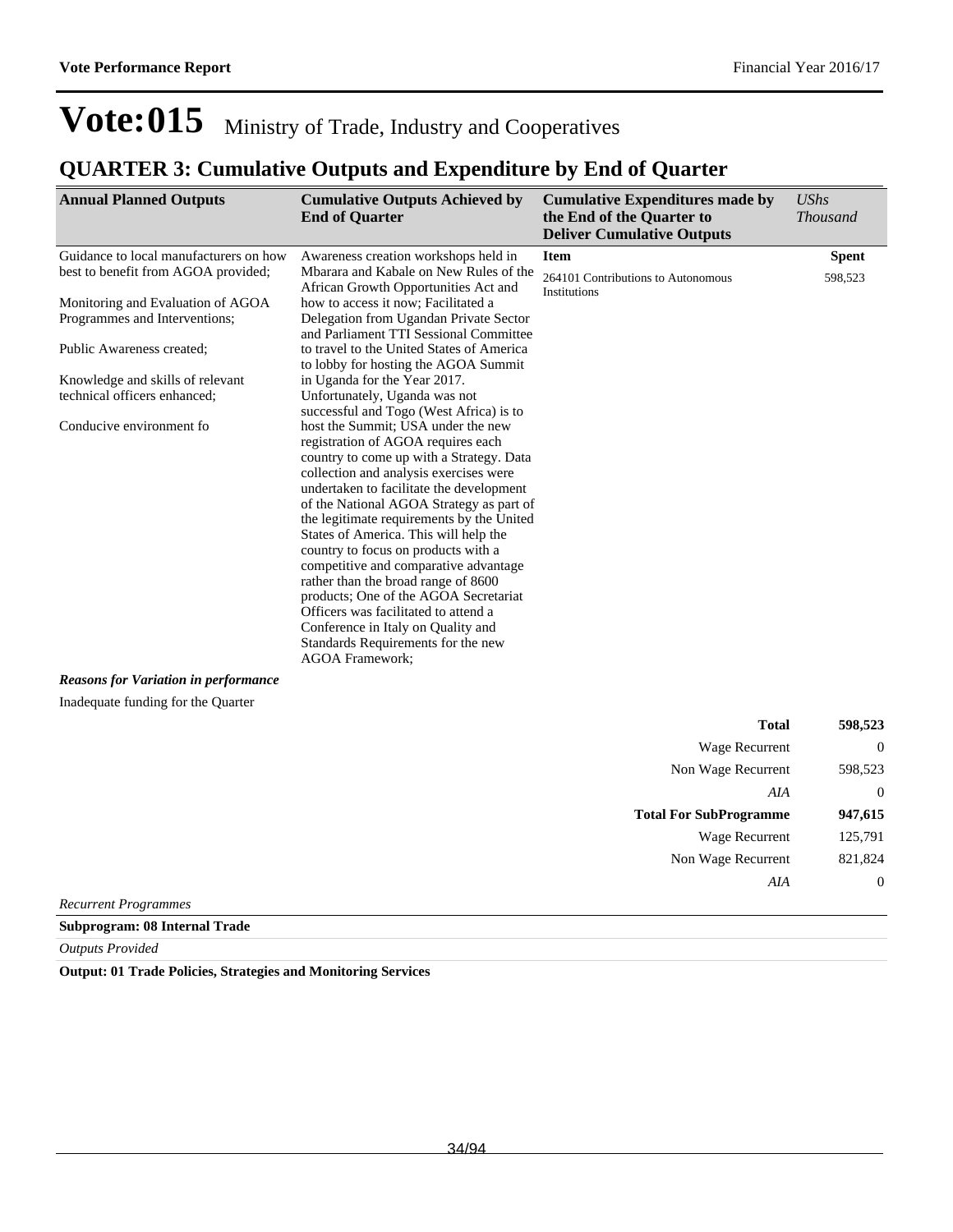### **QUARTER 3: Cumulative Outputs and Expenditure by End of Quarter**

| <b>Annual Planned Outputs</b>                                                                                                                                                                                                                                                                                                                                                                                                                                                                                                                                                                       | <b>Cumulative Outputs Achieved by</b><br><b>End of Quarter</b>                                                          | <b>Cumulative Expenditures made by</b><br>the End of the Quarter to<br><b>Deliver Cumulative Outputs</b> | <b>UShs</b><br><b>Thousand</b> |
|-----------------------------------------------------------------------------------------------------------------------------------------------------------------------------------------------------------------------------------------------------------------------------------------------------------------------------------------------------------------------------------------------------------------------------------------------------------------------------------------------------------------------------------------------------------------------------------------------------|-------------------------------------------------------------------------------------------------------------------------|----------------------------------------------------------------------------------------------------------|--------------------------------|
| 1. Draft Gift Policy, Market and                                                                                                                                                                                                                                                                                                                                                                                                                                                                                                                                                                    | Stakeholder consultative meeting held on                                                                                | <b>Item</b>                                                                                              | <b>Spent</b>                   |
| Supermarket guidelines prepared and<br>submitted to Cabinet;                                                                                                                                                                                                                                                                                                                                                                                                                                                                                                                                        | the implementation of the Buy Uganda                                                                                    | 211101 General Staff Salaries                                                                            | 81,284                         |
|                                                                                                                                                                                                                                                                                                                                                                                                                                                                                                                                                                                                     | Build Uganda Strategy with 30<br>representatives from key institutions;                                                 | 211103 Allowances                                                                                        | 10,000                         |
| 2. Inventory of locally produced goods                                                                                                                                                                                                                                                                                                                                                                                                                                                                                                                                                              |                                                                                                                         | 221002 Workshops and Seminars                                                                            | 18,202                         |
| and services conducted [BUBU];<br>3. 30 stakeholders from MDAs sensitized                                                                                                                                                                                                                                                                                                                                                                                                                                                                                                                           | Stakeholder consultative meeting<br>undertaken on the Supermarkets<br>Regulations with 20 key representatives           | 221008 Computer supplies and Information<br>Technology (IT)                                              | 860                            |
| on their roles in implementation of the                                                                                                                                                                                                                                                                                                                                                                                                                                                                                                                                                             | from target institutions;                                                                                               | 221009 Welfare and Entertainment                                                                         | 6,197                          |
| BUBU;                                                                                                                                                                                                                                                                                                                                                                                                                                                                                                                                                                                               | Experts consultative meeting on the<br>grading and schedule for implementation<br>of the Trade Licensing Act conducted; | 221011 Printing, Stationery, Photocopying and<br>Binding                                                 | 26,787                         |
| 4.5,                                                                                                                                                                                                                                                                                                                                                                                                                                                                                                                                                                                                |                                                                                                                         | 221012 Small Office Equipment                                                                            | 5,522                          |
|                                                                                                                                                                                                                                                                                                                                                                                                                                                                                                                                                                                                     |                                                                                                                         | 222001 Telecommunications                                                                                | 3,443                          |
|                                                                                                                                                                                                                                                                                                                                                                                                                                                                                                                                                                                                     | Stakeholder consultative workshop held<br>on the inclusion of the Buy Uganda Build                                      | 227001 Travel inland                                                                                     | 31,296                         |
|                                                                                                                                                                                                                                                                                                                                                                                                                                                                                                                                                                                                     | Uganda products into the EAC sensitive                                                                                  | 227004 Fuel, Lubricants and Oils                                                                         | 18,564                         |
| list during the Comprehensive Review;<br><b>Commercial Services Conditional Grant</b><br>Monitored in 20 Districts Local<br>Governments; Experts' consultative<br>meeting held on the draft regulations and<br>grading guidelines for the Trade<br>Licensing and Amendments Act 2015;<br>Drafted Regulations to the Trade<br>Licensing Amendments Act 2015; A<br>draft BUBU Communication Strategy<br>developed after a one day stakeholder<br>consultative workshop; Hire Purchase<br>Regulations disseminated to Internal<br>Trade Department; Procured 2 Office<br>Cabinets and File suspenders; | 228002 Maintenance - Vehicles                                                                                           | 1,635                                                                                                    |                                |
| <b>Reasons for Variation in performance</b>                                                                                                                                                                                                                                                                                                                                                                                                                                                                                                                                                         |                                                                                                                         |                                                                                                          |                                |

Inadequate funding

| 203,792        | <b>Total</b>       |
|----------------|--------------------|
| 81,284         | Wage Recurrent     |
| 122,508        | Non Wage Recurrent |
| $\overline{0}$ | AIA                |

#### **Output: 04 Trade Information and Product Market Research**

1. Trade Licensing data collected from 20 municipalities for development of an Authentic National Business Register;

Local Government Grant for commercial services.

#### *Reasons for Variation in performance*

Inadequate funding for the Quarter

| Collected Trade Licensing data on            |
|----------------------------------------------|
| grading from 5 Municipalities/5 Town         |
| councils for development of Business         |
| Area Order Sensitized Members of             |
| <b>Business Community on Hire Purchase</b>   |
| <b>Act: Collected Construction subsector</b> |
| data and information:                        |

| <b>Item</b>                   | <b>Spent</b> |
|-------------------------------|--------------|
| 211101 General Staff Salaries | 17.538       |
| 211103 Allowances             | 10,000       |
| 227001 Travel inland          | 7.166        |

|       | <b>Total</b>       | 34,704 |
|-------|--------------------|--------|
|       | Wage Recurrent     | 17,538 |
|       | Non Wage Recurrent | 17,166 |
| 35/94 | AIA                |        |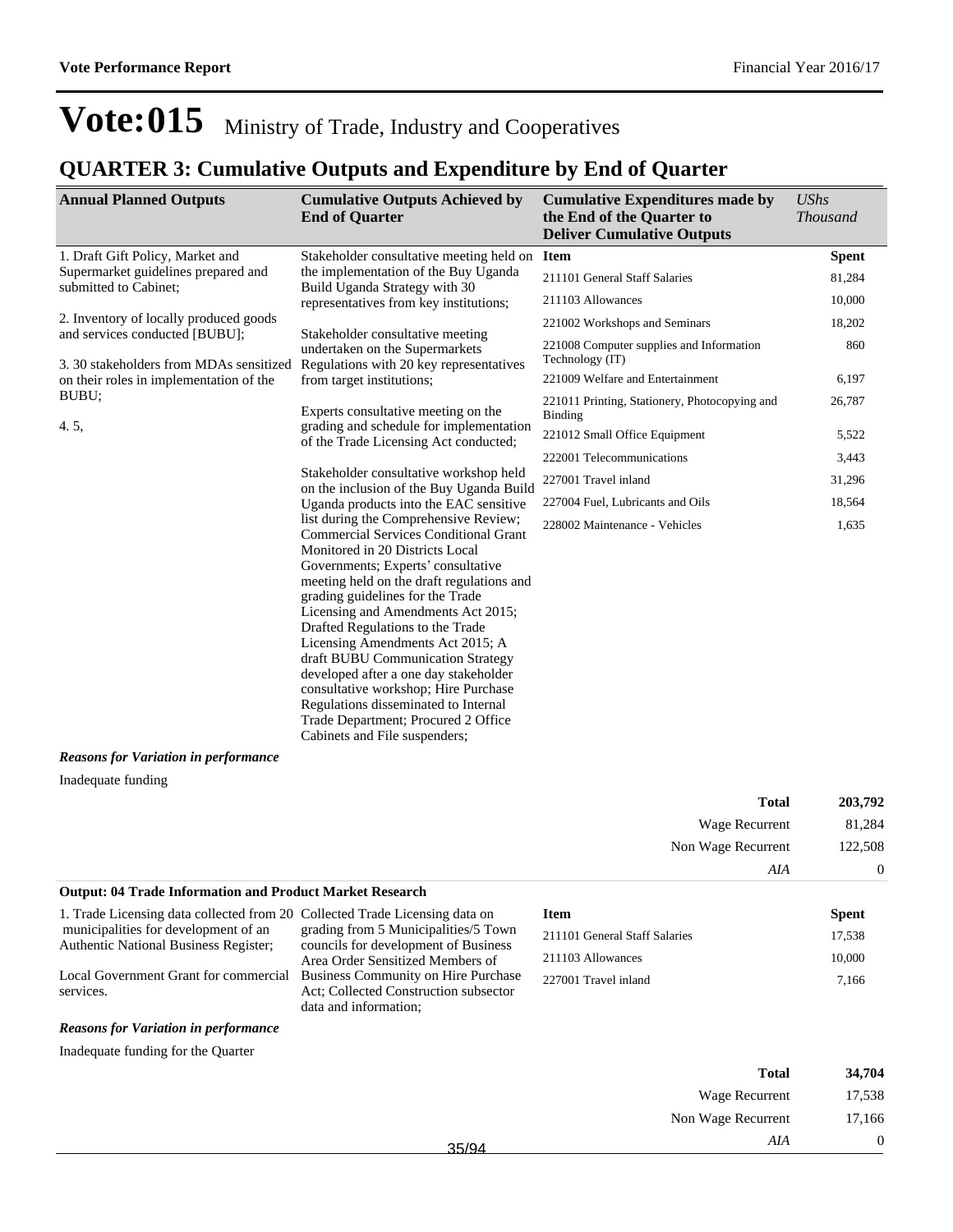### **QUARTER 3: Cumulative Outputs and Expenditure by End of Quarter**

| <b>Annual Planned Outputs</b>                                                        | <b>Cumulative Outputs Achieved by</b><br><b>End of Quarter</b>                                                                                                                                    | <b>Cumulative Expenditures made by</b><br>the End of the Quarter to<br><b>Deliver Cumulative Outputs</b> | <b>UShs</b><br><b>Thousand</b> |
|--------------------------------------------------------------------------------------|---------------------------------------------------------------------------------------------------------------------------------------------------------------------------------------------------|----------------------------------------------------------------------------------------------------------|--------------------------------|
|                                                                                      | Output: 05 Economic Integration and Market Access (Bilateral, Regional and Multilateral)                                                                                                          |                                                                                                          |                                |
| 1. Non-Tariff Barriers to Trade identified, Non-Tariff Barriers to Trade identified, |                                                                                                                                                                                                   | <b>Item</b>                                                                                              | <b>Spent</b>                   |
| monitored and verified for redress at 6<br>border posts on a Quarterly basis;        | monitored and verified for redress at 2                                                                                                                                                           | 211101 General Staff Salaries                                                                            | 18,887                         |
|                                                                                      | Border Posts; An experts meeting was<br>held to incorporate inputs following the                                                                                                                  | 211103 Allowances                                                                                        | 10,757                         |
| 2. Uganda's position presented to the                                                | bench marking exercise on Consumer                                                                                                                                                                | 227001 Travel inland                                                                                     | 2,182                          |
| EAC Technical, Sectoral and Summit<br>meetings;                                      | Protection in Nairobi Kenya;                                                                                                                                                                      | 227002 Travel abroad                                                                                     | 3,587                          |
| <b>Reasons for Variation in performance</b>                                          |                                                                                                                                                                                                   |                                                                                                          |                                |
| Inadequate funding for the Quarter                                                   |                                                                                                                                                                                                   |                                                                                                          |                                |
|                                                                                      |                                                                                                                                                                                                   | <b>Total</b>                                                                                             | 35,412                         |
|                                                                                      |                                                                                                                                                                                                   | Wage Recurrent                                                                                           | 18,887                         |
|                                                                                      |                                                                                                                                                                                                   | Non Wage Recurrent                                                                                       | 16,525                         |
|                                                                                      |                                                                                                                                                                                                   | AIA                                                                                                      | $\boldsymbol{0}$               |
|                                                                                      |                                                                                                                                                                                                   | <b>Total For SubProgramme</b>                                                                            | 273,907                        |
|                                                                                      |                                                                                                                                                                                                   | Wage Recurrent                                                                                           | 117,708                        |
|                                                                                      |                                                                                                                                                                                                   | Non Wage Recurrent                                                                                       | 156,199                        |
|                                                                                      |                                                                                                                                                                                                   | AIA                                                                                                      | $\boldsymbol{0}$               |
| <b>Recurrent Programmes</b>                                                          |                                                                                                                                                                                                   |                                                                                                          |                                |
| Subprogram: 16 Directorate of Trade, Industry and Cooperatives                       |                                                                                                                                                                                                   |                                                                                                          |                                |
| <b>Outputs Provided</b>                                                              |                                                                                                                                                                                                   |                                                                                                          |                                |
| <b>Output: 01 Trade Policies, Strategies and Monitoring Services</b>                 |                                                                                                                                                                                                   |                                                                                                          |                                |
| 1. Coordinated formulation,                                                          | Coordinated formulation, implementation Item                                                                                                                                                      |                                                                                                          | <b>Spent</b>                   |
| implementation and monitoring of<br>Government Policies, Programmes and              | and monitoring of Government Policies,<br>Programmes and Strategies according to<br>Sector Workplans; Performance<br>management of Technical Departments of                                       | 211101 General Staff Salaries                                                                            | 6,637                          |
| Strategies according to Sector<br>Workplans;                                         |                                                                                                                                                                                                   | 211102 Contract Staff Salaries (Incl. Casuals,<br>Temporary)                                             | $\mathbf{0}$                   |
|                                                                                      | Internal Trade, External Trade, and                                                                                                                                                               | 211103 Allowances                                                                                        | 10,431                         |
| Departments of Internal Trade, External                                              | 2. Performance management of Technical Cooperatives Development; Oversight<br>and Policy guidance provided for Project<br>Implementation of OVOP, QUISP, RIIP,<br>DICOSS, TRACE II and NRSE-NTBs; | 221002 Workshops and Seminars                                                                            | 7,173                          |
| Trade, Cooperatives Development and                                                  |                                                                                                                                                                                                   | 221008 Computer supplies and Information<br>Technology (IT)                                              | 861                            |
|                                                                                      |                                                                                                                                                                                                   | 221009 Welfare and Entertainment                                                                         | 543                            |
|                                                                                      |                                                                                                                                                                                                   | 221011 Printing, Stationery, Photocopying and<br><b>Binding</b>                                          | 1,722                          |
|                                                                                      |                                                                                                                                                                                                   | 222001 Telecommunications                                                                                | 1,722                          |

*Reasons for Variation in performance* N/A

| Total              | 57,004 |
|--------------------|--------|
| Wage Recurrent     | 6.637  |
| Non Wage Recurrent | 50,367 |

227001 Travel inland 7,173 227002 Travel abroad 16,114 227004 Fuel, Lubricants and Oils 4,304 228002 Maintenance - Vehicles 323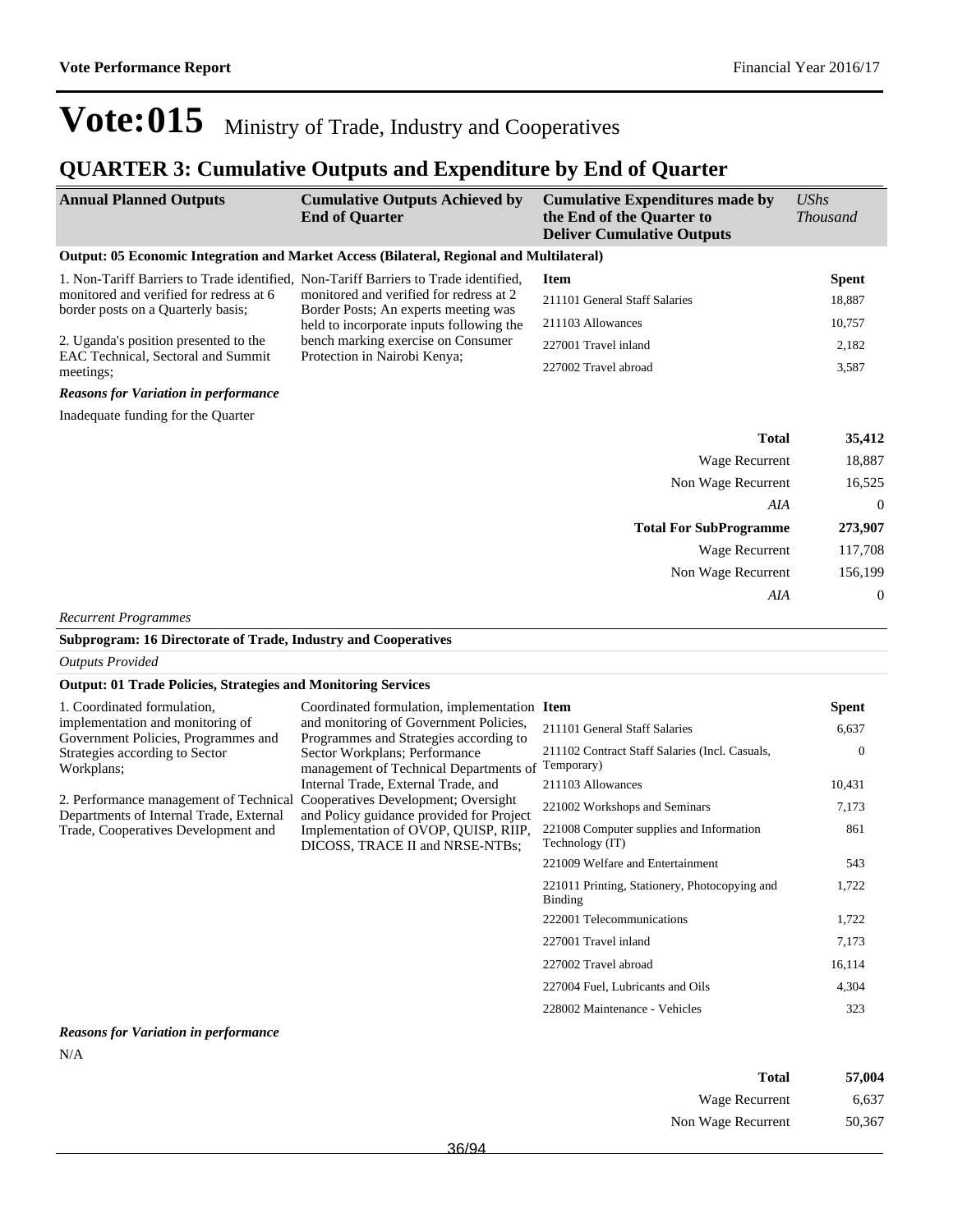### **QUARTER 3: Cumulative Outputs and Expenditure by End of Quarter**

| <b>Annual Planned Outputs</b>                                                                                                                    | <b>Cumulative Outputs Achieved by</b><br><b>End of Quarter</b>                         | <b>Cumulative Expenditures made by</b><br>the End of the Quarter to<br><b>Deliver Cumulative Outputs</b> | <b>UShs</b><br><b>Thousand</b> |
|--------------------------------------------------------------------------------------------------------------------------------------------------|----------------------------------------------------------------------------------------|----------------------------------------------------------------------------------------------------------|--------------------------------|
|                                                                                                                                                  |                                                                                        | AIA                                                                                                      | $\mathbf{0}$                   |
|                                                                                                                                                  |                                                                                        | <b>Total For SubProgramme</b>                                                                            | 57,004                         |
|                                                                                                                                                  |                                                                                        | <b>Wage Recurrent</b>                                                                                    | 6,637                          |
|                                                                                                                                                  |                                                                                        | Non Wage Recurrent                                                                                       | 50,367                         |
|                                                                                                                                                  |                                                                                        | AIA                                                                                                      | $\mathbf{0}$                   |
| <b>Development Projects</b>                                                                                                                      |                                                                                        |                                                                                                          |                                |
| <b>Project: 1246 District Commercial Services Support Project</b>                                                                                |                                                                                        |                                                                                                          |                                |
| <b>Outputs Provided</b>                                                                                                                          |                                                                                        |                                                                                                          |                                |
| <b>Output: 01 Trade Policies, Strategies and Monitoring Services</b>                                                                             |                                                                                        |                                                                                                          |                                |
| Project Steering Committee meetings                                                                                                              | Project Steering Committee meetings                                                    | <b>Item</b>                                                                                              | <b>Spent</b>                   |
| facilitated for effective and efficient<br>project management support;                                                                           | facilitated for effective and efficient<br>project management support; Project         | 211103 Allowances                                                                                        | 48,339                         |
|                                                                                                                                                  | Administration and Staff facilitated to                                                | 227001 Travel inland                                                                                     | $\boldsymbol{0}$               |
| Project Administration and Staff<br>facilitated to deliver:                                                                                      | deliver; Mid-term Evaluation Report; The<br>25 selected Local Governments<br>monitored | 227004 Fuel, Lubricants and Oils                                                                         | 5,960                          |
| Mid-term Evaluation Report;                                                                                                                      |                                                                                        |                                                                                                          |                                |
| The 6 selected Local Governments<br>monitored on the effective ut                                                                                |                                                                                        |                                                                                                          |                                |
| <b>Reasons for Variation in performance</b>                                                                                                      |                                                                                        |                                                                                                          |                                |
| Inadequate resources to spread out to all Districts                                                                                              |                                                                                        |                                                                                                          |                                |
|                                                                                                                                                  |                                                                                        | <b>Total</b>                                                                                             | 54,299                         |
|                                                                                                                                                  |                                                                                        | GoU Development                                                                                          | 54,299                         |
|                                                                                                                                                  |                                                                                        | <b>External Financing</b>                                                                                | $\boldsymbol{0}$               |
|                                                                                                                                                  |                                                                                        | AIA                                                                                                      | $\mathbf{0}$                   |
| <b>Output: 03 Capacity Building for Trade Facilitating Institutions</b>                                                                          |                                                                                        |                                                                                                          |                                |
| The District Commercial Offices tooled                                                                                                           | Networking meetings were held at                                                       | <b>Item</b>                                                                                              | <b>Spent</b>                   |
| and equipped to deliver Commercial<br><b>Extension Services;</b>                                                                                 | regional level to equip DCOs with the<br>skills and capacity to execute their duties   | 221002 Workshops and Seminars                                                                            | 81,250                         |
| The District Commercial Offices<br>networked to key stakeholders for the<br>coordinated implementation of<br>Government Policies and Programmes; |                                                                                        |                                                                                                          |                                |
| Operationalise Trade In                                                                                                                          |                                                                                        |                                                                                                          |                                |
| <b>Reasons for Variation in performance</b>                                                                                                      |                                                                                        |                                                                                                          |                                |
| Inadequate resources to spread out to all Districts                                                                                              |                                                                                        |                                                                                                          |                                |
|                                                                                                                                                  |                                                                                        | <b>Total</b>                                                                                             | 81,250                         |
|                                                                                                                                                  |                                                                                        | GoU Development                                                                                          | 81,250                         |
|                                                                                                                                                  |                                                                                        | <b>External Financing</b>                                                                                | $\boldsymbol{0}$               |
|                                                                                                                                                  |                                                                                        | AIA                                                                                                      | $\boldsymbol{0}$               |
| Output: 04 Trade Information and Product Market Pessarch                                                                                         |                                                                                        |                                                                                                          |                                |

**Output: 04 Trade Information and Product Market Research**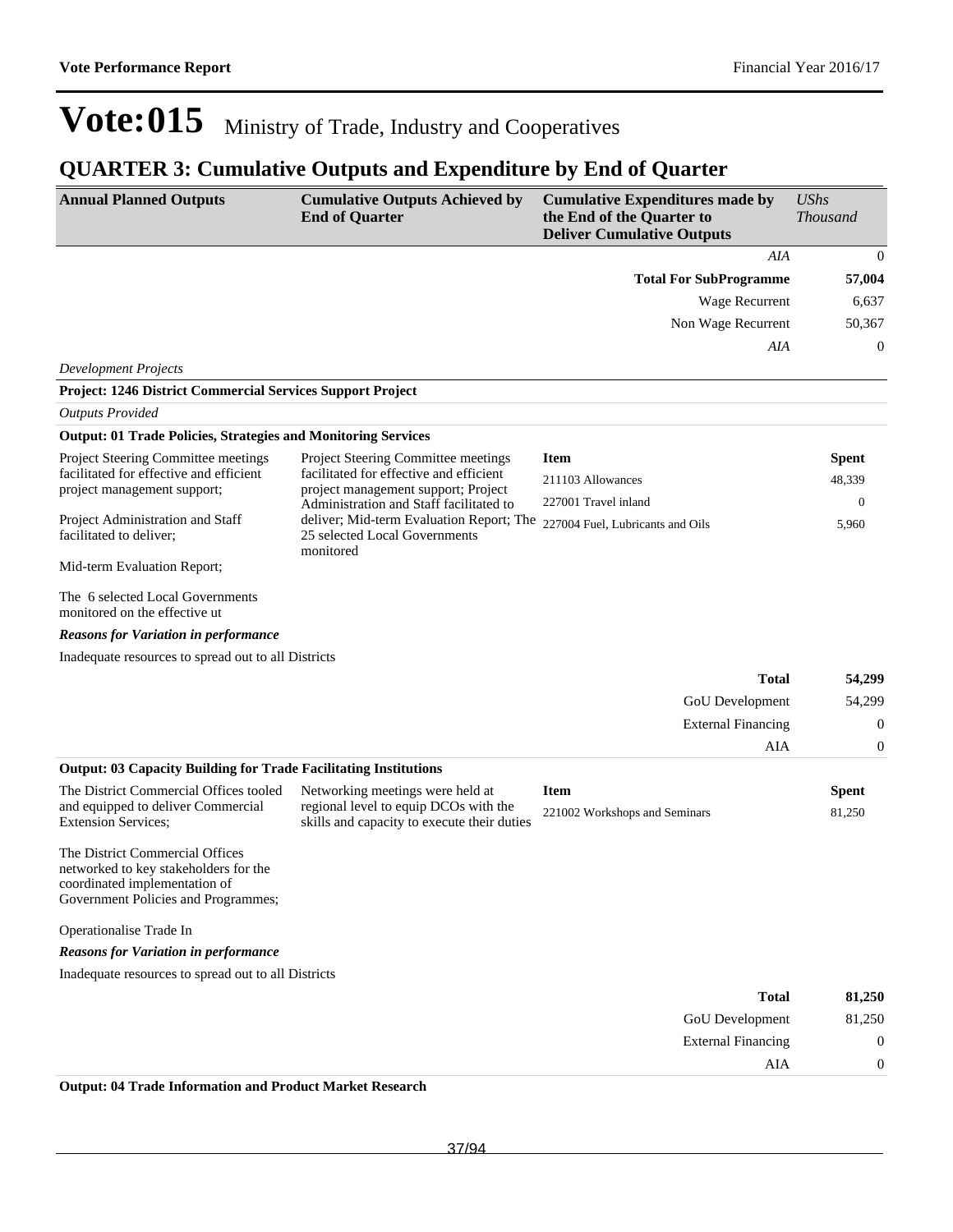### **QUARTER 3: Cumulative Outputs and Expenditure by End of Quarter**

| <b>Annual Planned Outputs</b>                       | <b>Cumulative Outputs Achieved by</b><br><b>End of Quarter</b> | <b>Cumulative Expenditures made by</b><br>the End of the Quarter to<br><b>Deliver Cumulative Outputs</b> | <b>UShs</b><br><i>Thousand</i> |
|-----------------------------------------------------|----------------------------------------------------------------|----------------------------------------------------------------------------------------------------------|--------------------------------|
|                                                     | DCOs facilitated and liaised with to                           | <b>Item</b>                                                                                              | <b>Spent</b>                   |
|                                                     | collect specific market information                            | 221001 Advertising and Public Relations                                                                  | 35,200                         |
|                                                     |                                                                | 221011 Printing, Stationery, Photocopying and<br><b>Binding</b>                                          | 21,600                         |
| <b>Reasons for Variation in performance</b>         |                                                                |                                                                                                          |                                |
| Inadequate resources to spread out to all Districts |                                                                |                                                                                                          |                                |
|                                                     |                                                                | <b>Total</b>                                                                                             | 56,800                         |
|                                                     |                                                                | <b>GoU</b> Development                                                                                   | 56,800                         |
|                                                     |                                                                | <b>External Financing</b>                                                                                | $\overline{0}$                 |
|                                                     |                                                                | AIA                                                                                                      | $\overline{0}$                 |
|                                                     |                                                                | <b>Total For SubProgramme</b>                                                                            | 192,349                        |
|                                                     |                                                                | <b>GoU</b> Development                                                                                   | 192,349                        |
|                                                     |                                                                | <b>External Financing</b>                                                                                | $\overline{0}$                 |
|                                                     |                                                                | AIA                                                                                                      | $\overline{0}$                 |

*Development Projects*

**Project: 1306 National Response Strategy on Elimination of Non Tariff Barriers (NRSE-NTB's)**

#### *Outputs Provided*

#### **Output: 01 Trade Policies, Strategies and Monitoring Services**

| Task Force to assist MTIC on the                                       | Terms of Reference for the Task Force to Item                                                                                 |                                                                 | <b>Spent</b>   |
|------------------------------------------------------------------------|-------------------------------------------------------------------------------------------------------------------------------|-----------------------------------------------------------------|----------------|
| Institutional Structure of NMC<br>established;                         | assist MTIC on the Institutional Structure<br>of NMC were developed. The Task force                                           | 211103 Allowances                                               | $\Omega$       |
|                                                                        | developed; comprising of experts from: i)                                                                                     | 221002 Workshops and Seminars                                   | 158,000        |
| Draft Structure for Establishment of<br>NMC Prepared;                  | Ministry of Justice and Constitutional<br>Affairs - Legal Officer ii) Ministry of<br>Trade, Industry and Cooperatives - Legal | 221008 Computer supplies and Information<br>Technology (IT)     | $\Omega$       |
| Prioritization of NTB for removal from<br>the EAC Time Bound Programme | Officer iii) Ministry of Trade, Industry<br>and Cooperatives - Trade Policy Expert                                            | 221011 Printing, Stationery, Photocopying and<br><b>Binding</b> | $\Omega$       |
| reviewed:                                                              | Studies in NTB related areas a) Strategy                                                                                      | 227001 Travel inland                                            | $\overline{0}$ |
|                                                                        | for trade with South Sudan and                                                                                                | 227002 Travel abroad                                            | 148,315        |
| Research & Studies on NTB category<br>specifi                          | Elimination of NTBS between the two<br>Countries was finalized and submitted.                                                 | 227004 Fuel, Lubricants and Oils                                | $\Omega$       |
|                                                                        | However, attempts to start implementing                                                                                       |                                                                 |                |
|                                                                        | the strategy were frustrated by fresh<br>fighting within South Sudan. b) The Draft                                            |                                                                 |                |
|                                                                        | Tea Trade Policy was approved by                                                                                              |                                                                 |                |
|                                                                        | Ministry's top Management. The Draft                                                                                          |                                                                 |                |
|                                                                        | has been subjected to stakeholder                                                                                             |                                                                 |                |
|                                                                        | consultations. c) Compilation of a                                                                                            |                                                                 |                |
|                                                                        | Position Paper in form of an Aid for                                                                                          |                                                                 |                |
|                                                                        | Trade success story for presentation                                                                                          |                                                                 |                |
|                                                                        | during 6th Global Review on Aid for                                                                                           |                                                                 |                |
|                                                                        | Trade that take place in mid 2017 in                                                                                          |                                                                 |                |
|                                                                        | Geneva. During the review, MTIC will                                                                                          |                                                                 |                |
|                                                                        | present on the OSBP projects funded by                                                                                        |                                                                 |                |
|                                                                        | TMEA across the country                                                                                                       |                                                                 |                |

*Reasons for Variation in performance*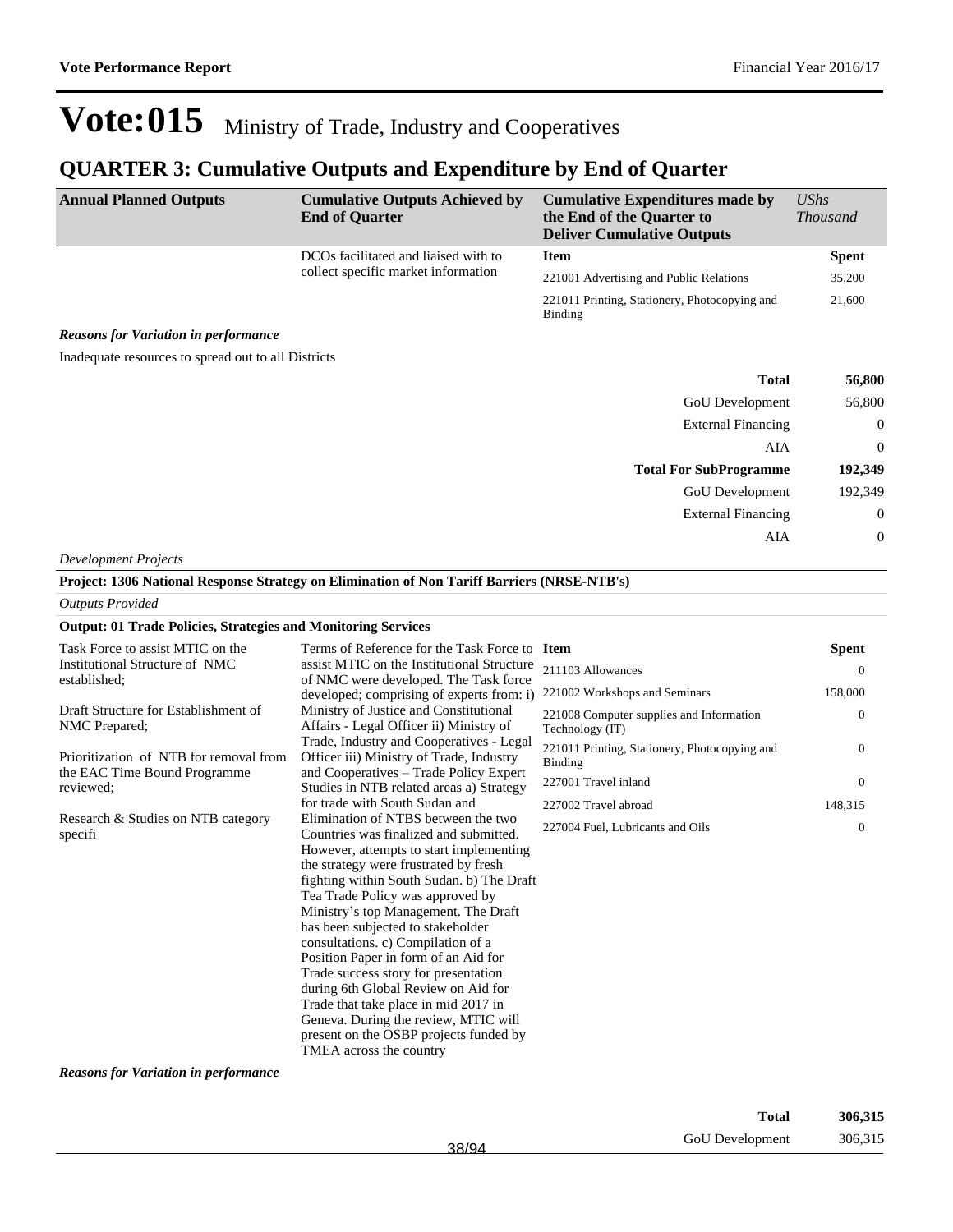### **QUARTER 3: Cumulative Outputs and Expenditure by End of Quarter**

| <b>Annual Planned Outputs</b>                                                                                                                                              | <b>Cumulative Outputs Achieved by</b><br><b>End of Quarter</b>                  | <b>Cumulative Expenditures made by</b><br>the End of the Quarter to<br><b>Deliver Cumulative Outputs</b> | UShs<br><i>Thousand</i> |                |
|----------------------------------------------------------------------------------------------------------------------------------------------------------------------------|---------------------------------------------------------------------------------|----------------------------------------------------------------------------------------------------------|-------------------------|----------------|
|                                                                                                                                                                            |                                                                                 | <b>External Financing</b>                                                                                |                         | $\overline{0}$ |
|                                                                                                                                                                            |                                                                                 | AIA                                                                                                      |                         | $\overline{0}$ |
| <b>Output: 02 Trade Negotiation</b>                                                                                                                                        |                                                                                 |                                                                                                          |                         |                |
| Internal Conferences and Meetings on                                                                                                                                       | Through the system, the following NTBs                                          | <b>Item</b>                                                                                              | <b>Spent</b>            |                |
| NTB Elimination advocacy Conducted;                                                                                                                                        | have been resolved: a) Delay at weigh<br>bridge b) Delay when stopped by Police | 211103 Allowances                                                                                        | $\Omega$                |                |
| Meetings of MTIC in bilateral $&$ regional                                                                                                                                 | The unresolved Complaints/NTBs were:                                            | 221001 Advertising and Public Relations                                                                  | 38,091                  |                |
| negotiations for elimination of priority                                                                                                                                   | a) Immigration: Mutukula boarder closes                                         | 221002 Workshops and Seminars                                                                            | 59,750                  |                |
| at 6pm; b) Weighbridges: Corruption,<br>NTBs attended;<br>5km long lines before weighbridge-Jinja,<br>Kikolongo weighbridge money<br>Meetings of EAC Secretariat and other | 221011 Printing, Stationery, Photocopying and<br>Binding                        | $\mathbf{0}$                                                                                             |                         |                |
| EAC Institutions on EAC legally binding                                                                                                                                    | exhortations, and Darkness at weigh                                             | 225001 Consultancy Services- Short term                                                                  | 6,750                   |                |
| mecha                                                                                                                                                                      | bridge in the night.                                                            | 227002 Travel abroad                                                                                     | $\Omega$                |                |
| <b>Reasons for Variation in performance</b>                                                                                                                                |                                                                                 |                                                                                                          |                         |                |

| 104,591 | <b>Total</b>              |
|---------|---------------------------|
| 104,591 | <b>GoU</b> Development    |
| 0       | <b>External Financing</b> |
| 0       | AIA                       |

### **Output: 03 Capacity Building for Trade Facilitating Institutions**

| NMC institutions trained on IEF            | 3 training were conducted in Busia,                                          | Item                                    | <b>Spent</b> |
|--------------------------------------------|------------------------------------------------------------------------------|-----------------------------------------|--------------|
| reporting Mechanism;                       | Central Region and Elegu targeting the<br>business community on the National | 211103 Allowances                       |              |
| Private Sector & Stakeholders trained on   | Response Strategy on Elimination of                                          | 221001 Advertising and Public Relations | 26,520       |
| utilization of IEF;                        | NTBs. 30 participants attended. Among                                        | 221002 Workshops and Seminars           | 22,400       |
| Stakeholder Trained on the EAC             | these approximately 10 were women at<br>each training.                       | 227001 Travel inland                    |              |
| Reporting System;                          |                                                                              | 227002 Travel abroad                    |              |
|                                            |                                                                              | 227004 Fuel, Lubricants and Oils        |              |
| $\mathbf{r}$ , $\mathbf{r}$ , $\mathbf{r}$ |                                                                              |                                         |              |

#### *Reasons for Variation in performance*

N/A

| 48,920   | <b>Total</b>              |
|----------|---------------------------|
| 48,920   | <b>GoU</b> Development    |
| 0        | <b>External Financing</b> |
| $\Omega$ | AIA                       |
|          |                           |

**Output: 04 Trade Information and Product Market Research**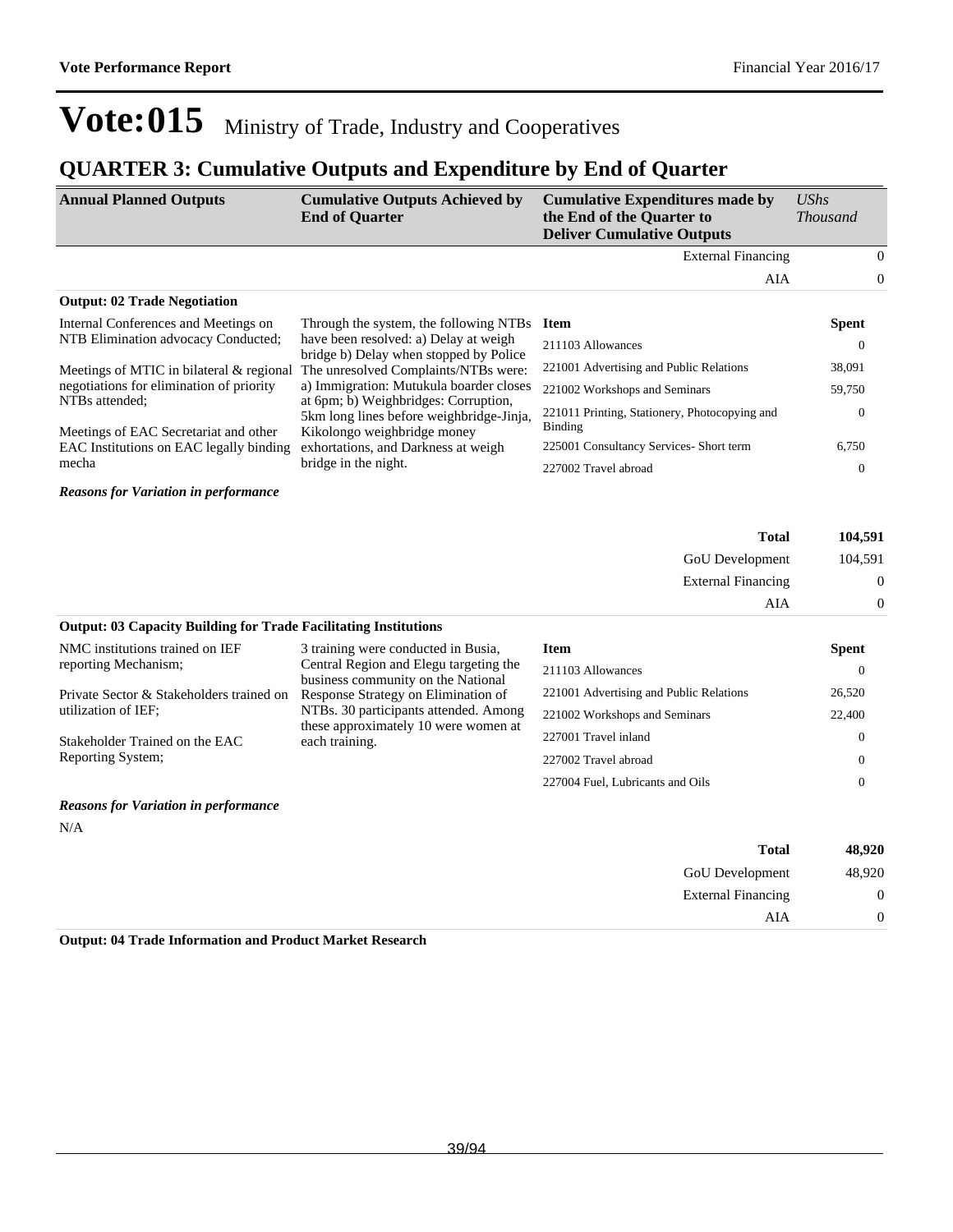External Financing 0

AIA 0

## Vote: 015 Ministry of Trade, Industry and Cooperatives

### **QUARTER 3: Cumulative Outputs and Expenditure by End of Quarter**

| <b>Annual Planned Outputs</b>                              | <b>Cumulative Outputs Achieved by</b><br><b>End of Quarter</b>                                                                                                                                                                                                                                                                                                                                                                                        | <b>Cumulative Expenditures made by</b><br>the End of the Quarter to<br><b>Deliver Cumulative Outputs</b> | <b>UShs</b><br><b>Thousand</b> |
|------------------------------------------------------------|-------------------------------------------------------------------------------------------------------------------------------------------------------------------------------------------------------------------------------------------------------------------------------------------------------------------------------------------------------------------------------------------------------------------------------------------------------|----------------------------------------------------------------------------------------------------------|--------------------------------|
| <b>Equipment Procured:</b>                                 | the NTB Reporting System registered                                                                                                                                                                                                                                                                                                                                                                                                                   | <b>Item</b>                                                                                              | <b>Spent</b>                   |
| MoU between MTIC & User Institutions                       | 1966 people using it. 160 complaints<br>were received through the System, of                                                                                                                                                                                                                                                                                                                                                                          | 211103 Allowances                                                                                        | $\Omega$                       |
| signed;                                                    | which 142 were progressively resolved                                                                                                                                                                                                                                                                                                                                                                                                                 | 221001 Advertising and Public Relations                                                                  | 8,000                          |
| Performance of NTB Reporting System                        | while 18 remain unresolved: UNRA<br>remains the most outstanding institution                                                                                                                                                                                                                                                                                                                                                                          | 221002 Workshops and Seminars                                                                            | $\theta$                       |
| monitored:                                                 | with unresolved NTBs. This could be as a<br>result of absence of a focal point officer                                                                                                                                                                                                                                                                                                                                                                | 221011 Printing, Stationery, Photocopying and<br>Binding                                                 | $\theta$                       |
| <b>Baseline Survey for Monitoring</b>                      | being designated to the new management                                                                                                                                                                                                                                                                                                                                                                                                                | 225001 Consultancy Services- Short term                                                                  | 9,000                          |
| Indicators conducted<br>Stakeholder workshop on NTBs held; | of the National Monitoring Committee;<br>There is need for Continuous                                                                                                                                                                                                                                                                                                                                                                                 | 227001 Travel inland                                                                                     | 6,500                          |
|                                                            | Sensitization on Bill Boards especially in                                                                                                                                                                                                                                                                                                                                                                                                            | 227004 Fuel, Lubricants and Oils                                                                         | 3,000                          |
| Media training workshops held<br>Promotional materials     | the Northern, on through workshops and<br>radios and TVs. This can Partly avert the<br>declining trend in the use of the System;<br>In all, 89% of the NTBs were resolved in<br>the Quarter, 11% majorly relating to<br>UNRA remain outstanding; The impact<br>study on the NTBs Communication<br>Strategy was finalised by IPSOS,<br>comments on the study submitted and the<br>final report is yet to be subjected to<br>stakeholder consultations: |                                                                                                          |                                |
| <b>Reasons for Variation in performance</b>                |                                                                                                                                                                                                                                                                                                                                                                                                                                                       |                                                                                                          |                                |
| N/A                                                        |                                                                                                                                                                                                                                                                                                                                                                                                                                                       |                                                                                                          |                                |
|                                                            |                                                                                                                                                                                                                                                                                                                                                                                                                                                       | <b>Total</b>                                                                                             | 26,500                         |
|                                                            |                                                                                                                                                                                                                                                                                                                                                                                                                                                       | <b>GoU</b> Development                                                                                   | 26,500                         |

**Output: 05 Economic Integration and Market Access (Bilateral, Regional and Multilateral)**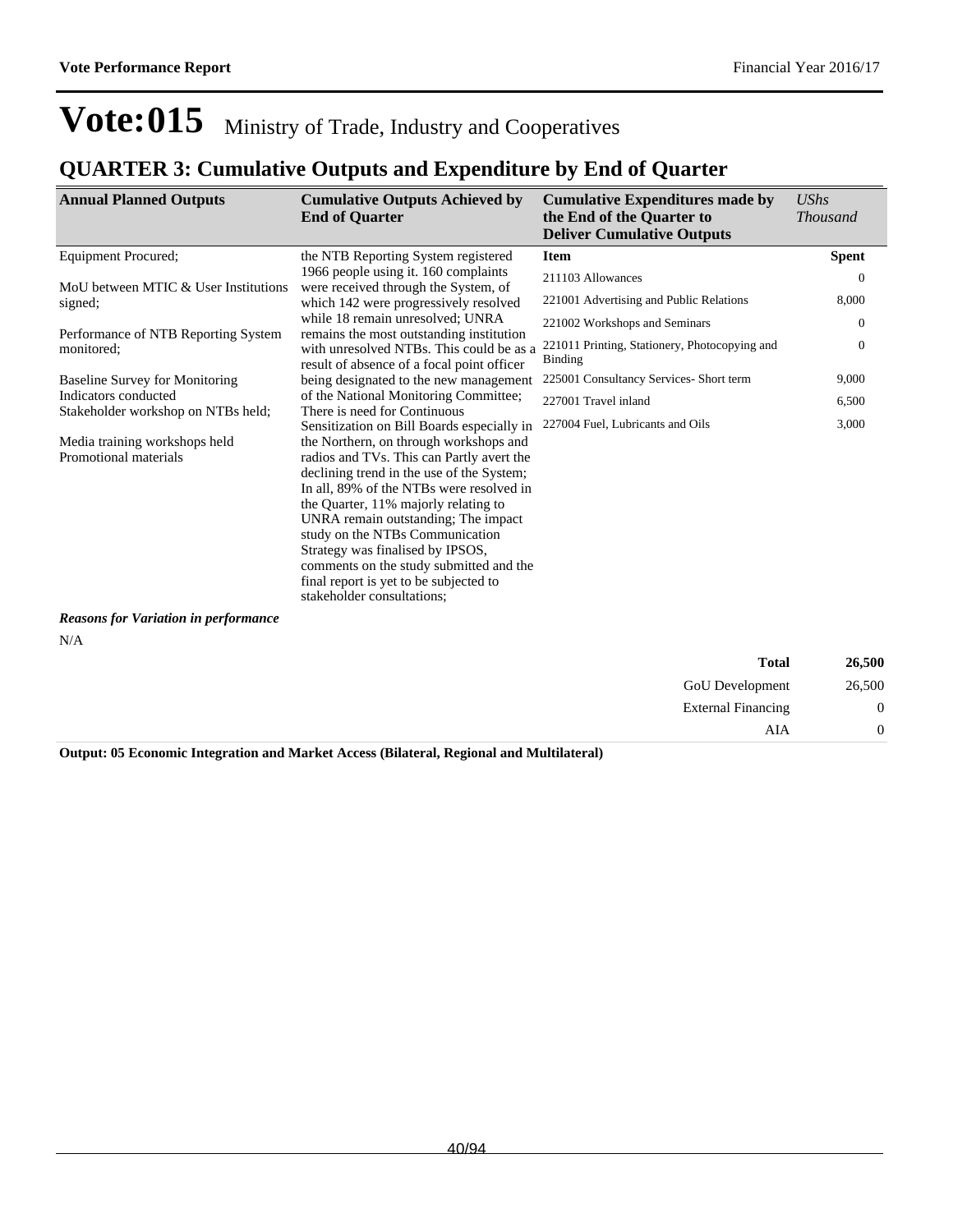| <b>Annual Planned Outputs</b>                                                                                                                                                                                                                                                    | <b>Cumulative Outputs Achieved by</b><br><b>End of Quarter</b>                                                                                                                                                                                                                                                                                                                                                                                                                                                                                                                                                                                                                                                                                                                                                                                                                                                                                                                                               | <b>Cumulative Expenditures made by</b><br>the End of the Quarter to<br><b>Deliver Cumulative Outputs</b> | <b>UShs</b><br><b>Thousand</b> |
|----------------------------------------------------------------------------------------------------------------------------------------------------------------------------------------------------------------------------------------------------------------------------------|--------------------------------------------------------------------------------------------------------------------------------------------------------------------------------------------------------------------------------------------------------------------------------------------------------------------------------------------------------------------------------------------------------------------------------------------------------------------------------------------------------------------------------------------------------------------------------------------------------------------------------------------------------------------------------------------------------------------------------------------------------------------------------------------------------------------------------------------------------------------------------------------------------------------------------------------------------------------------------------------------------------|----------------------------------------------------------------------------------------------------------|--------------------------------|
|                                                                                                                                                                                                                                                                                  | 1 NMC meeting on elimination of NTBs                                                                                                                                                                                                                                                                                                                                                                                                                                                                                                                                                                                                                                                                                                                                                                                                                                                                                                                                                                         | <b>Item</b>                                                                                              | <b>Spent</b>                   |
| <b>Reasons for Variation in performance</b>                                                                                                                                                                                                                                      | was held. During the NMC meeting, the<br>EAC Time Bound Programme was<br>reviewed and submitted to the EAC<br>Regional Forum; 1 Consultative meeting<br>held by the subcommittee on Transport<br>and Logistics and 1 position paper<br>developed on the New Regulation by<br>International Maritime Authority to<br>verify the Gross Weight of all cargo<br>destined for export by a competent<br>Authority. All Cargo exported without a<br>verified Gross Weight Certificate would<br>be rejected by the shipping lines; Bilateral<br>and Regional Negotiations for<br>Elimination of Priority NTBs were held.<br>1 Bilateral meeting with DRC was held<br>on Promotion of Trade and Elimination of<br>No Tariff Barriers. An MOU approved by<br>technical officials of both governments<br>and shared with the DRC Government of<br>Uganda and Kinshasha for eventual<br>signature; The NMC participated in the<br>22nd EAC Regional Forum on NTBs held<br>in Dar Es Salaam Tanzania in December<br>2016; | 221001 Advertising and Public Relations                                                                  | 4,400                          |
| N/A                                                                                                                                                                                                                                                                              |                                                                                                                                                                                                                                                                                                                                                                                                                                                                                                                                                                                                                                                                                                                                                                                                                                                                                                                                                                                                              |                                                                                                          |                                |
|                                                                                                                                                                                                                                                                                  |                                                                                                                                                                                                                                                                                                                                                                                                                                                                                                                                                                                                                                                                                                                                                                                                                                                                                                                                                                                                              | Total                                                                                                    | 4,400                          |
|                                                                                                                                                                                                                                                                                  |                                                                                                                                                                                                                                                                                                                                                                                                                                                                                                                                                                                                                                                                                                                                                                                                                                                                                                                                                                                                              | GoU Development                                                                                          | 4,400                          |
|                                                                                                                                                                                                                                                                                  |                                                                                                                                                                                                                                                                                                                                                                                                                                                                                                                                                                                                                                                                                                                                                                                                                                                                                                                                                                                                              | <b>External Financing</b>                                                                                | $\boldsymbol{0}$               |
|                                                                                                                                                                                                                                                                                  |                                                                                                                                                                                                                                                                                                                                                                                                                                                                                                                                                                                                                                                                                                                                                                                                                                                                                                                                                                                                              |                                                                                                          | AIA<br>0                       |
| <b>Capital Purchases</b>                                                                                                                                                                                                                                                         |                                                                                                                                                                                                                                                                                                                                                                                                                                                                                                                                                                                                                                                                                                                                                                                                                                                                                                                                                                                                              |                                                                                                          |                                |
| <b>Output: 81 Trade Infrastructure Development</b>                                                                                                                                                                                                                               |                                                                                                                                                                                                                                                                                                                                                                                                                                                                                                                                                                                                                                                                                                                                                                                                                                                                                                                                                                                                              |                                                                                                          |                                |
| Trade information offices/centres set up<br>at Kyanika, Malaba, Busia and Elegu<br>border posts to enhance access to<br>information by cross border traders;<br>Computer and network equipment<br>procured and installed in 7 key<br>institutions to facilitate information exch | Procurement of data services, domain and Item<br>sub domain to act as backup link for the<br>NTB Reporting system remains pending;<br>Maintenance support provided for the<br>NTB Reporting System;                                                                                                                                                                                                                                                                                                                                                                                                                                                                                                                                                                                                                                                                                                                                                                                                          | 312104 Other Structures                                                                                  | Spent<br>$\mathbf{0}$          |
| <b>Reasons for Variation in performance</b>                                                                                                                                                                                                                                      |                                                                                                                                                                                                                                                                                                                                                                                                                                                                                                                                                                                                                                                                                                                                                                                                                                                                                                                                                                                                              |                                                                                                          |                                |
| N/A                                                                                                                                                                                                                                                                              |                                                                                                                                                                                                                                                                                                                                                                                                                                                                                                                                                                                                                                                                                                                                                                                                                                                                                                                                                                                                              |                                                                                                          |                                |
|                                                                                                                                                                                                                                                                                  |                                                                                                                                                                                                                                                                                                                                                                                                                                                                                                                                                                                                                                                                                                                                                                                                                                                                                                                                                                                                              | <b>Total</b>                                                                                             |                                |
|                                                                                                                                                                                                                                                                                  |                                                                                                                                                                                                                                                                                                                                                                                                                                                                                                                                                                                                                                                                                                                                                                                                                                                                                                                                                                                                              | GoU Development                                                                                          | $\theta$                       |
|                                                                                                                                                                                                                                                                                  |                                                                                                                                                                                                                                                                                                                                                                                                                                                                                                                                                                                                                                                                                                                                                                                                                                                                                                                                                                                                              | <b>External Financing</b>                                                                                | 0                              |
|                                                                                                                                                                                                                                                                                  |                                                                                                                                                                                                                                                                                                                                                                                                                                                                                                                                                                                                                                                                                                                                                                                                                                                                                                                                                                                                              |                                                                                                          | AIA<br>$\boldsymbol{0}$        |
|                                                                                                                                                                                                                                                                                  |                                                                                                                                                                                                                                                                                                                                                                                                                                                                                                                                                                                                                                                                                                                                                                                                                                                                                                                                                                                                              | <b>Total For SubProgramme</b>                                                                            | 490,726                        |
|                                                                                                                                                                                                                                                                                  |                                                                                                                                                                                                                                                                                                                                                                                                                                                                                                                                                                                                                                                                                                                                                                                                                                                                                                                                                                                                              | GoU Development                                                                                          | 490,726                        |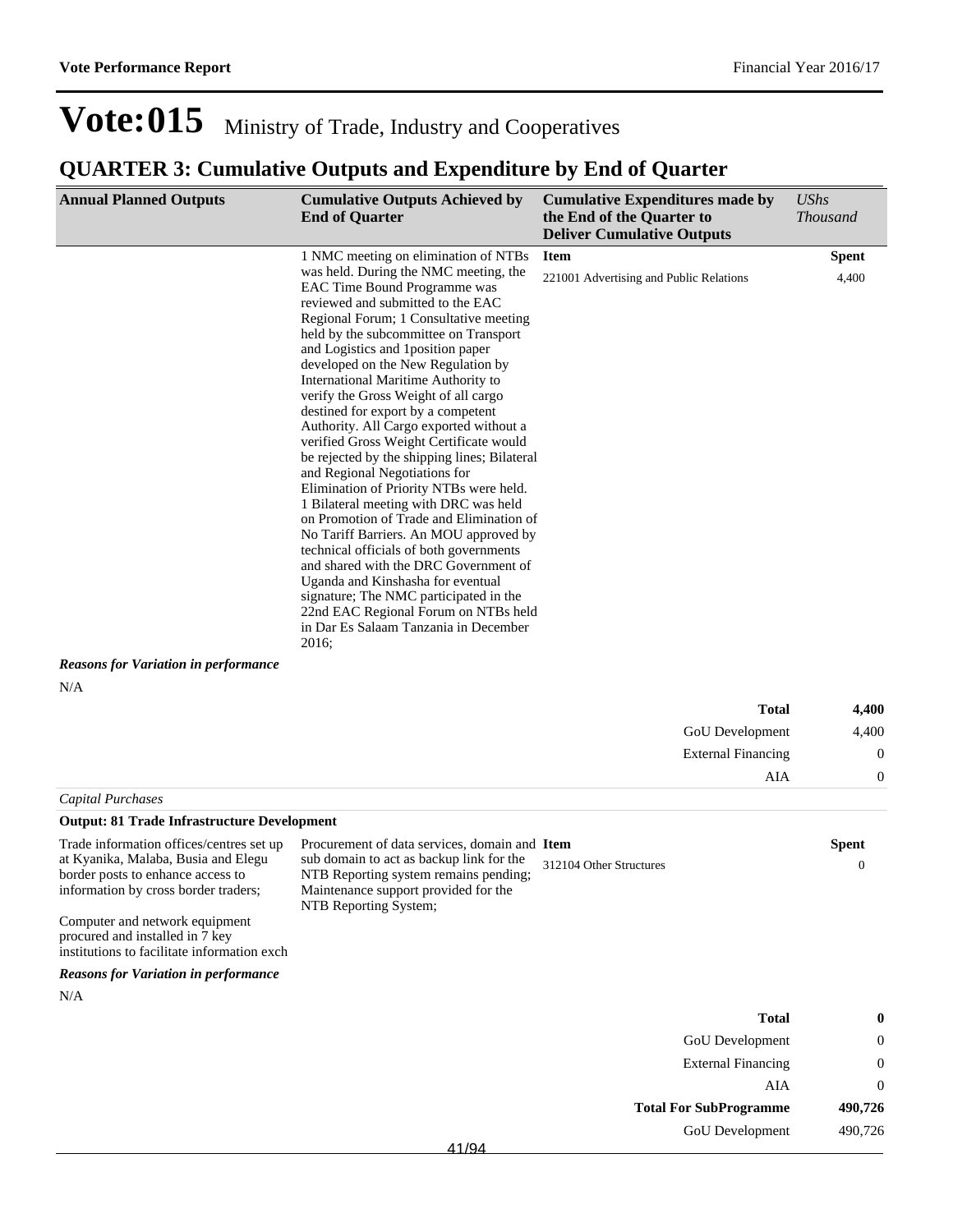### **QUARTER 3: Cumulative Outputs and Expenditure by End of Quarter**

| <b>Annual Planned Outputs</b>                                                      | <b>Cumulative Outputs Achieved by</b><br><b>End of Quarter</b>                     | <b>Cumulative Expenditures made by</b><br>the End of the Quarter to<br><b>Deliver Cumulative Outputs</b> | <b>UShs</b><br><b>Thousand</b> |              |
|------------------------------------------------------------------------------------|------------------------------------------------------------------------------------|----------------------------------------------------------------------------------------------------------|--------------------------------|--------------|
|                                                                                    |                                                                                    | <b>External Financing</b>                                                                                |                                | $\theta$     |
|                                                                                    |                                                                                    | AIA                                                                                                      |                                | $\mathbf{0}$ |
| Program: 49 General Administration, Policy and Planning                            |                                                                                    |                                                                                                          |                                |              |
| <b>Recurrent Programmes</b>                                                        |                                                                                    |                                                                                                          |                                |              |
| <b>Subprogram: 01 HQs and Administration</b>                                       |                                                                                    |                                                                                                          |                                |              |
| <b>Outputs Provided</b>                                                            |                                                                                    |                                                                                                          |                                |              |
| Output: 01 Policy, consultation, planning and monitoring services                  |                                                                                    |                                                                                                          |                                |              |
| Office of the PS:                                                                  | Ministry's Executive Committee                                                     | <b>Item</b>                                                                                              | <b>Spent</b>                   |              |
| 1. Strategic Policy Guidance provided to                                           | Meetings held every Monday to evaluate<br>Policies being developed; Uganda's Trade | 211101 General Staff Salaries                                                                            | 181,389                        |              |
| the Ministry and Sector Institutions;                                              | Negotiating Team led to Nairobi                                                    | 211103 Allowances                                                                                        | 4.304                          |              |
| 2. As Leader of Government's Trade                                                 | Negotiations on Rules of Origin,<br>Madagscar Negotiations, South Africa           | 221008 Computer supplies and Information<br>Technology (IT)                                              | 861                            |              |
| Negotiating Team; Uganda's trade and<br>industrialisation interests represented at | Negotiations, and Addis Ababa<br>Negotiations.                                     | 221009 Welfare and Entertainment                                                                         | 2,582                          |              |
| International and inland meetings organis                                          |                                                                                    | 221011 Printing, Stationery, Photocopying and<br>Binding                                                 | 1,722                          |              |
|                                                                                    |                                                                                    | 222001 Telecommunications                                                                                | 3,600                          |              |
|                                                                                    |                                                                                    | 223004 Guard and Security services                                                                       | 861                            |              |
|                                                                                    |                                                                                    | 227001 Travel inland                                                                                     | 29,940                         |              |
|                                                                                    |                                                                                    | 227002 Travel abroad                                                                                     | 48,182                         |              |
|                                                                                    |                                                                                    | 227004 Fuel, Lubricants and Oils                                                                         | 10,330                         |              |
|                                                                                    |                                                                                    | 228002 Maintenance - Vehicles                                                                            | 1,088                          |              |
| <b>Reasons for Variation in performance</b>                                        |                                                                                    |                                                                                                          |                                |              |
| Inadequate resources                                                               |                                                                                    |                                                                                                          |                                |              |
|                                                                                    |                                                                                    | <b>Total</b>                                                                                             | 284,859                        |              |

| 284,859  | <b>Total</b>       |
|----------|--------------------|
| 181,389  | Wage Recurrent     |
| 103,470  | Non Wage Recurrent |
| $\theta$ | AIA                |
|          |                    |

**Output: 02 Sector Coordination and Administrative Services**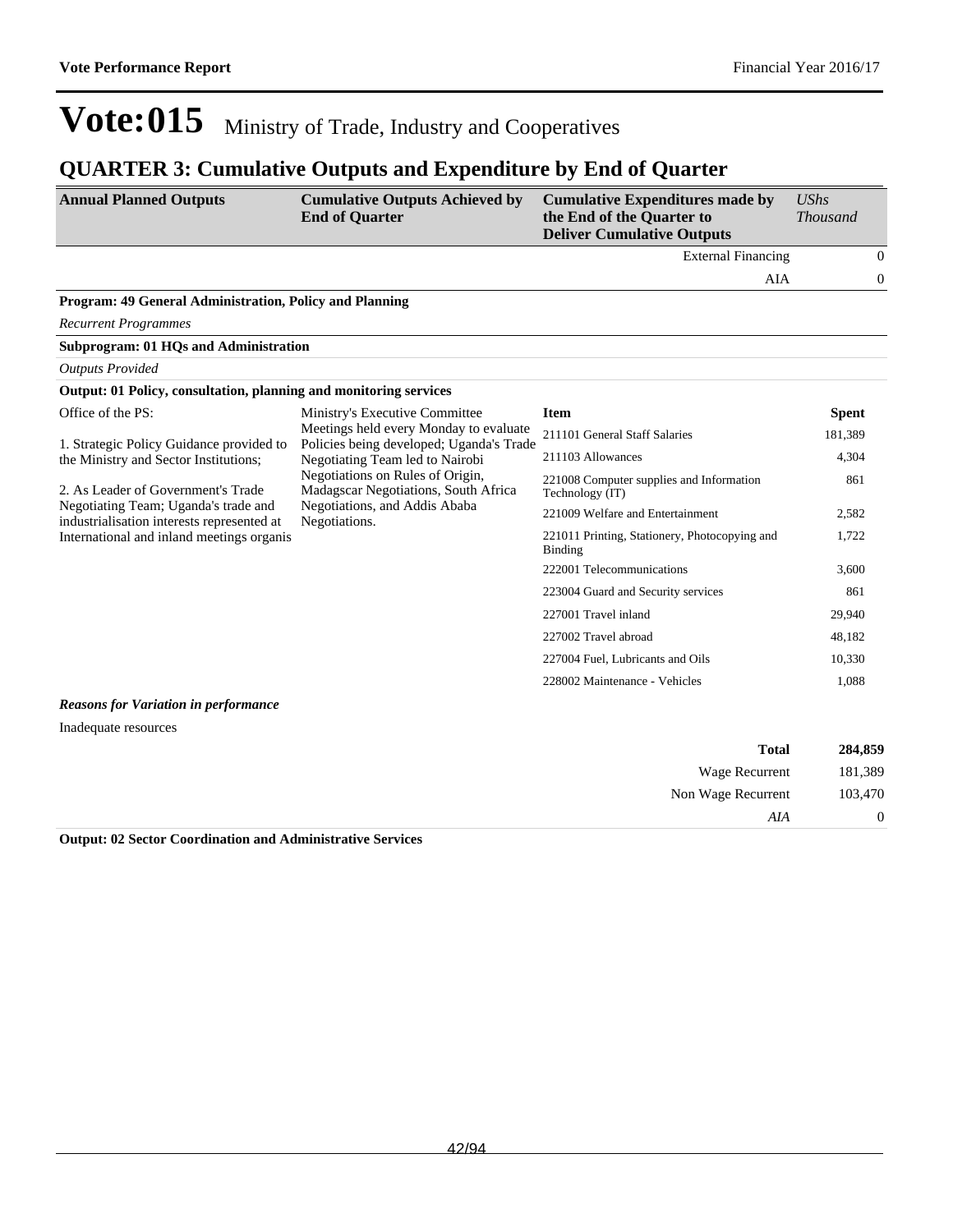### **QUARTER 3: Cumulative Outputs and Expenditure by End of Quarter**

| <b>Annual Planned Outputs</b>                                                                                                     | <b>Cumulative Outputs Achieved by</b><br><b>End of Quarter</b>                                                                                                                                                 | <b>Cumulative Expenditures made by</b><br>the End of the Quarter to<br><b>Deliver Cumulative Outputs</b> | <b>UShs</b><br><b>Thousand</b> |
|-----------------------------------------------------------------------------------------------------------------------------------|----------------------------------------------------------------------------------------------------------------------------------------------------------------------------------------------------------------|----------------------------------------------------------------------------------------------------------|--------------------------------|
| A) Administrative Secretaries+Office                                                                                              | Initiated Procurements for various<br>logistical needs such as Stationery,<br>Vehicle Repair and Maintenance; Office<br>Premises were repaired, maintained and                                                 | <b>Item</b>                                                                                              | <b>Spent</b>                   |
| Supervision:<br>1. Administrative support provided to the<br>Ministry and logistical management;<br>2. Fleet register maintained; |                                                                                                                                                                                                                | 211101 General Staff Salaries                                                                            | 128,635                        |
|                                                                                                                                   |                                                                                                                                                                                                                | 211103 Allowances                                                                                        | 273,400                        |
|                                                                                                                                   | cleaned; Guidance was provided on<br>Protocol related demands for the                                                                                                                                          | 221002 Workshops and Seminars                                                                            | 35,867                         |
| 3. Ministry fleet maintained with 95% of<br>fleet in good working condition;                                                      | Ministers and Delegations received or                                                                                                                                                                          | 221007 Books, Periodicals & Newspapers                                                                   | 19,186                         |
| 4. Ministry events orga                                                                                                           | attended to: Routine maintenance of<br>Ministry's ICT equipment and Local Area                                                                                                                                 | 221008 Computer supplies and Information<br>Technology (IT)                                              | 1,600                          |
|                                                                                                                                   | Network was undertaken; Ministry's<br>stakeholders were availed access to a                                                                                                                                    | 221009 Welfare and Entertainment                                                                         | 11,486                         |
|                                                                                                                                   | range of Resource Materials for reference<br>at the Resource Centre; Ministry's Public<br>Image and awareness creation was kept<br>through continuous engagement with<br>various Public stakeholders and Media | 221011 Printing, Stationery, Photocopying and<br>Binding                                                 | 1,400                          |
|                                                                                                                                   |                                                                                                                                                                                                                | 221012 Small Office Equipment                                                                            | 4,350                          |
|                                                                                                                                   |                                                                                                                                                                                                                | 221016 IFMS Recurrent costs                                                                              | 7,000                          |
|                                                                                                                                   | Houses; Ministry's Functions and Events                                                                                                                                                                        | 222001 Telecommunications                                                                                | 12,000                         |
|                                                                                                                                   | inland and abroad were coordinated;                                                                                                                                                                            | 222003 Information and communications<br>technology (ICT)                                                | $\mathbf{0}$                   |
|                                                                                                                                   |                                                                                                                                                                                                                | 223004 Guard and Security services                                                                       | 8,608                          |
|                                                                                                                                   |                                                                                                                                                                                                                | 223005 Electricity                                                                                       | 50,000                         |
|                                                                                                                                   |                                                                                                                                                                                                                | 223006 Water                                                                                             | 8,000                          |
|                                                                                                                                   |                                                                                                                                                                                                                | 224004 Cleaning and Sanitation                                                                           | 37,157                         |
|                                                                                                                                   |                                                                                                                                                                                                                | 225001 Consultancy Services- Short term                                                                  | $\mathbf{0}$                   |
|                                                                                                                                   |                                                                                                                                                                                                                | 227001 Travel inland                                                                                     | 78,032                         |
|                                                                                                                                   |                                                                                                                                                                                                                | 227002 Travel abroad                                                                                     | 20,393                         |
|                                                                                                                                   |                                                                                                                                                                                                                | 227004 Fuel, Lubricants and Oils                                                                         | 12,912                         |
|                                                                                                                                   |                                                                                                                                                                                                                | 228002 Maintenance - Vehicles                                                                            | 16,970                         |
|                                                                                                                                   |                                                                                                                                                                                                                | 228003 Maintenance – Machinery, Equipment<br>& Furniture                                                 | 3,600                          |

*Reasons for Variation in performance*

Inadequate Resources

| 730,595  | <b>Total</b>       |
|----------|--------------------|
| 128,635  | Wage Recurrent     |
| 601,960  | Non Wage Recurrent |
| $\theta$ | AIA                |

**Output: 03 Ministerial Support Services**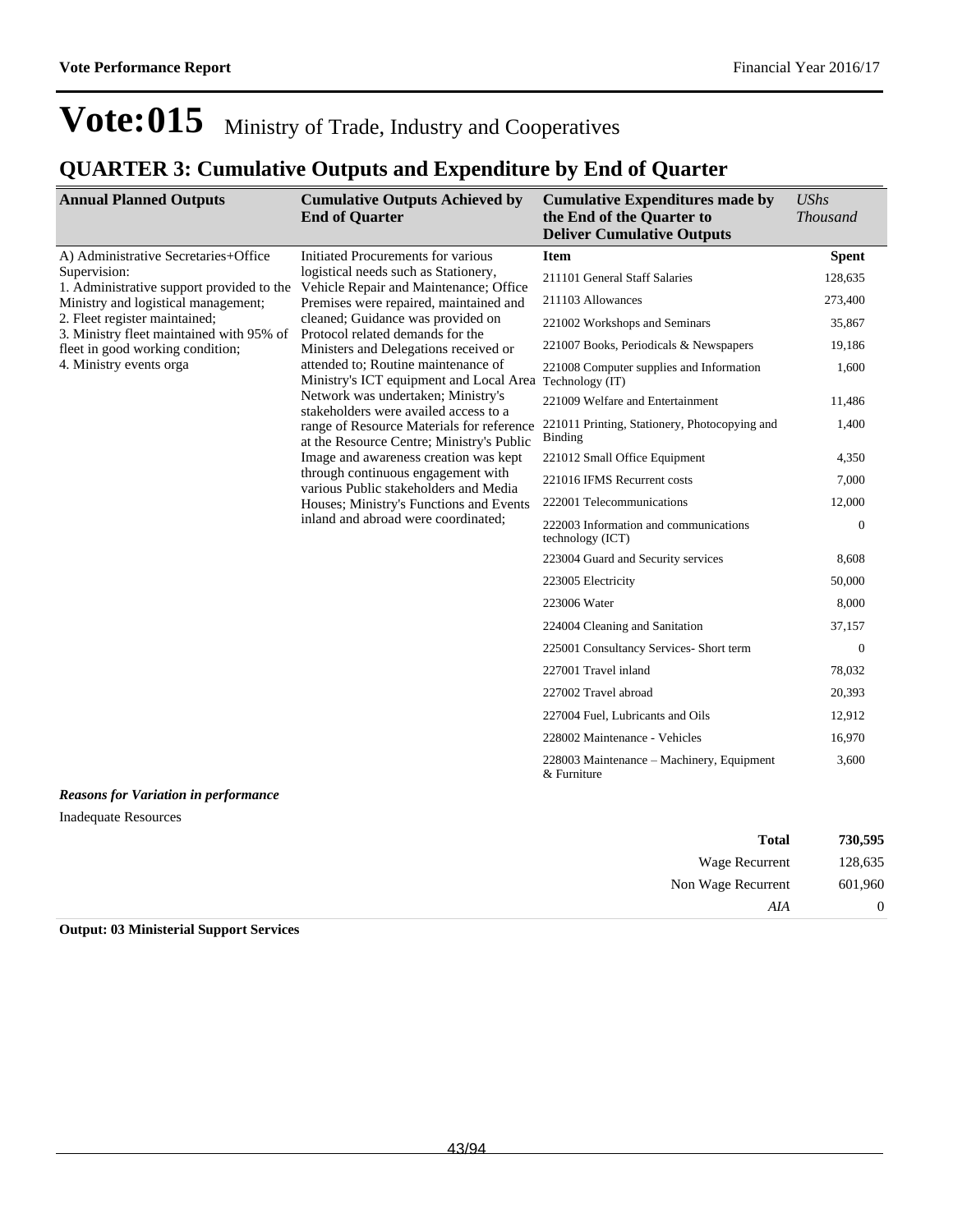### **QUARTER 3: Cumulative Outputs and Expenditure by End of Quarter**

| <b>Annual Planned Outputs</b>         | <b>Cumulative Outputs Achieved by</b><br><b>End of Quarter</b>                      | <b>Cumulative Expenditures made by</b><br>the End of the Quarter to<br><b>Deliver Cumulative Outputs</b> | UShs<br><i>Thousand</i> |
|---------------------------------------|-------------------------------------------------------------------------------------|----------------------------------------------------------------------------------------------------------|-------------------------|
| 1. Strategic policy guidance          | Briefs on Cabinet Memos prepared and                                                | <b>Item</b>                                                                                              | <b>Spent</b>            |
| provided;                             | facilitated; Uganda's Trade and Industrial                                          | 211101 General Staff Salaries                                                                            | 23,697                  |
| 2. Inland and                         | Development Interests represented by the<br>Ministers in various Regional and       | 211103 Allowances                                                                                        | 30,846                  |
| international meetings attended;      | International Meetings in South Africa,<br>Madagascar, Switzerland, Tanzania,       | 221008 Computer supplies and Information<br>Technology (IT)                                              | 600                     |
| 3. Ministry events hosted;            | Kenya, Ethiopia, United States of<br>America, China and Germany among               | 221009 Welfare and Entertainment                                                                         | 7,747                   |
| 4. Emoluments provided for Ministers; | others; Ministers' Responsibility<br>Allowances and other Emoluments like           | 221011 Printing, Stationery, Photocopying and<br>Binding                                                 | 4,713                   |
|                                       | Fuel and Field Allowances paid; Welfare                                             | 223004 Guard and Security services                                                                       | 10,330                  |
|                                       | and entertainment provided at Meetings<br>with the Ministers' Stakeholders and      | 227001 Travel inland                                                                                     | 60,594                  |
|                                       | Guests; Ministers' Logistics maintained                                             | 227002 Travel abroad                                                                                     | 147,200                 |
|                                       | including vehicle maintenance and repair;<br>Top Management Meetings facilitated on | 227004 Fuel, Lubricants and Oils                                                                         | 63,200                  |
|                                       | Monthly and Quarterly basis within<br>Kampala;                                      | 228002 Maintenance - Vehicles                                                                            | 2,677                   |

*Reasons for Variation in performance*

Inadequate resources

| Total              | 351,603 |
|--------------------|---------|
| Wage Recurrent     | 23,697  |
| Non Wage Recurrent | 327,906 |
| AIA                | 0       |

### **Output: 07 Human Resource Management Services**

| Human Resource and Security Registry:                           | Ministry's Payroll verified and managed;                                                                                        | <b>Item</b>                                                 | <b>Spent</b>   |
|-----------------------------------------------------------------|---------------------------------------------------------------------------------------------------------------------------------|-------------------------------------------------------------|----------------|
| 1. Staff sensitised on HIV/AIDS and                             | Ministry's Pensioners attended to and<br>verified; Staff Entry and Exit managed;                                                | 211101 General Staff Salaries                               | 73,609         |
| other health issues;                                            | <b>Staff Motivation maintained through</b>                                                                                      | 211103 Allowances                                           | 56,577         |
|                                                                 | Team Building Meetings and provision of                                                                                         | 212102 Pension for General Civil Service                    | 1,814,893      |
| 2. Conducive working<br>environment, well facilitated staff and | Allowances, Welfare and Entertainment;<br>Staff Performance Appraisals managed;                                                 | 212106 Validation of old Pensioners                         | 19,743         |
| well coordinated workforce;                                     | Staff Training coordinated for Human                                                                                            | 213001 Medical expenses (To employees)                      | 10,000         |
| 3. Team spirit built and harnessed<br>amongst staff;            | Resource capacity development of the<br>Ministry; Staff medical needs attended to;<br><b>Staff and Immediate Family Members</b> | 213002 Incapacity, death benefits and funeral<br>expenses   | 10,000         |
|                                                                 | supported during times of bereavement;                                                                                          | 213004 Gratuity Expenses                                    | 135,590        |
| 4. Training and D                                               |                                                                                                                                 | 221002 Workshops and Seminars                               | $\overline{0}$ |
|                                                                 |                                                                                                                                 | 221003 Staff Training                                       | 19,910         |
|                                                                 |                                                                                                                                 | 221008 Computer supplies and Information<br>Technology (IT) | 861            |
|                                                                 |                                                                                                                                 | 221009 Welfare and Entertainment                            | 2,479          |
|                                                                 |                                                                                                                                 | 221011 Printing, Stationery, Photocopying and<br>Binding    | 1,722          |
|                                                                 |                                                                                                                                 | 221020 IPPS Recurrent Costs                                 | 17,930         |
|                                                                 |                                                                                                                                 | 222001 Telecommunications                                   | 1,800          |
|                                                                 |                                                                                                                                 | 222002 Postage and Courier                                  | 12,135         |
|                                                                 |                                                                                                                                 | 227001 Travel inland                                        | $\mathbf{0}$   |
|                                                                 |                                                                                                                                 | 227004 Fuel, Lubricants and Oils                            | 4,304          |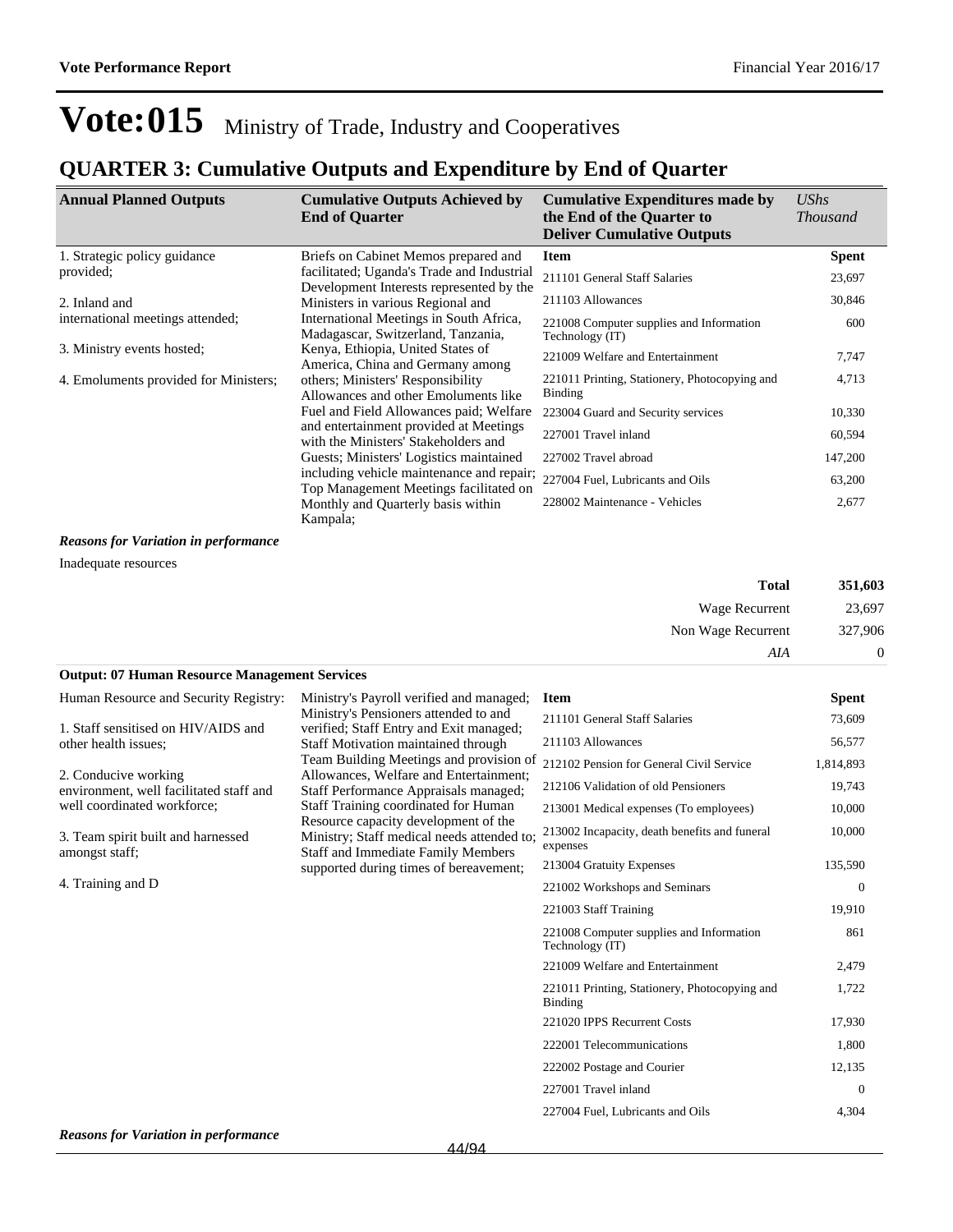## **QUARTER 3: Cumulative Outputs and Expenditure by End of Quarter**

| <b>Annual Planned Outputs</b>                                                                                                                                                                                                                                                               | <b>Cumulative Outputs Achieved by</b><br><b>End of Quarter</b>                                                   | <b>Cumulative Expenditures made by</b><br>the End of the Quarter to<br><b>Deliver Cumulative Outputs</b> | <b>UShs</b><br><b>Thousand</b> |
|---------------------------------------------------------------------------------------------------------------------------------------------------------------------------------------------------------------------------------------------------------------------------------------------|------------------------------------------------------------------------------------------------------------------|----------------------------------------------------------------------------------------------------------|--------------------------------|
| Inadequate resources                                                                                                                                                                                                                                                                        |                                                                                                                  |                                                                                                          |                                |
|                                                                                                                                                                                                                                                                                             |                                                                                                                  | <b>Total</b>                                                                                             | 2,181,552                      |
|                                                                                                                                                                                                                                                                                             |                                                                                                                  | Wage Recurrent                                                                                           | 73,609                         |
|                                                                                                                                                                                                                                                                                             |                                                                                                                  | Non Wage Recurrent                                                                                       | 2,107,943                      |
|                                                                                                                                                                                                                                                                                             |                                                                                                                  | AIA                                                                                                      | $\boldsymbol{0}$               |
| <b>Outputs Funded</b>                                                                                                                                                                                                                                                                       |                                                                                                                  |                                                                                                          |                                |
| <b>Output: 51 Contributions and Memberships to International Organisations</b>                                                                                                                                                                                                              |                                                                                                                  |                                                                                                          |                                |
| Uganda's Membership subscriptions and<br>Contributions made to International<br>Organisations such as the World Trade<br>Organisation (WTO), the Common<br>Market for Eastern and Southern Africa<br>(COMESA), the United Nations<br><b>Industrial Development Organisation</b><br>(UNIDO), | Uganda's Membership Contribution of<br>UShs. 1 billion made to COMESA as part<br>payment of accumulated Arrears. | <b>Item</b><br>262201 Contributions to International<br>Organisations (Capital)                          | <b>Spent</b><br>177,000        |
| <b>Reasons for Variation in performance</b>                                                                                                                                                                                                                                                 |                                                                                                                  |                                                                                                          |                                |
| <b>Inadequate Resources</b>                                                                                                                                                                                                                                                                 |                                                                                                                  |                                                                                                          |                                |
|                                                                                                                                                                                                                                                                                             |                                                                                                                  | <b>Total</b>                                                                                             | 177,000                        |
|                                                                                                                                                                                                                                                                                             |                                                                                                                  | Wage Recurrent                                                                                           | $\boldsymbol{0}$               |
|                                                                                                                                                                                                                                                                                             |                                                                                                                  | Non Wage Recurrent                                                                                       | 177,000                        |
|                                                                                                                                                                                                                                                                                             |                                                                                                                  | AIA                                                                                                      | $\mathbf{0}$                   |
| Arrears                                                                                                                                                                                                                                                                                     |                                                                                                                  |                                                                                                          |                                |
| <b>Output: 99 Arrears</b>                                                                                                                                                                                                                                                                   |                                                                                                                  |                                                                                                          |                                |
|                                                                                                                                                                                                                                                                                             |                                                                                                                  | <b>Item</b>                                                                                              | <b>Spent</b>                   |
| <b>Reasons for Variation in performance</b>                                                                                                                                                                                                                                                 |                                                                                                                  |                                                                                                          |                                |
|                                                                                                                                                                                                                                                                                             |                                                                                                                  | <b>Total</b>                                                                                             | $\bf{0}$                       |
|                                                                                                                                                                                                                                                                                             |                                                                                                                  | Wage Recurrent                                                                                           | $\boldsymbol{0}$               |
|                                                                                                                                                                                                                                                                                             |                                                                                                                  | Non Wage Recurrent                                                                                       | 0                              |
|                                                                                                                                                                                                                                                                                             |                                                                                                                  | AIA                                                                                                      | $\boldsymbol{0}$               |
|                                                                                                                                                                                                                                                                                             |                                                                                                                  | <b>Total For SubProgramme</b>                                                                            | 3,725,610                      |
|                                                                                                                                                                                                                                                                                             |                                                                                                                  | Wage Recurrent                                                                                           | 407,330                        |
|                                                                                                                                                                                                                                                                                             |                                                                                                                  | Non Wage Recurrent                                                                                       | 3,318,280                      |
|                                                                                                                                                                                                                                                                                             |                                                                                                                  | AIA                                                                                                      | $\boldsymbol{0}$               |
| <b>Recurrent Programmes</b>                                                                                                                                                                                                                                                                 |                                                                                                                  |                                                                                                          |                                |
| Subprogram: 15 Internal Audit                                                                                                                                                                                                                                                               |                                                                                                                  |                                                                                                          |                                |

*Outputs Provided*

**Output: 01 Policy, consultation, planning and monitoring services**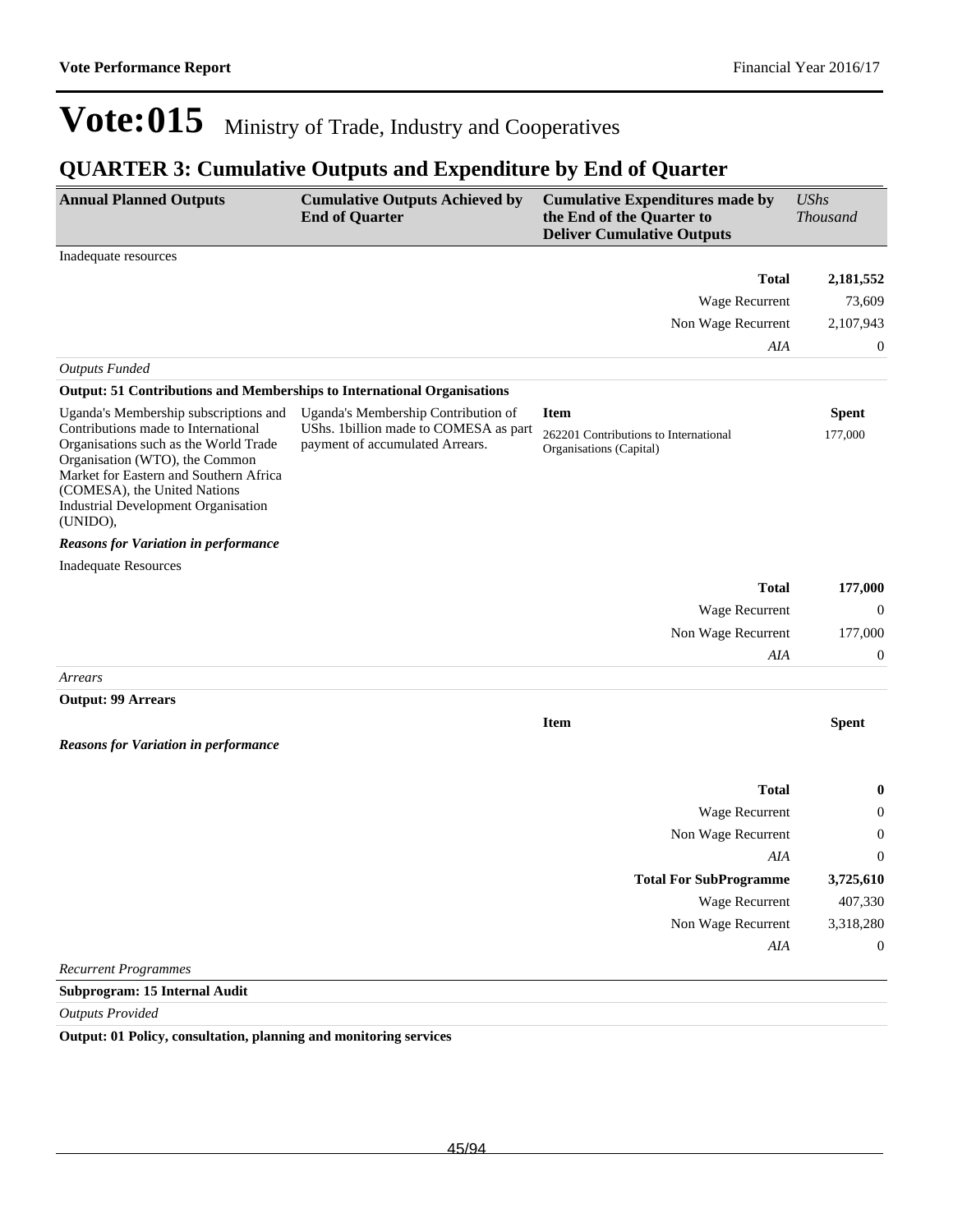### **QUARTER 3: Cumulative Outputs and Expenditure by End of Quarter**

| <b>Annual Planned Outputs</b>                                                                                                                                                                             | <b>Cumulative Outputs Achieved by</b><br><b>End of Quarter</b>                  | <b>Cumulative Expenditures made by</b><br>the End of the Quarter to<br><b>Deliver Cumulative Outputs</b> | $\mathit{UShs}$<br><i>Thousand</i> |
|-----------------------------------------------------------------------------------------------------------------------------------------------------------------------------------------------------------|---------------------------------------------------------------------------------|----------------------------------------------------------------------------------------------------------|------------------------------------|
| Risk Profile report;                                                                                                                                                                                      | Reviewed and report on Pension and                                              | <b>Item</b>                                                                                              | <b>Spent</b>                       |
| Management letters on:                                                                                                                                                                                    | Salary Payrolls; Reviewed and reported<br>on Headquarters Assets; Reviewed and  | 211101 General Staff Salaries                                                                            | 6,039                              |
| 1. The Accounting systems and<br>preparation of Financial statements;                                                                                                                                     | reported on Cash management, advances<br>and accountability; Audited affiliated | 211102 Contract Staff Salaries (Incl. Casuals,<br>Temporary)                                             | $\theta$                           |
| 2. The financial and operational                                                                                                                                                                          | Institutions (MTAC, UDC, UWRSA) and<br>the Quality Infrastructure and Standards | 211103 Allowances                                                                                        | 10,500                             |
| procedures and the effectiveness of<br>Programme (QUISP); Daily review of<br>internal controls;<br>Payment Files as instructed by the PS/ST;<br>3. Procurement procedures;<br>4. Review of donor aided pr |                                                                                 | 221002 Workshops and Seminars                                                                            | 1,435                              |
|                                                                                                                                                                                                           | 221008 Computer supplies and Information<br>Technology (IT)                     | 150                                                                                                      |                                    |
|                                                                                                                                                                                                           | 221009 Welfare and Entertainment                                                | 620                                                                                                      |                                    |
|                                                                                                                                                                                                           | 221011 Printing, Stationery, Photocopying and<br>Binding                        | 1,722                                                                                                    |                                    |
|                                                                                                                                                                                                           |                                                                                 | 222001 Telecommunications                                                                                | 861                                |
|                                                                                                                                                                                                           |                                                                                 | 227001 Travel inland                                                                                     | 2,001                              |
|                                                                                                                                                                                                           |                                                                                 | 227004 Fuel, Lubricants and Oils                                                                         | 4,304                              |
|                                                                                                                                                                                                           |                                                                                 | 228002 Maintenance - Vehicles                                                                            | $\theta$                           |

*Reasons for Variation in performance*

N/A

| <b>Total</b>                  | 27,631           |
|-------------------------------|------------------|
| Wage Recurrent                | 6,039            |
| Non Wage Recurrent            | 21,592           |
| AIA                           | $\overline{0}$   |
| <b>Total For SubProgramme</b> | 27,631           |
| Wage Recurrent                | 6,039            |
| Non Wage Recurrent            | 21,592           |
| AIA                           | $\boldsymbol{0}$ |
| Recurrent Programmes          |                  |

**Subprogram: 17 Policy and Planning**

*Outputs Provided*

**Output: 01 Policy, consultation, planning and monitoring services**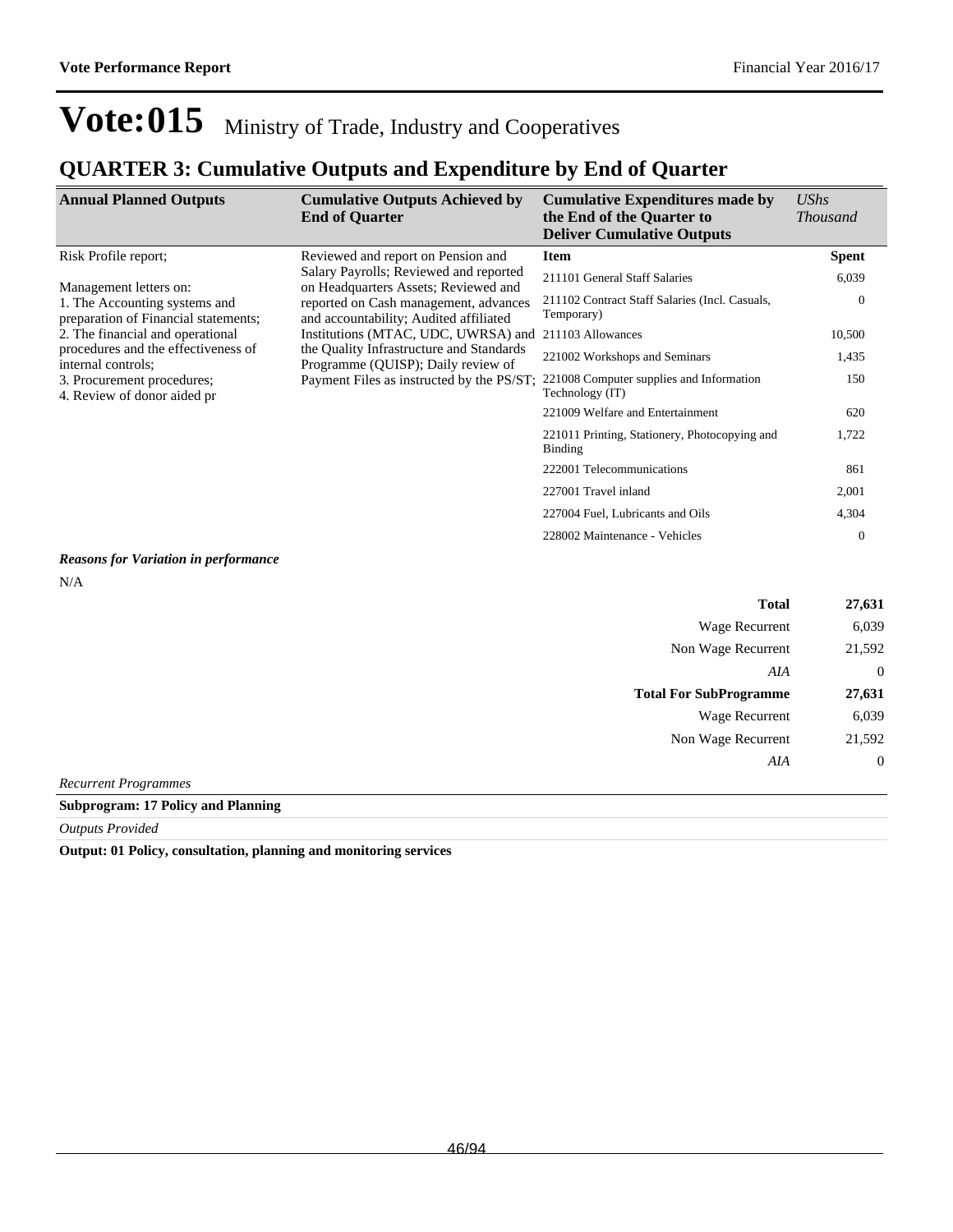### **QUARTER 3: Cumulative Outputs and Expenditure by End of Quarter**

| <b>Annual Planned Outputs</b>                                                                                          | <b>Cumulative Outputs Achieved by</b><br><b>End of Quarter</b>                                                                                                                                                                                                                                                                                                                                                                                                                                                                                                      | <b>Cumulative Expenditures made by</b><br>the End of the Quarter to<br><b>Deliver Cumulative Outputs</b> | <b>UShs</b><br><i>Thousand</i> |
|------------------------------------------------------------------------------------------------------------------------|---------------------------------------------------------------------------------------------------------------------------------------------------------------------------------------------------------------------------------------------------------------------------------------------------------------------------------------------------------------------------------------------------------------------------------------------------------------------------------------------------------------------------------------------------------------------|----------------------------------------------------------------------------------------------------------|--------------------------------|
| Sector Budget Framework Paper                                                                                          | Ministerial Policy Statement and Detailed Item                                                                                                                                                                                                                                                                                                                                                                                                                                                                                                                      |                                                                                                          | <b>Spent</b>                   |
| submitted by 15th November 2016;                                                                                       | <b>Budget Estimates for Financial Year</b><br>2017/18 along with Procurement Plans                                                                                                                                                                                                                                                                                                                                                                                                                                                                                  | 211101 General Staff Salaries                                                                            | 21,655                         |
| Ministerial Policy Statement prepared<br>and submitted to Parliament by 10th June                                      | and other requirements according to<br>PFMA prepared and submitted to                                                                                                                                                                                                                                                                                                                                                                                                                                                                                               | 211102 Contract Staff Salaries (Incl. Casuals,<br>Temporary)                                             | $\Omega$                       |
| 2017;                                                                                                                  | Parliament; Ministry Discussions with                                                                                                                                                                                                                                                                                                                                                                                                                                                                                                                               | 211103 Allowances                                                                                        | 73,795                         |
| Annual Joint Trade, Industry and<br><b>Cooperatives Sector Review Conference</b><br>organised and Conference report pr | Parliament on the Budget Policy for<br>Financial Year 2017/18 conducted;<br><b>Quarterly Sector Working Group</b><br>meetings coordinated and organised at<br>Imperial Royale Hotel Kampala; Sector<br><b>Budget Framework Paper and Detailed</b><br>Estimates FY 2017/18 compiled and<br>submitted to MoFPED; Development<br>Project Profiles analysed and submitted<br>for inclusion in Public Investment Plan;<br>Programme and Project Performance<br>tracked and reported upon quarterly;<br>Policy Advice provided in Policy<br><b>Formulation Processes:</b> | 221002 Workshops and Seminars                                                                            | 104,042                        |
|                                                                                                                        |                                                                                                                                                                                                                                                                                                                                                                                                                                                                                                                                                                     | 221003 Staff Training                                                                                    | $\theta$                       |
|                                                                                                                        |                                                                                                                                                                                                                                                                                                                                                                                                                                                                                                                                                                     | 221008 Computer supplies and Information<br>Technology (IT)                                              | 2,582                          |
|                                                                                                                        |                                                                                                                                                                                                                                                                                                                                                                                                                                                                                                                                                                     | 221009 Welfare and Entertainment                                                                         | 3,719                          |
|                                                                                                                        |                                                                                                                                                                                                                                                                                                                                                                                                                                                                                                                                                                     | 221011 Printing, Stationery, Photocopying and<br>Binding                                                 | 14,203                         |
|                                                                                                                        |                                                                                                                                                                                                                                                                                                                                                                                                                                                                                                                                                                     | 222001 Telecommunications                                                                                | 2,531                          |
|                                                                                                                        |                                                                                                                                                                                                                                                                                                                                                                                                                                                                                                                                                                     | 227001 Travel inland                                                                                     | 40,620                         |
|                                                                                                                        |                                                                                                                                                                                                                                                                                                                                                                                                                                                                                                                                                                     | 227002 Travel abroad                                                                                     | 2,504                          |
|                                                                                                                        |                                                                                                                                                                                                                                                                                                                                                                                                                                                                                                                                                                     | 227004 Fuel, Lubricants and Oils                                                                         | 10,330                         |
|                                                                                                                        |                                                                                                                                                                                                                                                                                                                                                                                                                                                                                                                                                                     | 228002 Maintenance - Vehicles                                                                            | 1,506                          |

#### *Reasons for Variation in performance*

Inadequate resources for operations

|                                                                  |                                                                                                                       | Total                         | 277,487      |
|------------------------------------------------------------------|-----------------------------------------------------------------------------------------------------------------------|-------------------------------|--------------|
|                                                                  |                                                                                                                       | Wage Recurrent                | 21,655       |
|                                                                  |                                                                                                                       | Non Wage Recurrent            | 255,832      |
|                                                                  |                                                                                                                       | AIA                           | $\theta$     |
| <b>Output: 08 Research, Information and Statistical Services</b> |                                                                                                                       |                               |              |
| MoTIC Statistical Abstract 2015;                                 | Sector Strategic Plan for Statistics 2016                                                                             | <b>Item</b>                   | <b>Spent</b> |
| Guidelines on compilation of Business                            | Revised; Sector Indicators on Service<br>Delivery reviewed; Participated in UBOS<br>Meetings to review Sector Service | 211101 General Staff Salaries | 950          |
| profiles at the Local Governments;                               |                                                                                                                       | 221002 Workshops and Seminars | 9,595        |
| Sector Strategic Plan for Statistics (2013 -<br>$2018$ :         | Delivery Indicators                                                                                                   | 227001 Travel inland          | 23,728       |
| <b>Coordinated Sector Statistical</b><br>Development activities; |                                                                                                                       |                               |              |

(Comment: Funds inadequate to facilit

#### *Reasons for Variation in performance*

Inadequate Resources

| <b>Total</b>                  | 34,273  |
|-------------------------------|---------|
| Wage Recurrent                | 950     |
| Non Wage Recurrent            | 33,323  |
| AIA                           | 0       |
| <b>Total For SubProgramme</b> | 311,760 |
| Wage Recurrent                | 22,606  |
| Non Wage Recurrent            | 289,154 |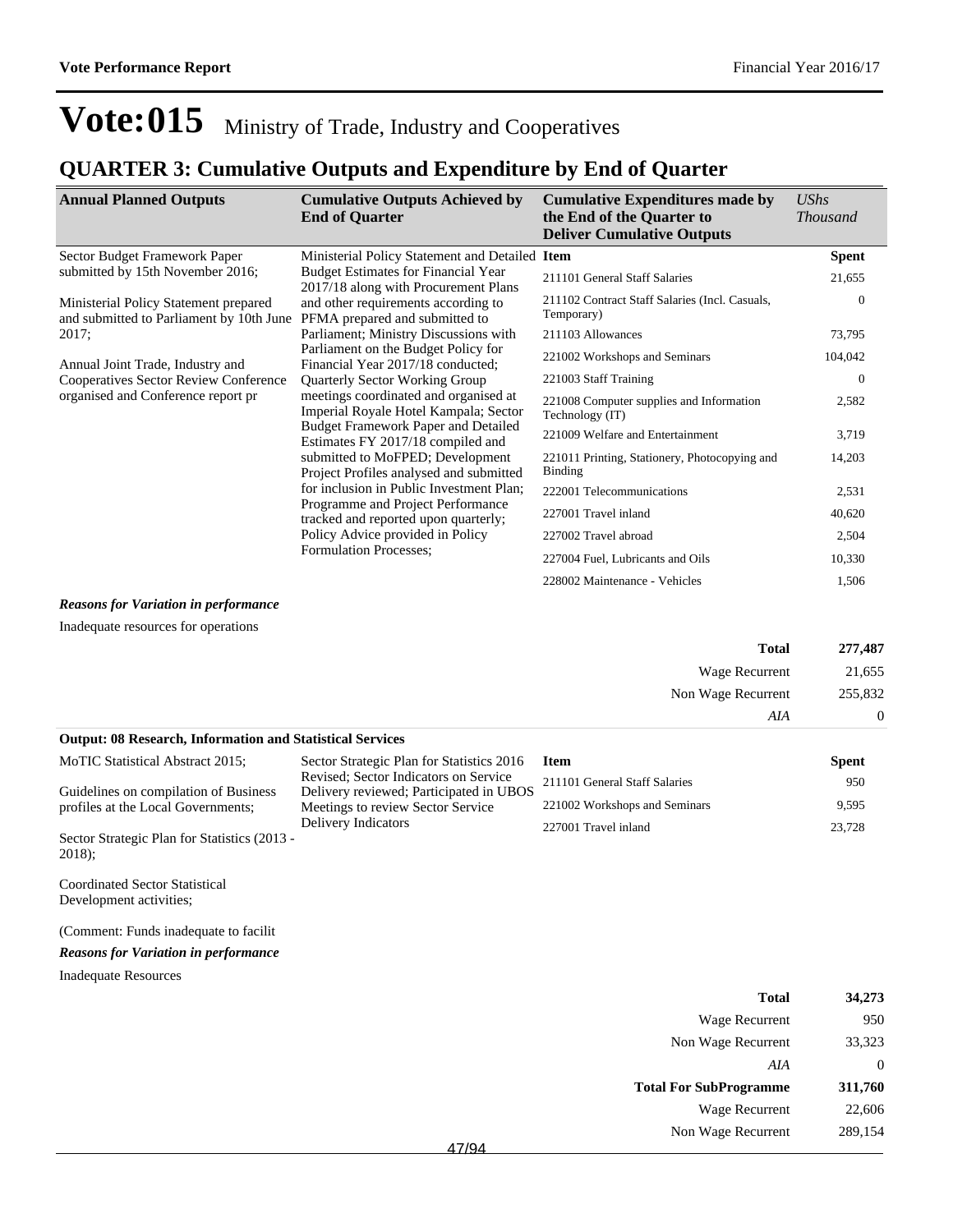| <b>Annual Planned Outputs</b>                                             | <b>Cumulative Outputs Achieved by</b><br><b>End of Quarter</b>                        | <b>Cumulative Expenditures made by</b><br>the End of the Quarter to<br><b>Deliver Cumulative Outputs</b> | <b>UShs</b><br><b>Thousand</b>       |
|---------------------------------------------------------------------------|---------------------------------------------------------------------------------------|----------------------------------------------------------------------------------------------------------|--------------------------------------|
|                                                                           |                                                                                       | AIA                                                                                                      | $\mathbf{0}$                         |
| <b>Development Projects</b>                                               |                                                                                       |                                                                                                          |                                      |
| Project: 1408 Support to the Ministry of Trade, Industry and Cooperatives |                                                                                       |                                                                                                          |                                      |
| <b>Outputs Provided</b>                                                   |                                                                                       |                                                                                                          |                                      |
| Output: 01 Policy, consultation, planning and monitoring services         |                                                                                       |                                                                                                          |                                      |
|                                                                           | The Trade Industry and Cooperatives<br>Sector Working Group meetings on the           | <b>Item</b>                                                                                              | <b>Spent</b>                         |
|                                                                           | Budget Estimates for FY 2017/18 and                                                   | 221002 Workshops and Seminars<br>227001 Travel inland                                                    | 60,167<br>170,004                    |
|                                                                           | Project Profiles for the Public Investment<br>Plan were facilitated;                  |                                                                                                          |                                      |
| <b>Reasons for Variation in performance</b>                               |                                                                                       |                                                                                                          |                                      |
|                                                                           | Inadequate resources to properly coordinate the TIC-SWG activities and functions      |                                                                                                          |                                      |
|                                                                           |                                                                                       | <b>Total</b>                                                                                             | 230,171                              |
|                                                                           |                                                                                       | GoU Development                                                                                          | 230,171                              |
|                                                                           |                                                                                       | <b>External Financing</b>                                                                                | $\boldsymbol{0}$                     |
|                                                                           |                                                                                       | AIA                                                                                                      | $\boldsymbol{0}$                     |
| <b>Output: 02 Sector Coordination and Administrative Services</b>         |                                                                                       |                                                                                                          |                                      |
|                                                                           | The Ministry's Plumbing and Water                                                     | <b>Item</b>                                                                                              | <b>Spent</b>                         |
|                                                                           | systems were repaired and maintained<br>along with the Lift and other Premise         | 221002 Workshops and Seminars                                                                            | 134,838                              |
|                                                                           | Facilities                                                                            | 221012 Small Office Equipment                                                                            | 2,250                                |
|                                                                           |                                                                                       | 227001 Travel inland                                                                                     | 19,930                               |
|                                                                           |                                                                                       | 228001 Maintenance - Civil                                                                               | 4,985                                |
|                                                                           |                                                                                       | 228002 Maintenance - Vehicles                                                                            | 66,169                               |
| <b>Reasons for Variation in performance</b>                               |                                                                                       |                                                                                                          |                                      |
| N/A                                                                       |                                                                                       |                                                                                                          |                                      |
|                                                                           |                                                                                       | <b>Total</b>                                                                                             | 228,172                              |
|                                                                           |                                                                                       | GoU Development                                                                                          | 228,172                              |
|                                                                           |                                                                                       | <b>External Financing</b>                                                                                | $\mathbf{0}$                         |
|                                                                           |                                                                                       | AIA                                                                                                      | $\boldsymbol{0}$                     |
| <b>Output: 07 Human Resource Management Services</b>                      |                                                                                       |                                                                                                          |                                      |
|                                                                           | Ministry staff were supported in capacity<br>building courses to develop their skills | <b>Item</b>                                                                                              | <b>Spent</b>                         |
|                                                                           | and expertise in their various disciplines                                            | 221002 Workshops and Seminars                                                                            | 72,500                               |
|                                                                           |                                                                                       | 221003 Staff Training                                                                                    | 1,000                                |
| <b>Reasons for Variation in performance</b>                               |                                                                                       |                                                                                                          |                                      |
| Inadequate resource to cover every department                             |                                                                                       |                                                                                                          |                                      |
|                                                                           |                                                                                       | <b>Total</b>                                                                                             | 73,500                               |
|                                                                           |                                                                                       | GoU Development                                                                                          | 73,500                               |
|                                                                           |                                                                                       | <b>External Financing</b><br>AIA                                                                         | $\boldsymbol{0}$<br>$\boldsymbol{0}$ |
| <b>Output: 08 Research, Information and Statistical Services</b>          |                                                                                       |                                                                                                          |                                      |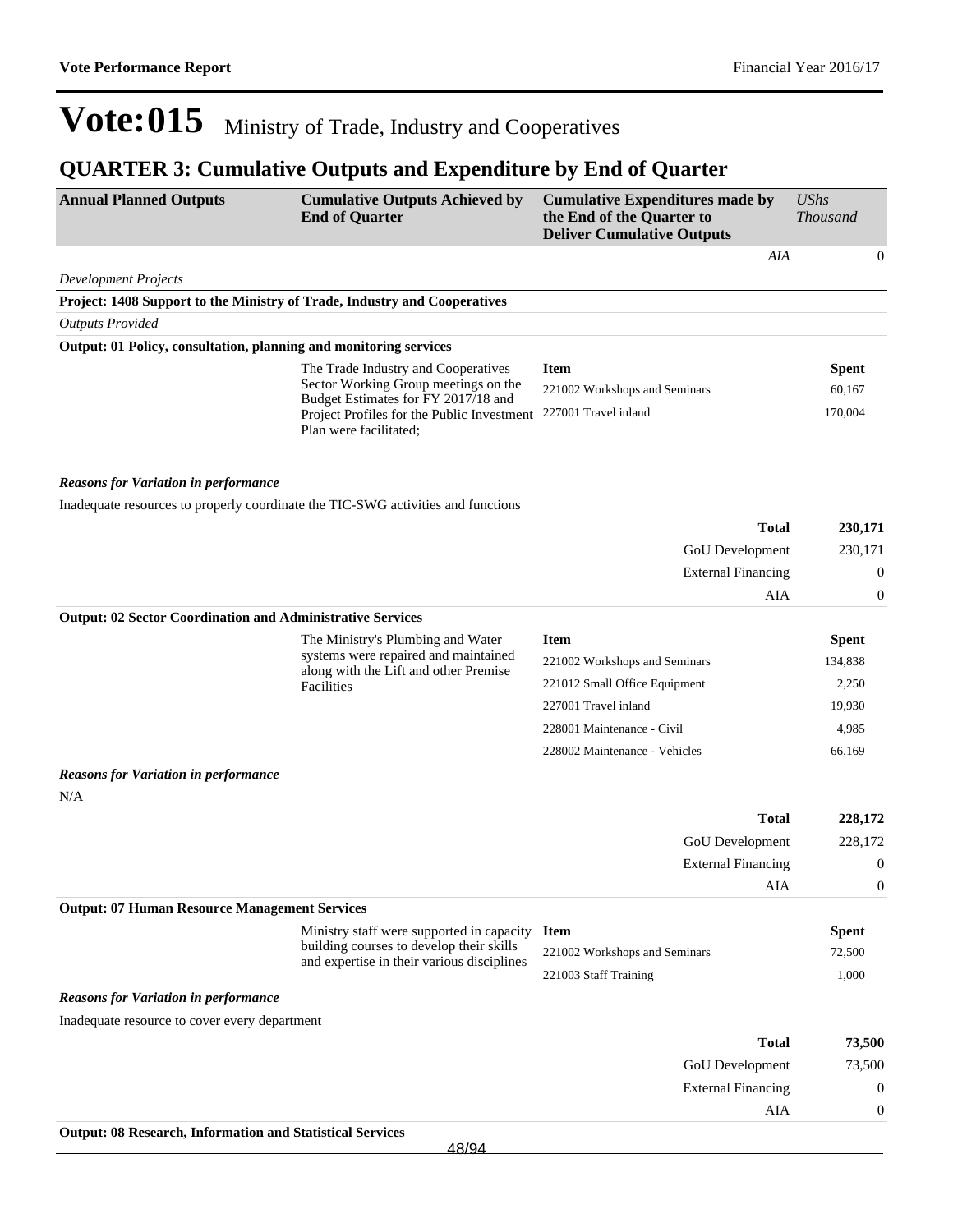| <b>Annual Planned Outputs</b>                                        | <b>Cumulative Outputs Achieved by</b><br><b>End of Quarter</b>                                                                                                                     | <b>Cumulative Expenditures made by</b><br>the End of the Quarter to<br><b>Deliver Cumulative Outputs</b> | <b>UShs</b><br><b>Thousand</b> |
|----------------------------------------------------------------------|------------------------------------------------------------------------------------------------------------------------------------------------------------------------------------|----------------------------------------------------------------------------------------------------------|--------------------------------|
|                                                                      | Sector Statistical Committee meetings                                                                                                                                              | <b>Item</b>                                                                                              | <b>Spent</b>                   |
|                                                                      | facilitated;                                                                                                                                                                       | 221002 Workshops and Seminars                                                                            | 13,000                         |
|                                                                      |                                                                                                                                                                                    | 227001 Travel inland                                                                                     | 17,475                         |
| <b>Reasons for Variation in performance</b>                          |                                                                                                                                                                                    |                                                                                                          |                                |
| Inadequate resources                                                 |                                                                                                                                                                                    |                                                                                                          |                                |
|                                                                      |                                                                                                                                                                                    | <b>Total</b>                                                                                             | 30,475                         |
|                                                                      |                                                                                                                                                                                    | GoU Development                                                                                          | 30,475                         |
|                                                                      |                                                                                                                                                                                    | <b>External Financing</b>                                                                                | 0                              |
|                                                                      |                                                                                                                                                                                    | AIA                                                                                                      | $\boldsymbol{0}$               |
| <b>Capital Purchases</b>                                             |                                                                                                                                                                                    |                                                                                                          |                                |
| Output: 75 Purchase of Motor Vehicles and Other Transport Equipment  |                                                                                                                                                                                    |                                                                                                          |                                |
|                                                                      | One Double Cabin Pickup procured for                                                                                                                                               | <b>Item</b>                                                                                              | <b>Spent</b>                   |
|                                                                      | the Department of Industry                                                                                                                                                         | 312201 Transport Equipment                                                                               | 496,157                        |
| <b>Reasons for Variation in performance</b>                          |                                                                                                                                                                                    |                                                                                                          |                                |
| N/A                                                                  |                                                                                                                                                                                    |                                                                                                          |                                |
|                                                                      |                                                                                                                                                                                    | <b>Total</b>                                                                                             | 496,157                        |
|                                                                      |                                                                                                                                                                                    | GoU Development                                                                                          | 496,157                        |
|                                                                      |                                                                                                                                                                                    | <b>External Financing</b>                                                                                | $\boldsymbol{0}$               |
|                                                                      |                                                                                                                                                                                    | AIA                                                                                                      | $\boldsymbol{0}$               |
| Output: 76 Purchase of Office and ICT Equipment, including Software  |                                                                                                                                                                                    |                                                                                                          |                                |
|                                                                      | 20 computers were procured to facilitate<br>Officers work; Local Area Network<br>equipment was also procured to maintain<br>and extend its coverage within the Office<br>Premises; | <b>Item</b><br>312202 Machinery and Equipment                                                            | <b>Spent</b><br>120,279        |
| <b>Reasons for Variation in performance</b>                          |                                                                                                                                                                                    |                                                                                                          |                                |
| N/A                                                                  |                                                                                                                                                                                    |                                                                                                          |                                |
|                                                                      |                                                                                                                                                                                    | <b>Total</b>                                                                                             | 120,279                        |
|                                                                      |                                                                                                                                                                                    | GoU Development                                                                                          | 120,279                        |
|                                                                      |                                                                                                                                                                                    | <b>External Financing</b>                                                                                | $\boldsymbol{0}$               |
|                                                                      |                                                                                                                                                                                    | AIA                                                                                                      | $\boldsymbol{0}$               |
| Output: 78 Purchase of Office and Residential Furniture and Fittings |                                                                                                                                                                                    |                                                                                                          |                                |
|                                                                      | Procured Office Furniture, Fittings and<br>equipment for the offices and the new<br>Minister                                                                                       | <b>Item</b><br>312203 Furniture & Fixtures                                                               | <b>Spent</b><br>6,000          |
| <b>Reasons for Variation in performance</b>                          |                                                                                                                                                                                    |                                                                                                          |                                |
| N/A                                                                  |                                                                                                                                                                                    |                                                                                                          |                                |
|                                                                      |                                                                                                                                                                                    | <b>Total</b>                                                                                             | 6,000                          |
|                                                                      |                                                                                                                                                                                    | GoU Development                                                                                          | 6,000                          |
|                                                                      |                                                                                                                                                                                    | <b>External Financing</b><br><b>AIA</b>                                                                  | $\boldsymbol{0}$               |
|                                                                      |                                                                                                                                                                                    | <b>Total For SubProgramme</b>                                                                            | $\boldsymbol{0}$<br>1,184,754  |
|                                                                      | 49/94                                                                                                                                                                              |                                                                                                          |                                |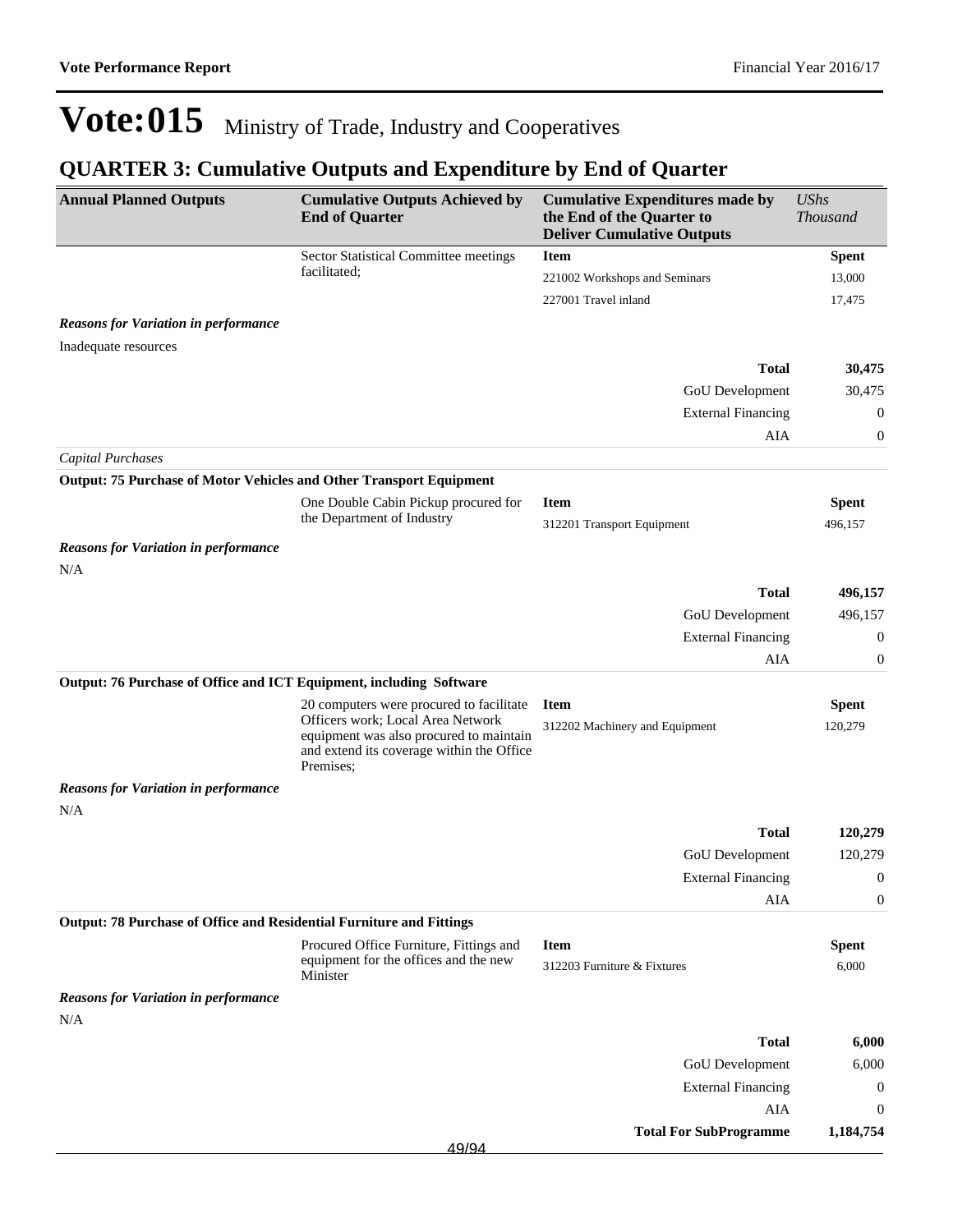| <b>Annual Planned Outputs</b> | <b>Cumulative Outputs Achieved by</b><br><b>End of Quarter</b> | <b>Cumulative Expenditures made by</b><br>the End of the Quarter to<br><b>Deliver Cumulative Outputs</b> | <b>UShs</b><br><b>Thousand</b> |
|-------------------------------|----------------------------------------------------------------|----------------------------------------------------------------------------------------------------------|--------------------------------|
|                               |                                                                | GoU Development                                                                                          | 1,184,754                      |
|                               |                                                                | <b>External Financing</b>                                                                                | $\overline{0}$                 |
|                               |                                                                | AIA                                                                                                      | $\overline{0}$                 |
|                               |                                                                | <b>GRAND TOTAL</b>                                                                                       | 26,017,104                     |
|                               |                                                                | Wage Recurrent                                                                                           | 1,045,556                      |
|                               |                                                                | Non Wage Recurrent                                                                                       | 11,938,950                     |
|                               |                                                                | <b>GoU</b> Development                                                                                   | 13,032,598                     |
|                               |                                                                | <b>External Financing</b>                                                                                | $\overline{0}$                 |
|                               |                                                                | AIA                                                                                                      | $\overline{0}$                 |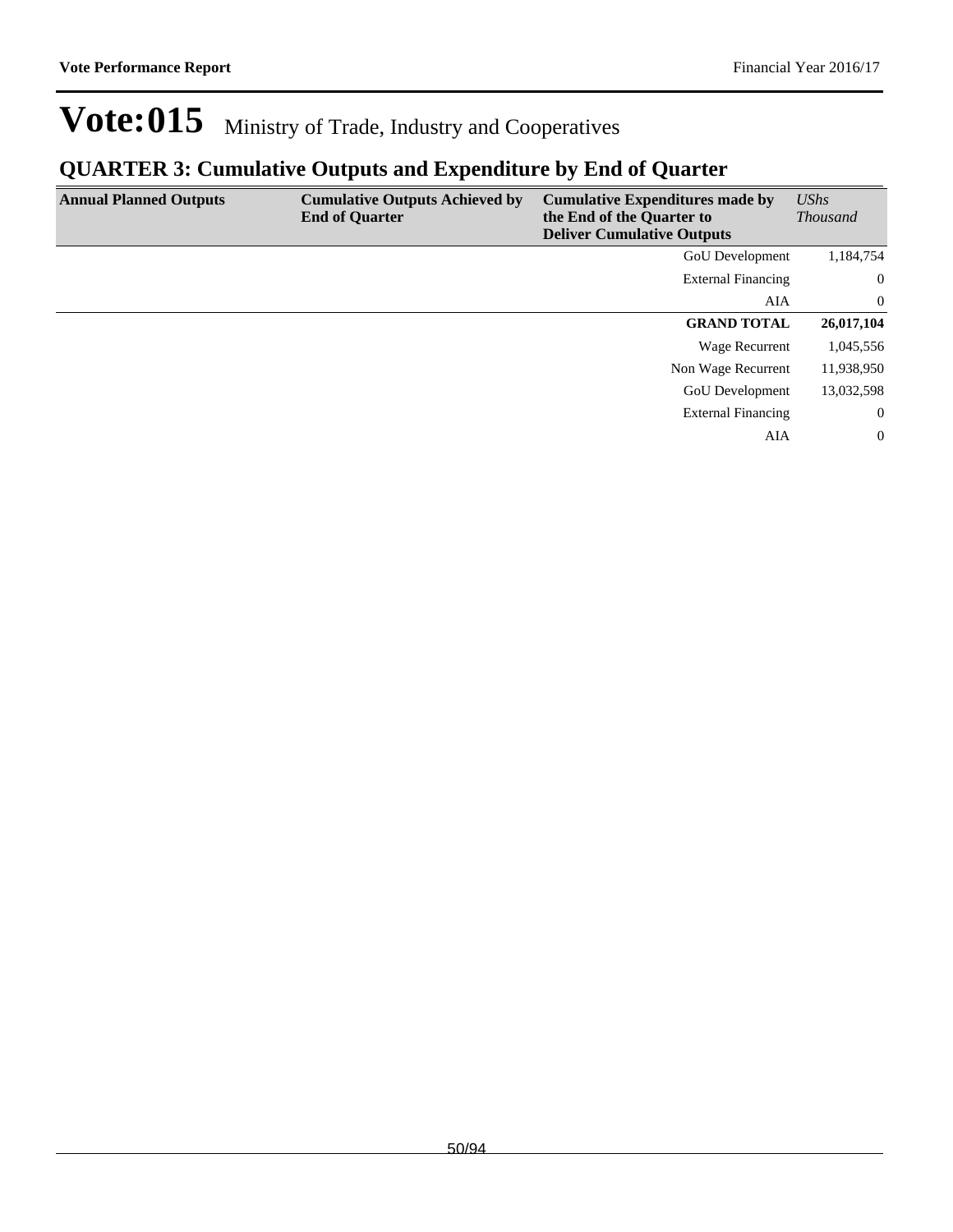### **QUARTER 3: Outputs and Expenditure in Quarter**

| <b>Outputs Planned in Quarter</b>                                         | <b>Actual Outputs Achieved in</b><br><b>Ouarter</b> | <b>Expenditures incurred in the</b><br><b>Quarter to deliver outputs</b> | <b>UShs</b><br><i>Thousand</i> |
|---------------------------------------------------------------------------|-----------------------------------------------------|--------------------------------------------------------------------------|--------------------------------|
| Program: 01 Industrial and Technological Development                      |                                                     |                                                                          |                                |
| <b>Recurrent Programmes</b>                                               |                                                     |                                                                          |                                |
| <b>Subprogram: 12 Industry and Technology</b>                             |                                                     |                                                                          |                                |
| <b>Outputs Provided</b>                                                   |                                                     |                                                                          |                                |
| <b>Output: 01 Industrial Policies, Strategies and Monitoring Services</b> |                                                     |                                                                          |                                |
| Draft MSME Policy presented to Cabinet; Report Awaited                    |                                                     | <b>Item</b>                                                              | <b>Spent</b>                   |
| 15 Technical Guidance and Inspection                                      | 211101 General Staff Salaries                       | 176,693                                                                  |                                |
| Field Visits aimed at enhancing                                           |                                                     | 211103 Allowances                                                        | 14,416                         |
| implementaion of Industrial Development                                   |                                                     | 221002 Workshops and Seminars                                            | 56,906                         |
| Initiatives, Policy Oversight and<br>Environmental monitoring;            |                                                     | 221008 Computer supplies and Information<br>Technology (IT)              | 861                            |
|                                                                           |                                                     | 221009 Welfare and Entertainment                                         | 6,726                          |
|                                                                           |                                                     | 221011 Printing, Stationery, Photocopying and<br>Binding                 | 9,290                          |
|                                                                           |                                                     | 222001 Telecommunications                                                | 3,443                          |
|                                                                           |                                                     | 227001 Travel inland                                                     | 17,783                         |
|                                                                           |                                                     | 227004 Fuel, Lubricants and Oils                                         | 8,608                          |
|                                                                           |                                                     | 228002 Maintenance - Vehicles                                            | 2,496                          |

#### *Reasons for Variation in performance*

|                                                                      |                                                        | <b>Total</b>                  | 297,221        |
|----------------------------------------------------------------------|--------------------------------------------------------|-------------------------------|----------------|
|                                                                      |                                                        | Wage Recurrent                | 176,693        |
|                                                                      |                                                        | Non Wage Recurrent            | 120,528        |
|                                                                      |                                                        | AIA                           | $\overline{0}$ |
| <b>Output: 02 Capacity Building for Jua Kali and Private Sector</b>  |                                                        |                               |                |
| Guidelines and Roadmap developed for                                 | Sugar Maps published and Proceedings on Item           |                               | <b>Spent</b>   |
| the 2015 Regional EAC Exhibition for<br>Micro and Small Enterprises; | the manufacture of Sugar from Factories<br>followed up | 211101 General Staff Salaries | 79,398         |
|                                                                      |                                                        | 211103 Allowances             | 12,232         |
|                                                                      |                                                        | 221002 Workshops and Seminars | 12,101         |
|                                                                      |                                                        | 221017 Subscriptions          | 1,757          |
|                                                                      | 225001 Consultancy Services- Short term                | $\theta$                      |                |
| <b>Reasons for Variation in performance</b>                          |                                                        |                               |                |

| 105,489        | <b>Total</b>          |
|----------------|-----------------------|
| 79,398         | <b>Wage Recurrent</b> |
| 26,091         | Non Wage Recurrent    |
| $\overline{0}$ | AIA                   |
|                |                       |

### **Output: 03 Industrial Information Services**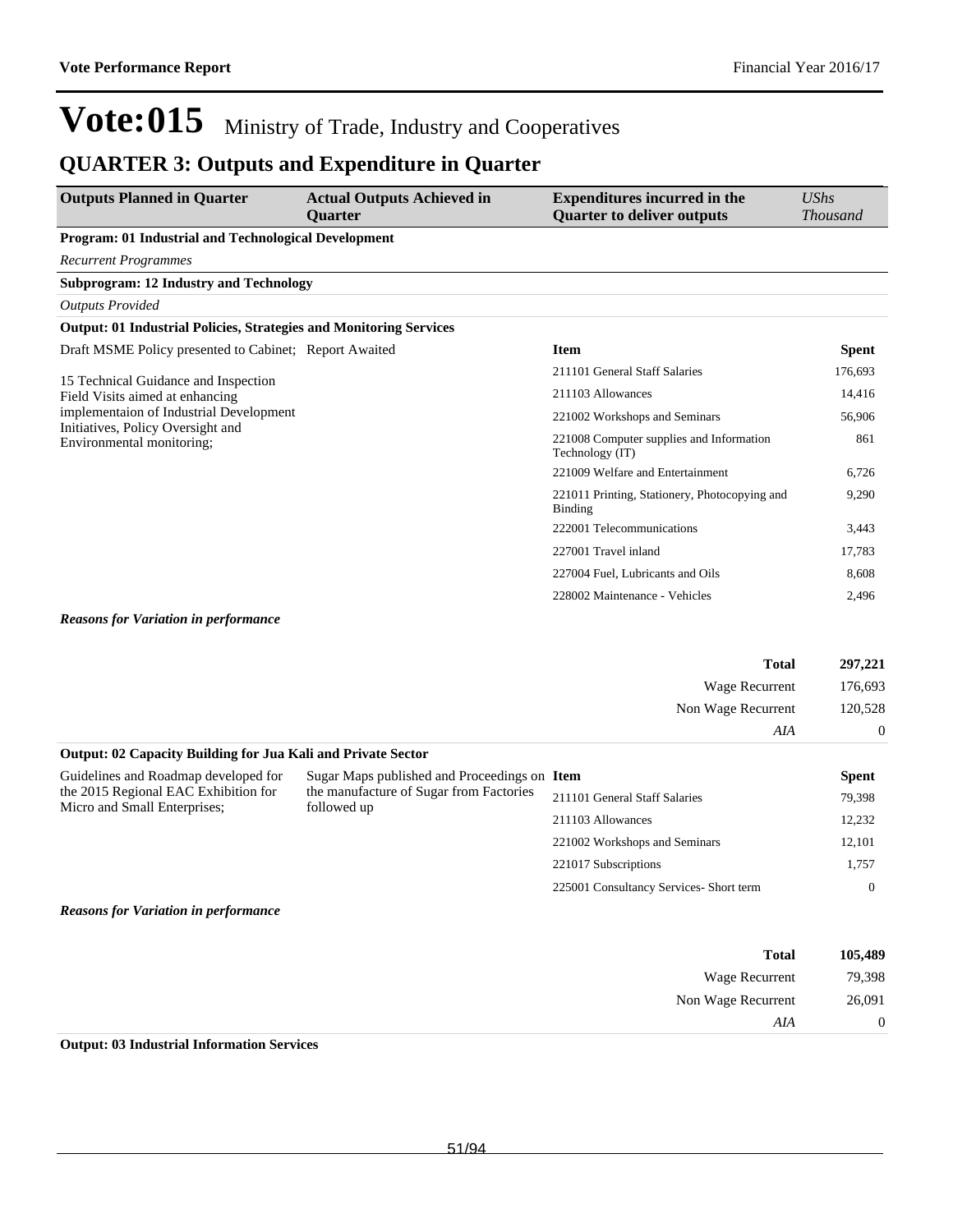*AIA* 0

# Vote:015 Ministry of Trade, Industry and Cooperatives

## **QUARTER 3: Outputs and Expenditure in Quarter**

| <b>Outputs Planned in Quarter</b>                                     | <b>Actual Outputs Achieved in</b><br>Quarter | <b>Expenditures incurred in the</b><br><b>Quarter to deliver outputs</b> | <b>UShs</b><br><b>Thousand</b> |
|-----------------------------------------------------------------------|----------------------------------------------|--------------------------------------------------------------------------|--------------------------------|
|                                                                       | Report awaited                               | <b>Item</b>                                                              | <b>Spent</b>                   |
|                                                                       |                                              | 211101 General Staff Salaries                                            | 10,655                         |
|                                                                       |                                              | 211103 Allowances                                                        | 21,592                         |
|                                                                       |                                              | 221002 Workshops and Seminars                                            | 1,226                          |
|                                                                       |                                              | 221017 Subscriptions                                                     | $\overline{0}$                 |
| <b>Reasons for Variation in performance</b>                           |                                              |                                                                          |                                |
|                                                                       |                                              | <b>Total</b>                                                             | 33,473                         |
|                                                                       |                                              | Wage Recurrent                                                           | 10,655                         |
|                                                                       |                                              | Non Wage Recurrent                                                       | 22,818                         |
|                                                                       |                                              | AIA                                                                      | $\boldsymbol{0}$               |
| <b>Output: 04 Promotion of Value Addition and Cluster Development</b> |                                              |                                                                          |                                |
| Directorate of Micro, Small and Medium                                | Stakeholder consultative meetings held       | <b>Item</b>                                                              | <b>Spent</b>                   |
| Enterprises                                                           | and several trainings for MSMEs              | 211101 General Staff Salaries                                            | 58,232                         |
|                                                                       |                                              | 211103 Allowances                                                        | 85,950                         |
|                                                                       |                                              | 221002 Workshops and Seminars                                            | 249,817                        |
|                                                                       |                                              | 221011 Printing, Stationery, Photocopying and<br><b>Binding</b>          | 2,565                          |
|                                                                       |                                              | 222001 Telecommunications                                                | 1,165                          |
|                                                                       |                                              | 222003 Information and communications<br>technology (ICT)                | 257,440                        |
|                                                                       |                                              | 225001 Consultancy Services- Short term                                  | 33,740                         |
|                                                                       |                                              | 227001 Travel inland                                                     | 44,061                         |
| <b>Reasons for Variation in performance</b>                           |                                              |                                                                          |                                |
|                                                                       |                                              | <b>Total</b>                                                             | 732,971                        |
|                                                                       |                                              | Wage Recurrent                                                           | 58,232                         |
|                                                                       |                                              | Non Wage Recurrent                                                       | 674,739                        |

*Outputs Funded*

**Output: 51 Management Training and Advisory Services (MTAC)**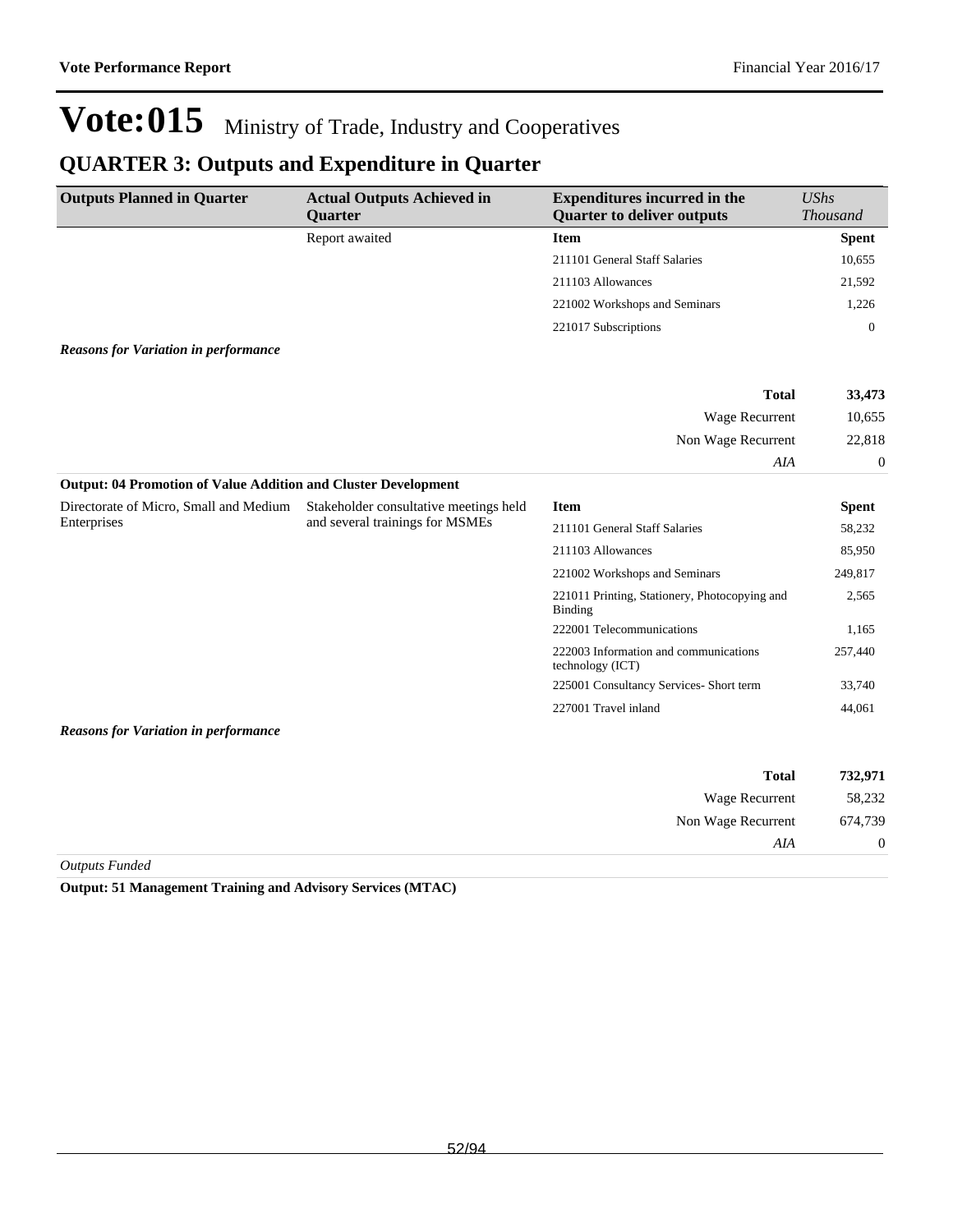## **QUARTER 3: Outputs and Expenditure in Quarter**

| <b>Outputs Planned in Quarter</b>                                                                                                                 | <b>Actual Outputs Achieved in</b><br><b>Ouarter</b>                                                                                                                                                                                                  | <b>Expenditures incurred in the</b><br><b>Quarter to deliver outputs</b>             | <b>UShs</b><br><b>Thousand</b> |
|---------------------------------------------------------------------------------------------------------------------------------------------------|------------------------------------------------------------------------------------------------------------------------------------------------------------------------------------------------------------------------------------------------------|--------------------------------------------------------------------------------------|--------------------------------|
| Engagement of the council on matters<br>pertaining to MTAC's growth;                                                                              | Management Training and Advisory<br>Centre (MTAC): 266 Students registered<br>on Certificate and Diploma courses;                                                                                                                                    | <b>Item</b><br>264102 Contributions to Autonomous<br>Institutions (Wage Subventions) | <b>Spent</b><br>58,219         |
| 2. Development of internal audit<br>strategies and audit executions;                                                                              | Continuous assessment conducted;                                                                                                                                                                                                                     |                                                                                      |                                |
| 3. Comprehensive risk management<br>framework developed and implemented to students facilitation for the period 1.5<br>ensure risk effectiveness; | A total of 879 hours was allocated to<br>months;                                                                                                                                                                                                     |                                                                                      |                                |
| 4. Provision of                                                                                                                                   | As part of marketing drives, the Centre<br>participated in an Exhibition for<br>Institutions of Higher Learning organised<br>by NSK Visual Marketing (U) Ltd, and<br>Television shows at 5 Stations, UBC,<br>STAR, UBC Channel One and Magic<br>One; |                                                                                      |                                |
|                                                                                                                                                   | The Student Guild organised various<br>events that drew participation as follows:<br>• The mind education workshop (212),<br>• The readers and Leaders convention<br>(07),<br>• The election of new guiders leaders is<br>on,                        |                                                                                      |                                |
|                                                                                                                                                   | • Ready to work Training (144),<br>• Orientation of Freshers (294)                                                                                                                                                                                   |                                                                                      |                                |
|                                                                                                                                                   | A total of 482 Students were registered at<br>the main campus while 390 were<br>registered at Outreach Centres;                                                                                                                                      |                                                                                      |                                |
|                                                                                                                                                   | A total of 256 transcripts, certificates and<br>testimonials were produced and<br>distributed;                                                                                                                                                       |                                                                                      |                                |
|                                                                                                                                                   | A total of 137 students were supervised on<br>preparation of their Research Documents;                                                                                                                                                               |                                                                                      |                                |
|                                                                                                                                                   | The following short courses were<br>conducted on open arrangement:<br>• Computer Applications for 66<br>participants<br>• Craftsmanship courses for 47                                                                                               |                                                                                      |                                |
|                                                                                                                                                   | participants;<br>• Computerized accounting using Tally<br>ERP, Quick Books & Sage for 9<br>participants;                                                                                                                                             |                                                                                      |                                |
|                                                                                                                                                   | • Leadership and Management Training<br>for Heath workers 24;<br>• Occupational Safety and Health 20; and,<br>• Records Keeping and Information<br>Management;                                                                                       |                                                                                      |                                |
|                                                                                                                                                   | A total of 12 proposals were made to<br>prospective clients;                                                                                                                                                                                         |                                                                                      |                                |
| <b>Reasons for Variation in performance</b>                                                                                                       |                                                                                                                                                                                                                                                      |                                                                                      |                                |

Inadequate resources for expansion of services offered to Enterprises across the country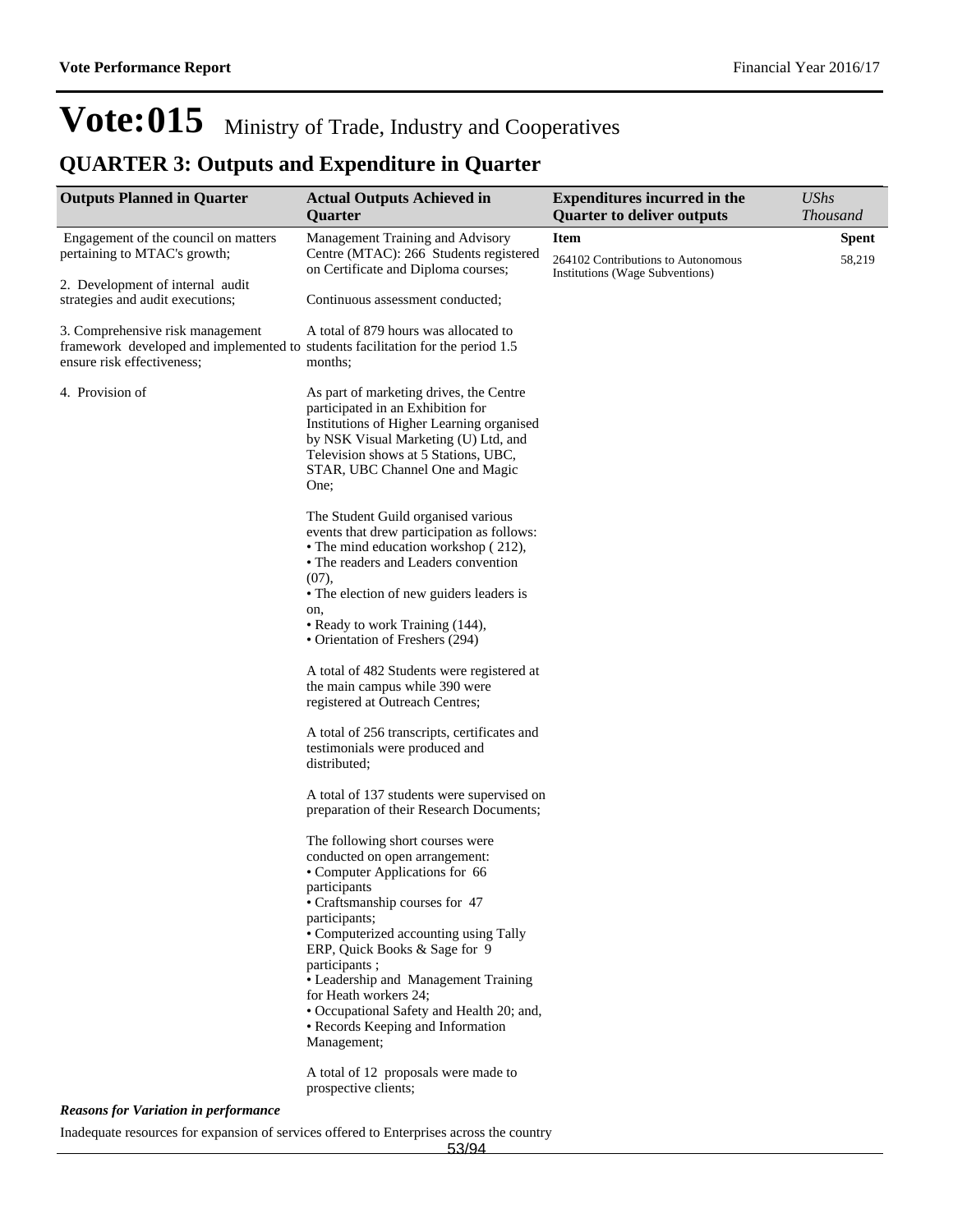## **QUARTER 3: Outputs and Expenditure in Quarter**

| <b>Outputs Planned in Quarter</b>                                   | <b>Actual Outputs Achieved in</b>                                                    | <b>Expenditures incurred in the</b>                | <b>UShs</b>      |
|---------------------------------------------------------------------|--------------------------------------------------------------------------------------|----------------------------------------------------|------------------|
|                                                                     | <b>Quarter</b>                                                                       | <b>Quarter to deliver outputs</b>                  | Thousand         |
|                                                                     |                                                                                      | <b>Total</b>                                       | 58,219           |
|                                                                     |                                                                                      | Wage Recurrent                                     | $\Omega$         |
|                                                                     |                                                                                      | Non Wage Recurrent                                 | 58,219           |
|                                                                     |                                                                                      | AIA                                                | $\boldsymbol{0}$ |
| Output: 52 Commercial and Economic Infrastructure Development (UDC) |                                                                                      |                                                    |                  |
| Business Reviews and due diligence                                  | Uganda Development Corporation:                                                      | <b>Item</b>                                        | <b>Spent</b>     |
| reports produced;                                                   | Quarterly Financial Statements produced;<br>Salaries and allowances paid; Operations | 264101 Contributions to Autonomous<br>Institutions | 143,777          |
| Viable Projects Identified;                                         | Support (rent, utilities, security, equipment<br>maintenance etc) and administrative | 264102 Contributions to Autonomous                 | 513,254          |
| Monitoring reports for unfunded projects;                           | services (welfare, fuel & lubricants,<br>vehicle maintenance etc) provided;          | Institutions (Wage Subventions)                    |                  |
| Quarterly and Annual Financial Reports;                             | Subscriptions were made, Firewall licence<br>renewed and paid for Internet Services; |                                                    |                  |
| Staff salaries, allowances and benefits<br>paid;                    |                                                                                      |                                                    |                  |
| Staff capacity built and enhanced;                                  |                                                                                      |                                                    |                  |
| Publi                                                               |                                                                                      |                                                    |                  |
| <b>Reasons for Variation in performance</b>                         |                                                                                      |                                                    |                  |
| N/A                                                                 |                                                                                      |                                                    |                  |
|                                                                     |                                                                                      | <b>Total</b>                                       | 657,031          |
|                                                                     |                                                                                      | Wage Recurrent                                     | $\theta$         |
|                                                                     |                                                                                      | Non Wage Recurrent                                 | 657,031          |
|                                                                     |                                                                                      | AIA                                                | $\Omega$         |
|                                                                     |                                                                                      | <b>Total For SubProgramme</b>                      | 1,884,404        |
|                                                                     |                                                                                      | <b>Wage Recurrent</b>                              | 324,979          |
|                                                                     |                                                                                      | Non Wage Recurrent                                 | 1,559,425        |
|                                                                     |                                                                                      | AIA                                                | $\mathbf 0$      |
| <b>Development Projects</b>                                         |                                                                                      |                                                    |                  |
| <b>Droitet: 1111 Coroti Fruit Foctory</b>                           |                                                                                      |                                                    |                  |

**Project: 1111 Soroti Fruit Factory**

*Capital Purchases*

**Output: 77 Purchase of Specialised Machinery & Equipment**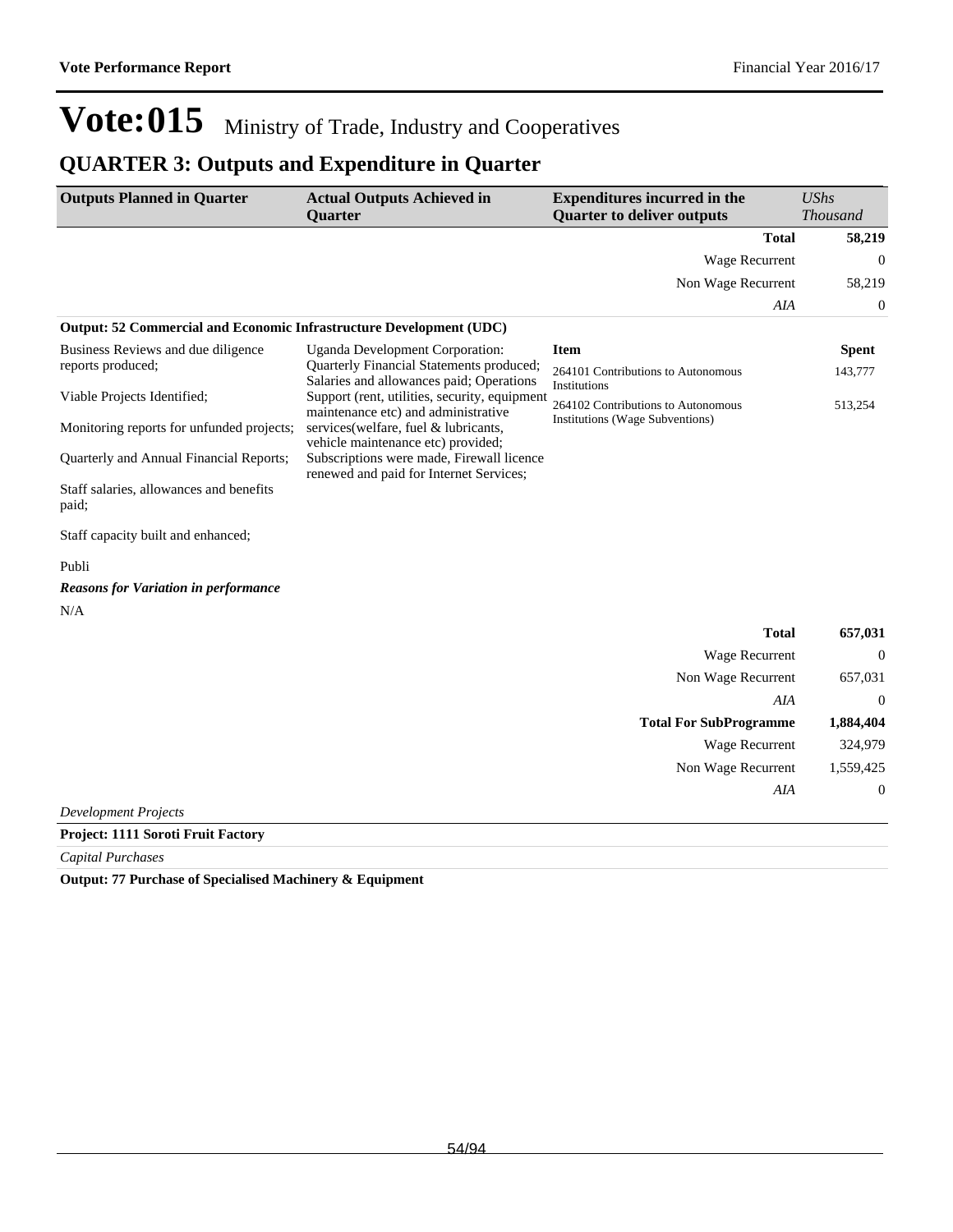### **QUARTER 3: Outputs and Expenditure in Quarter**

| <b>Outputs Planned in Quarter</b>                                                                                    | <b>Actual Outputs Achieved in</b><br>Quarter                                                                                                                                                                                                                                                                                                                       | <b>Expenditures incurred in the</b><br><b>Quarter to deliver outputs</b> | <b>UShs</b><br><b>Thousand</b> |
|----------------------------------------------------------------------------------------------------------------------|--------------------------------------------------------------------------------------------------------------------------------------------------------------------------------------------------------------------------------------------------------------------------------------------------------------------------------------------------------------------|--------------------------------------------------------------------------|--------------------------------|
| UDC Value Addition Projects for Tea in                                                                               | All the requisite equipment was supplied                                                                                                                                                                                                                                                                                                                           | <b>Item</b>                                                              | <b>Spent</b>                   |
| Kabale and Kisoro                                                                                                    | at the Kisoro and Kabale sites and<br>approximately 85% of the installation                                                                                                                                                                                                                                                                                        | 312202 Machinery and Equipment                                           | 5,942,517                      |
| (Awaiting own project code):                                                                                         | works had been completed;                                                                                                                                                                                                                                                                                                                                          |                                                                          |                                |
| Formation and facilitation of a multi<br>sectoral technical working group<br>(taskforce);                            | Procurement of trucks of various<br>capacities according to the user's need<br>was undertaken. MAC East Africa<br>supplied of two (2) pickups ie one single                                                                                                                                                                                                        |                                                                          |                                |
| Empowerment of the key players along<br>the sector specific agro-industry value chai was signed between UDC and TATA | cabin and one double cabin. A contract<br>Uganda Ltd for the supply of two trucks<br>(10 tons capacity) and 10 trucks (5 ton<br>capacity);                                                                                                                                                                                                                         |                                                                          |                                |
|                                                                                                                      | A contract was signed between UDC and<br>RockTrust contractors for the supply of<br>two 750KVA transformers; electrical<br>cablings and control systems. Extension of<br>electricity to both Kabale and Kisoro tea<br>factories was completed;                                                                                                                     |                                                                          |                                |
|                                                                                                                      | Generators were procured by the supplier<br>but not installed at the sites. Installation of<br>the Generators is dependent on the<br>completion of the electrical cabling and<br>control systems of the transformer;                                                                                                                                               |                                                                          |                                |
|                                                                                                                      | A meeting was held with Kigezi Highland<br>Co. Ltd and recommended the following:<br>• Prioritize the completion of the electrical<br>works by the contractors.<br>• The Hon. Minister of MTIC to visit the<br>facilities after the installation of electrical<br>works.<br>• Kigezi Highland Co. Ltd to complete the<br>installation of the two (2) weighbridges; |                                                                          |                                |
|                                                                                                                      | Evaluation of bids was completed and the<br>best evaluated bidders identified;                                                                                                                                                                                                                                                                                     |                                                                          |                                |

### *Reasons for Variation in performance*

The 15% remaining installation works is dependent on the completion of the required electrical works;

Construction of the base, supply and install water reservoirs could not be done because the specifications provided did not take into consideration what is in the market. Suppliers of water reservoirs do not construct the base of the reservoirs. Therefore a re- tender is to be undertaken tailored only to supply of the water reservoirs.

Evaluation of bids was still ongoing for the supply of CTC Equipment and therefore due diligence could not be undertaken on the prospective suppliers.

| 5,942,517      | <b>Total</b>              |  |
|----------------|---------------------------|--|
| 5,942,517      | <b>GoU</b> Development    |  |
| $\overline{0}$ | <b>External Financing</b> |  |
| 0              | AIA                       |  |
|                |                           |  |

**Output: 80 Construction of Common Industrial Facilities**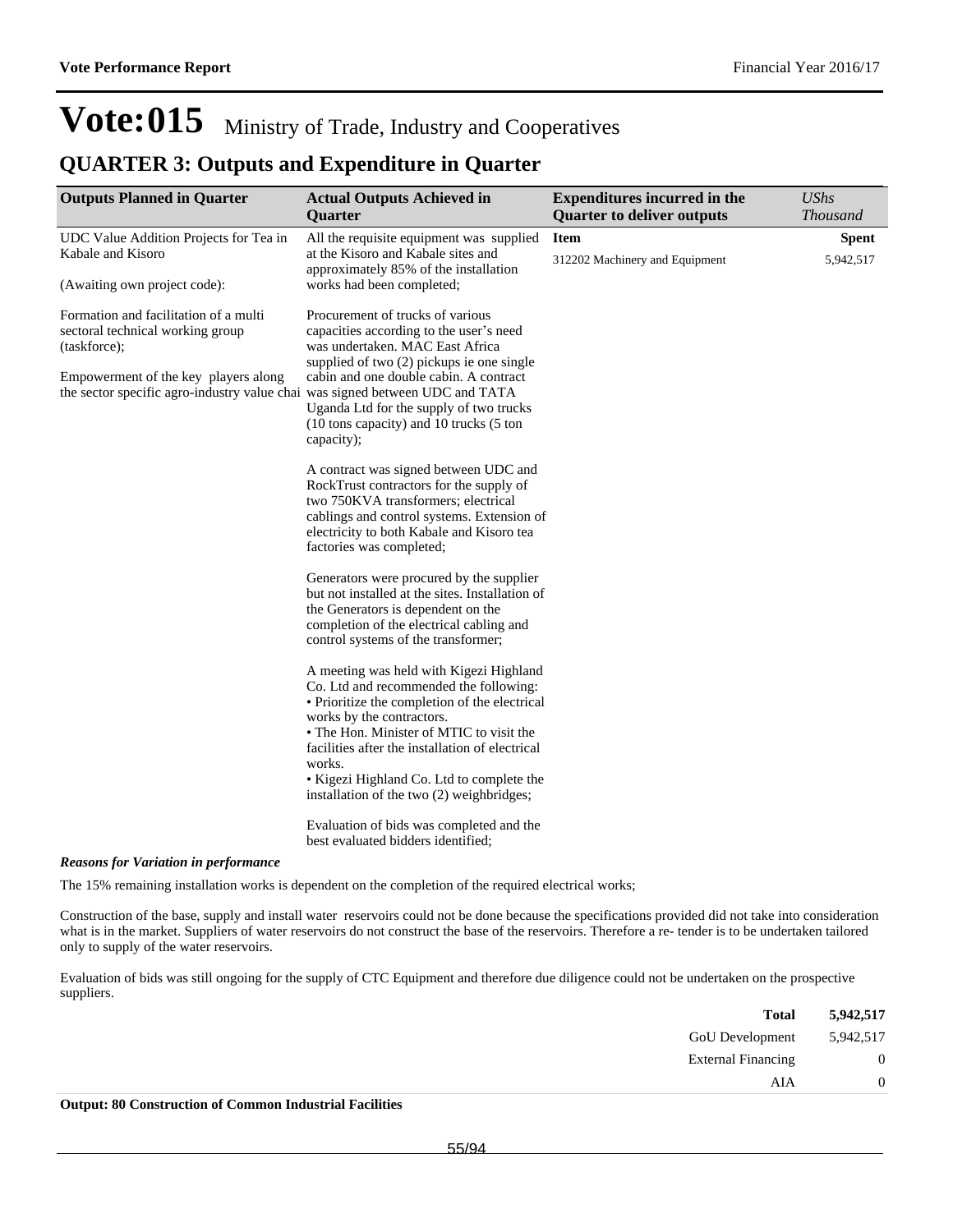## **QUARTER 3: Outputs and Expenditure in Quarter**

| <b>Outputs Planned in Quarter</b>                                           | <b>Actual Outputs Achieved in</b>                                                                                                                                                                                                                                                                                                                                                                                                                                                                                                                                                                                                                                                                                                                                                                                                                                                                                                                                                                                                                                                                                                                                                                                                                                                                                                                                                                                                                                                                                                                                                                             | <b>Expenditures incurred in the</b>                            | <b>UShs</b>     |
|-----------------------------------------------------------------------------|---------------------------------------------------------------------------------------------------------------------------------------------------------------------------------------------------------------------------------------------------------------------------------------------------------------------------------------------------------------------------------------------------------------------------------------------------------------------------------------------------------------------------------------------------------------------------------------------------------------------------------------------------------------------------------------------------------------------------------------------------------------------------------------------------------------------------------------------------------------------------------------------------------------------------------------------------------------------------------------------------------------------------------------------------------------------------------------------------------------------------------------------------------------------------------------------------------------------------------------------------------------------------------------------------------------------------------------------------------------------------------------------------------------------------------------------------------------------------------------------------------------------------------------------------------------------------------------------------------------|----------------------------------------------------------------|-----------------|
|                                                                             | Quarter                                                                                                                                                                                                                                                                                                                                                                                                                                                                                                                                                                                                                                                                                                                                                                                                                                                                                                                                                                                                                                                                                                                                                                                                                                                                                                                                                                                                                                                                                                                                                                                                       | <b>Quarter to deliver outputs</b>                              | <b>Thousand</b> |
| Project progress reports produced;                                          | Procurement process to secure a firm to                                                                                                                                                                                                                                                                                                                                                                                                                                                                                                                                                                                                                                                                                                                                                                                                                                                                                                                                                                                                                                                                                                                                                                                                                                                                                                                                                                                                                                                                                                                                                                       | <b>Item</b>                                                    | <b>Spent</b>    |
| benchmarking reports produced;                                              | design and build the solid waste facility<br>commenced;                                                                                                                                                                                                                                                                                                                                                                                                                                                                                                                                                                                                                                                                                                                                                                                                                                                                                                                                                                                                                                                                                                                                                                                                                                                                                                                                                                                                                                                                                                                                                       | 281504 Monitoring, Supervision & Appraisal<br>of capital works | 666,387         |
| project Administrative expense;                                             | Three (3) technical staff of Soroti Fruits<br>Limited were trained in internal Audit and                                                                                                                                                                                                                                                                                                                                                                                                                                                                                                                                                                                                                                                                                                                                                                                                                                                                                                                                                                                                                                                                                                                                                                                                                                                                                                                                                                                                                                                                                                                      | 312101 Non-Residential Buildings                               | $\mathbf{0}$    |
|                                                                             | this has enhanced their skills to be able to                                                                                                                                                                                                                                                                                                                                                                                                                                                                                                                                                                                                                                                                                                                                                                                                                                                                                                                                                                                                                                                                                                                                                                                                                                                                                                                                                                                                                                                                                                                                                                  | 312104 Other Structures                                        | 1,433,672       |
| Factory launched;                                                           | establish and manage an internal Audit<br>system for the factory;                                                                                                                                                                                                                                                                                                                                                                                                                                                                                                                                                                                                                                                                                                                                                                                                                                                                                                                                                                                                                                                                                                                                                                                                                                                                                                                                                                                                                                                                                                                                             | 312201 Transport Equipment                                     | $\mathbf{0}$    |
| factory operations commenced;<br>Procurement process to identify a firm for | 312203 Furniture & Fixtures                                                                                                                                                                                                                                                                                                                                                                                                                                                                                                                                                                                                                                                                                                                                                                                                                                                                                                                                                                                                                                                                                                                                                                                                                                                                                                                                                                                                                                                                                                                                                                                   | 17,550                                                         |                 |
|                                                                             | product development commenced;                                                                                                                                                                                                                                                                                                                                                                                                                                                                                                                                                                                                                                                                                                                                                                                                                                                                                                                                                                                                                                                                                                                                                                                                                                                                                                                                                                                                                                                                                                                                                                                | 312213 ICT Equipment                                           | 44,550          |
|                                                                             | An Assessment of Teso region to ascertain<br>the availability of fruits for the factory by<br>SOFTE and MTIC staff in all eight (8)<br>districts of the Teso region. The findings<br>of the assessment indicated that the region<br>has sufficient fruits to sustain the factory.<br>However, there are challenges that need to<br>be addressed such as rampant pests and<br>diseases, long dry spells, inadequate<br>extension services;<br>Inspection of the construction works at the<br>factory and a number of defects that<br>required rectification by UDC and/or<br>KOICA contractor such as raising the<br>transformer and earthing; unsymmetric<br>walls, general lighting systems, Air inlets<br>at the standby generator room are under<br>sized for the function, etc were<br>highlighted;<br>Publications in the print media (New<br>Vision and Monitor) during the NRM<br>anniversary to inform the public about the<br>progress of the project;<br>IT equipment (heavy duty printer $\&$<br>photocopier, projector screen, printer and<br>UPS) were supplied except the server;<br>Bids were issued out to potential bidders<br>for the supply of furniture for the factory;<br>Evaluation of bids to secure a firm to<br>construct a water line from the borehole to<br>the pump house; supply and install a<br>submersible pumps and accessories was<br>finalized;<br>Evaluation of bids to secure a contractor<br>for earthing of the low voltage line from<br>the transformer to the factory building and<br>substation upgrade was finalized;<br>Evaluation of bids to secure a clearing | 312302 Intangible Fixed Assets                                 | $\mathbf{0}$    |
|                                                                             | firm to clear machinery and equipment for<br>the factory was finalized;<br>Developed and submitted draft structural<br>designs to NEMA for review;                                                                                                                                                                                                                                                                                                                                                                                                                                                                                                                                                                                                                                                                                                                                                                                                                                                                                                                                                                                                                                                                                                                                                                                                                                                                                                                                                                                                                                                            |                                                                |                 |

*Reasons for Variation in performance*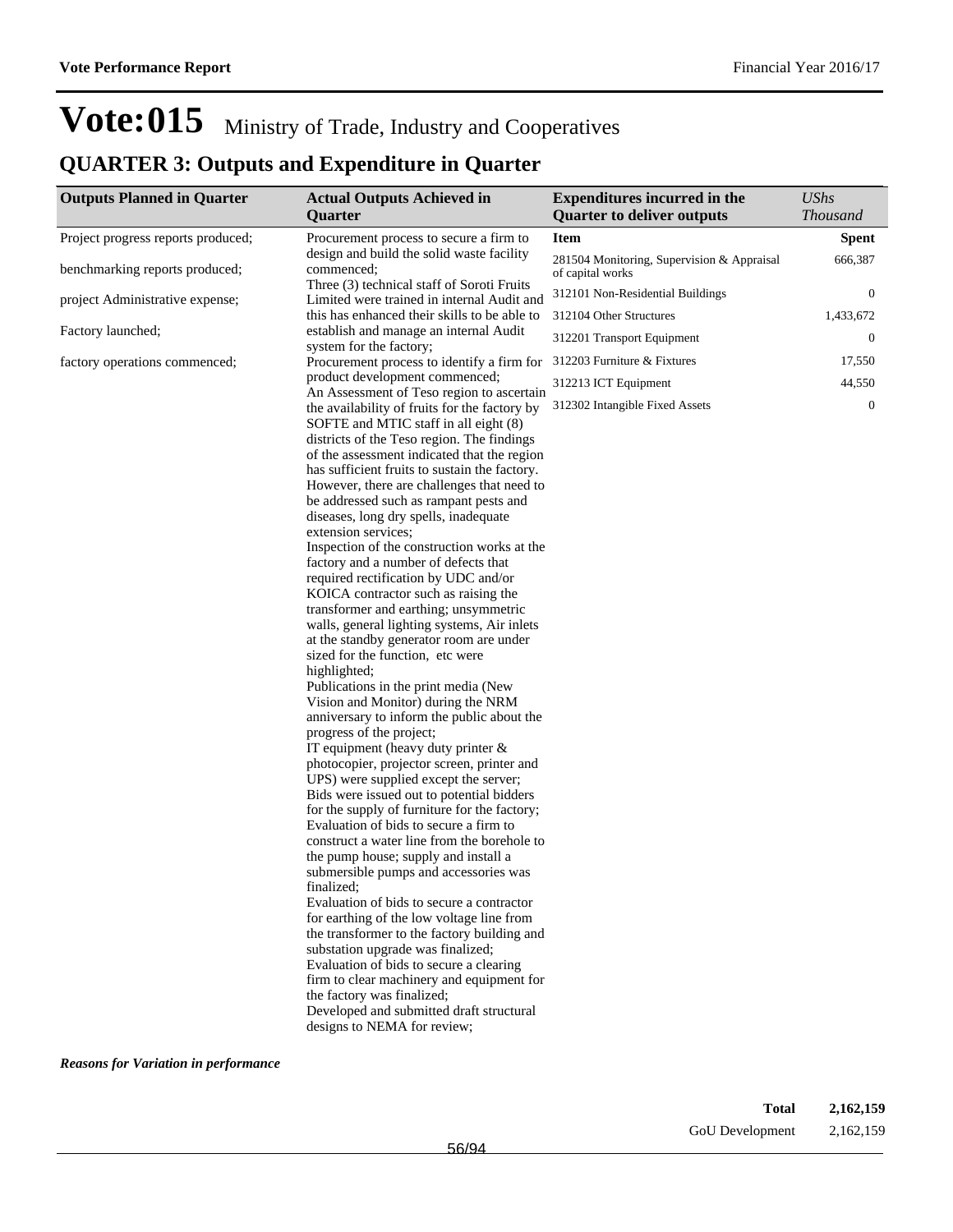## **QUARTER 3: Outputs and Expenditure in Quarter**

| <b>Outputs Planned in Quarter</b>                                         | <b>Actual Outputs Achieved in</b> | <b>Expenditures incurred in the</b><br><b>Quarter to deliver outputs</b> | <b>UShs</b>      |
|---------------------------------------------------------------------------|-----------------------------------|--------------------------------------------------------------------------|------------------|
|                                                                           | <b>Quarter</b>                    |                                                                          | <b>Thousand</b>  |
|                                                                           |                                   | <b>External Financing</b>                                                | $\boldsymbol{0}$ |
|                                                                           |                                   | AIA                                                                      | $\boldsymbol{0}$ |
|                                                                           |                                   | <b>Total For SubProgramme</b>                                            | 8,104,677        |
|                                                                           |                                   | GoU Development                                                          | 8,104,677        |
|                                                                           |                                   | <b>External Financing</b>                                                | $\boldsymbol{0}$ |
|                                                                           |                                   | AIA                                                                      | $\overline{0}$   |
| <b>Development Projects</b>                                               |                                   |                                                                          |                  |
| Project: 1164 One Village One Product Programme                           |                                   |                                                                          |                  |
| <b>Outputs Provided</b>                                                   |                                   |                                                                          |                  |
| <b>Output: 01 Industrial Policies, Strategies and Monitoring Services</b> |                                   |                                                                          |                  |
| Efficient and Effective implementation of<br>the Programme;               |                                   | <b>Item</b>                                                              | Spent            |
|                                                                           |                                   | 221002 Workshops and Seminars                                            | 2,052            |
| 4 Action Plans for improved<br>implementation of the OVOP program         |                                   | 221008 Computer supplies and Information<br>Technology (IT)              | 1,882            |
| developed and shared with key<br>stakeholders by June 2016;               |                                   | 221011 Printing, Stationery, Photocopying and<br>Binding                 | $\overline{0}$   |
|                                                                           |                                   | 227001 Travel inland                                                     | 4,944            |
|                                                                           |                                   | 227004 Fuel, Lubricants and Oils                                         | 4,200            |
|                                                                           |                                   | 228002 Maintenance - Vehicles                                            | 932              |
| <b>Reasons for Variation in performance</b>                               |                                   |                                                                          |                  |
|                                                                           |                                   | <b>Total</b>                                                             | 14,009           |
|                                                                           |                                   | GoU Development                                                          | 14,009           |
|                                                                           |                                   | <b>External Financing</b>                                                | $\boldsymbol{0}$ |
|                                                                           |                                   | AIA                                                                      | $\boldsymbol{0}$ |
| Output: 02 Capacity Building for Jua Kali and Private Sector              |                                   |                                                                          |                  |
| 40 OVOP Program beneficiaries from 2                                      |                                   | <b>Item</b>                                                              | Spent            |
| model model enterprises trained by June                                   |                                   | 221002 Workshops and Seminars                                            | 6,985            |
| 2015                                                                      |                                   |                                                                          |                  |
| <b>Reasons for Variation in performance</b>                               |                                   |                                                                          |                  |
|                                                                           |                                   | Total                                                                    | 6,985            |
|                                                                           |                                   | GoU Development                                                          | 6,985            |
|                                                                           |                                   | <b>External Financing</b>                                                | 0                |
|                                                                           |                                   | AIA                                                                      | $\boldsymbol{0}$ |
| <b>Output: 04 Promotion of Value Addition and Cluster Development</b>     |                                   |                                                                          |                  |
| 4 Operational Cooperatives selected for                                   |                                   | <b>Item</b>                                                              | <b>Spent</b>     |
| technical support by March 2016 (4                                        |                                   | 221001 Advertising and Public Relations                                  | $\mathbf{0}$     |
| cooperatives per region);                                                 |                                   | 221002 Workshops and Seminars                                            | $\theta$         |
| Products from 2 OVOP Model                                                |                                   | 225001 Consultancy Services- Short term                                  | 22,500           |
| Cooperatives Certified by June 2016;                                      |                                   | 227001 Travel inland                                                     | 11,301           |
| <b>Reasons for Variation in performance</b>                               |                                   |                                                                          |                  |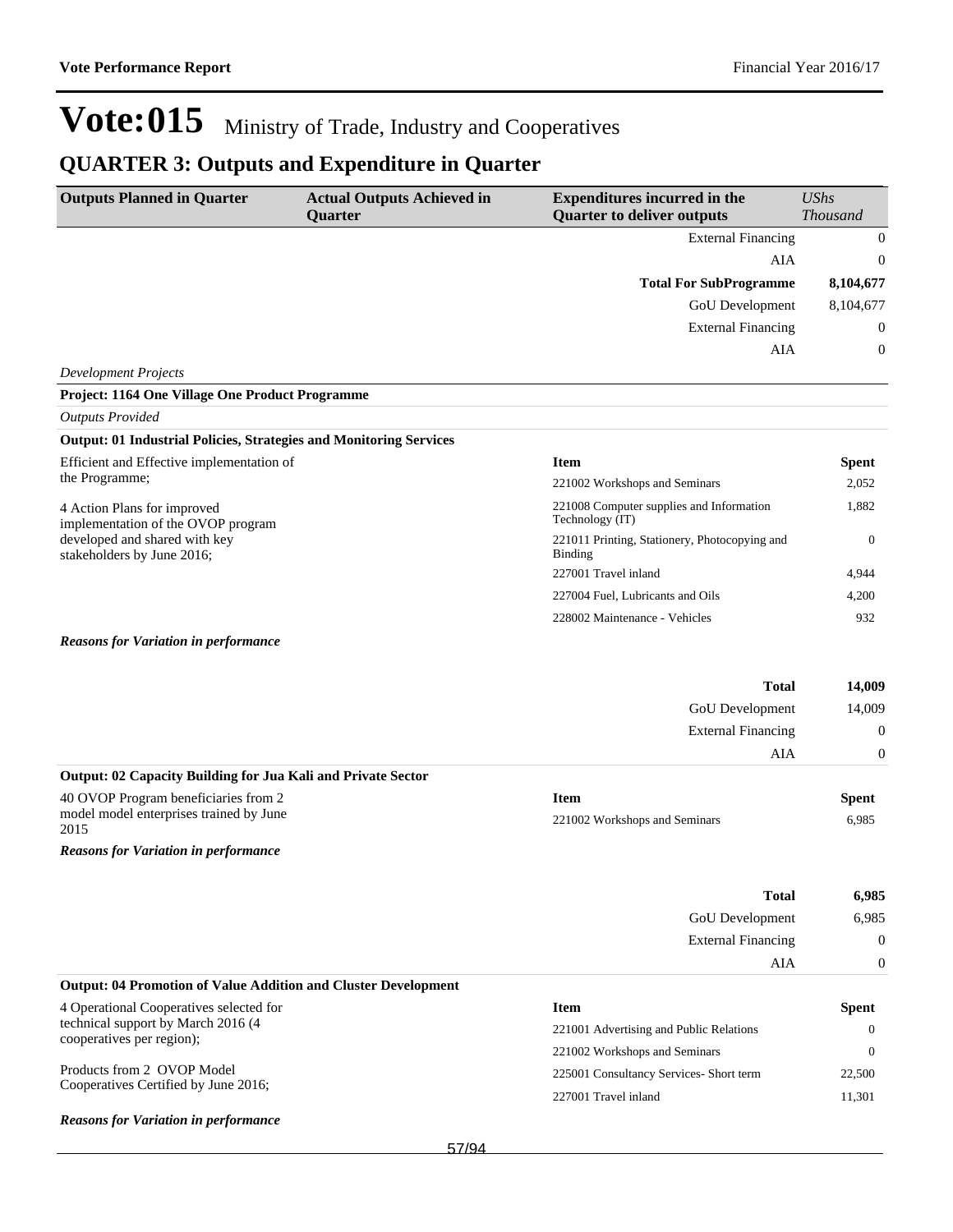## **QUARTER 3: Outputs and Expenditure in Quarter**

| <b>Outputs Planned in Quarter</b>                                                    | <b>Actual Outputs Achieved in</b><br><b>Quarter</b> | <b>Expenditures incurred in the</b><br><b>Quarter to deliver outputs</b> | <b>UShs</b><br><b>Thousand</b> |
|--------------------------------------------------------------------------------------|-----------------------------------------------------|--------------------------------------------------------------------------|--------------------------------|
|                                                                                      |                                                     |                                                                          |                                |
|                                                                                      |                                                     | <b>Total</b>                                                             | 33,801                         |
|                                                                                      |                                                     | GoU Development                                                          | 33,801                         |
|                                                                                      |                                                     | <b>External Financing</b>                                                | $\mathbf{0}$                   |
|                                                                                      |                                                     | AIA                                                                      | $\mathbf{0}$                   |
| <b>Capital Purchases</b>                                                             |                                                     |                                                                          |                                |
| <b>Output: 80 Construction of Common Industrial Facilities</b>                       |                                                     |                                                                          |                                |
| 4 Functional Model Processing Facilities                                             |                                                     | <b>Item</b>                                                              | <b>Spent</b>                   |
| established by June 2016                                                             |                                                     | 281504 Monitoring, Supervision & Appraisal<br>of capital works           | 18,884                         |
|                                                                                      |                                                     | 312202 Machinery and Equipment                                           | 76,390                         |
| <b>Reasons for Variation in performance</b>                                          |                                                     |                                                                          |                                |
|                                                                                      |                                                     | <b>Total</b>                                                             | 95,274                         |
|                                                                                      |                                                     | GoU Development                                                          | 95,274                         |
|                                                                                      |                                                     | <b>External Financing</b>                                                | $\theta$                       |
|                                                                                      |                                                     | <b>AIA</b>                                                               | $\theta$                       |
|                                                                                      |                                                     | <b>Total For SubProgramme</b>                                            | 150,069                        |
|                                                                                      |                                                     | GoU Development                                                          | 150,069                        |
|                                                                                      |                                                     | <b>External Financing</b>                                                | $\mathbf{0}$                   |
|                                                                                      |                                                     | AIA                                                                      | $\mathbf{0}$                   |
| <b>Development Projects</b>                                                          |                                                     |                                                                          |                                |
| $\cdot$ .<br>$\cdot$ $\cdot$ $\cdot$ $\cdot$ $\cdot$ $\cdot$<br>$\sim$ $\sim$ $\sim$ | $T(T)$ $\alpha$ $\beta$ $\beta$ $\beta$             |                                                                          |                                |

**Project: 1250 Support to Innovation - EV Car Project**

*Outputs Provided*

**Output: 04 Promotion of Value Addition and Cluster Development**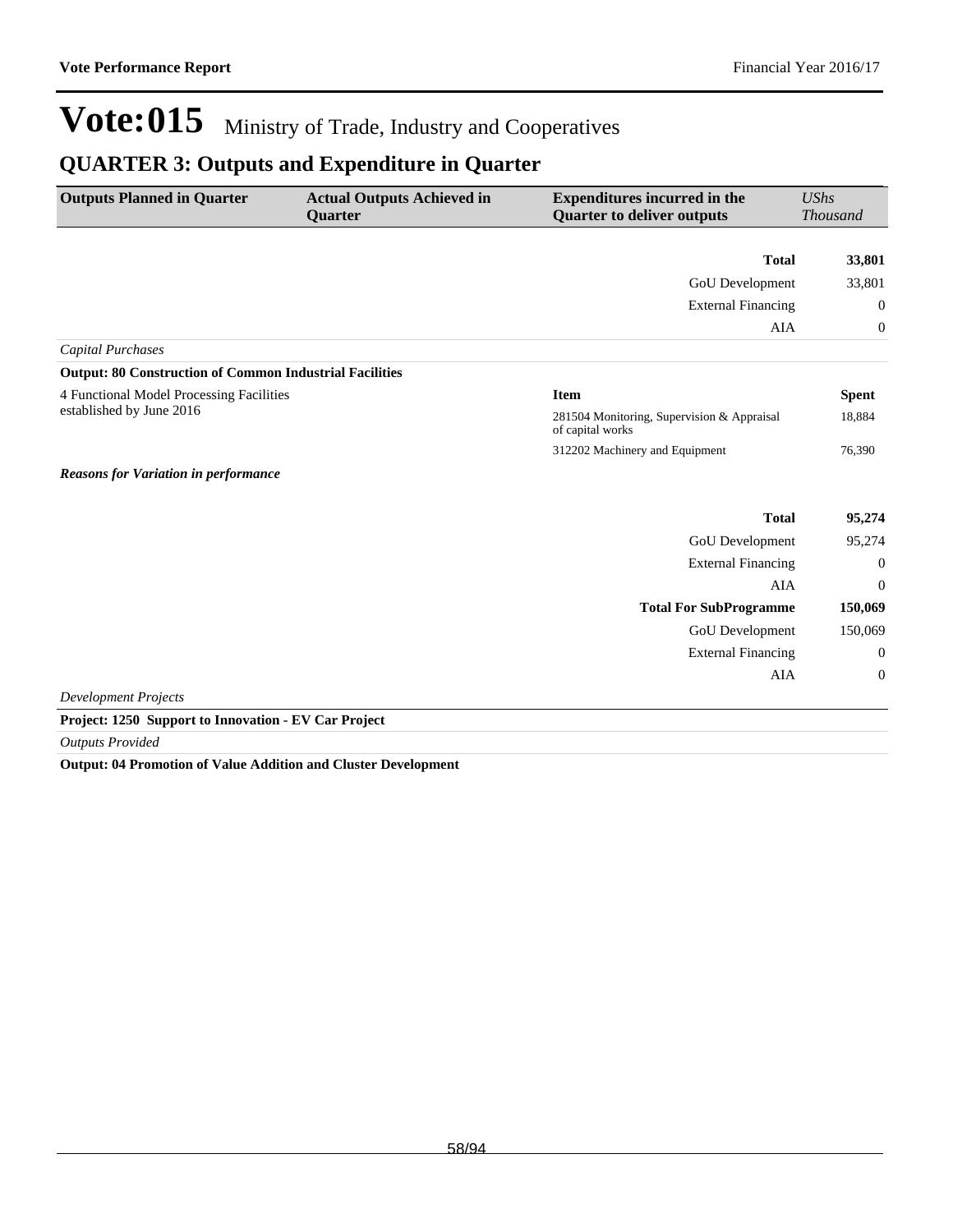### **QUARTER 3: Outputs and Expenditure in Quarter**

| <b>Outputs Planned in Quarter</b>                                 | <b>Actual Outputs Achieved in</b>                                                                                                                                                                                                                                                                                                                                                                                                                                                                                               | <b>Expenditures incurred in the</b>     | <b>UShs</b>     |
|-------------------------------------------------------------------|---------------------------------------------------------------------------------------------------------------------------------------------------------------------------------------------------------------------------------------------------------------------------------------------------------------------------------------------------------------------------------------------------------------------------------------------------------------------------------------------------------------------------------|-----------------------------------------|-----------------|
|                                                                   | <b>Quarter</b>                                                                                                                                                                                                                                                                                                                                                                                                                                                                                                                  | <b>Quarter to deliver outputs</b>       | <b>Thousand</b> |
|                                                                   |                                                                                                                                                                                                                                                                                                                                                                                                                                                                                                                                 | <b>Item</b>                             | <b>Spent</b>    |
| Kiira EV SMACK<br>(Development and Validation of                  | KMC Business Strategy 2016/17 -<br>2027/28 presenting three viable alternative<br>Business Models for the realization of<br>Mission Vehicles Made in Uganda was                                                                                                                                                                                                                                                                                                                                                                 | 221001 Advertising and Public Relations | 167,000         |
| Production Intent) Centre for Research in                         |                                                                                                                                                                                                                                                                                                                                                                                                                                                                                                                                 | 221002 Workshops and Seminars           | 67,482          |
| <b>Transportation Technologies</b><br>Kayoola Bus                 |                                                                                                                                                                                                                                                                                                                                                                                                                                                                                                                                 | 221003 Staff Training                   | 569,600         |
| (Integration of Hybrid Technology &                               | developed. Eg Greenfield business model<br>requires heavy investment (USD                                                                                                                                                                                                                                                                                                                                                                                                                                                       | 221004 Recruitment Expenses             | 1,970,977       |
| Feasibility Engineering)<br>Centre for Research in Transportation | 108,794,675) with a late profit point, plant<br>at leased facility business model requires                                                                                                                                                                                                                                                                                                                                                                                                                                      | 227001 Travel inland                    | 67,482          |
| <b>Technologies CRTT</b>                                          | moderate initial investment (USD                                                                                                                                                                                                                                                                                                                                                                                                                                                                                                | 227002 Travel abroad                    | 67,482          |
|                                                                   | $19,056,584$ ) with a quick time to profit,<br>and lean Greenfield business model with a<br>moderate initial investment of USD39,<br>928,171. Operational Viability Analysis of<br>the KMC Investment 2017/18 - 2037/38<br>was developed:<br>Received Cost Estimates for Connection<br>of the KMC Plant Site to the National<br>Electricity Grid and Municipal Water<br>Supply System;<br>Call for Proposals for Consultancy<br>Services for the Design of Boundary Wall,<br>gates and Gate Houses and Annex offices<br>issued; |                                         |                 |
|                                                                   |                                                                                                                                                                                                                                                                                                                                                                                                                                                                                                                                 |                                         |                 |
|                                                                   |                                                                                                                                                                                                                                                                                                                                                                                                                                                                                                                                 |                                         |                 |
|                                                                   |                                                                                                                                                                                                                                                                                                                                                                                                                                                                                                                                 | <b>Total</b>                            | 2,910,022       |
|                                                                   |                                                                                                                                                                                                                                                                                                                                                                                                                                                                                                                                 | <b>GoU</b> Development                  | 2,910,022       |

| 4,710,044      | 1 Utal                         |               |
|----------------|--------------------------------|---------------|
| 2,910,022      | <b>GoU</b> Development         |               |
| $\overline{0}$ | <b>External Financing</b>      |               |
| $\overline{0}$ | AIA                            |               |
| 2,910,022      | <b>Total For SubProgramme</b>  |               |
| 2,910,022      | GoU Development                |               |
| $\overline{0}$ | <b>External Financing</b>      |               |
| $\overline{0}$ | AIA                            |               |
|                | $\sim$ $\sim$<br>$\sim$ $\sim$ | $\sim$ $\sim$ |

### **Program: 02 Cooperative Development**

*Recurrent Programmes*

**Subprogram: 13 Cooperatives Development**

*Outputs Provided*

**Output: 01 Cooperative Policies, Strategies and Monitoring services**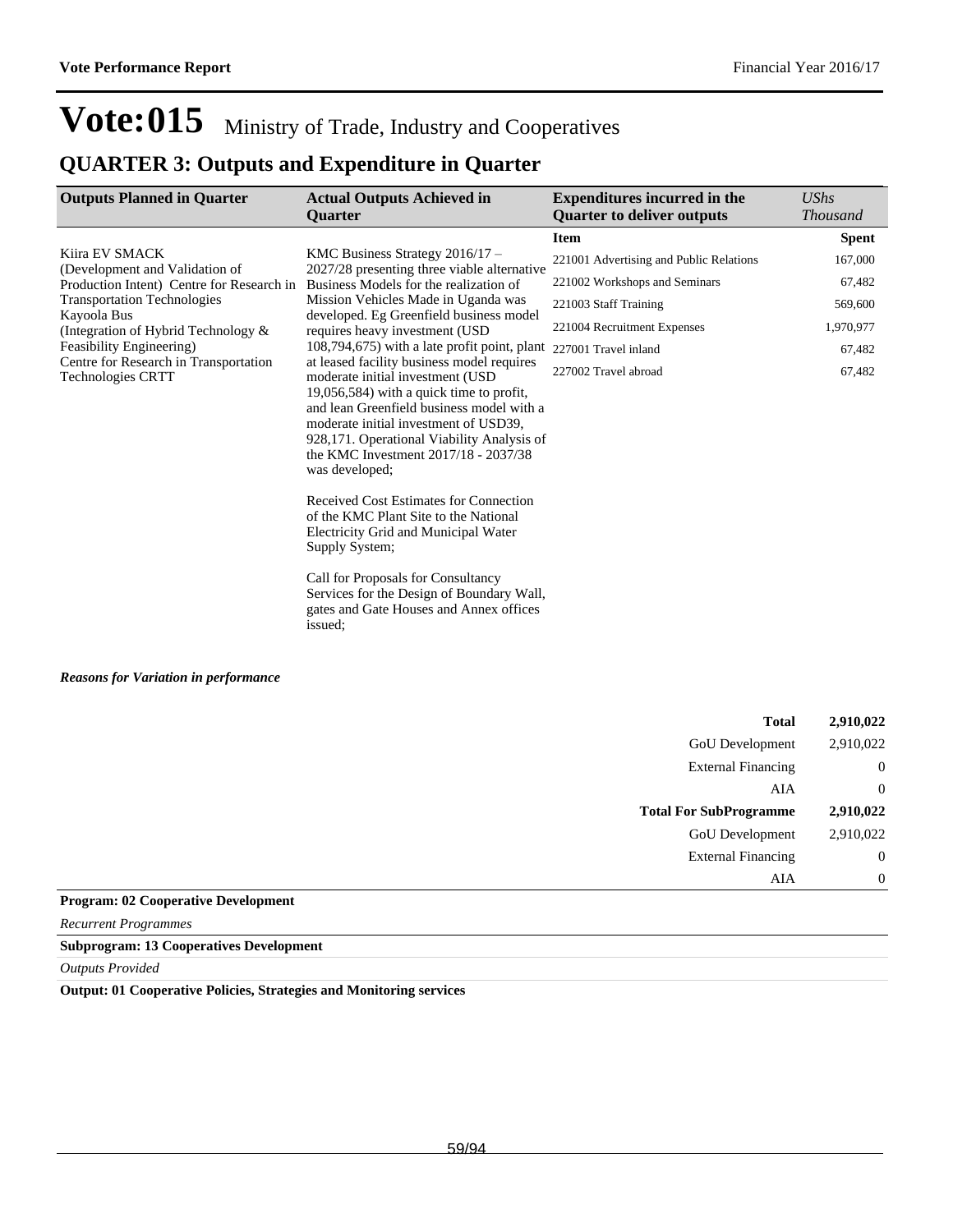### **QUARTER 3: Outputs and Expenditure in Quarter**

| <b>Outputs Planned in Quarter</b>                                               | <b>Actual Outputs Achieved in</b><br><b>Ouarter</b>                                   | <b>Expenditures incurred in the</b><br><b>Quarter to deliver outputs</b> | UShs<br><b>Thousand</b> |
|---------------------------------------------------------------------------------|---------------------------------------------------------------------------------------|--------------------------------------------------------------------------|-------------------------|
| Cooperative Societies Amendment Bill                                            | Cooperative Societies Act is before the                                               | <b>Item</b>                                                              | <b>Spent</b>            |
| passed by Parliament                                                            | Parliamentary Session Committee on<br>Tourism, Trade and Industry; Stakeholder        | 211101 General Staff Salaries                                            | 23,550                  |
| The Principles of the Agriculture Produce                                       | consultations are ongoing on the                                                      | 211103 Allowances                                                        | 21,535                  |
| Regulatory Bill approved by Cabinet                                             | <b>Agricultural Produce Marketing</b><br>Regulatory Bill; Cabinet Memo on the         | 221002 Workshops and Seminars                                            | 3,613                   |
| The transfer of Uganda Cooperative<br>College, Kigumba and other Cooperative    | transfer of Uganda Cooperative College<br>and other Cooperative training institutions | 221008 Computer supplies and Information<br>Technology (IT)              | 861                     |
| based training colleges from MOE&S to                                           | from the Ministry of Education and Sports                                             | 221009 Welfare and Entertainment                                         | 5,999                   |
| MTIC approved by Cabinet                                                        | to the Ministry of Trade, Industry and<br>Cooperatives to offer professional          | 221011 Printing, Stationery, Photocopying and<br>Binding                 | 3,156                   |
| Cabinet Information Paper on leveraging<br>cooperatives for production and food | education was resubmitted to Cabinet<br>Secretariat:                                  | 222001 Telecommunications                                                | 1,443                   |
| security                                                                        |                                                                                       | 227004 Fuel, Lubricants and Oils                                         | 8,608                   |
| Reviewing the National Cooperative<br>Policy                                    |                                                                                       | 228002 Maintenance - Vehicles                                            | 3,861                   |

#### *Reasons for Variation in performance*

Inadequate Resources

| 72,626   | <b>Total</b>       |
|----------|--------------------|
| 23,550   | Wage Recurrent     |
| 49,077   | Non Wage Recurrent |
| $\theta$ | AIA                |

### **Output: 02 Cooperatives Establishment and Management**

| 250 Cooperative Societies supervised to                         | 250 Cooperative Societies supervised to                                                            | <b>Item</b>                             | <b>Spent</b> |
|-----------------------------------------------------------------|----------------------------------------------------------------------------------------------------|-----------------------------------------|--------------|
| ensure compliance to Cooperative Law;                           | ensure compliance to the Cooperatives                                                              | 211101 General Staff Salaries           | 5,225        |
| 4 Annual General Meetings                                       | Law and Regulations; 3 cooperatives<br>inspected to ensure compliance and proper 211103 Allowances |                                         | 70,435       |
| 6 Cooperatives audited to ensure proper                         | management and governance; 3                                                                       | 225001 Consultancy Services- Short term | $\Omega$     |
| financial ability and reporting;<br>Cooperative data validation | Cooperatives audited to ensure proper<br>financial ability and reporting;                          | 227001 Travel inland                    | 26,479       |
| 3 Cooperatives inspected to ensure proper                       |                                                                                                    | 282104 Compensation to 3rd Parties      | 5,000,000    |

3 Cooperatives inspected to ensure proper management and governance.

250 cooperatives registered

### *Reasons for Variation in performance*

Inadequate Resources

|                                                                           |      | <b>Total</b>       | 5,102,139 |
|---------------------------------------------------------------------------|------|--------------------|-----------|
|                                                                           |      | Wage Recurrent     | 5,225     |
|                                                                           |      | Non Wage Recurrent | 5,096,914 |
|                                                                           |      | AIA                | 0         |
| <b>Output: 03 Cooperatives Skill Development and Awareness Creation</b>   |      |                    |           |
| 5 SACCO Forums and 5 radio talk shows 3 Training sessions on Cooperatives | Item |                    | Snent     |

| 5 SACCO Forums and 5 radio talk shows 3 Training sessions on Cooperatives |                                               | Item                |
|---------------------------------------------------------------------------|-----------------------------------------------|---------------------|
| for information dissemination and<br>knowledge management.                | Governance, and Leadership were<br>conducted: | 211101 General Sta  |
|                                                                           |                                               | $211103$ Allowances |

### **Spent** 211101 General Staff Salaries 5,692 211103 Allowances 21,535 221002 Workshops and Seminars 25,849

#### *Reasons for Variation in performance*

Inadequate Resources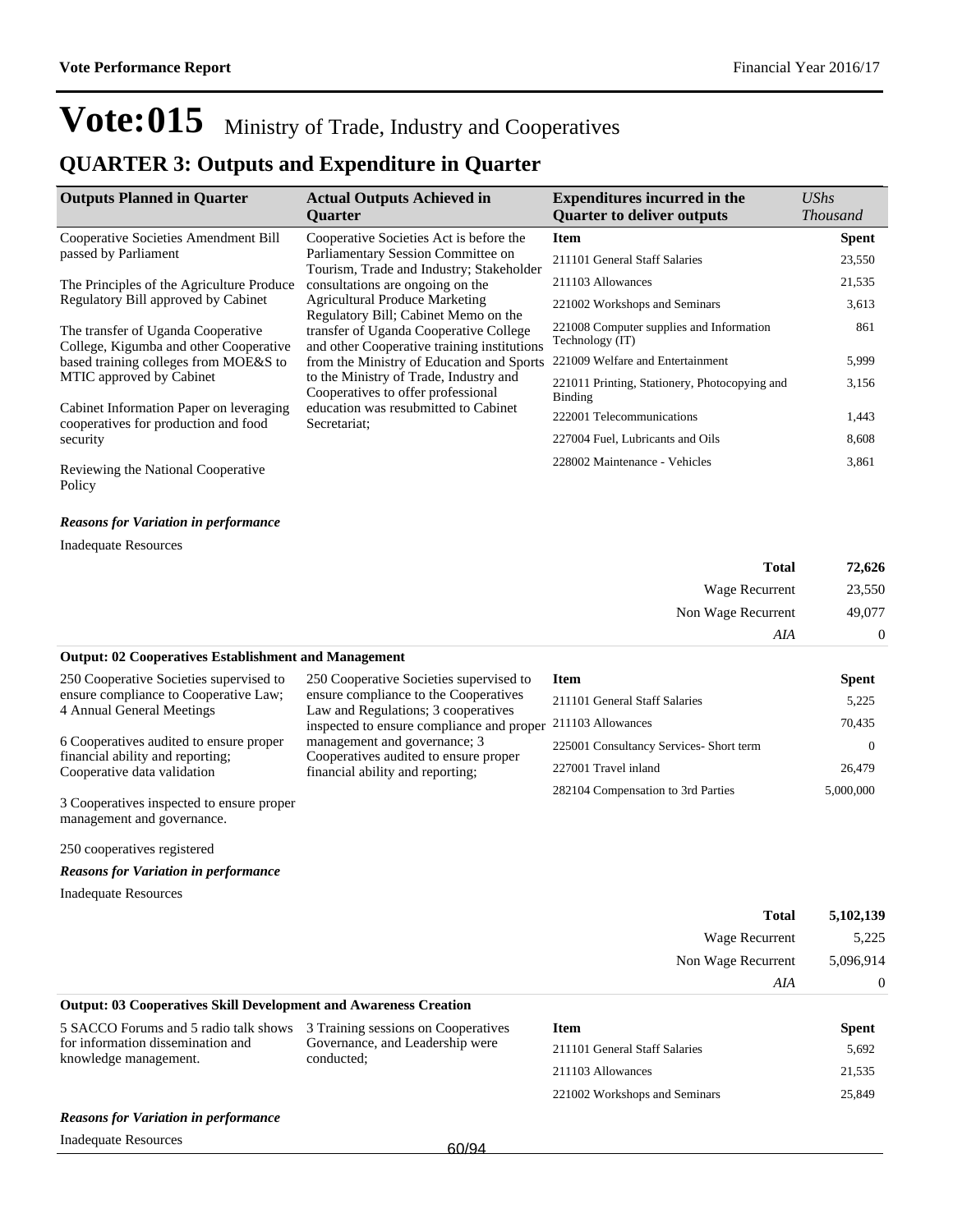## **QUARTER 3: Outputs and Expenditure in Quarter**

| <b>Outputs Planned in Quarter</b>                                                                           | <b>Actual Outputs Achieved in</b><br><b>Ouarter</b>                                                                                                                | <b>Expenditures incurred in the</b><br><b>Quarter to deliver outputs</b>     | <b>UShs</b><br><b>Thousand</b> |
|-------------------------------------------------------------------------------------------------------------|--------------------------------------------------------------------------------------------------------------------------------------------------------------------|------------------------------------------------------------------------------|--------------------------------|
|                                                                                                             |                                                                                                                                                                    | <b>Total</b>                                                                 | 53,076                         |
|                                                                                                             |                                                                                                                                                                    | Wage Recurrent                                                               | 5,692                          |
|                                                                                                             |                                                                                                                                                                    | Non Wage Recurrent                                                           | 47,384                         |
|                                                                                                             |                                                                                                                                                                    | AIA                                                                          | $\mathbf 0$                    |
| <b>Outputs Funded</b>                                                                                       |                                                                                                                                                                    |                                                                              |                                |
| <b>Output: 51 Regulation of Warehouse Receipt System (UCE)</b>                                              |                                                                                                                                                                    |                                                                              |                                |
| Uganda Warehouse Receipt System                                                                             | <b>UWRSA Board and Statutory meetings</b>                                                                                                                          | <b>Item</b>                                                                  | <b>Spent</b>                   |
| Authority (UWRSA):                                                                                          | facilitated; UWRSA Staff salaries and<br>other benefits were met/paid; Contracts                                                                                   | 264101 Contributions to Autonomous<br>Institutions                           | 426,172                        |
| A. Facilitation of the Board of Directors<br>(9 members) to undertake oversight duties<br>of the Authority; | Committee met on the Terms of Reference<br>for the re-instatement of the Delivery<br>Assurance Mechanism and deferred<br>procurement due to lack of funds; A Board | 264102 Contributions to Autonomous<br><b>Institutions (Wage Subventions)</b> | 102,563                        |
| B. Staff structure establishment for the<br>Authority;                                                      | of Directors meeting was held to provide<br>oversight on the Authority's operations;<br>Stakeholder Sensitization meetings held                                    |                                                                              |                                |
| C. Facilitation of Operational Costs,<br>Overheads and Utilities for the Authority;                         | for Legislators and Farmers on the<br>Warehouse Receipt System; Together with<br>the State Minister of Cooperatives                                                |                                                                              |                                |
| D. Regulation and                                                                                           | Inspected Nyakatonzi Cooperative Union<br>Warehouses for Maize and Cotton, and<br>held a meeting with the Union Board;                                             |                                                                              |                                |
| <b>Reasons for Variation in performance</b>                                                                 |                                                                                                                                                                    |                                                                              |                                |
| Inadequate resources                                                                                        |                                                                                                                                                                    |                                                                              |                                |
|                                                                                                             |                                                                                                                                                                    | <b>Total</b>                                                                 | 528,735                        |
|                                                                                                             |                                                                                                                                                                    | Wage Recurrent                                                               | $\theta$                       |
|                                                                                                             |                                                                                                                                                                    | Non Wage Recurrent                                                           | 528,735                        |
|                                                                                                             |                                                                                                                                                                    |                                                                              |                                |

| AIA                                  |           |
|--------------------------------------|-----------|
| <b>Total For SubProgramme</b>        | 5,756,576 |
| Wage Recurrent                       | 34,467    |
| Non Wage Recurrent                   | 5,722,110 |
| AIA                                  |           |
| <u>Drogrami A4</u> Trade Development |           |

### **Program: 04 Trade Development**

*Recurrent Programmes*

### **Subprogram: 07 External Trade**

*Outputs Provided*

**Output: 01 Trade Policies, Strategies and Monitoring Services**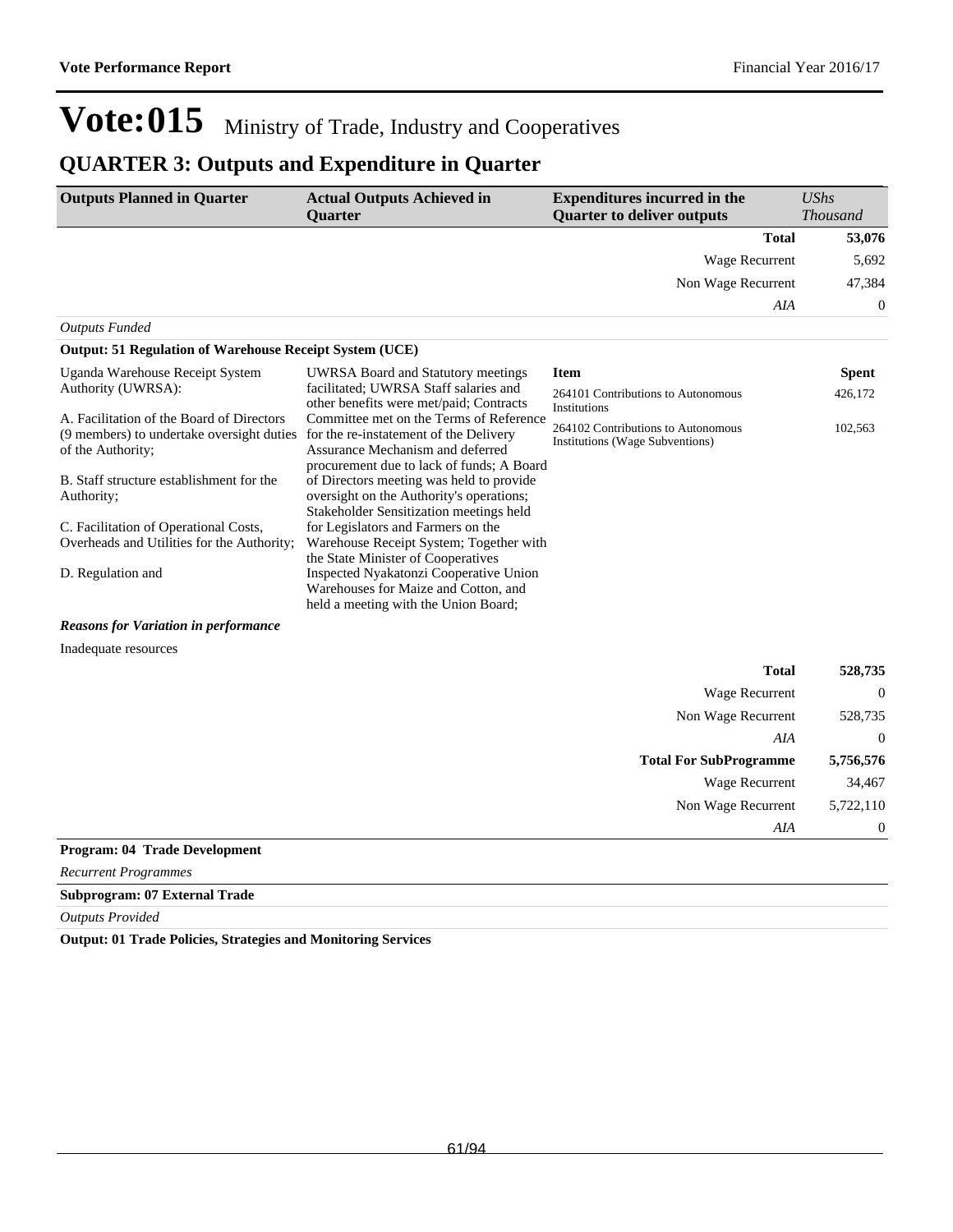Wage Recurrent 4,609

# Vote:015 Ministry of Trade, Industry and Cooperatives

## **QUARTER 3: Outputs and Expenditure in Quarter**

| <b>Outputs Planned in Quarter</b>                                                                                                                | <b>Actual Outputs Achieved in</b>                                                                                                                                                         | <b>Expenditures incurred in the</b>                             | <b>UShs</b>      |
|--------------------------------------------------------------------------------------------------------------------------------------------------|-------------------------------------------------------------------------------------------------------------------------------------------------------------------------------------------|-----------------------------------------------------------------|------------------|
|                                                                                                                                                  | <b>Ouarter</b>                                                                                                                                                                            | <b>Quarter to deliver outputs</b>                               | <b>Thousand</b>  |
| Operationalisation of the to Domestic the                                                                                                        | The National Policy on Services Trade                                                                                                                                                     | <b>Item</b>                                                     | <b>Spent</b>     |
| WTO Bill;                                                                                                                                        | were submitted to the Cabinet Secretariat<br>for review and approval.<br>Its implementation plan were submitted<br>and the certificate of financial implications<br>were issued by MoFPED | 211101 General Staff Salaries                                   | 86,695           |
| Implementation of the Trade Fair and                                                                                                             |                                                                                                                                                                                           | 211103 Allowances                                               | 24,820           |
| <b>Exhibition Policy</b>                                                                                                                         |                                                                                                                                                                                           | 221002 Workshops and Seminars                                   | 20,803           |
| Impact Assessment of the National policy<br>on Trade Services Trade and implemented                                                              |                                                                                                                                                                                           | 221008 Computer supplies and Information<br>Technology (IT)     | 861              |
|                                                                                                                                                  |                                                                                                                                                                                           | 221009 Welfare and Entertainment                                | 6,198            |
| Implementation of the WTO Trade<br><b>Facilitation Agreement</b>                                                                                 |                                                                                                                                                                                           | 221011 Printing, Stationery, Photocopying and<br><b>Binding</b> | 1,722            |
|                                                                                                                                                  |                                                                                                                                                                                           | 222001 Telecommunications                                       | 3,443            |
|                                                                                                                                                  |                                                                                                                                                                                           | 227004 Fuel, Lubricants and Oils                                | 8,608            |
| <b>Reasons for Variation in performance</b>                                                                                                      |                                                                                                                                                                                           |                                                                 |                  |
| N/A                                                                                                                                              |                                                                                                                                                                                           |                                                                 |                  |
|                                                                                                                                                  |                                                                                                                                                                                           | <b>Total</b>                                                    | 153,150          |
|                                                                                                                                                  |                                                                                                                                                                                           | Wage Recurrent                                                  | 86,695           |
|                                                                                                                                                  |                                                                                                                                                                                           | Non Wage Recurrent                                              | 66,455           |
|                                                                                                                                                  |                                                                                                                                                                                           | AIA                                                             | $\boldsymbol{0}$ |
| <b>Output: 02 Trade Negotiation</b>                                                                                                              |                                                                                                                                                                                           |                                                                 |                  |
| Train the National Trade Negotiation                                                                                                             | N/A                                                                                                                                                                                       | <b>Item</b>                                                     | <b>Spent</b>     |
| Team (NTNT) in Rules of Origin, Trade<br>Facilitation and tariff liberalization                                                                  |                                                                                                                                                                                           | 211101 General Staff Salaries                                   | 34,486           |
| modalities;                                                                                                                                      |                                                                                                                                                                                           | 211103 Allowances                                               | 43,844           |
|                                                                                                                                                  |                                                                                                                                                                                           | 221002 Workshops and Seminars                                   | $\theta$         |
|                                                                                                                                                  |                                                                                                                                                                                           | 225001 Consultancy Services- Short term                         | $\theta$         |
|                                                                                                                                                  |                                                                                                                                                                                           | 227002 Travel abroad                                            | 19,422           |
| <b>Reasons for Variation in performance</b>                                                                                                      |                                                                                                                                                                                           |                                                                 |                  |
| Inadequate funding for the Quarter                                                                                                               |                                                                                                                                                                                           |                                                                 |                  |
|                                                                                                                                                  |                                                                                                                                                                                           | <b>Total</b>                                                    | 97,753           |
|                                                                                                                                                  |                                                                                                                                                                                           | Wage Recurrent                                                  | 34,486           |
|                                                                                                                                                  |                                                                                                                                                                                           | Non Wage Recurrent                                              | 63,266           |
|                                                                                                                                                  |                                                                                                                                                                                           | AIA                                                             | $\boldsymbol{0}$ |
|                                                                                                                                                  | <b>Output: 05 Economic Integration and Market Access (Bilateral, Regional and Multilateral)</b>                                                                                           |                                                                 |                  |
| Increase of the Exports of the Selected                                                                                                          | N/A                                                                                                                                                                                       | <b>Item</b>                                                     | <b>Spent</b>     |
| <b>Priorioty Products</b>                                                                                                                        |                                                                                                                                                                                           | 211101 General Staff Salaries                                   | 4,609            |
| ecuring Market Access opportunities                                                                                                              |                                                                                                                                                                                           | 221002 Workshops and Seminars                                   | 20,125           |
| through Negotiation of the Continental                                                                                                           |                                                                                                                                                                                           | 225002 Consultancy Services-Long-term                           | 16,068           |
| Free Trade Area Agreement<br><b>Securing Market Access opportunities</b><br>through Negotiation of the Continental<br>Free Trade Area Agreements |                                                                                                                                                                                           | 227002 Travel abroad                                            | 57,388           |
| <b>Reasons for Variation in performance</b>                                                                                                      |                                                                                                                                                                                           |                                                                 |                  |
| Inadequate funding for the Quarter                                                                                                               |                                                                                                                                                                                           |                                                                 |                  |
|                                                                                                                                                  |                                                                                                                                                                                           | <b>Total</b>                                                    | 98,190           |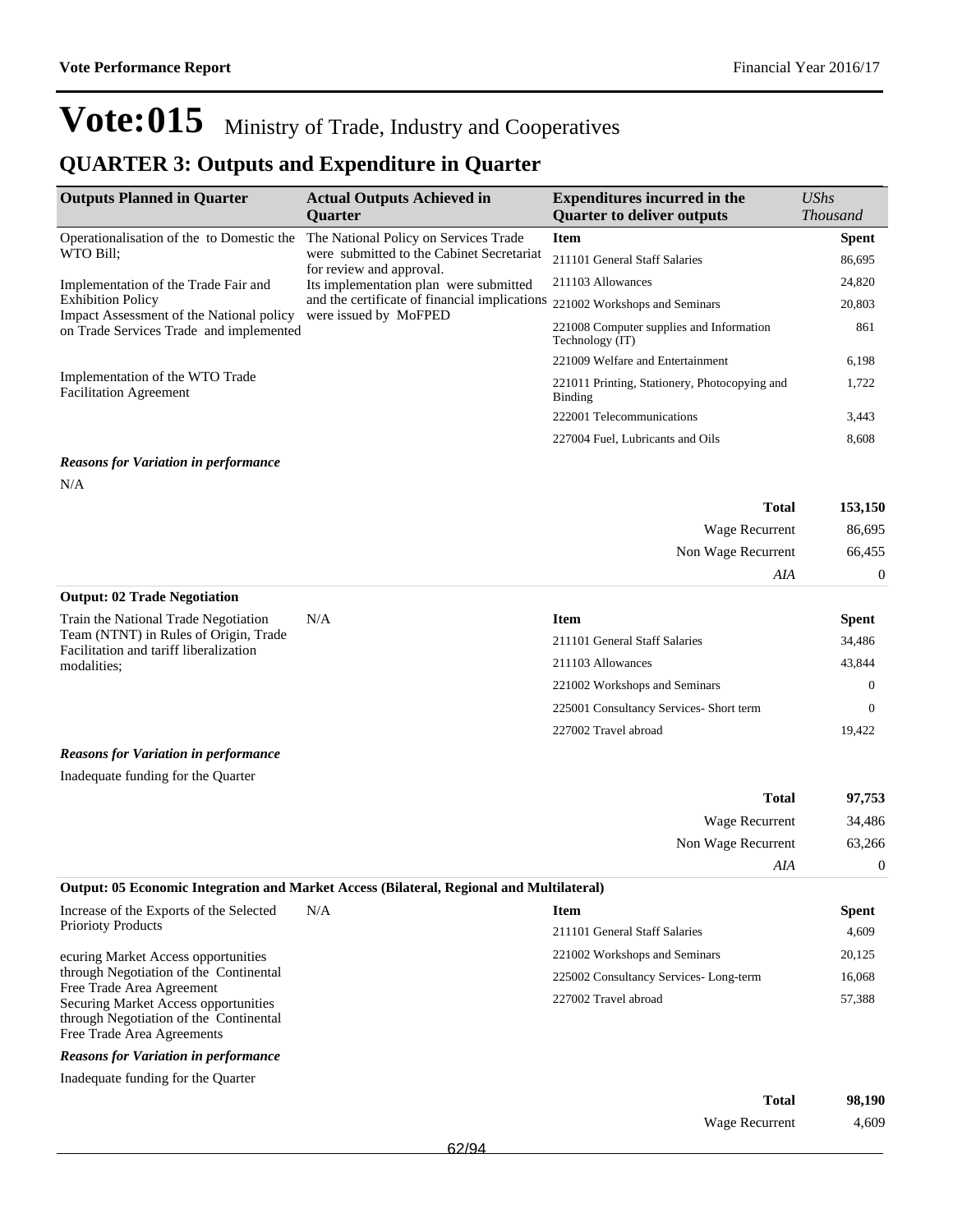### **QUARTER 3: Outputs and Expenditure in Quarter**

| <b>Outputs Planned in Quarter</b>                  | <b>Actual Outputs Achieved in</b><br>Quarter | <b>Expenditures incurred in the</b><br><b>Quarter to deliver outputs</b> | <b>UShs</b><br><b>Thousand</b> |
|----------------------------------------------------|----------------------------------------------|--------------------------------------------------------------------------|--------------------------------|
|                                                    |                                              | Non Wage Recurrent                                                       | 93,581                         |
|                                                    |                                              | AIA                                                                      | $\boldsymbol{0}$               |
| <b>Outputs Funded</b>                              |                                              |                                                                          |                                |
| <b>Output: 51 Export Promotion Services (UEPB)</b> |                                              |                                                                          |                                |
|                                                    |                                              | <b>Item</b>                                                              | <b>Spent</b>                   |
|                                                    |                                              | 264101 Contributions to Autonomous<br>Institutions                       | 0                              |
|                                                    |                                              | 264102 Contributions to Autonomous<br>Institutions (Wage Subventions)    | $\boldsymbol{0}$               |
| <b>Reasons for Variation in performance</b>        |                                              |                                                                          |                                |
|                                                    |                                              | <b>Total</b>                                                             | $\boldsymbol{0}$               |
|                                                    |                                              | Wage Recurrent                                                           | $\boldsymbol{0}$               |
|                                                    |                                              | Non Wage Recurrent                                                       | $\boldsymbol{0}$               |
|                                                    |                                              | AIA                                                                      | $\boldsymbol{0}$               |
| <b>Output: 52 Support to AGOA Secretariat</b>      |                                              |                                                                          |                                |
|                                                    | N/A                                          | <b>Item</b>                                                              | <b>Spent</b>                   |
|                                                    |                                              | 264101 Contributions to Autonomous<br>Institutions                       | 598,523                        |
| <b>Reasons for Variation in performance</b>        |                                              |                                                                          |                                |
| Inadequate funding for the Quarter                 |                                              |                                                                          |                                |
|                                                    |                                              | <b>Total</b>                                                             | 598,523                        |
|                                                    |                                              | Wage Recurrent                                                           | $\boldsymbol{0}$               |
|                                                    |                                              | Non Wage Recurrent                                                       | 598,523                        |
|                                                    |                                              | AIA                                                                      | $\boldsymbol{0}$               |
|                                                    |                                              | <b>Total For SubProgramme</b>                                            | 947,615                        |
|                                                    |                                              | Wage Recurrent                                                           | 125,791                        |
|                                                    |                                              | Non Wage Recurrent                                                       | 821,824                        |
|                                                    |                                              | AIA                                                                      | $\boldsymbol{0}$               |
| <b>Recurrent Programmes</b>                        |                                              |                                                                          |                                |
| <b>Subprogram: 08 Internal Trade</b>               |                                              |                                                                          |                                |

*Outputs Provided*

**Output: 01 Trade Policies, Strategies and Monitoring Services**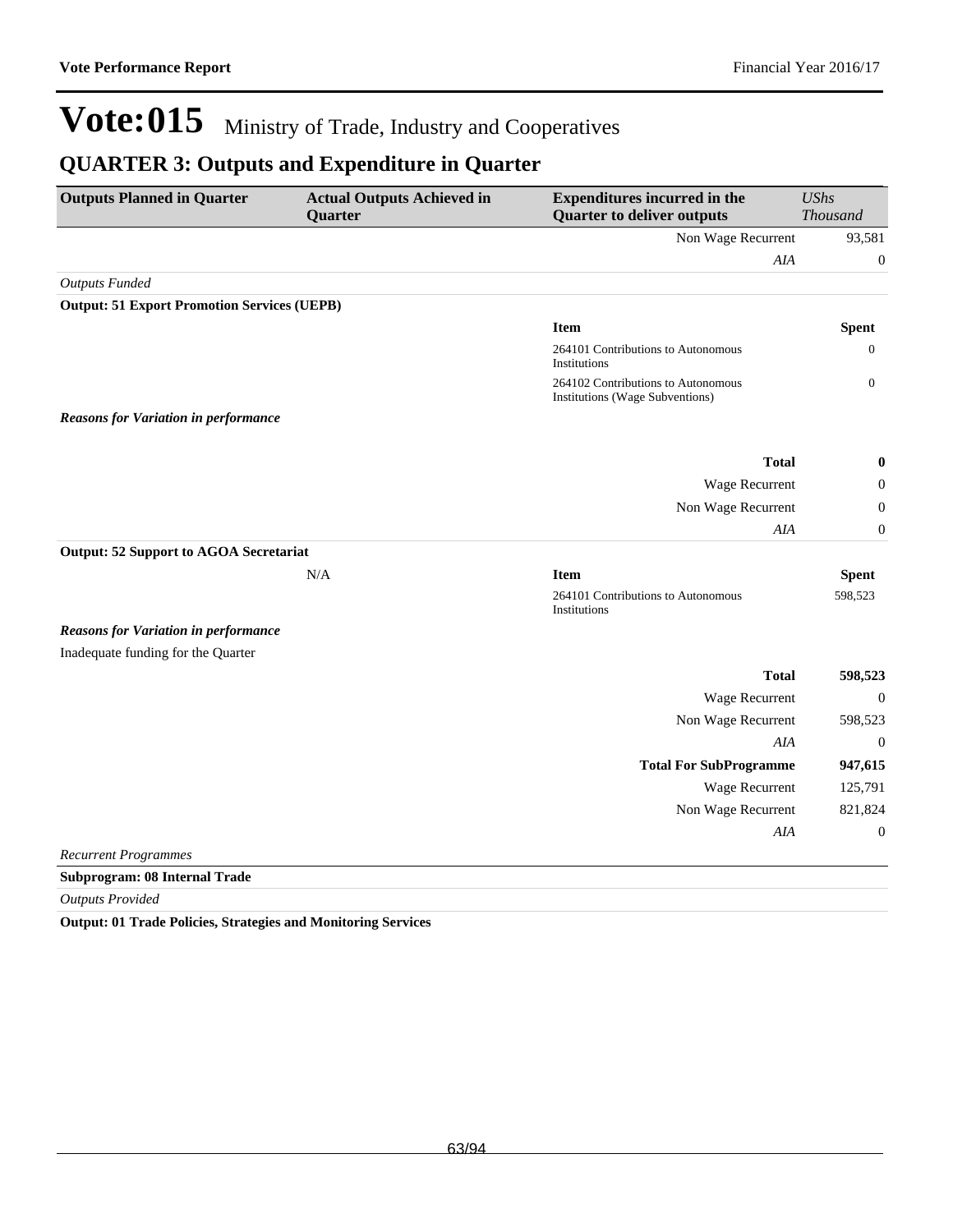## **QUARTER 3: Outputs and Expenditure in Quarter**

| <b>Outputs Planned in Quarter</b>                                               | <b>Actual Outputs Achieved in</b><br><b>Ouarter</b>                                                                                        | <b>Expenditures incurred in the</b><br><b>Quarter to deliver outputs</b> | UShs<br><b>Thousand</b> |
|---------------------------------------------------------------------------------|--------------------------------------------------------------------------------------------------------------------------------------------|--------------------------------------------------------------------------|-------------------------|
|                                                                                 | Stakeholder consultative meeting held on                                                                                                   | <b>Item</b>                                                              | <b>Spent</b>            |
| 1250 Application Forms and Certificates<br>printed and issued for Non-Citizens, | the implementation of the Buy Uganda<br>Build Uganda Strategy with 30                                                                      | 211101 General Staff Salaries                                            | 81,284                  |
| <b>Tobacco and Travelling Wholesalers</b>                                       | representatives from key institutions;                                                                                                     | 211103 Allowances                                                        | 10,000                  |
| Licences countrywide;                                                           |                                                                                                                                            | 221002 Workshops and Seminars                                            | 18,202                  |
| The Buy Uganda Build Uganda Policy<br>implemented                               | Stakeholder consultative meeting<br>undertaken on the Supermarkets<br>Regulations with 20 key representatives<br>from target institutions; | 221008 Computer supplies and Information<br>Technology (IT)              | 860                     |
|                                                                                 |                                                                                                                                            | 221009 Welfare and Entertainment                                         | 6,197                   |
| Verification Mission for Tobacco<br>undertaken;                                 | Experts consultative meeting on the                                                                                                        | 221011 Printing, Stationery, Photocopying and<br>Binding                 | 26,787                  |
|                                                                                 | grading and schedule for implementation<br>of the Trade Licensing Act conducted;                                                           | 221012 Small Office Equipment                                            | 5,522                   |
|                                                                                 |                                                                                                                                            | 222001 Telecommunications                                                | 3,443                   |
|                                                                                 |                                                                                                                                            | 227001 Travel inland                                                     | 31,296                  |
|                                                                                 |                                                                                                                                            | 227004 Fuel, Lubricants and Oils                                         | 18,564                  |
|                                                                                 |                                                                                                                                            | 228002 Maintenance - Vehicles                                            | 1,635                   |
|                                                                                 |                                                                                                                                            |                                                                          |                         |

#### *Reasons for Variation in performance*

| Inadequate funding |  |
|--------------------|--|
|--------------------|--|

| <b>Total</b>                                   | 203,792        |
|------------------------------------------------|----------------|
| Wage Recurrent                                 | 81,284         |
| Non Wage Recurrent                             | 122,508        |
| AIA                                            | $\overline{0}$ |
| $\alpha$ , approximately the state of $\alpha$ |                |

#### **Output: 04 Trade Information and Product Market Research**

| Trade Licensing data collected from 5                                                | N/A | Item                          | <b>Spent</b> |
|--------------------------------------------------------------------------------------|-----|-------------------------------|--------------|
| municipalities for development of an<br><b>Authentic National Business Register:</b> |     | 211101 General Staff Salaries | 17.538       |
|                                                                                      |     | 211103 Allowances             | 10.000       |
|                                                                                      |     | 227001 Travel inland          | 7.166        |
|                                                                                      |     |                               |              |

#### *Reasons for Variation in performance*

Inadequate funding for the Quarter

| <b>Total</b>                                                                             | 34,704   |
|------------------------------------------------------------------------------------------|----------|
| Wage Recurrent                                                                           | 17,538   |
| Non Wage Recurrent                                                                       | 17.166   |
| AIA                                                                                      | $\Omega$ |
| Output: 05 Economic Integration and Market Access (Bilateral, Regional and Multilateral) |          |

| Non-Tariff Barriers to Trade identified,<br>N/A<br>monitored and verified for redress at 1<br>border posts on a Quarterly basis; | <b>Item</b>                   | <b>Spent</b> |
|----------------------------------------------------------------------------------------------------------------------------------|-------------------------------|--------------|
|                                                                                                                                  | 211101 General Staff Salaries | 18.887       |
|                                                                                                                                  | 211103 Allowances             | 10,757       |
| Uganda's position presented to the EAC<br>Technical, Sectoral and Summit meetings;                                               | 227001 Travel inland          | 2.182        |
|                                                                                                                                  | 227002 Travel abroad          | 3,587        |
|                                                                                                                                  |                               |              |

### *Reasons for Variation in performance*

Inadequate funding for the Quarter

| Total                       | 35,412 |
|-----------------------------|--------|
| Wage Recurrent              | 18,887 |
| Non Wage Recurrent<br>64/94 | 16,525 |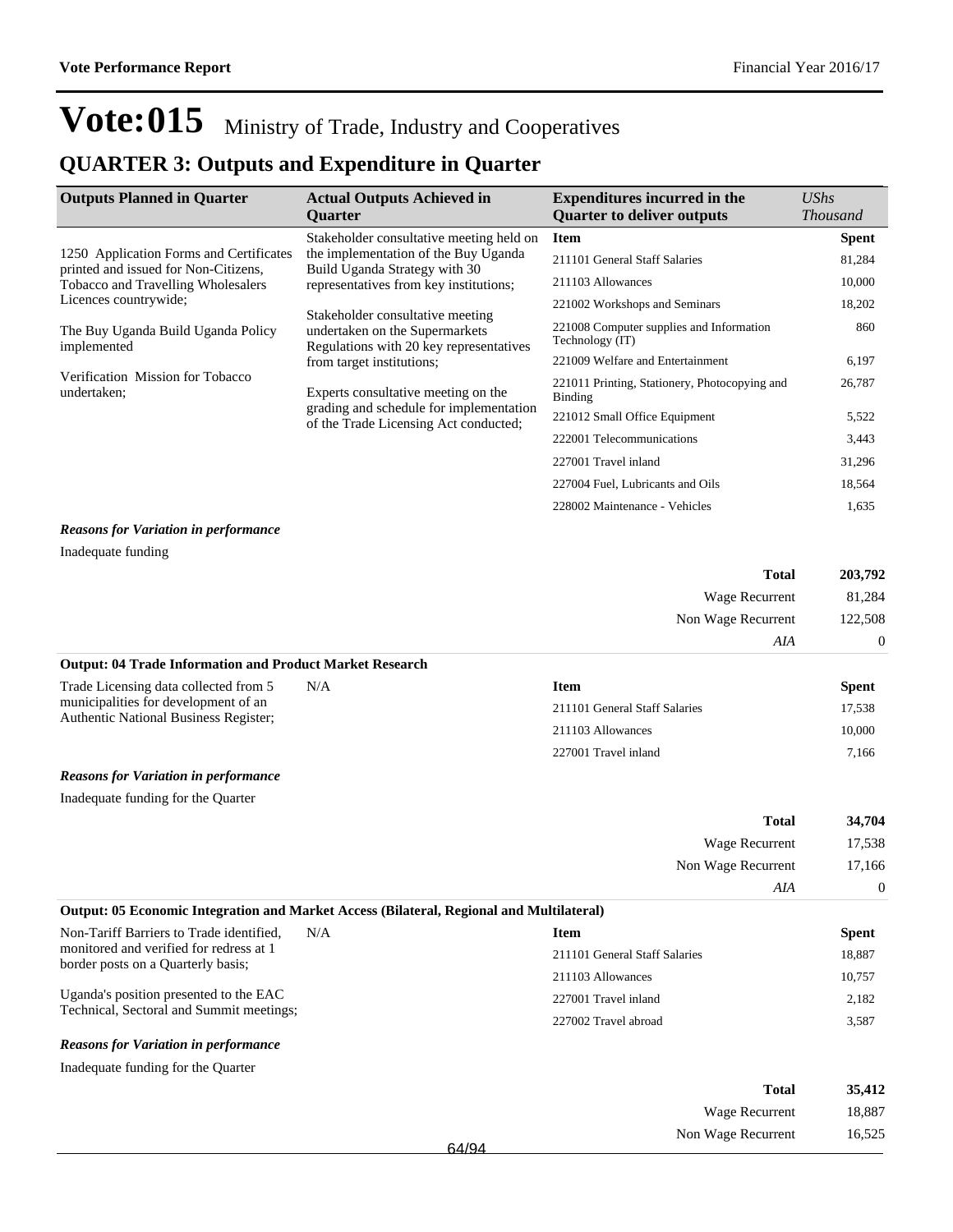### **QUARTER 3: Outputs and Expenditure in Quarter**

| <b>Outputs Planned in Quarter</b>                                                                                                                                                                                                               | <b>Actual Outputs Achieved in</b><br><b>Quarter</b>                                                                                                                                                                                          | <b>Expenditures incurred in the</b><br><b>Quarter to deliver outputs</b> | <b>UShs</b><br><b>Thousand</b> |
|-------------------------------------------------------------------------------------------------------------------------------------------------------------------------------------------------------------------------------------------------|----------------------------------------------------------------------------------------------------------------------------------------------------------------------------------------------------------------------------------------------|--------------------------------------------------------------------------|--------------------------------|
|                                                                                                                                                                                                                                                 |                                                                                                                                                                                                                                              | AIA                                                                      | $\boldsymbol{0}$               |
|                                                                                                                                                                                                                                                 |                                                                                                                                                                                                                                              | <b>Total For SubProgramme</b>                                            | 273,907                        |
|                                                                                                                                                                                                                                                 |                                                                                                                                                                                                                                              | <b>Wage Recurrent</b>                                                    | 117,708                        |
|                                                                                                                                                                                                                                                 |                                                                                                                                                                                                                                              | Non Wage Recurrent                                                       | 156,199                        |
|                                                                                                                                                                                                                                                 |                                                                                                                                                                                                                                              | <b>AIA</b>                                                               | $\theta$                       |
| <b>Recurrent Programmes</b>                                                                                                                                                                                                                     |                                                                                                                                                                                                                                              |                                                                          |                                |
| Subprogram: 16 Directorate of Trade, Industry and Cooperatives                                                                                                                                                                                  |                                                                                                                                                                                                                                              |                                                                          |                                |
| <b>Outputs Provided</b>                                                                                                                                                                                                                         |                                                                                                                                                                                                                                              |                                                                          |                                |
| <b>Output: 01 Trade Policies, Strategies and Monitoring Services</b>                                                                                                                                                                            |                                                                                                                                                                                                                                              |                                                                          |                                |
| Coordinated formulation, implementation                                                                                                                                                                                                         | Coordinated formulation, implementation                                                                                                                                                                                                      | <b>Item</b>                                                              | <b>Spent</b>                   |
| and monitoring of Government Policies,                                                                                                                                                                                                          | and monitoring of Government Policies,<br>Programmes and Strategies according to<br>Programmes and Strategies according to<br>Sector Workplans; Performance<br>management of Technical Departments of<br>Internal Trade, External Trade, and | 211101 General Staff Salaries                                            | 6.637                          |
| Sector Workplans;                                                                                                                                                                                                                               |                                                                                                                                                                                                                                              | 211102 Contract Staff Salaries (Incl. Casuals,<br>Temporary)             | $\theta$                       |
| 2. Performance management of Technical                                                                                                                                                                                                          |                                                                                                                                                                                                                                              | 211103 Allowances                                                        | 10,431                         |
| Departments of Internal Trade, External<br>Cooperatives Development; Oversight and<br>Trade, Cooperatives Development and In<br>Policy guidance provided for Project<br>Implementation of OVOP, QUISP, RIIP,<br>DICOSS, TRACE II and NRSE-NTBs; | 221002 Workshops and Seminars                                                                                                                                                                                                                | 7,173                                                                    |                                |
|                                                                                                                                                                                                                                                 | 221008 Computer supplies and Information<br>Technology (IT)                                                                                                                                                                                  | 861                                                                      |                                |
|                                                                                                                                                                                                                                                 |                                                                                                                                                                                                                                              | 221009 Welfare and Entertainment                                         | 543                            |
|                                                                                                                                                                                                                                                 |                                                                                                                                                                                                                                              | 221011 Printing, Stationery, Photocopying and<br>Binding                 | 1,722                          |
|                                                                                                                                                                                                                                                 |                                                                                                                                                                                                                                              | 222001 Telecommunications                                                | 1.722                          |
|                                                                                                                                                                                                                                                 |                                                                                                                                                                                                                                              | 227001 Travel inland                                                     | 7,173                          |
|                                                                                                                                                                                                                                                 |                                                                                                                                                                                                                                              | 227002 Travel abroad                                                     | 16,114                         |
|                                                                                                                                                                                                                                                 |                                                                                                                                                                                                                                              | 227004 Fuel, Lubricants and Oils                                         | 4,304                          |
|                                                                                                                                                                                                                                                 |                                                                                                                                                                                                                                              | 228002 Maintenance - Vehicles                                            | 323                            |

### *Reasons for Variation in performance*

 $\rm N/A$ 

| <b>Total</b>                  | 57,004           |
|-------------------------------|------------------|
| <b>Wage Recurrent</b>         | 6,637            |
| Non Wage Recurrent            | 50,367           |
| AIA                           | $\overline{0}$   |
| <b>Total For SubProgramme</b> | 57,004           |
| <b>Wage Recurrent</b>         | 6,637            |
| Non Wage Recurrent            | 50,367           |
| AIA                           | $\boldsymbol{0}$ |
| <b>Development Projects</b>   |                  |

### **Project: 1246 District Commercial Services Support Project**

*Outputs Provided*

### **Output: 01 Trade Policies, Strategies and Monitoring Services**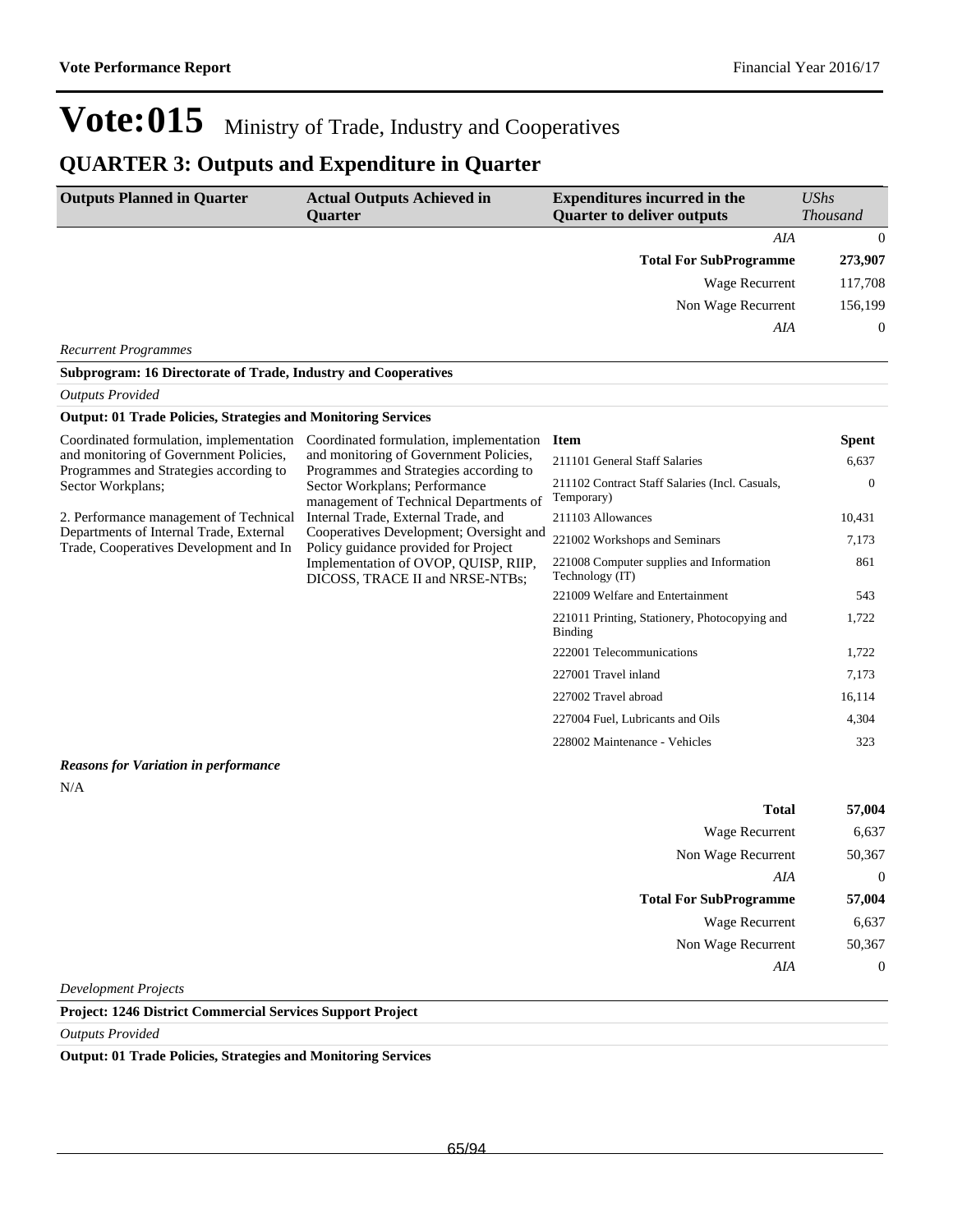## **QUARTER 3: Outputs and Expenditure in Quarter**

| <b>Outputs Planned in Quarter</b>                                                                                                                | <b>Actual Outputs Achieved in</b><br><b>Quarter</b>                         | <b>Expenditures incurred in the</b><br><b>Quarter to deliver outputs</b> | <b>UShs</b><br><b>Thousand</b> |
|--------------------------------------------------------------------------------------------------------------------------------------------------|-----------------------------------------------------------------------------|--------------------------------------------------------------------------|--------------------------------|
| Project Steering Committee meetings                                                                                                              | Project Steering Committee meetings                                         | <b>Item</b>                                                              | <b>Spent</b>                   |
| facilitated for effective and efficient                                                                                                          | facilitated                                                                 | 211103 Allowances                                                        | 48,339                         |
| project management support;                                                                                                                      |                                                                             | 227001 Travel inland                                                     | $\mathbf{0}$                   |
| Project Administration and Staff<br>facilitated to deliver;                                                                                      |                                                                             | 227004 Fuel, Lubricants and Oils                                         | 5,960                          |
| Mid-term Evaluation Report;                                                                                                                      |                                                                             |                                                                          |                                |
| The 6 selected Local Governments<br>monitored on the effective ut                                                                                |                                                                             |                                                                          |                                |
| <b>Reasons for Variation in performance</b>                                                                                                      |                                                                             |                                                                          |                                |
| Inadequate resources to spread out to all Districts                                                                                              |                                                                             |                                                                          |                                |
|                                                                                                                                                  |                                                                             | <b>Total</b>                                                             | 54,299                         |
|                                                                                                                                                  |                                                                             | GoU Development                                                          | 54,299                         |
|                                                                                                                                                  |                                                                             | <b>External Financing</b>                                                | $\boldsymbol{0}$               |
|                                                                                                                                                  |                                                                             | AIA                                                                      | $\mathbf{0}$                   |
| <b>Output: 03 Capacity Building for Trade Facilitating Institutions</b>                                                                          |                                                                             |                                                                          |                                |
| The District Commercial Offices tooled                                                                                                           | Networking meeting was held at regional                                     | <b>Item</b>                                                              | Spent                          |
| and equipped to deliver Commercial<br><b>Extension Services;</b>                                                                                 | level to equip DCOs with the skills and<br>capacity to execute their duties | 221002 Workshops and Seminars                                            | 81,250                         |
| The District Commercial Offices<br>networked to key stakeholders for the<br>coordinated implementation of<br>Government Policies and Programmes; |                                                                             |                                                                          |                                |
| Operationalise Trade In                                                                                                                          |                                                                             |                                                                          |                                |
| <b>Reasons for Variation in performance</b>                                                                                                      |                                                                             |                                                                          |                                |
| Inadequate resources to spread out to all Districts                                                                                              |                                                                             |                                                                          |                                |
|                                                                                                                                                  |                                                                             | <b>Total</b>                                                             | 81,250                         |
|                                                                                                                                                  |                                                                             | GoU Development                                                          | 81,250                         |
|                                                                                                                                                  |                                                                             | <b>External Financing</b>                                                | $\boldsymbol{0}$               |
|                                                                                                                                                  |                                                                             | AIA                                                                      | $\mathbf{0}$                   |
| <b>Output: 04 Trade Information and Product Market Research</b>                                                                                  |                                                                             |                                                                          |                                |
|                                                                                                                                                  | DCOs facilitated and liaised with to                                        | <b>Item</b>                                                              | <b>Spent</b>                   |
|                                                                                                                                                  | collect specific market information                                         | 221001 Advertising and Public Relations                                  | 35,200                         |
|                                                                                                                                                  |                                                                             | 221011 Printing, Stationery, Photocopying and<br>Binding                 | 21,600                         |
| <b>Reasons for Variation in performance</b>                                                                                                      |                                                                             |                                                                          |                                |
| Inadequate resources to spread out to all Districts                                                                                              |                                                                             |                                                                          |                                |
|                                                                                                                                                  |                                                                             | <b>Total</b>                                                             | 56,800                         |
|                                                                                                                                                  |                                                                             | GoU Development                                                          | 56,800                         |
|                                                                                                                                                  |                                                                             | <b>External Financing</b>                                                | $\boldsymbol{0}$               |
|                                                                                                                                                  |                                                                             | AIA                                                                      | $\boldsymbol{0}$               |
|                                                                                                                                                  |                                                                             | <b>Total For SubProgramme</b>                                            | 192,349                        |
|                                                                                                                                                  |                                                                             | GoU Development                                                          | 192,349                        |
|                                                                                                                                                  | 66/94                                                                       |                                                                          |                                |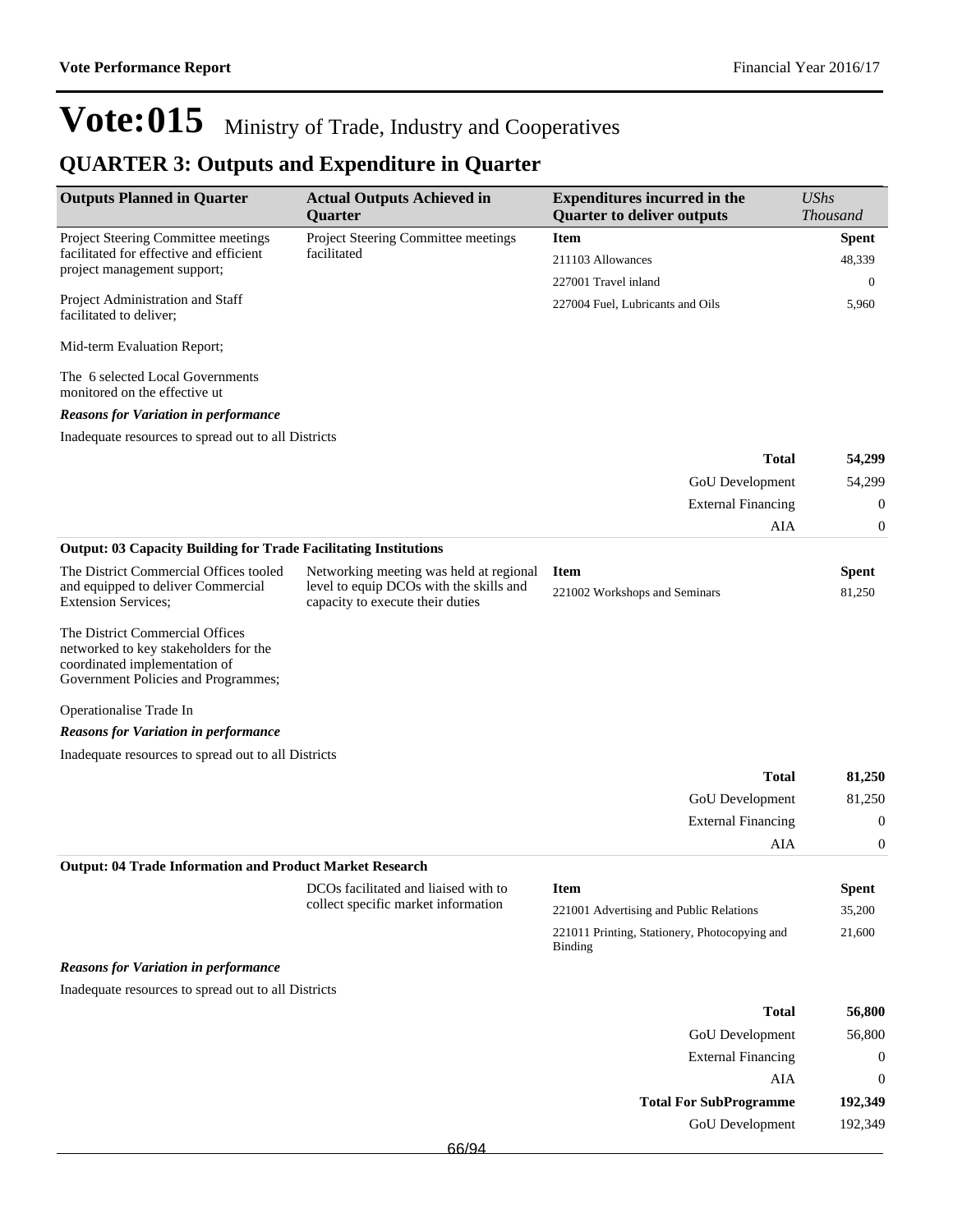$\begin{matrix} \mathbf{A} \mathbf{I} \mathbf{A} \end{matrix} \qquad \qquad \begin{matrix} \mathbf{0} \end{matrix}$ 

# Vote:015 Ministry of Trade, Industry and Cooperatives

### **QUARTER 3: Outputs and Expenditure in Quarter**

| <b>Outputs Planned in Quarter</b>                                    | <b>Actual Outputs Achieved in</b><br>Quarter                                          | <b>Expenditures incurred in the</b><br><b>Quarter to deliver outputs</b>       | <b>UShs</b><br><b>Thousand</b>   |
|----------------------------------------------------------------------|---------------------------------------------------------------------------------------|--------------------------------------------------------------------------------|----------------------------------|
|                                                                      |                                                                                       | <b>External Financing</b>                                                      | $\mathbf{0}$                     |
|                                                                      |                                                                                       | ${\rm AIA}$                                                                    | $\boldsymbol{0}$                 |
| <b>Development Projects</b>                                          |                                                                                       |                                                                                |                                  |
|                                                                      | Project: 1291 Regional Integration Implementation Programme [RIIP] Support for Uganda |                                                                                |                                  |
| <b>Outputs Provided</b>                                              |                                                                                       |                                                                                |                                  |
| <b>Output: 01 Trade Policies, Strategies and Monitoring Services</b> |                                                                                       |                                                                                |                                  |
|                                                                      |                                                                                       | <b>Item</b>                                                                    | <b>Spent</b>                     |
|                                                                      |                                                                                       | 211103 Allowances                                                              | 0                                |
|                                                                      |                                                                                       | 221002 Workshops and Seminars                                                  | 0                                |
|                                                                      |                                                                                       | 221011 Printing, Stationery, Photocopying and<br><b>Binding</b>                | $\boldsymbol{0}$                 |
|                                                                      |                                                                                       | 227001 Travel inland                                                           | 0                                |
|                                                                      |                                                                                       | 227002 Travel abroad                                                           | $\mathbf{0}$                     |
|                                                                      |                                                                                       | 227004 Fuel, Lubricants and Oils                                               | $\overline{0}$                   |
| <b>Reasons for Variation in performance</b>                          |                                                                                       |                                                                                |                                  |
|                                                                      |                                                                                       | <b>Total</b>                                                                   | $\boldsymbol{0}$                 |
|                                                                      |                                                                                       | GoU Development                                                                | $\boldsymbol{0}$                 |
|                                                                      |                                                                                       | <b>External Financing</b>                                                      | $\boldsymbol{0}$                 |
|                                                                      |                                                                                       | AIA                                                                            | $\boldsymbol{0}$                 |
| <b>Output: 02 Trade Negotiation</b>                                  |                                                                                       |                                                                                |                                  |
|                                                                      |                                                                                       | <b>Item</b>                                                                    | <b>Spent</b>                     |
|                                                                      |                                                                                       | 211103 Allowances                                                              | $\mathbf{0}$                     |
|                                                                      |                                                                                       | 221002 Workshops and Seminars<br>221011 Printing, Stationery, Photocopying and | $\overline{0}$<br>$\overline{0}$ |
|                                                                      |                                                                                       | <b>Binding</b><br>227001 Travel inland                                         |                                  |
|                                                                      |                                                                                       |                                                                                | $\mathbf{0}$                     |
| <b>Reasons for Variation in performance</b>                          |                                                                                       | 227002 Travel abroad                                                           | $\overline{0}$                   |
|                                                                      |                                                                                       |                                                                                |                                  |
|                                                                      |                                                                                       | <b>Total</b>                                                                   | $\boldsymbol{0}$                 |
|                                                                      |                                                                                       | GoU Development                                                                | $\boldsymbol{0}$                 |
|                                                                      |                                                                                       | <b>External Financing</b>                                                      | $\theta$                         |

**Output: 03 Capacity Building for Trade Facilitating Institutions**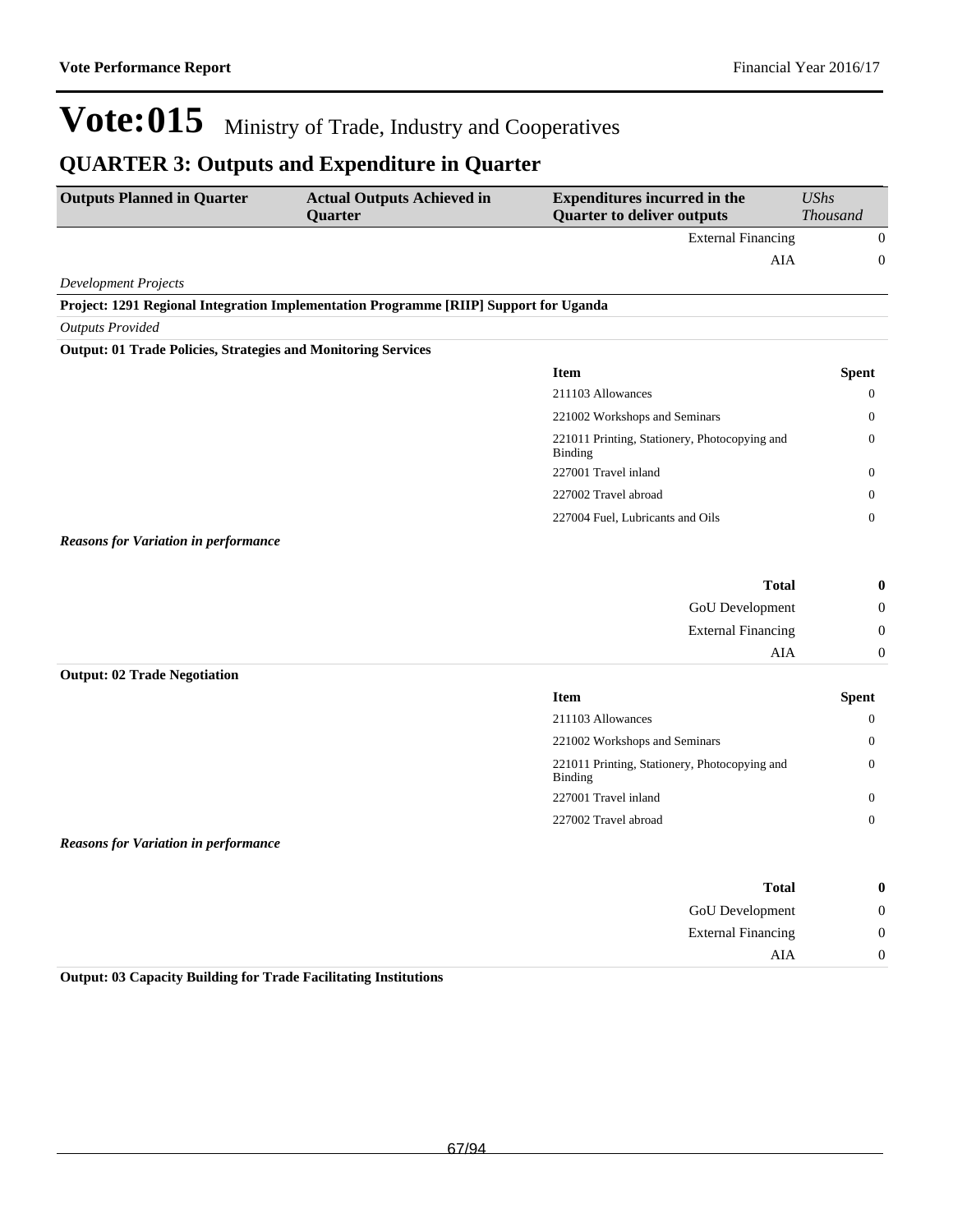### **QUARTER 3: Outputs and Expenditure in Quarter**

| <b>Outputs Planned in Quarter</b>                               | <b>Actual Outputs Achieved in</b><br>Quarter | <b>Expenditures incurred in the</b><br><b>Quarter to deliver outputs</b> | <b>UShs</b>     |
|-----------------------------------------------------------------|----------------------------------------------|--------------------------------------------------------------------------|-----------------|
|                                                                 |                                              |                                                                          | <b>Thousand</b> |
|                                                                 |                                              | <b>Item</b>                                                              | <b>Spent</b>    |
|                                                                 |                                              | 211103 Allowances                                                        | $\overline{0}$  |
|                                                                 |                                              | 221002 Workshops and Seminars                                            | 0               |
|                                                                 |                                              | 221011 Printing, Stationery, Photocopying and<br><b>Binding</b>          | $\overline{0}$  |
|                                                                 |                                              | 225001 Consultancy Services- Short term                                  | $\overline{0}$  |
|                                                                 |                                              | 227002 Travel abroad                                                     | $\overline{0}$  |
|                                                                 |                                              | 227004 Fuel, Lubricants and Oils                                         | $\overline{0}$  |
| <b>Reasons for Variation in performance</b>                     |                                              |                                                                          |                 |
|                                                                 |                                              | <b>Total</b>                                                             | $\bf{0}$        |
|                                                                 |                                              | GoU Development                                                          | $\mathbf{0}$    |
|                                                                 |                                              | <b>External Financing</b>                                                | $\mathbf{0}$    |
|                                                                 |                                              | <b>AIA</b>                                                               | $\mathbf{0}$    |
| <b>Output: 04 Trade Information and Product Market Research</b> |                                              |                                                                          |                 |
|                                                                 |                                              | <b>Item</b>                                                              | <b>Spent</b>    |
|                                                                 |                                              | 211103 Allowances                                                        | $\mathbf{0}$    |
|                                                                 |                                              | 221002 Workshops and Seminars                                            | $\overline{0}$  |
|                                                                 |                                              | 221011 Printing, Stationery, Photocopying and<br>Binding                 | $\overline{0}$  |
|                                                                 |                                              | 222001 Telecommunications                                                | $\mathbf{0}$    |
|                                                                 |                                              | 222003 Information and communications<br>technology (ICT)                | $\overline{0}$  |
|                                                                 |                                              | 225001 Consultancy Services- Short term                                  | $\overline{0}$  |
|                                                                 |                                              | 227001 Travel inland                                                     | $\mathbf{0}$    |
|                                                                 |                                              | 227002 Travel abroad                                                     | $\overline{0}$  |
|                                                                 |                                              | 227004 Fuel, Lubricants and Oils                                         | $\overline{0}$  |

*Reasons for Variation in performance*

| 0 | <b>Total</b>              |
|---|---------------------------|
| U | GoU Development           |
| ν | <b>External Financing</b> |
|   | AIA                       |

### **Output: 05 Economic Integration and Market Access (Bilateral, Regional and Multilateral)**

| <b>Item</b>                                              | Spent    |
|----------------------------------------------------------|----------|
| 211103 Allowances                                        | 0        |
| 221002 Workshops and Seminars                            | $\Omega$ |
| 221011 Printing, Stationery, Photocopying and<br>Binding | $\Omega$ |
| 225001 Consultancy Services- Short term                  | 0        |
| 227001 Travel inland                                     | $\Omega$ |
| 227004 Fuel. Lubricants and Oils                         | 0        |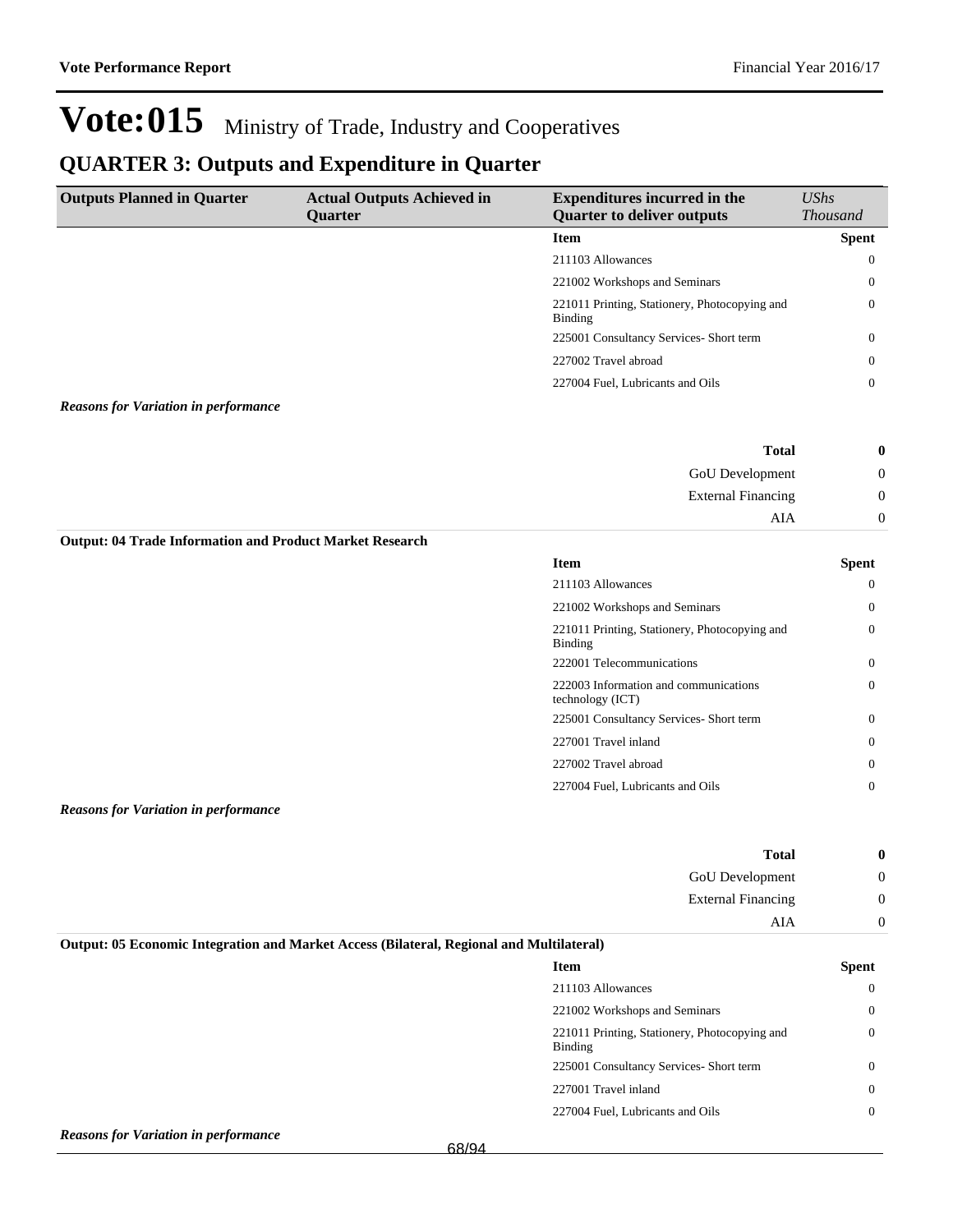### **QUARTER 3: Outputs and Expenditure in Quarter**

| <b>Outputs Planned in Quarter</b> | <b>Actual Outputs Achieved in</b><br>Quarter | <b>Expenditures incurred in the</b><br><b>Quarter to deliver outputs</b> | UShs<br><b>Thousand</b> |
|-----------------------------------|----------------------------------------------|--------------------------------------------------------------------------|-------------------------|
|                                   |                                              |                                                                          |                         |
|                                   |                                              | <b>Total</b>                                                             | $\bf{0}$                |
|                                   |                                              | <b>GoU</b> Development                                                   | $\theta$                |
|                                   |                                              | <b>External Financing</b>                                                | $\theta$                |
|                                   |                                              | AIA                                                                      | $\overline{0}$          |
|                                   |                                              | <b>Total For SubProgramme</b>                                            | $\bf{0}$                |
|                                   |                                              | <b>GoU</b> Development                                                   | $\mathbf{0}$            |
|                                   |                                              | <b>External Financing</b>                                                | $\overline{0}$          |
|                                   |                                              | AIA                                                                      | $\overline{0}$          |
| <b>Development Projects</b>       |                                              |                                                                          |                         |

**Project: 1306 National Response Strategy on Elimination of Non Tariff Barriers (NRSE-NTB's)**

#### *Outputs Provided*

#### **Output: 01 Trade Policies, Strategies and Monitoring Services**

| Task Force to assist MTIC on the                      | <b>Item</b>                                                 | <b>Spent</b> |
|-------------------------------------------------------|-------------------------------------------------------------|--------------|
| Institutional Structure of NMC<br>established:        | 211103 Allowances                                           | $\Omega$     |
|                                                       | 221002 Workshops and Seminars                               | 158,000      |
| Draft Structure for Establishment of NMC<br>Prepared: | 221008 Computer supplies and Information<br>Technology (IT) | $\Omega$     |
| Prioritization of NTB for removal from                | 221011 Printing, Stationery, Photocopying and<br>Binding    | $\Omega$     |
| the EAC Time Bound Programme<br>reviewed:             | 227001 Travel inland                                        | $\Omega$     |
|                                                       | 227002 Travel abroad                                        | 148.315      |
| Research & Studies on NTB category<br>specifi         | 227004 Fuel, Lubricants and Oils                            | $\Omega$     |
| <b>Reasons for Variation in performance</b>           |                                                             |              |

| 306,315        | <b>Total</b>              |
|----------------|---------------------------|
| 306,315        | <b>GoU</b> Development    |
| $\overline{0}$ | <b>External Financing</b> |
| $\overline{0}$ | AIA                       |

| Internal Conferences and Meetings on                    | <b>Item</b>                                              | <b>Spent</b> |
|---------------------------------------------------------|----------------------------------------------------------|--------------|
| NTB Elimination advocacy Conducted;                     | 211103 Allowances                                        | $\Omega$     |
| Meetings of MTIC in bilateral & regional                | 221001 Advertising and Public Relations                  | 38,091       |
| negotiations for elimination of priority                | 221002 Workshops and Seminars                            | 59,750       |
| NTBs attended:<br>Meetings of EAC Secretariat and other | 221011 Printing, Stationery, Photocopying and<br>Binding | $\Omega$     |
| EAC Institutions on EAC legally binding                 | 225001 Consultancy Services- Short term                  | 6.750        |
| mecha                                                   | 227002 Travel abroad                                     | $\Omega$     |

### *Reasons for Variation in performance*

**Output: 02 Trade Negotiation**

| Total           | 104,591 |
|-----------------|---------|
| GoU Development | 104,591 |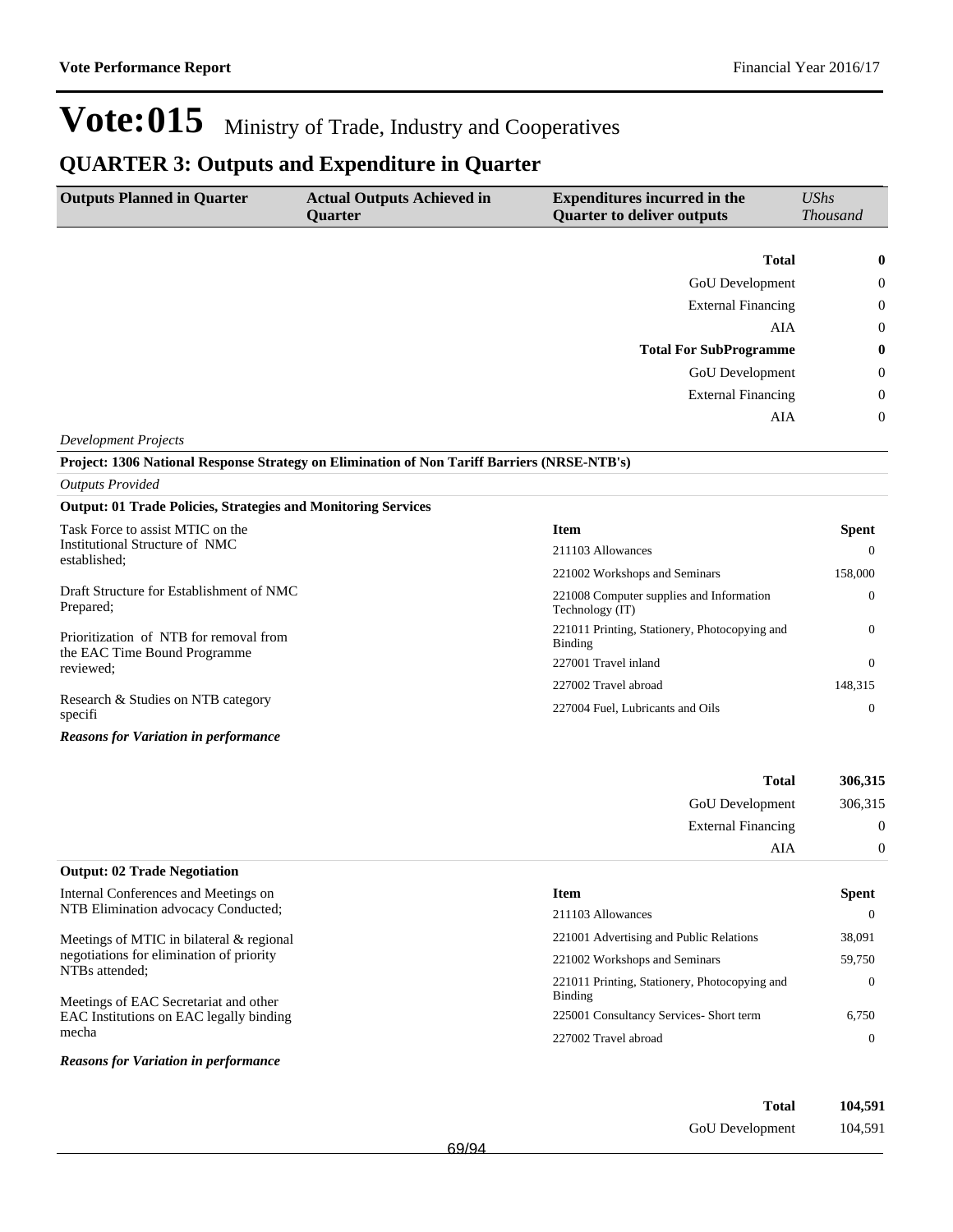## **QUARTER 3: Outputs and Expenditure in Quarter**

| <b>Outputs Planned in Quarter</b>                                                        | <b>Actual Outputs Achieved in</b><br><b>Quarter</b> | <b>Expenditures incurred in the</b><br><b>Quarter to deliver outputs</b> | <b>UShs</b><br><b>Thousand</b> |
|------------------------------------------------------------------------------------------|-----------------------------------------------------|--------------------------------------------------------------------------|--------------------------------|
|                                                                                          |                                                     | <b>External Financing</b>                                                | $\boldsymbol{0}$               |
|                                                                                          |                                                     | AIA                                                                      | $\boldsymbol{0}$               |
| <b>Output: 03 Capacity Building for Trade Facilitating Institutions</b>                  |                                                     |                                                                          |                                |
| NMC institutions trained on IEF reporting                                                |                                                     | <b>Item</b>                                                              | <b>Spent</b>                   |
| Mechanism;                                                                               |                                                     | 211103 Allowances                                                        | $\boldsymbol{0}$               |
| Private Sector & Stakeholders trained on                                                 |                                                     | 221001 Advertising and Public Relations                                  | 26,520                         |
| utilization of IEF;                                                                      |                                                     | 221002 Workshops and Seminars                                            | 22,400                         |
| Stakeholder Trained on the EAC                                                           |                                                     | 227001 Travel inland                                                     | 0                              |
| Reporting System;                                                                        |                                                     | 227002 Travel abroad                                                     | 0                              |
|                                                                                          |                                                     | 227004 Fuel, Lubricants and Oils                                         | $\mathbf{0}$                   |
| <b>Reasons for Variation in performance</b>                                              |                                                     |                                                                          |                                |
| N/A                                                                                      |                                                     |                                                                          |                                |
|                                                                                          |                                                     | <b>Total</b>                                                             | 48,920                         |
|                                                                                          |                                                     | GoU Development                                                          | 48,920                         |
|                                                                                          |                                                     | <b>External Financing</b>                                                | $\boldsymbol{0}$               |
|                                                                                          |                                                     | AIA                                                                      | $\boldsymbol{0}$               |
| <b>Output: 04 Trade Information and Product Market Research</b>                          |                                                     |                                                                          |                                |
| Equipment Procured;                                                                      |                                                     | <b>Item</b>                                                              | <b>Spent</b>                   |
| MoU between MTIC & User Institutions                                                     |                                                     | 211103 Allowances                                                        | $\boldsymbol{0}$               |
| signed;                                                                                  |                                                     | 221001 Advertising and Public Relations                                  | 8,000                          |
|                                                                                          |                                                     | 221002 Workshops and Seminars                                            | $\mathbf{0}$                   |
| Performance of NTB Reporting System<br>monitored;                                        |                                                     | 221011 Printing, Stationery, Photocopying and<br><b>Binding</b>          | $\boldsymbol{0}$               |
| Baseline Survey for Monitoring Indicators                                                |                                                     | 225001 Consultancy Services- Short term                                  | 9,000                          |
| conducted<br>Stakeholder workshop on NTBs held;                                          |                                                     | 227001 Travel inland                                                     | 6,500                          |
|                                                                                          |                                                     | 227004 Fuel, Lubricants and Oils                                         | 3,000                          |
| Media training workshops held<br>Promotional materials                                   |                                                     |                                                                          |                                |
| <b>Reasons for Variation in performance</b>                                              |                                                     |                                                                          |                                |
| N/A                                                                                      |                                                     |                                                                          |                                |
|                                                                                          |                                                     | <b>Total</b>                                                             | 26,500                         |
|                                                                                          |                                                     | GoU Development                                                          | 26,500                         |
|                                                                                          |                                                     | <b>External Financing</b>                                                | $\boldsymbol{0}$               |
|                                                                                          |                                                     | AIA                                                                      | $\boldsymbol{0}$               |
| Output: 05 Economic Integration and Market Access (Bilateral, Regional and Multilateral) |                                                     |                                                                          |                                |
|                                                                                          |                                                     | <b>Item</b>                                                              | <b>Spent</b>                   |
|                                                                                          |                                                     | 221001 Advertising and Public Relations                                  | 4,400                          |
| <b>Reasons for Variation in performance</b>                                              |                                                     |                                                                          |                                |
| N/A                                                                                      |                                                     |                                                                          |                                |
|                                                                                          |                                                     | <b>Total</b>                                                             | 4,400                          |
|                                                                                          |                                                     | GoU Development                                                          | 4,400                          |
|                                                                                          |                                                     | <b>External Financing</b>                                                | $\boldsymbol{0}$               |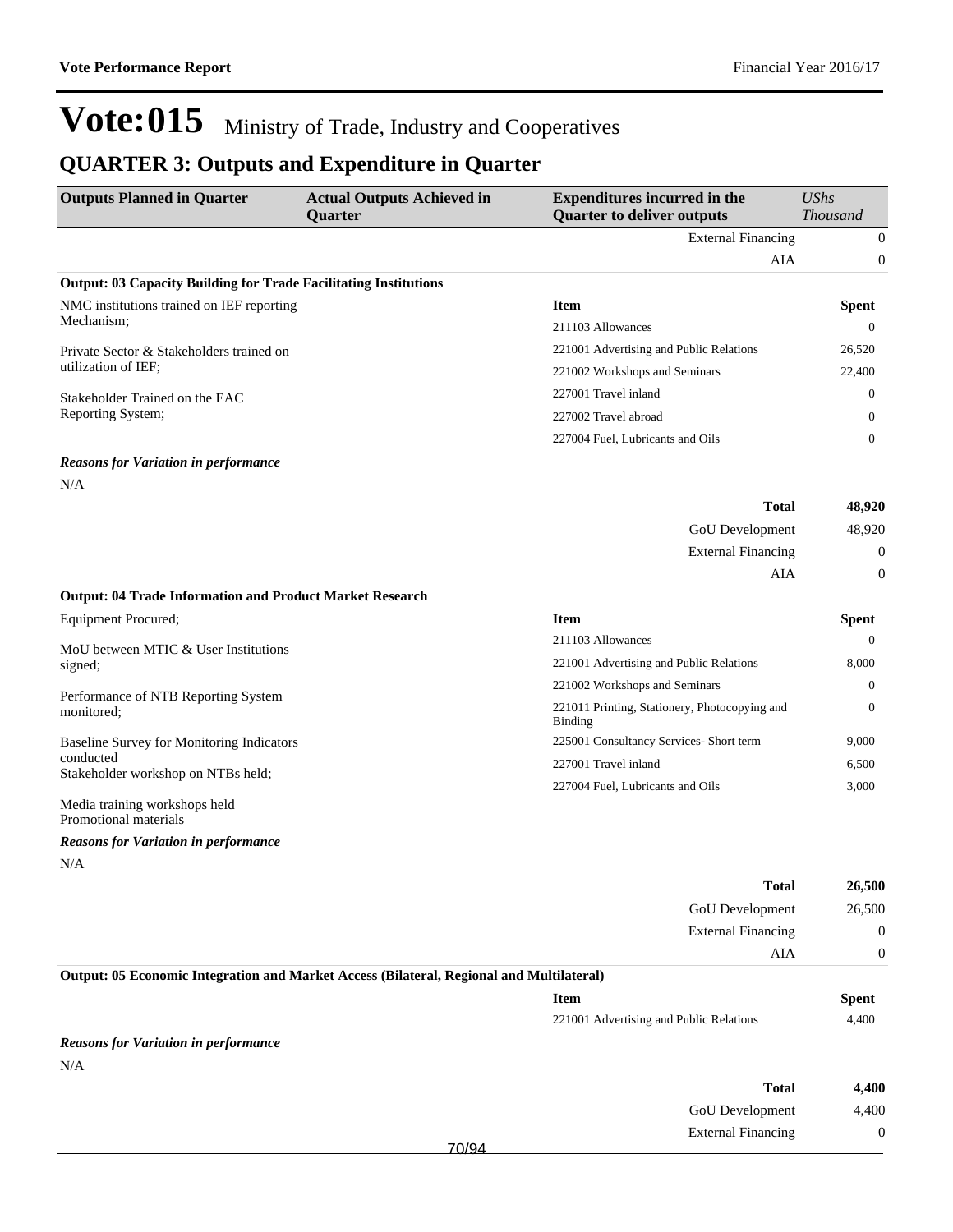### **QUARTER 3: Outputs and Expenditure in Quarter**

| <b>Outputs Planned in Quarter</b>                                                                                                                      | <b>Actual Outputs Achieved in</b><br><b>Ouarter</b>                                                                                                                                                 | <b>Expenditures incurred in the</b><br><b>Quarter to deliver outputs</b> | <b>UShs</b><br><b>Thousand</b> |
|--------------------------------------------------------------------------------------------------------------------------------------------------------|-----------------------------------------------------------------------------------------------------------------------------------------------------------------------------------------------------|--------------------------------------------------------------------------|--------------------------------|
|                                                                                                                                                        |                                                                                                                                                                                                     | AIA                                                                      | $\overline{0}$                 |
| <b>Capital Purchases</b>                                                                                                                               |                                                                                                                                                                                                     |                                                                          |                                |
| <b>Output: 81 Trade Infrastructure Development</b>                                                                                                     |                                                                                                                                                                                                     |                                                                          |                                |
| Kyanika, Malaba, Busia and Elegu border sub domain to act as backup link for the<br>posts to enhance access to information by<br>cross border traders; | Trade information offices/centres set up at Procurement of data services, domain and Item<br>NTB Reporting system remains pending;<br>Maintenance support provided for the<br>NTB Reporting System; | 312104 Other Structures                                                  | <b>Spent</b><br>$\mathbf{0}$   |
| Computer and network equipment<br>procured and installed in 7 key institutions<br>to facilitate information exch                                       |                                                                                                                                                                                                     |                                                                          |                                |
| <b>Reasons for Variation in performance</b>                                                                                                            |                                                                                                                                                                                                     |                                                                          |                                |
| N/A                                                                                                                                                    |                                                                                                                                                                                                     |                                                                          |                                |
|                                                                                                                                                        |                                                                                                                                                                                                     | <b>Total</b>                                                             | 0                              |
|                                                                                                                                                        |                                                                                                                                                                                                     | GoU Development                                                          | 0                              |
|                                                                                                                                                        |                                                                                                                                                                                                     | <b>External Financing</b>                                                | $\boldsymbol{0}$               |
|                                                                                                                                                        |                                                                                                                                                                                                     | AIA                                                                      | $\theta$                       |
|                                                                                                                                                        |                                                                                                                                                                                                     | <b>Total For SubProgramme</b>                                            | 490,726                        |
|                                                                                                                                                        |                                                                                                                                                                                                     | GoU Development                                                          | 490,726                        |
|                                                                                                                                                        |                                                                                                                                                                                                     | <b>External Financing</b>                                                | $\theta$                       |
|                                                                                                                                                        |                                                                                                                                                                                                     | AIA                                                                      | $\boldsymbol{0}$               |
| Program: 49 General Administration, Policy and Planning                                                                                                |                                                                                                                                                                                                     |                                                                          |                                |
| <b>Recurrent Programmes</b>                                                                                                                            |                                                                                                                                                                                                     |                                                                          |                                |
| <b>Subprogram: 01 HQs and Administration</b>                                                                                                           |                                                                                                                                                                                                     |                                                                          |                                |
| <b>Outputs Provided</b>                                                                                                                                |                                                                                                                                                                                                     |                                                                          |                                |
| Output: 01 Policy, consultation, planning and monitoring services                                                                                      |                                                                                                                                                                                                     |                                                                          |                                |
| Office of the PS:                                                                                                                                      | Ministry's Executive Committee Meetings Item                                                                                                                                                        |                                                                          | <b>Spent</b>                   |
| 1. Strategic Policy Guidance provided to                                                                                                               | held every Monday to evaluate Policies<br>being developed; Uganda's Trade                                                                                                                           | 211101 General Staff Salaries                                            | 181,389                        |
| the Ministry and Sector Institutions;                                                                                                                  | Negotiating Team led to Nairobi                                                                                                                                                                     | 211103 Allowances                                                        | 4,304                          |
| 2. As Leader of Government's Trade                                                                                                                     | Negotiations on Rules of Origin,<br>Madagscar Negotiations, South Africa                                                                                                                            | 221008 Computer supplies and Information<br>Technology (IT)              | 861                            |
| Negotiating Team; Uganda's trade and<br>industrialisation interests represented at                                                                     | Negotiations, and Addis Ababa<br>Negotiations.                                                                                                                                                      | 221009 Welfare and Entertainment                                         | 2,582                          |
| International and inland meetings organis<br>Binding                                                                                                   | 221011 Printing, Stationery, Photocopying and                                                                                                                                                       | 1,722                                                                    |                                |
|                                                                                                                                                        |                                                                                                                                                                                                     | 222001 Telecommunications                                                | 3.600                          |

#### *Reasons for Variation in performance*

Inadequate resources

| Total          | 284,859 |
|----------------|---------|
| Wage Recurrent | 181,389 |

223004 Guard and Security services 861 227001 Travel inland 29,940 227002 Travel abroad 48,182 227004 Fuel, Lubricants and Oils 10,330 228002 Maintenance - Vehicles 1,088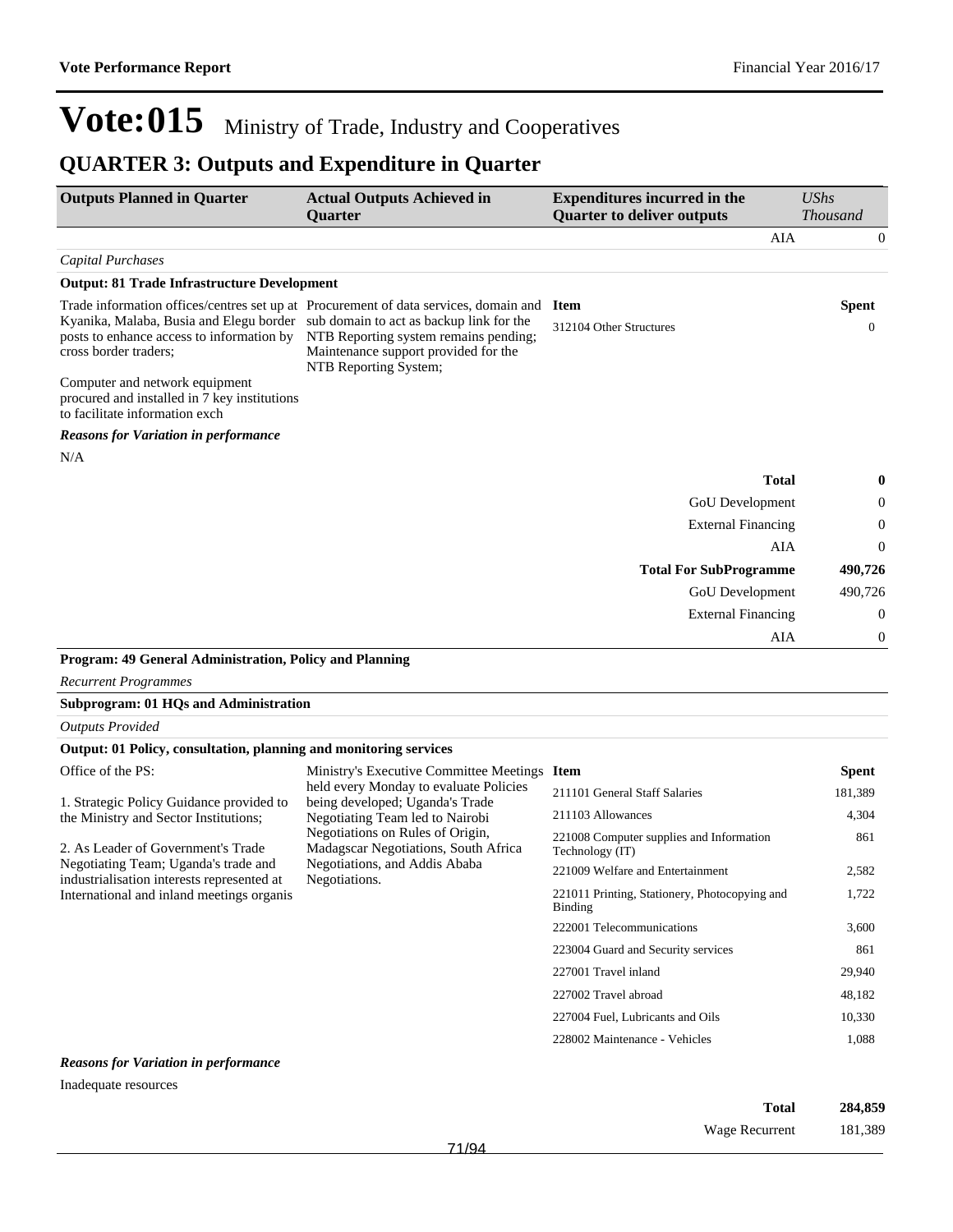## **QUARTER 3: Outputs and Expenditure in Quarter**

| <b>Outputs Planned in Quarter</b> | <b>Actual Outputs Achieved in</b><br><b>Ouarter</b> | <b>Expenditures incurred in the</b><br><b>Quarter to deliver outputs</b> | $\mathit{UShs}$<br><i>Thousand</i> |
|-----------------------------------|-----------------------------------------------------|--------------------------------------------------------------------------|------------------------------------|
|                                   |                                                     | Non Wage Recurrent                                                       | 103.470                            |
|                                   |                                                     | AIA                                                                      |                                    |
|                                   |                                                     |                                                                          |                                    |

#### **Output: 02 Sector Coordination and Administrative Services**

| A) Administrative Secretaries+Office                                      | Initiated Procurements for various                                                                                    | <b>Item</b>                                                     | <b>Spent</b> |
|---------------------------------------------------------------------------|-----------------------------------------------------------------------------------------------------------------------|-----------------------------------------------------------------|--------------|
| Supervision:<br>1. Administrative support provided to the                 | logistical needs such as Stationery,<br>Vehicle Repair and Maintenance; Office                                        | 211101 General Staff Salaries                                   | 128,635      |
| Ministry and logistical management;                                       | Premises were repaired, maintained and                                                                                | 211103 Allowances                                               | 273,400      |
| 2. Fleet register maintained;<br>3. Ministry fleet maintained with 95% of | cleaned; Guidance was provided on<br>Protocol related demands for the Ministers                                       | 221002 Workshops and Seminars                                   | 35,867       |
| fleet in good working condition;                                          | and Delegations received or attended to;                                                                              | 221007 Books, Periodicals & Newspapers                          | 19,186       |
| 4. Ministry events orga                                                   | Routine maintenance of Ministry's ICT<br>equipment and Local Area Network was                                         | 221008 Computer supplies and Information<br>Technology (IT)     | 1,600        |
|                                                                           | undertaken; Ministry's stakeholders were<br>availed access to a range of Resource                                     | 221009 Welfare and Entertainment                                | 11,486       |
|                                                                           | Materials for reference at the Resource<br>Centre; Ministry's Public Image and                                        | 221011 Printing, Stationery, Photocopying and<br><b>Binding</b> | 1,400        |
|                                                                           | awareness creation was kept through                                                                                   | 221012 Small Office Equipment                                   | 4,350        |
|                                                                           | continuous engagement with various<br>Public stakeholders and Media Houses;<br>Ministry's Functions and Events inland | 221016 IFMS Recurrent costs                                     | 7,000        |
|                                                                           |                                                                                                                       | 222001 Telecommunications                                       | 12,000       |
|                                                                           | and abroad were coordinated;                                                                                          | 222003 Information and communications<br>technology (ICT)       | $\Omega$     |
|                                                                           |                                                                                                                       | 223004 Guard and Security services                              | 8,608        |
|                                                                           |                                                                                                                       | 223005 Electricity                                              | 50,000       |
|                                                                           |                                                                                                                       | 223006 Water                                                    | 8,000        |
|                                                                           |                                                                                                                       | 224004 Cleaning and Sanitation                                  | 37,157       |
|                                                                           |                                                                                                                       | 225001 Consultancy Services- Short term                         | $\theta$     |
|                                                                           |                                                                                                                       | 227001 Travel inland                                            | 78,032       |
|                                                                           |                                                                                                                       | 227002 Travel abroad                                            | 20,393       |
|                                                                           |                                                                                                                       | 227004 Fuel, Lubricants and Oils                                | 12,912       |
|                                                                           |                                                                                                                       | 228002 Maintenance - Vehicles                                   | 16,970       |
|                                                                           |                                                                                                                       | 228003 Maintenance – Machinery, Equipment<br>& Furniture        | 3,600        |

#### *Reasons for Variation in performance*

Inadequate Resources

| 730,595          | <b>Total</b>       |
|------------------|--------------------|
| 128,635          | Wage Recurrent     |
| 601,960          | Non Wage Recurrent |
| $\boldsymbol{0}$ | AIA                |

**Output: 03 Ministerial Support Services**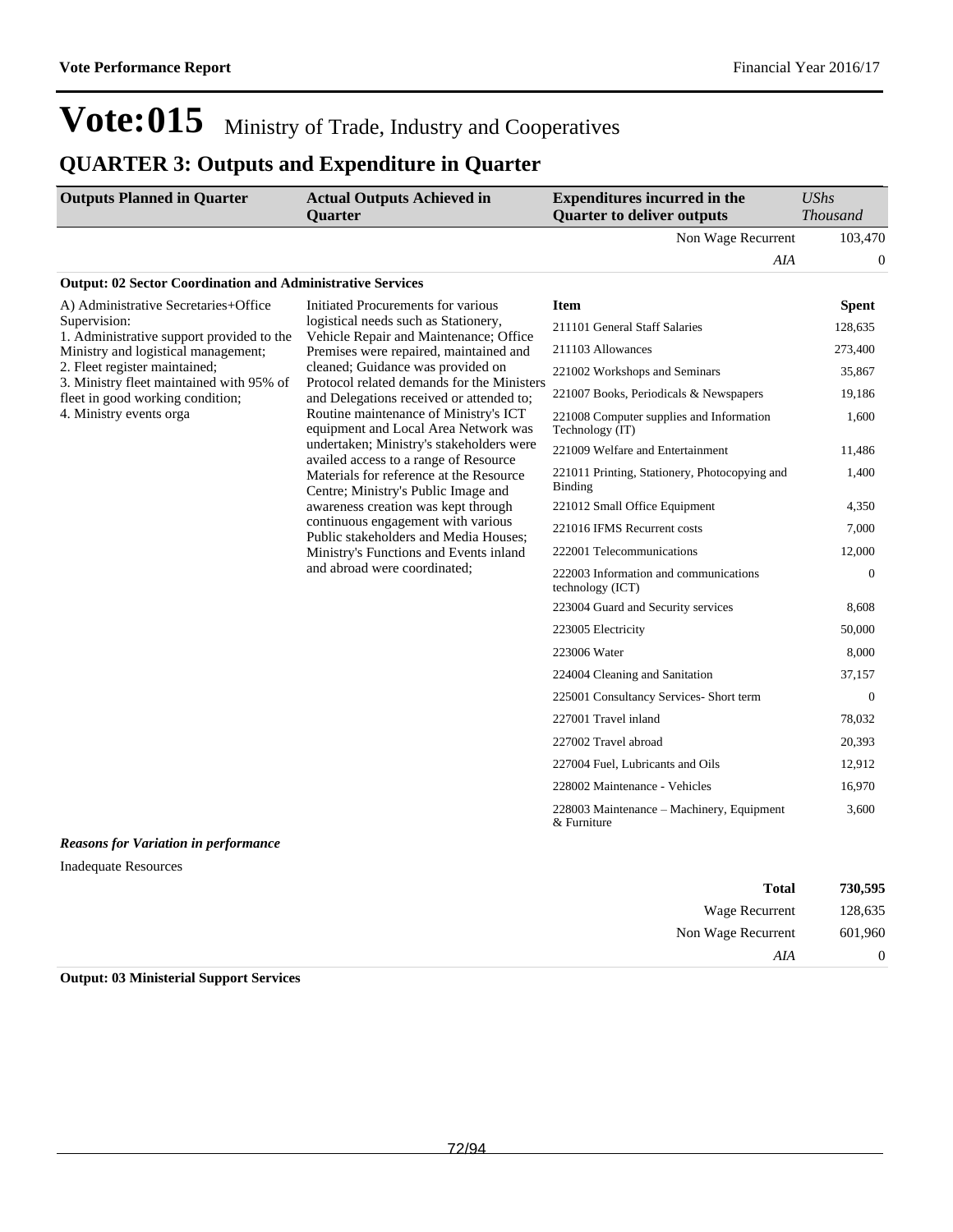### **QUARTER 3: Outputs and Expenditure in Quarter**

| <b>Outputs Planned in Quarter</b>           | <b>Actual Outputs Achieved in</b><br><b>Ouarter</b>                                    | <b>Expenditures incurred in the</b><br><b>Quarter to deliver outputs</b> | UShs<br><i>Thousand</i> |
|---------------------------------------------|----------------------------------------------------------------------------------------|--------------------------------------------------------------------------|-------------------------|
| 1. Strategic policy guidance                | Briefs on Cabinet Memos prepared and                                                   | Item                                                                     | <b>Spent</b>            |
| provided;                                   | facilitated; Uganda's Trade and Industrial<br>Development Interests represented by the | 211101 General Staff Salaries                                            | 23,697                  |
| 2. Inland and                               | Ministers in various Regional and                                                      | 211103 Allowances                                                        | 30,846                  |
| international meetings attended;            | International Meetings; Ministers'<br>Responsibility Allowances and other              | 221008 Computer supplies and Information<br>Technology (IT)              | 600                     |
| 3. Ministry events hosted;                  | <b>Emoluments like Fuel and Field</b><br>Allowances paid; Welfare and                  | 221009 Welfare and Entertainment                                         | 7,747                   |
| 4. Emoluments provided for Ministers;       | entertainment provided at Meetings with<br>the Ministers' Stakeholders and Guests;     | 221011 Printing, Stationery, Photocopying and<br>Binding                 | 4,713                   |
|                                             | Ministers' Logistics maintained including                                              | 223004 Guard and Security services                                       | 10,330                  |
|                                             | vehicle maintenance and repair; Top<br>Management Meetings facilitated on              | 227001 Travel inland                                                     | 60,594                  |
|                                             | Monthly and Quarterly basis within                                                     | 227002 Travel abroad                                                     | 147,200                 |
| Kampala;                                    | 227004 Fuel, Lubricants and Oils                                                       | 63,200                                                                   |                         |
|                                             |                                                                                        | 228002 Maintenance - Vehicles                                            | 2,677                   |
| <b>Reasons for Variation in performance</b> |                                                                                        |                                                                          |                         |

Inadequate resources

| 351,603  | <b>Total</b>       |
|----------|--------------------|
| 23,697   | Wage Recurrent     |
| 327,906  | Non Wage Recurrent |
| $\theta$ | AIA                |

#### **Output: 07 Human Resource Management Services**

| Human Resource and Registry:<br>1. Staff sensitised on HIV/AIDS and other<br>health issues;<br>2. Conducive working | Ministry's Payroll verified and managed;<br>Ministry's Pensioners attended to and<br>verified; Staff Entry and Exit managed;<br>Staff Motivation maintained through<br>Team Building Meetings and provision of<br>Allowances, Welfare and Entertainment;<br>Staff Performance Appraisals managed;<br>Staff Training coordinated for Human<br>Resource capacity development of the<br>3. Team spirit built and harnessed amongst Ministry; Staff medical needs attended to; | <b>Item</b><br>211101 General Staff Salaries<br>211103 Allowances<br>212102 Pension for General Civil Service<br>212106 Validation of old Pensioners | <b>Spent</b><br>73,609<br>56,577<br>1,814,893<br>19,743 |
|---------------------------------------------------------------------------------------------------------------------|----------------------------------------------------------------------------------------------------------------------------------------------------------------------------------------------------------------------------------------------------------------------------------------------------------------------------------------------------------------------------------------------------------------------------------------------------------------------------|------------------------------------------------------------------------------------------------------------------------------------------------------|---------------------------------------------------------|
| environment, well facilitated staff and<br>well coordinated workforce;<br>staff:                                    |                                                                                                                                                                                                                                                                                                                                                                                                                                                                            | 213001 Medical expenses (To employees)<br>213002 Incapacity, death benefits and funeral<br>expenses                                                  | 10,000<br>10,000                                        |
| 4. Training of Staff;                                                                                               | <b>Staff and Immediate Family Members</b><br>supported during times of bereavement;                                                                                                                                                                                                                                                                                                                                                                                        | 213004 Gratuity Expenses<br>221002 Workshops and Seminars<br>221003 Staff Training                                                                   | 135,590<br>$\theta$<br>19,910                           |
| 5.                                                                                                                  |                                                                                                                                                                                                                                                                                                                                                                                                                                                                            | 221008 Computer supplies and Information<br>Technology (IT)                                                                                          | 861                                                     |
|                                                                                                                     |                                                                                                                                                                                                                                                                                                                                                                                                                                                                            | 221009 Welfare and Entertainment<br>221011 Printing, Stationery, Photocopying and<br>Binding                                                         | 2,479<br>1,722                                          |
|                                                                                                                     |                                                                                                                                                                                                                                                                                                                                                                                                                                                                            | 221020 IPPS Recurrent Costs<br>222001 Telecommunications                                                                                             | 17,930<br>1,800                                         |
|                                                                                                                     |                                                                                                                                                                                                                                                                                                                                                                                                                                                                            | 222002 Postage and Courier<br>227001 Travel inland                                                                                                   | 12,135<br>$\overline{0}$                                |
|                                                                                                                     |                                                                                                                                                                                                                                                                                                                                                                                                                                                                            | 227004 Fuel, Lubricants and Oils                                                                                                                     | 4,304                                                   |

#### *Reasons for Variation in performance*

Inadequate resources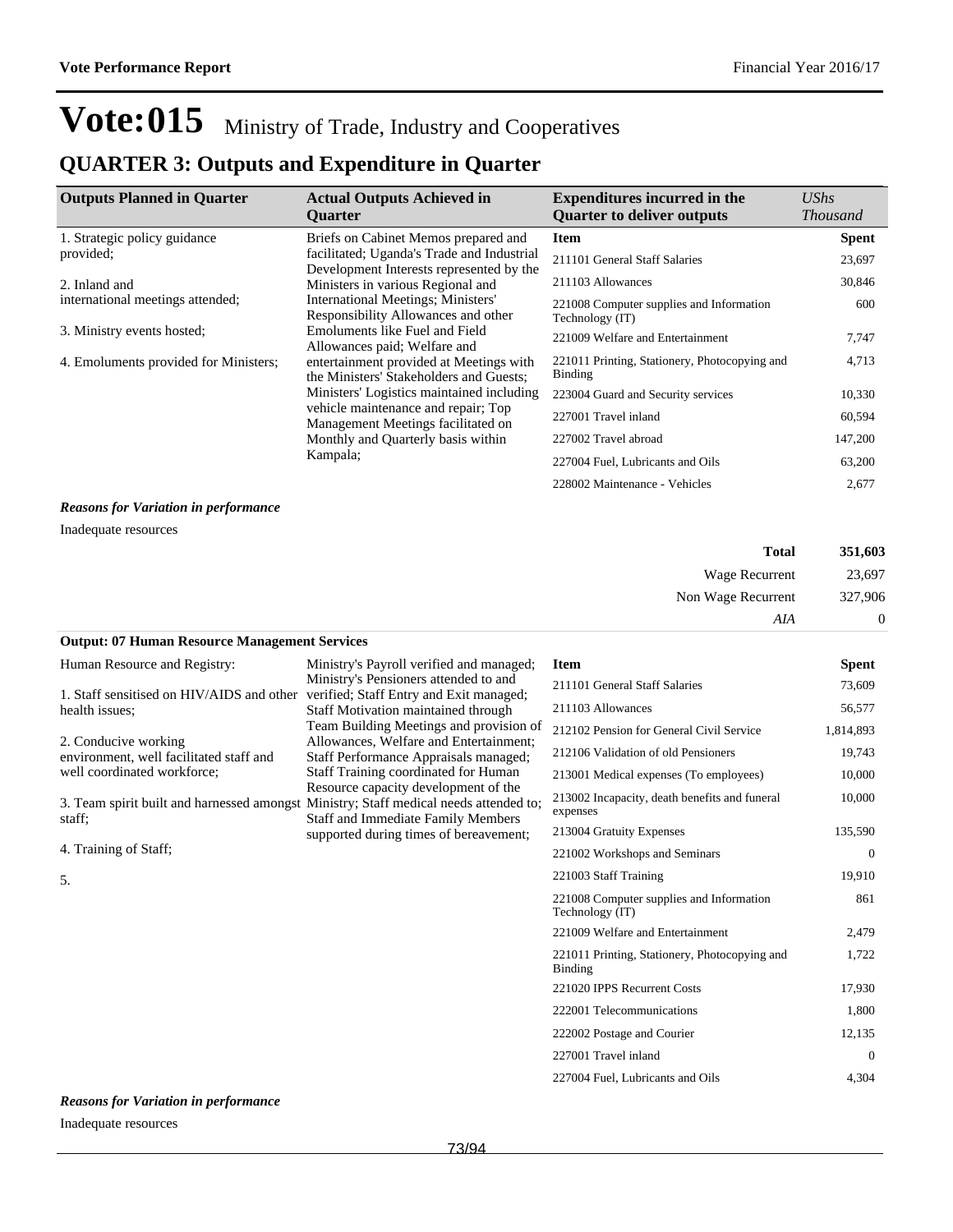### **QUARTER 3: Outputs and Expenditure in Quarter**

| <b>Outputs Planned in Quarter</b>                                                                                                                                                                                                        | <b>Actual Outputs Achieved in</b><br><b>Quarter</b> | <b>Expenditures incurred in the</b><br><b>Quarter to deliver outputs</b> | <b>UShs</b><br><b>Thousand</b> |
|------------------------------------------------------------------------------------------------------------------------------------------------------------------------------------------------------------------------------------------|-----------------------------------------------------|--------------------------------------------------------------------------|--------------------------------|
|                                                                                                                                                                                                                                          |                                                     | <b>Total</b>                                                             | 2,181,552                      |
|                                                                                                                                                                                                                                          |                                                     | Wage Recurrent                                                           | 73,609                         |
|                                                                                                                                                                                                                                          |                                                     | Non Wage Recurrent                                                       | 2,107,943                      |
|                                                                                                                                                                                                                                          |                                                     | AIA                                                                      | $\mathbf{0}$                   |
| <b>Outputs Funded</b>                                                                                                                                                                                                                    |                                                     |                                                                          |                                |
| Output: 51 Contributions and Memberships to International Organisations                                                                                                                                                                  |                                                     |                                                                          |                                |
| Uganda's Membership subscriptions and                                                                                                                                                                                                    | N/A                                                 | <b>Item</b>                                                              | <b>Spent</b>                   |
| Contributions made to International<br>Organisations such as the World Trade<br>Organisation (WTO), the Common Market<br>for Eastern and Southern Africa<br>(COMESA), the United Nations Industrial<br>Development Organisation (UNIDO), |                                                     | 262201 Contributions to International<br>Organisations (Capital)         | 177,000                        |
| <b>Reasons for Variation in performance</b>                                                                                                                                                                                              |                                                     |                                                                          |                                |
| <b>Inadequate Resources</b>                                                                                                                                                                                                              |                                                     |                                                                          |                                |
|                                                                                                                                                                                                                                          |                                                     | <b>Total</b>                                                             | 177,000                        |
|                                                                                                                                                                                                                                          |                                                     | Wage Recurrent                                                           | $\theta$                       |
|                                                                                                                                                                                                                                          |                                                     | Non Wage Recurrent                                                       | 177,000                        |
|                                                                                                                                                                                                                                          |                                                     | AIA                                                                      | $\boldsymbol{0}$               |
| Arrears                                                                                                                                                                                                                                  |                                                     |                                                                          |                                |
| <b>Output: 99 Arrears</b>                                                                                                                                                                                                                |                                                     |                                                                          |                                |
|                                                                                                                                                                                                                                          |                                                     | <b>Item</b>                                                              | <b>Spent</b>                   |
| <b>Reasons for Variation in performance</b>                                                                                                                                                                                              |                                                     |                                                                          |                                |
|                                                                                                                                                                                                                                          |                                                     | <b>Total</b>                                                             | 0                              |
|                                                                                                                                                                                                                                          |                                                     | Wage Recurrent                                                           | $\overline{0}$                 |
|                                                                                                                                                                                                                                          |                                                     | Non Wage Recurrent                                                       | 0                              |
|                                                                                                                                                                                                                                          |                                                     | AIA                                                                      | $\theta$                       |
|                                                                                                                                                                                                                                          |                                                     | <b>Total For SubProgramme</b>                                            | 3,725,609                      |
|                                                                                                                                                                                                                                          |                                                     | Wage Recurrent                                                           | 407,330                        |
|                                                                                                                                                                                                                                          |                                                     | Non Wage Recurrent                                                       | 3,318,280                      |
|                                                                                                                                                                                                                                          |                                                     | AIA                                                                      | $\boldsymbol{0}$               |
| <b>Recurrent Programmes</b>                                                                                                                                                                                                              |                                                     |                                                                          |                                |
| Subprogram: 15 Internal Audit                                                                                                                                                                                                            |                                                     |                                                                          |                                |

*Outputs Provided*

**Output: 01 Policy, consultation, planning and monitoring services**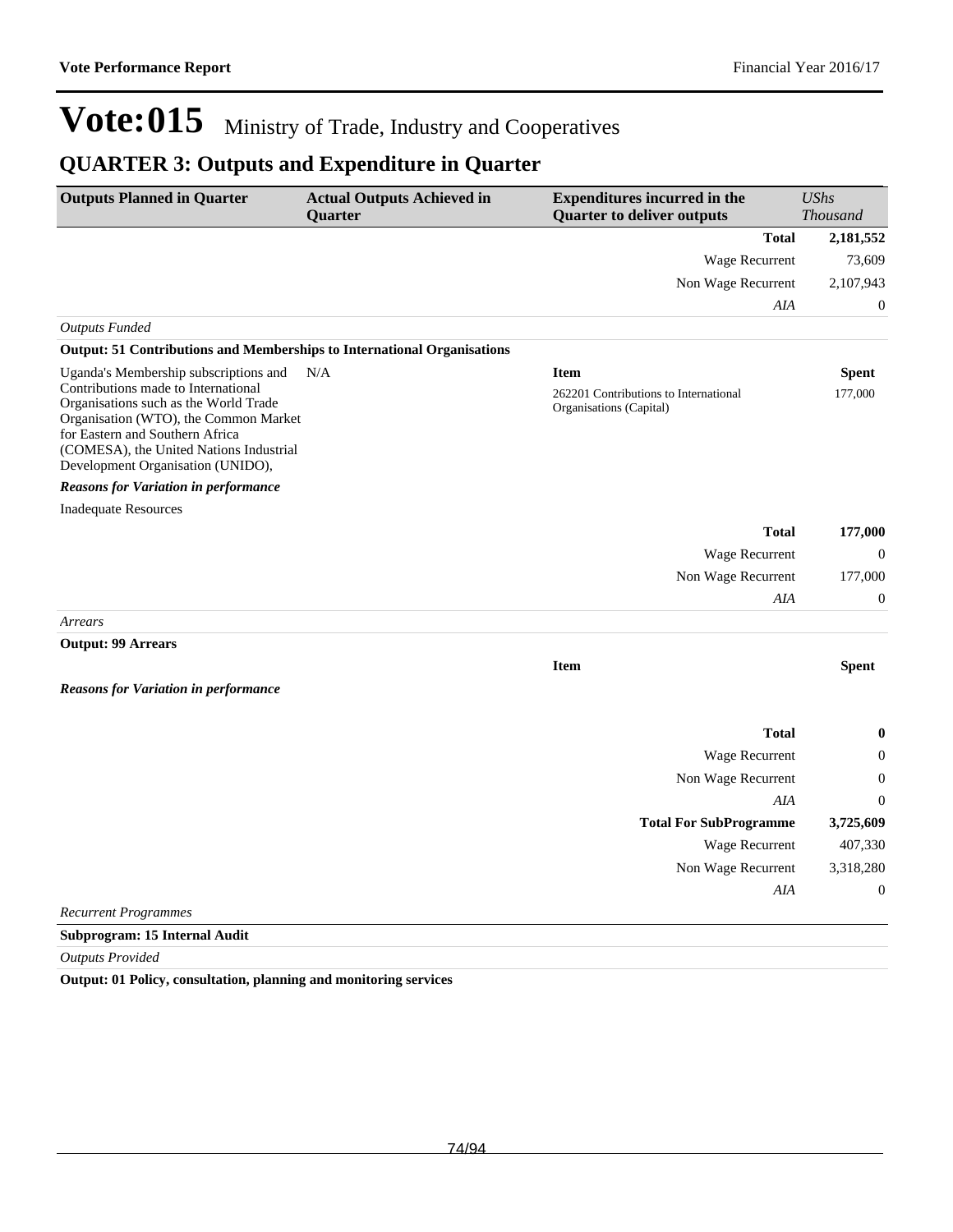### **QUARTER 3: Outputs and Expenditure in Quarter**

| <b>Outputs Planned in Quarter</b>                                     | <b>Actual Outputs Achieved in</b><br><b>Ouarter</b>                             | <b>Expenditures incurred in the</b><br><b>Quarter to deliver outputs</b> | $\mathit{UShs}$<br><b>Thousand</b> |
|-----------------------------------------------------------------------|---------------------------------------------------------------------------------|--------------------------------------------------------------------------|------------------------------------|
| isk Profile report;                                                   | Reviewed and report on Pension and                                              | <b>Item</b>                                                              | <b>Spent</b>                       |
| Management letters on:                                                | Salary Payrolls; Reviewed and reported on<br>Headquarters Assets; Reviewed and  | 211101 General Staff Salaries                                            | 6,039                              |
| 1. The Accounting systems and<br>preparation of Financial statements; | reported on Cash management, advances<br>and accountability; Audited affiliated | 211102 Contract Staff Salaries (Incl. Casuals,<br>Temporary)             | $\Omega$                           |
| 2. The financial and operational                                      | Institutions (MTAC, UDC, UWRSA) and                                             | 211103 Allowances                                                        | 10,500                             |
| procedures and the effectiveness of<br>internal controls;             | the Quality Infrastructure and Standards<br>Programme (OUISP); Daily review of  | 221002 Workshops and Seminars                                            | 1,435                              |
| 3. Procurement procedures;<br>4. Review of donor aided pro            | Payment Files as instructed by the PS/ST;                                       | 221008 Computer supplies and Information<br>Technology (IT)              | 150                                |
|                                                                       |                                                                                 | 221009 Welfare and Entertainment                                         | 620                                |
|                                                                       |                                                                                 | 221011 Printing, Stationery, Photocopying and<br><b>Binding</b>          | 1,722                              |
|                                                                       |                                                                                 | 222001 Telecommunications                                                | 861                                |
|                                                                       |                                                                                 | 227001 Travel inland                                                     | 2,001                              |
|                                                                       |                                                                                 | 227004 Fuel, Lubricants and Oils                                         | 4,304                              |
|                                                                       |                                                                                 | 228002 Maintenance - Vehicles                                            | $\theta$                           |

### *Reasons for Variation in performance*

N/A

| <b>Total</b>                  | 27,631       |
|-------------------------------|--------------|
| Wage Recurrent                | 6,039        |
| Non Wage Recurrent            | 21,592       |
| AIA                           | $\theta$     |
| <b>Total For SubProgramme</b> | 27,631       |
| <b>Wage Recurrent</b>         | 6,039        |
| Non Wage Recurrent            | 21,592       |
| AIA                           | $\mathbf{0}$ |

*Recurrent Programmes*

**Subprogram: 17 Policy and Planning**

*Outputs Provided*

**Output: 01 Policy, consultation, planning and monitoring services**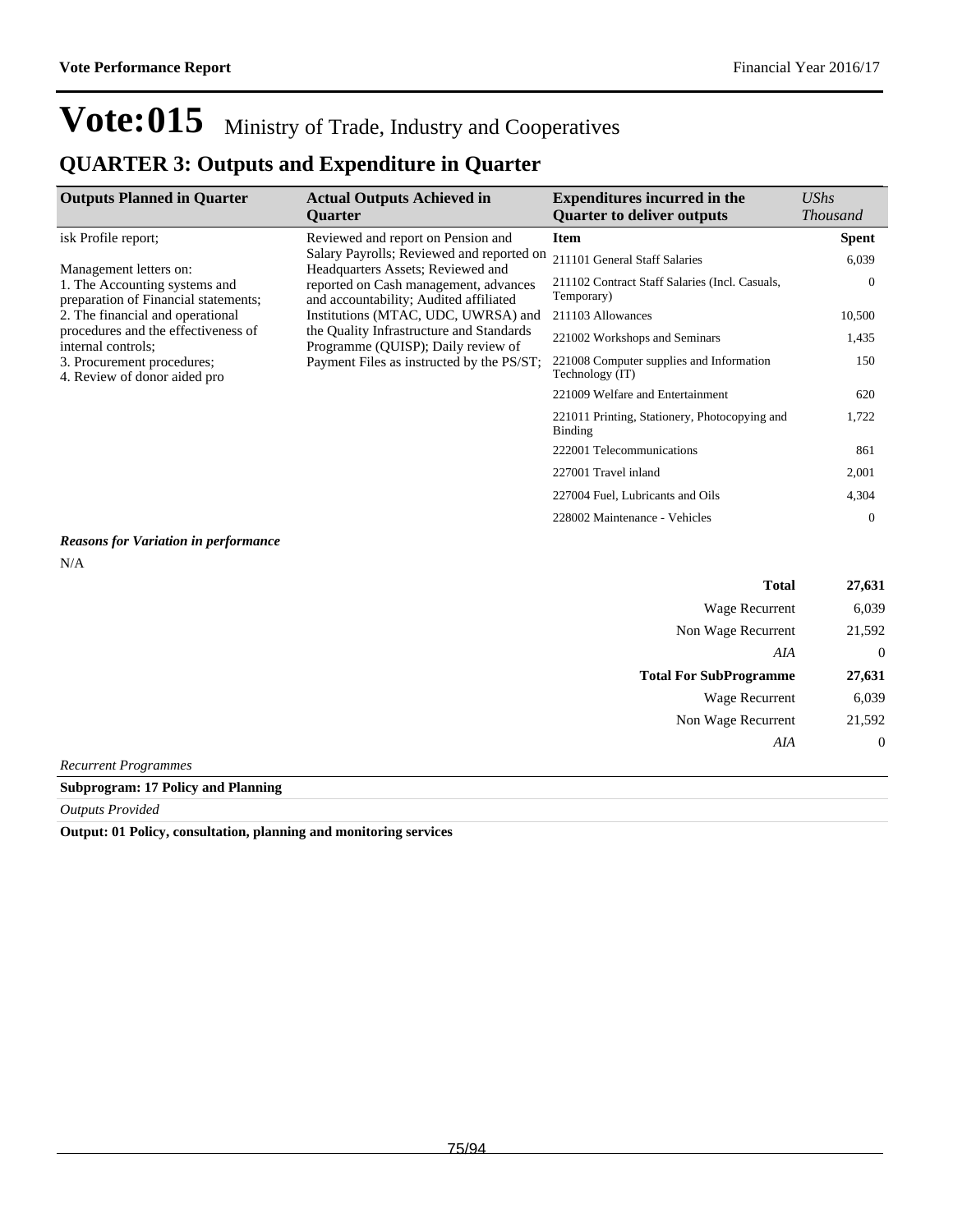### **QUARTER 3: Outputs and Expenditure in Quarter**

| <b>Outputs Planned in Quarter</b>                                              | <b>Actual Outputs Achieved in</b><br><b>Ouarter</b>                                                                                                                                       | <b>Expenditures incurred in the</b><br><b>Ouarter to deliver outputs</b> | UShs<br><b>Thousand</b> |
|--------------------------------------------------------------------------------|-------------------------------------------------------------------------------------------------------------------------------------------------------------------------------------------|--------------------------------------------------------------------------|-------------------------|
| Third Quarter Progress Reports prepared                                        | Ministerial Policy Statement and Detailed                                                                                                                                                 | <b>Item</b>                                                              | <b>Spent</b>            |
| and submitted to MoFPED and OPM;                                               | <b>Budget Estimates for Financial Year</b><br>2017/18 along with Procurement Plans                                                                                                        | 211101 General Staff Salaries                                            | 21,655                  |
| Sector Working Group Review meetings<br>and Strategic Reports;                 | and other requirements according to<br>PFMA prepared and submitted to                                                                                                                     | 211102 Contract Staff Salaries (Incl. Casuals,<br>Temporary)             | $\Omega$                |
|                                                                                | Parliament; Ministry Discussions with                                                                                                                                                     | 211103 Allowances                                                        | 73,795                  |
| Trade, Industry and Cooperatives Sector<br>Monitoring and Evaluation Framework | Parliament on the Budget Policy for<br>Financial Year 2017/18 conducted;<br>Programme and Project Performance<br>tracked and reported upon quarterly;<br>Policy Advice provided in Policy | 221002 Workshops and Seminars                                            | 104,042                 |
| organised and Coordinated                                                      |                                                                                                                                                                                           | 221003 Staff Training                                                    | $\theta$                |
| Policy and Legal                                                               |                                                                                                                                                                                           | 221008 Computer supplies and Information<br>Technology (IT)              | 2,582                   |
|                                                                                | <b>Formulation Processes:</b>                                                                                                                                                             | 221009 Welfare and Entertainment                                         | 3,719                   |
|                                                                                |                                                                                                                                                                                           | 221011 Printing, Stationery, Photocopying and<br><b>Binding</b>          | 14,203                  |
|                                                                                |                                                                                                                                                                                           | 222001 Telecommunications                                                | 2,531                   |
|                                                                                |                                                                                                                                                                                           | 227001 Travel inland                                                     | 40,620                  |
|                                                                                |                                                                                                                                                                                           | 227002 Travel abroad                                                     | 2,504                   |
|                                                                                |                                                                                                                                                                                           | 227004 Fuel, Lubricants and Oils                                         | 10,330                  |
|                                                                                |                                                                                                                                                                                           | 228002 Maintenance - Vehicles                                            | 1,506                   |

#### *Reasons for Variation in performance*

Inadequate resources for operations

| 277,487          | <b>Total</b>       |
|------------------|--------------------|
| 21,655           | Wage Recurrent     |
| 255,832          | Non Wage Recurrent |
| $\boldsymbol{0}$ | AIA                |

| <b>Output: 08 Research, Information and Statistical Services</b>                                  |                                     |                               |              |  |
|---------------------------------------------------------------------------------------------------|-------------------------------------|-------------------------------|--------------|--|
| MoTIC Statistical Abstract 2015;                                                                  | Statistical Work coordinated in the | <b>Item</b>                   | <b>Spent</b> |  |
| Ministry with UBOS<br>Guidelines on compilation of Business<br>profiles at the Local Governments; |                                     | 211101 General Staff Salaries | 950          |  |
|                                                                                                   | 221002 Workshops and Seminars       | 9.595                         |              |  |
| Sector Strategic Plan for Statistics (2013 -<br>$2018$ :                                          |                                     | 227001 Travel inland          | 23.728       |  |

Coordinated Sector Statistical Development activities;

(Comment: Funds inadequate to facilit

#### *Reasons for Variation in performance*

Inadequate Resources

| <b>Total</b>                  | 34,273  |
|-------------------------------|---------|
| Wage Recurrent                | 950     |
| Non Wage Recurrent            | 33,323  |
| AIA                           | 0       |
|                               |         |
| <b>Total For SubProgramme</b> | 311,760 |
| Wage Recurrent                | 22,606  |
| Non Wage Recurrent            | 289,154 |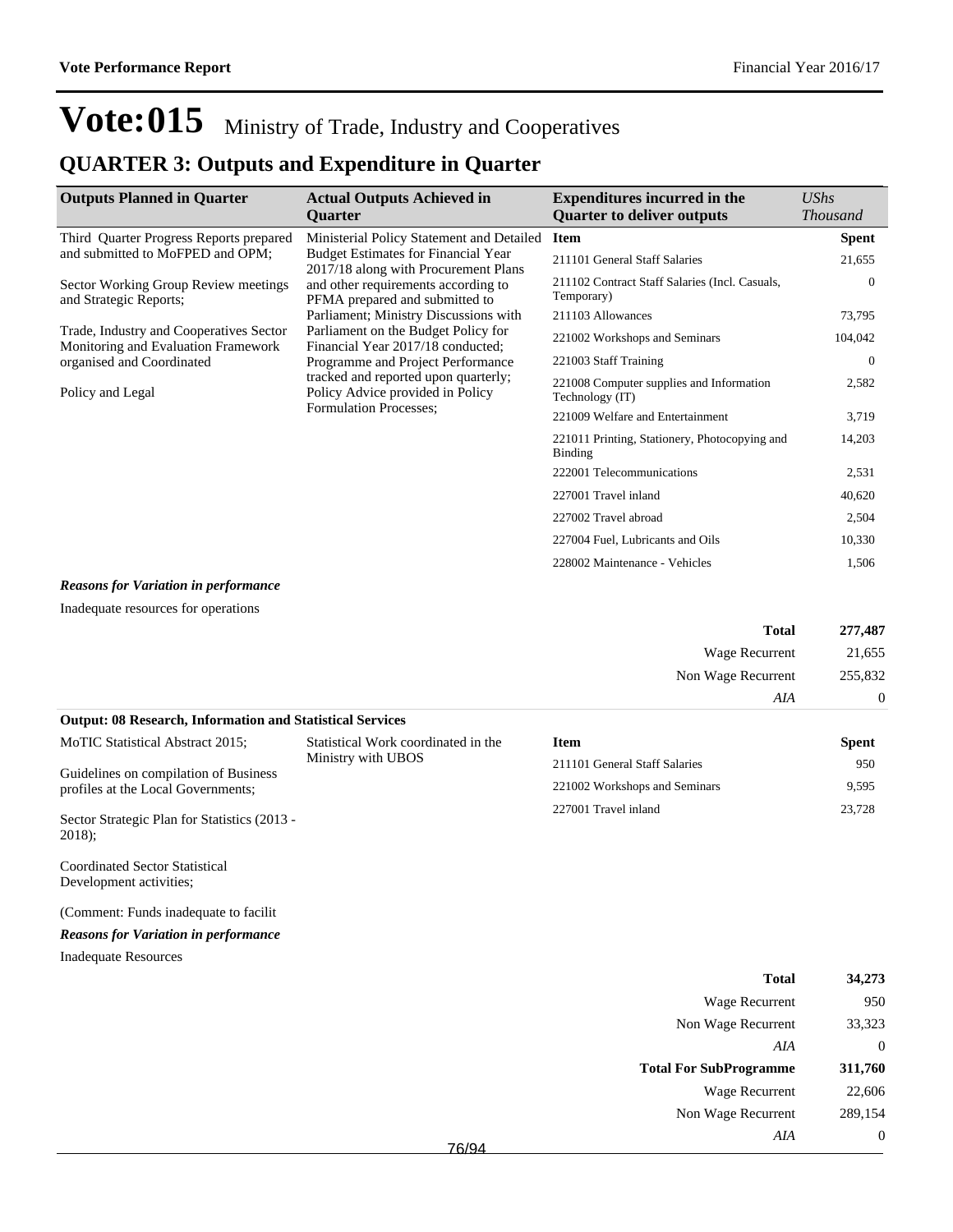| <b>Outputs Planned in Quarter</b>                                    | <b>Actual Outputs Achieved in</b><br>Quarter                               | <b>Expenditures incurred in the</b><br><b>Quarter to deliver outputs</b> | <b>UShs</b><br><b>Thousand</b> |
|----------------------------------------------------------------------|----------------------------------------------------------------------------|--------------------------------------------------------------------------|--------------------------------|
| <b>Development Projects</b>                                          |                                                                            |                                                                          |                                |
| Project: 0248 Government Purchases and Taxes                         |                                                                            |                                                                          |                                |
| <b>Outputs Provided</b>                                              |                                                                            |                                                                          |                                |
| <b>Output: 02 Sector Coordination and Administrative Services</b>    |                                                                            |                                                                          |                                |
|                                                                      |                                                                            | <b>Item</b>                                                              | <b>Spent</b>                   |
|                                                                      |                                                                            | 228001 Maintenance - Civil                                               | $\overline{0}$                 |
|                                                                      |                                                                            | 228002 Maintenance - Vehicles                                            | $\mathbf{0}$                   |
| <b>Reasons for Variation in performance</b>                          |                                                                            |                                                                          |                                |
|                                                                      |                                                                            |                                                                          |                                |
|                                                                      |                                                                            | <b>Total</b>                                                             | $\bf{0}$                       |
|                                                                      |                                                                            | GoU Development                                                          | $\boldsymbol{0}$               |
|                                                                      |                                                                            | <b>External Financing</b>                                                | $\boldsymbol{0}$               |
|                                                                      |                                                                            | AIA                                                                      | $\boldsymbol{0}$               |
| <b>Capital Purchases</b>                                             |                                                                            |                                                                          |                                |
|                                                                      | <b>Output: 75 Purchase of Motor Vehicles and Other Transport Equipment</b> |                                                                          |                                |
|                                                                      |                                                                            | <b>Item</b>                                                              | <b>Spent</b>                   |
|                                                                      |                                                                            | 312201 Transport Equipment                                               | $\mathbf{0}$                   |
| <b>Reasons for Variation in performance</b>                          |                                                                            |                                                                          |                                |
|                                                                      |                                                                            |                                                                          |                                |
|                                                                      |                                                                            | <b>Total</b>                                                             | $\bf{0}$                       |
|                                                                      |                                                                            | GoU Development                                                          | $\boldsymbol{0}$               |
|                                                                      |                                                                            | <b>External Financing</b>                                                | $\boldsymbol{0}$               |
|                                                                      |                                                                            | <b>AIA</b>                                                               | $\boldsymbol{0}$               |
| Output: 76 Purchase of Office and ICT Equipment, including Software  |                                                                            |                                                                          |                                |
|                                                                      |                                                                            | <b>Item</b>                                                              | <b>Spent</b>                   |
|                                                                      |                                                                            | 312202 Machinery and Equipment                                           | $\overline{0}$                 |
| <b>Reasons for Variation in performance</b>                          |                                                                            |                                                                          |                                |
|                                                                      |                                                                            |                                                                          |                                |
|                                                                      |                                                                            | <b>Total</b>                                                             | $\bf{0}$                       |
|                                                                      |                                                                            | GoU Development                                                          | $\theta$                       |
|                                                                      |                                                                            | <b>External Financing</b>                                                | $\boldsymbol{0}$               |
|                                                                      |                                                                            | AIA                                                                      | $\boldsymbol{0}$               |
| Output: 78 Purchase of Office and Residential Furniture and Fittings |                                                                            |                                                                          |                                |
|                                                                      |                                                                            | <b>Item</b>                                                              | <b>Spent</b>                   |
|                                                                      |                                                                            | 312203 Furniture & Fixtures                                              | $\boldsymbol{0}$               |
| <b>Reasons for Variation in performance</b>                          |                                                                            |                                                                          |                                |
|                                                                      |                                                                            |                                                                          |                                |
|                                                                      |                                                                            | <b>Total</b>                                                             | $\bf{0}$                       |
|                                                                      |                                                                            | <b>GoU</b> Development                                                   | $\boldsymbol{0}$               |
|                                                                      |                                                                            | <b>External Financing</b>                                                | $\boldsymbol{0}$               |
|                                                                      | 77/94                                                                      | AIA                                                                      | $\boldsymbol{0}$               |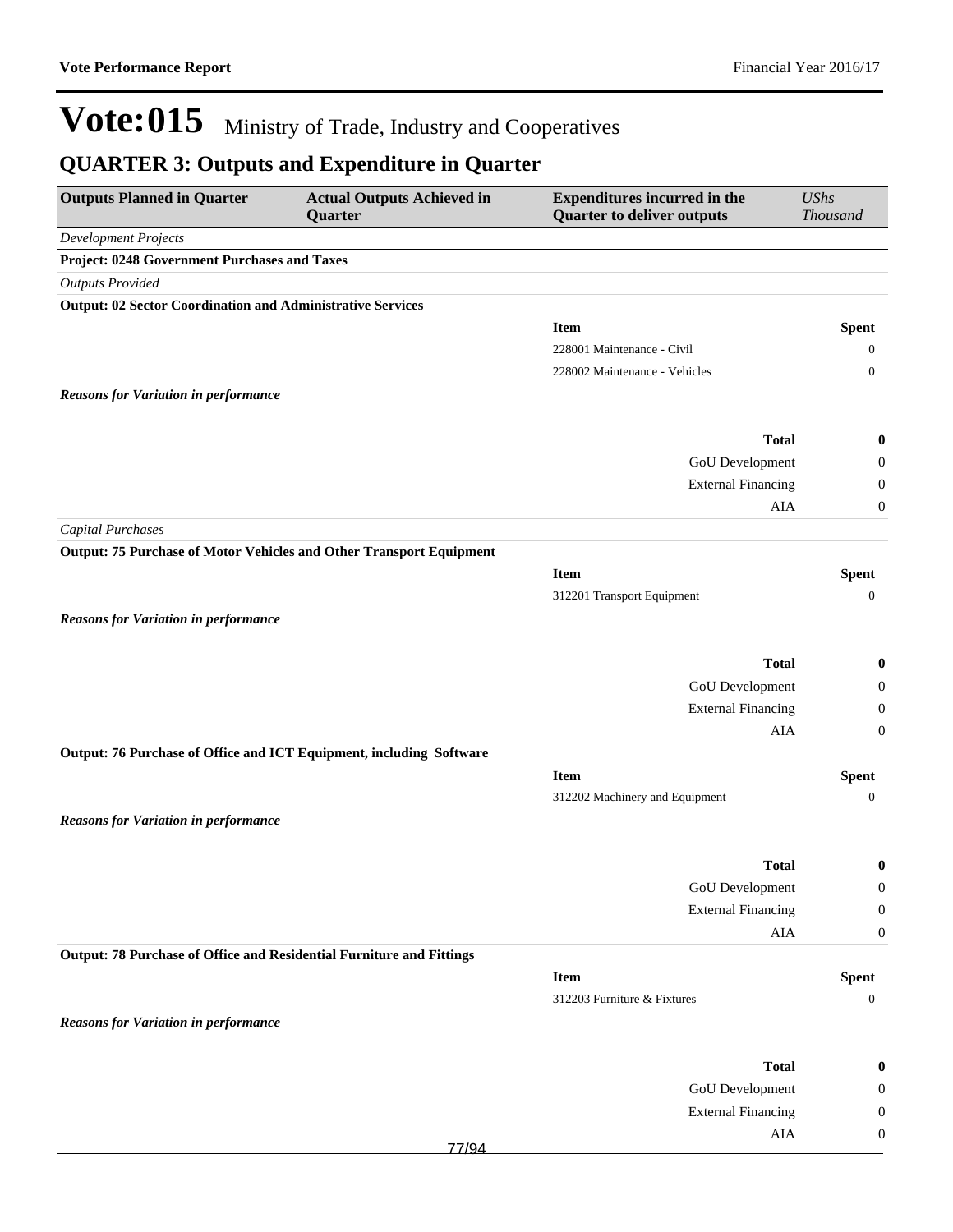| <b>Outputs Planned in Quarter</b>                                         | <b>Actual Outputs Achieved in</b><br>Quarter                                              | <b>Expenditures incurred in the</b><br><b>Quarter to deliver outputs</b> | <b>UShs</b><br>Thousand |
|---------------------------------------------------------------------------|-------------------------------------------------------------------------------------------|--------------------------------------------------------------------------|-------------------------|
|                                                                           |                                                                                           | <b>Total For SubProgramme</b>                                            | $\boldsymbol{0}$        |
|                                                                           |                                                                                           | GoU Development                                                          | $\boldsymbol{0}$        |
|                                                                           |                                                                                           | <b>External Financing</b>                                                | $\overline{0}$          |
|                                                                           |                                                                                           | AIA                                                                      | $\boldsymbol{0}$        |
| <b>Development Projects</b>                                               |                                                                                           |                                                                          |                         |
| Project: 1408 Support to the Ministry of Trade, Industry and Cooperatives |                                                                                           |                                                                          |                         |
| <b>Outputs Provided</b>                                                   |                                                                                           |                                                                          |                         |
| Output: 01 Policy, consultation, planning and monitoring services         |                                                                                           |                                                                          |                         |
|                                                                           | The Trade Industry and Cooperatives                                                       | <b>Item</b>                                                              | <b>Spent</b>            |
|                                                                           | Sector Working Group meetings on the<br>Budget Estimates for FY 2017/18 and               | 221002 Workshops and Seminars                                            | 60,167                  |
|                                                                           | Project Profiles for the Public Investment<br>Plan were facilitated                       | 227001 Travel inland                                                     | 170,004                 |
| <b>Reasons for Variation in performance</b>                               |                                                                                           |                                                                          |                         |
|                                                                           | Inadequate resources to properly coordinate the TIC-SWG activities and functions          |                                                                          |                         |
|                                                                           |                                                                                           | <b>Total</b>                                                             | 230,171                 |
|                                                                           |                                                                                           | GoU Development                                                          | 230,171                 |
|                                                                           |                                                                                           | <b>External Financing</b>                                                | $\boldsymbol{0}$        |
|                                                                           |                                                                                           | AIA                                                                      | $\boldsymbol{0}$        |
| <b>Output: 02 Sector Coordination and Administrative Services</b>         |                                                                                           |                                                                          |                         |
|                                                                           | The Ministry's Plumbing and Water<br>systems were continuously repaired and               | <b>Item</b>                                                              | <b>Spent</b>            |
|                                                                           | maintained along with the Lift and other                                                  | 221002 Workshops and Seminars                                            | 134,838                 |
|                                                                           | <b>Premise Facilities</b>                                                                 | 221012 Small Office Equipment                                            | 2,250                   |
|                                                                           |                                                                                           | 227001 Travel inland                                                     | 19,930                  |
|                                                                           |                                                                                           | 228001 Maintenance - Civil                                               | 4,985                   |
|                                                                           |                                                                                           | 228002 Maintenance - Vehicles                                            | 66,169                  |
| <b>Reasons for Variation in performance</b>                               |                                                                                           |                                                                          |                         |
| N/A                                                                       |                                                                                           |                                                                          |                         |
|                                                                           |                                                                                           | <b>Total</b>                                                             | 228,172                 |
|                                                                           |                                                                                           | <b>GoU</b> Development                                                   | 228,172                 |
|                                                                           |                                                                                           | <b>External Financing</b>                                                | $\boldsymbol{0}$        |
| <b>Output: 07 Human Resource Management Services</b>                      |                                                                                           | AIA                                                                      | $\boldsymbol{0}$        |
|                                                                           |                                                                                           | <b>Item</b>                                                              |                         |
|                                                                           | Ministry staff were supported in capacity<br>building courses to develop their skills and | 221002 Workshops and Seminars                                            | <b>Spent</b><br>72,500  |
|                                                                           | expertise in their various disciplines                                                    | 221003 Staff Training                                                    | 1,000                   |
| <b>Reasons for Variation in performance</b>                               |                                                                                           |                                                                          |                         |
| Inadequate resource to cover every department                             |                                                                                           |                                                                          |                         |
|                                                                           |                                                                                           | <b>Total</b>                                                             | 73,500                  |
|                                                                           |                                                                                           | GoU Development                                                          | 73,500                  |
|                                                                           |                                                                                           | <b>External Financing</b>                                                | $\boldsymbol{0}$        |
|                                                                           |                                                                                           | AIA                                                                      | $\boldsymbol{0}$        |
|                                                                           | 70/2                                                                                      |                                                                          |                         |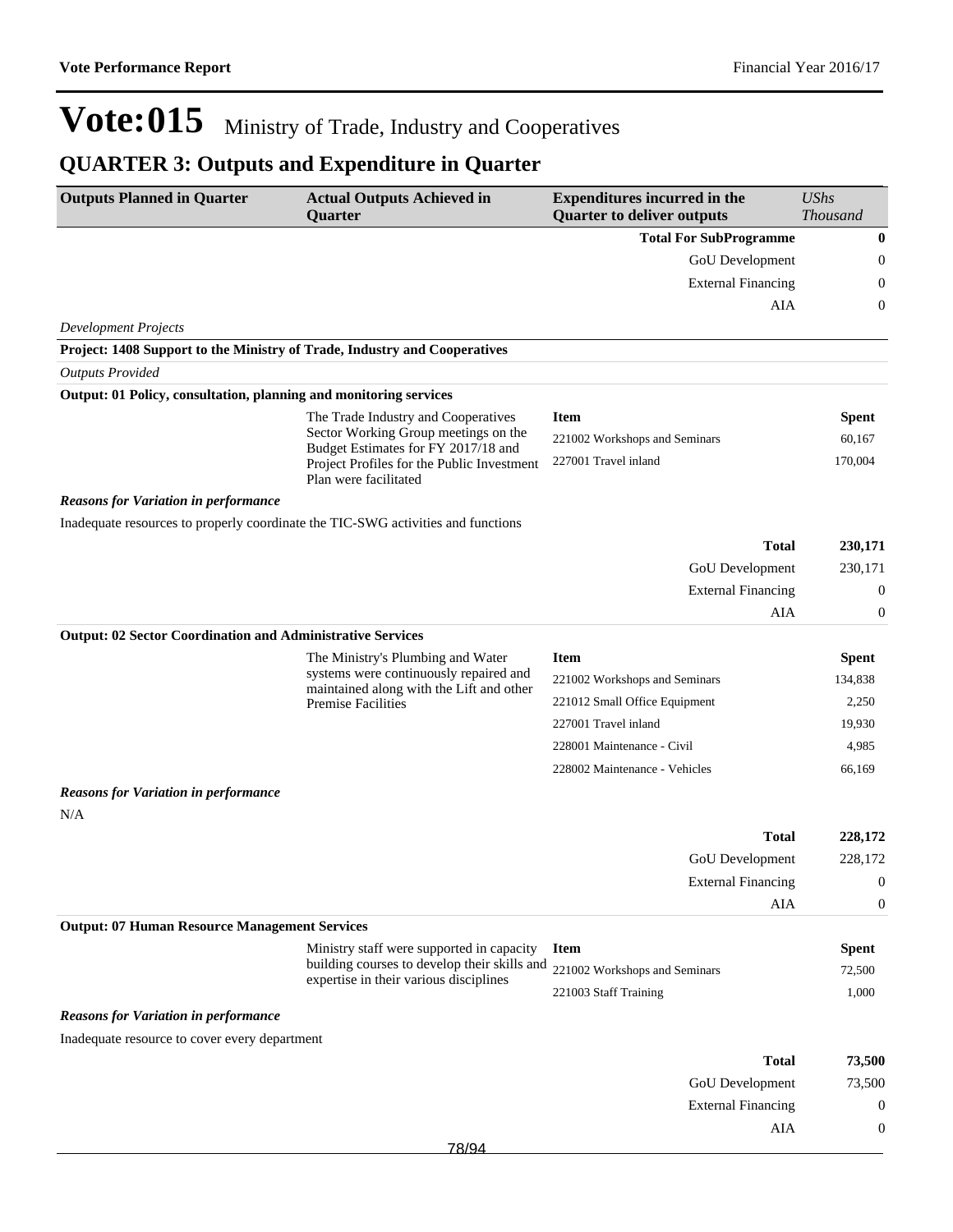| <b>Outputs Planned in Quarter</b>                                    | <b>Actual Outputs Achieved in</b><br>Quarter | <b>Expenditures incurred in the</b><br><b>Quarter to deliver outputs</b> | <b>UShs</b><br><b>Thousand</b> |
|----------------------------------------------------------------------|----------------------------------------------|--------------------------------------------------------------------------|--------------------------------|
| <b>Output: 08 Research, Information and Statistical Services</b>     |                                              |                                                                          |                                |
|                                                                      | Sector Statistical Committee meeting         | <b>Item</b>                                                              | <b>Spent</b>                   |
|                                                                      | facilitated                                  | 221002 Workshops and Seminars                                            | 13,000                         |
|                                                                      |                                              | 227001 Travel inland                                                     | 17,475                         |
| <b>Reasons for Variation in performance</b>                          |                                              |                                                                          |                                |
| Inadequate resources                                                 |                                              |                                                                          |                                |
|                                                                      |                                              | <b>Total</b>                                                             | 30,475                         |
|                                                                      |                                              | GoU Development                                                          | 30,475                         |
|                                                                      |                                              | <b>External Financing</b>                                                | 0                              |
|                                                                      |                                              | AIA                                                                      | 0                              |
| <b>Capital Purchases</b>                                             |                                              |                                                                          |                                |
| Output: 75 Purchase of Motor Vehicles and Other Transport Equipment  |                                              |                                                                          |                                |
|                                                                      | N/A                                          | <b>Item</b>                                                              | <b>Spent</b>                   |
|                                                                      |                                              | 312201 Transport Equipment                                               | 496,157                        |
| <b>Reasons for Variation in performance</b>                          |                                              |                                                                          |                                |
| N/A                                                                  |                                              |                                                                          |                                |
|                                                                      |                                              | <b>Total</b>                                                             | 496,157                        |
|                                                                      |                                              | GoU Development                                                          | 496,157                        |
|                                                                      |                                              | <b>External Financing</b>                                                | $\mathbf{0}$                   |
|                                                                      |                                              | AIA                                                                      | 0                              |
| Output: 76 Purchase of Office and ICT Equipment, including Software  |                                              |                                                                          |                                |
|                                                                      | N/A                                          | <b>Item</b>                                                              | <b>Spent</b>                   |
|                                                                      |                                              | 312202 Machinery and Equipment                                           | 120,279                        |
| <b>Reasons for Variation in performance</b>                          |                                              |                                                                          |                                |
| N/A                                                                  |                                              |                                                                          |                                |
|                                                                      |                                              | <b>Total</b>                                                             | 120,279                        |
|                                                                      |                                              | GoU Development                                                          | 120,279                        |
|                                                                      |                                              | <b>External Financing</b>                                                | 0                              |
|                                                                      |                                              | AIA                                                                      | $\boldsymbol{0}$               |
| Output: 78 Purchase of Office and Residential Furniture and Fittings |                                              |                                                                          |                                |
|                                                                      | Procured Office Furniture, Fittings and      | <b>Item</b>                                                              | <b>Spent</b>                   |
|                                                                      | equipment for the offices including chairs   | 312203 Furniture & Fixtures                                              | 6,000                          |
| <b>Reasons for Variation in performance</b>                          |                                              |                                                                          |                                |
| N/A                                                                  |                                              |                                                                          |                                |
|                                                                      |                                              | <b>Total</b>                                                             | 6,000                          |
|                                                                      |                                              | GoU Development                                                          | 6,000                          |
|                                                                      |                                              | <b>External Financing</b>                                                | $\boldsymbol{0}$               |
|                                                                      |                                              | AIA                                                                      | $\boldsymbol{0}$               |
|                                                                      |                                              | <b>Total For SubProgramme</b>                                            | 1,184,754                      |
|                                                                      |                                              | GoU Development                                                          | 1,184,754                      |
|                                                                      |                                              | <b>External Financing</b>                                                | $\boldsymbol{0}$               |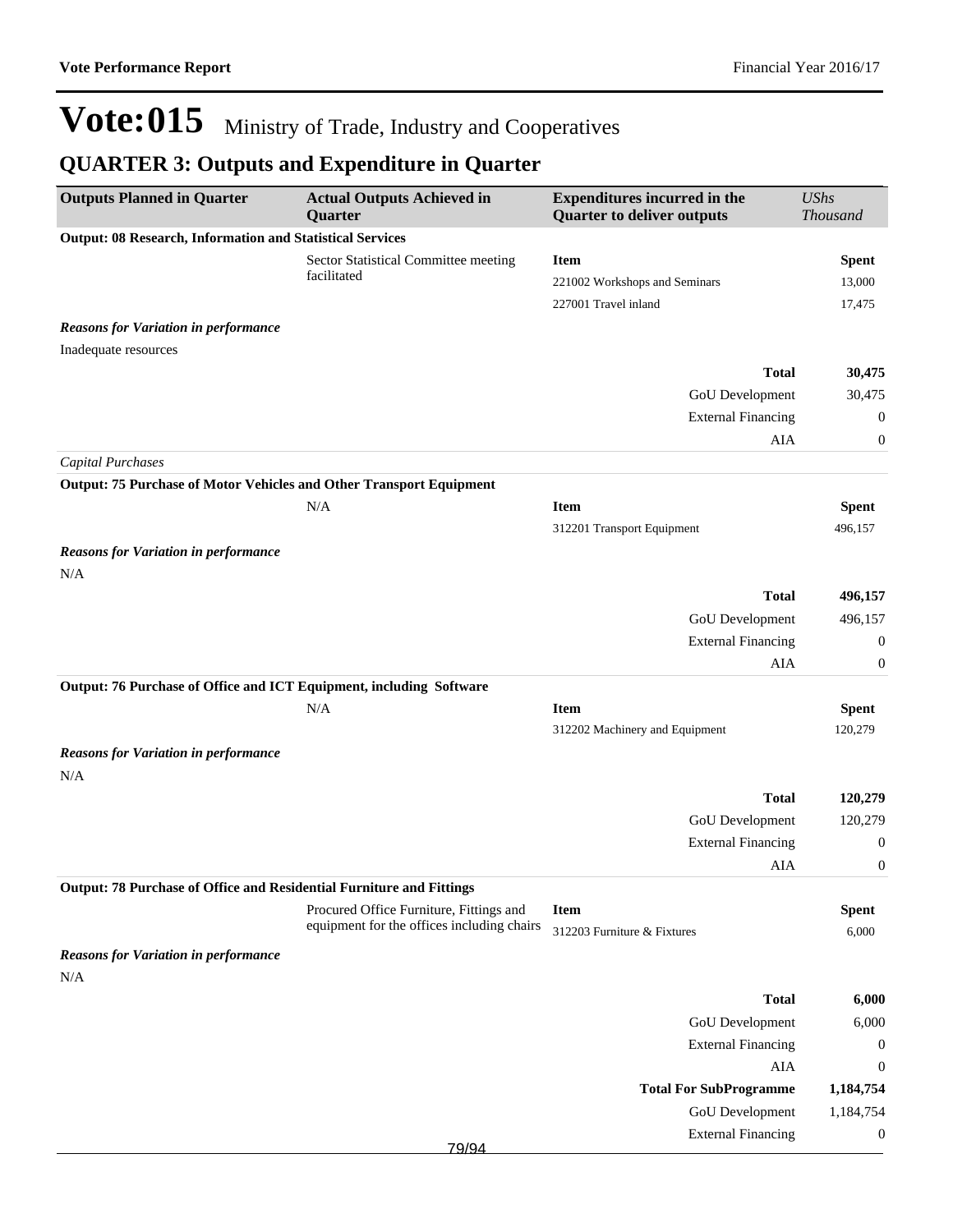| <b>Outputs Planned in Quarter</b> | <b>Actual Outputs Achieved in</b> | <b>Expenditures incurred in the</b> | <b>UShs</b>     |
|-----------------------------------|-----------------------------------|-------------------------------------|-----------------|
|                                   | Ouarter                           | <b>Quarter to deliver outputs</b>   | <b>Thousand</b> |
|                                   |                                   | AIA                                 | $\Omega$        |
|                                   |                                   | <b>GRAND TOTAL</b>                  | 26,017,104      |
|                                   |                                   | Wage Recurrent                      | 1,045,556       |
|                                   |                                   | Non Wage Recurrent                  | 11,938,950      |
|                                   |                                   | <b>GoU</b> Development              | 13,032,598      |
|                                   |                                   | <b>External Financing</b>           | $\overline{0}$  |
|                                   |                                   | AIA                                 | $\Omega$        |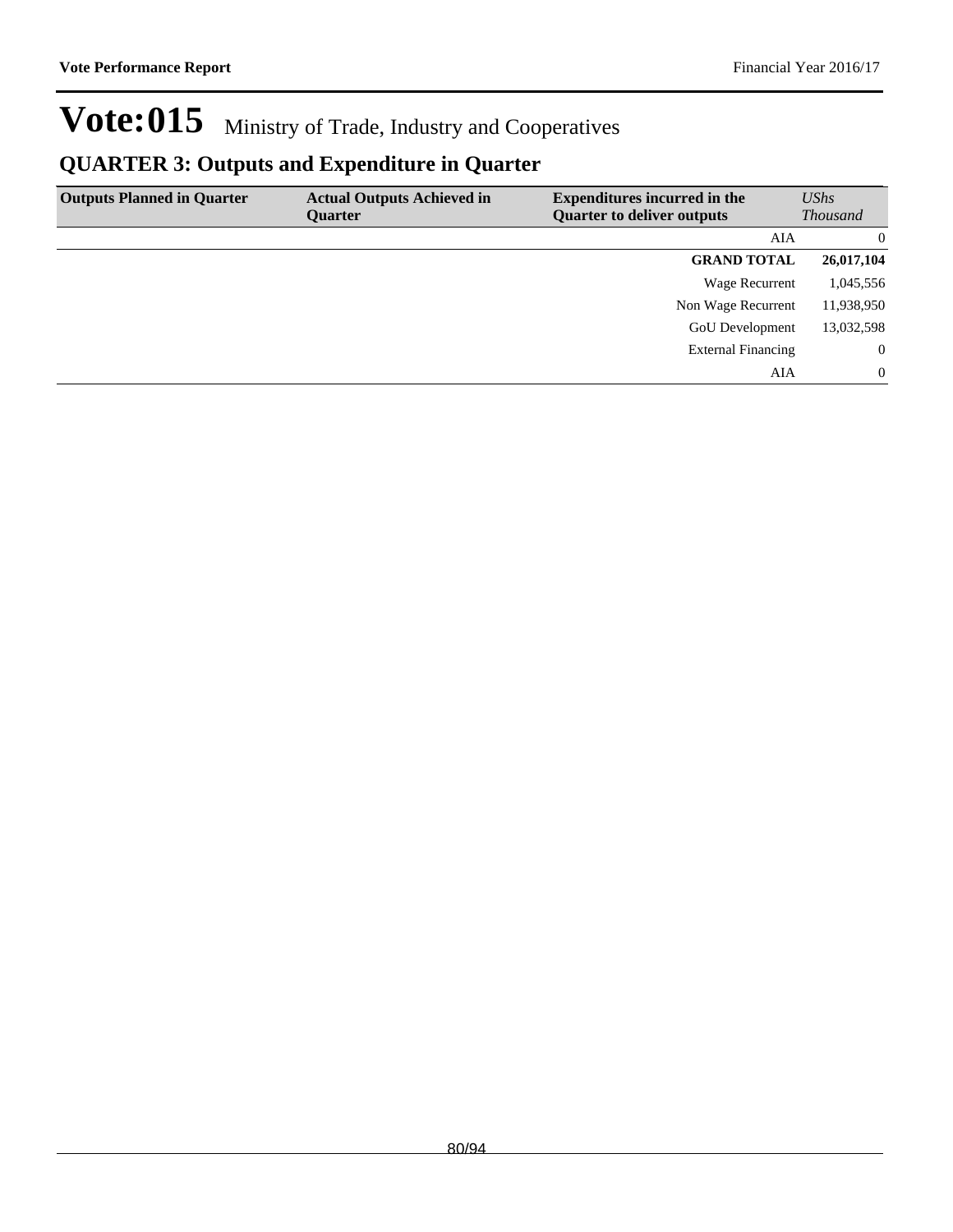#### *UShs Thousand* **Planned Outputs for the Quarter Estimated Funds Available in Quarter (from balance brought forward and actual/expected releaes)**

#### **Program: 01 Industrial and Technological Development**

*Recurrent Programmes*

#### **Subprogram: 12 Industry and Technology**

*Outputs Provided*

#### **Output: 01 Industrial Policies, Strategies and Monitoring Services**

| Industrial Licensing Bill, Cabinet                                                                               | Item                             | <b>Balance b/f</b> | <b>New Funds</b> | Total  |
|------------------------------------------------------------------------------------------------------------------|----------------------------------|--------------------|------------------|--------|
| 15 Technical Guidance and Inspection Field Visits aimed at                                                       | 211101 General Staff Salaries    | 18,736             | $\mathbf{0}$     | 18,736 |
| enhancing implementaion of Industrial Development<br>Initiatives, Policy Oversight and Environmental monitoring; | 211103 Allowances                | 3                  | $\mathbf{0}$     | 3      |
|                                                                                                                  | 221002 Workshops and Seminars    | 7,994              | $\mathbf{0}$     | 7,994  |
|                                                                                                                  | 221009 Welfare and Entertainment | 92                 | $\mathbf{0}$     | 92     |
|                                                                                                                  | 227001 Travel inland             | 17,941             | $\mathbf{0}$     | 17,941 |
|                                                                                                                  | 228002 Maintenance - Vehicles    | 4,704              | $\mathbf{0}$     | 4,704  |
|                                                                                                                  | <b>Total</b>                     | 49,470             | $\mathbf{0}$     | 49,470 |
|                                                                                                                  | <b>Wage Recurrent</b>            | 18,736             | 0                | 18,736 |
|                                                                                                                  | <b>Non Wage Recurrent</b>        | 22,326             | 0                | 22,326 |
|                                                                                                                  | AIA                              | 0                  | 0                | 0      |
|                                                                                                                  |                                  |                    |                  |        |

#### **Output: 02 Capacity Building for Jua Kali and Private Sector**

**Output: 03 Industrial Information Services**

| Guidelines and Roadmap developed for the 2015 Regional<br><b>EAC Exhibition for Micro and Small Enterprises:</b> | <b>Item</b>                   |                           | <b>Balance b/f</b> | <b>New Funds</b> | <b>Total</b> |
|------------------------------------------------------------------------------------------------------------------|-------------------------------|---------------------------|--------------------|------------------|--------------|
|                                                                                                                  | 211101 General Staff Salaries |                           | 30.601             | $\mathbf{0}$     | 30,601       |
|                                                                                                                  | 211103 Allowances             |                           | 9,360              | $\mathbf{0}$     | 9,360        |
|                                                                                                                  | 221002 Workshops and Seminars |                           | 7,779              | $\mathbf{0}$     | 7,779        |
|                                                                                                                  |                               | <b>Total</b>              | 47.740             | $\mathbf{0}$     | 47,740       |
|                                                                                                                  |                               | <b>Wage Recurrent</b>     | 30,601             | 0                | 30,601       |
|                                                                                                                  |                               | <b>Non Wage Recurrent</b> | 38,277             | 0                | 38,277       |
|                                                                                                                  |                               | AIA                       | 0                  | 0                | 0            |

| Capacity building of MSMEs and awareness creation on<br>services of the Ministry and affiliated Institutions; | Item                          |                           | <b>Balance b/f</b> | <b>New Funds</b> | Total  |
|---------------------------------------------------------------------------------------------------------------|-------------------------------|---------------------------|--------------------|------------------|--------|
|                                                                                                               | 211101 General Staff Salaries |                           | 7,935              | $\theta$         | 7,935  |
|                                                                                                               | 221002 Workshops and Seminars |                           | 2,289              | $\theta$         | 2,289  |
|                                                                                                               |                               | <b>Total</b>              | 10.224             | $\theta$         | 10.224 |
|                                                                                                               |                               | <b>Wage Recurrent</b>     | 7,935              | 0                | 7,935  |
|                                                                                                               |                               | <b>Non Wage Recurrent</b> | 23,967             | 0                | 23,967 |
|                                                                                                               |                               | AIA                       | 0                  | 0                | 0      |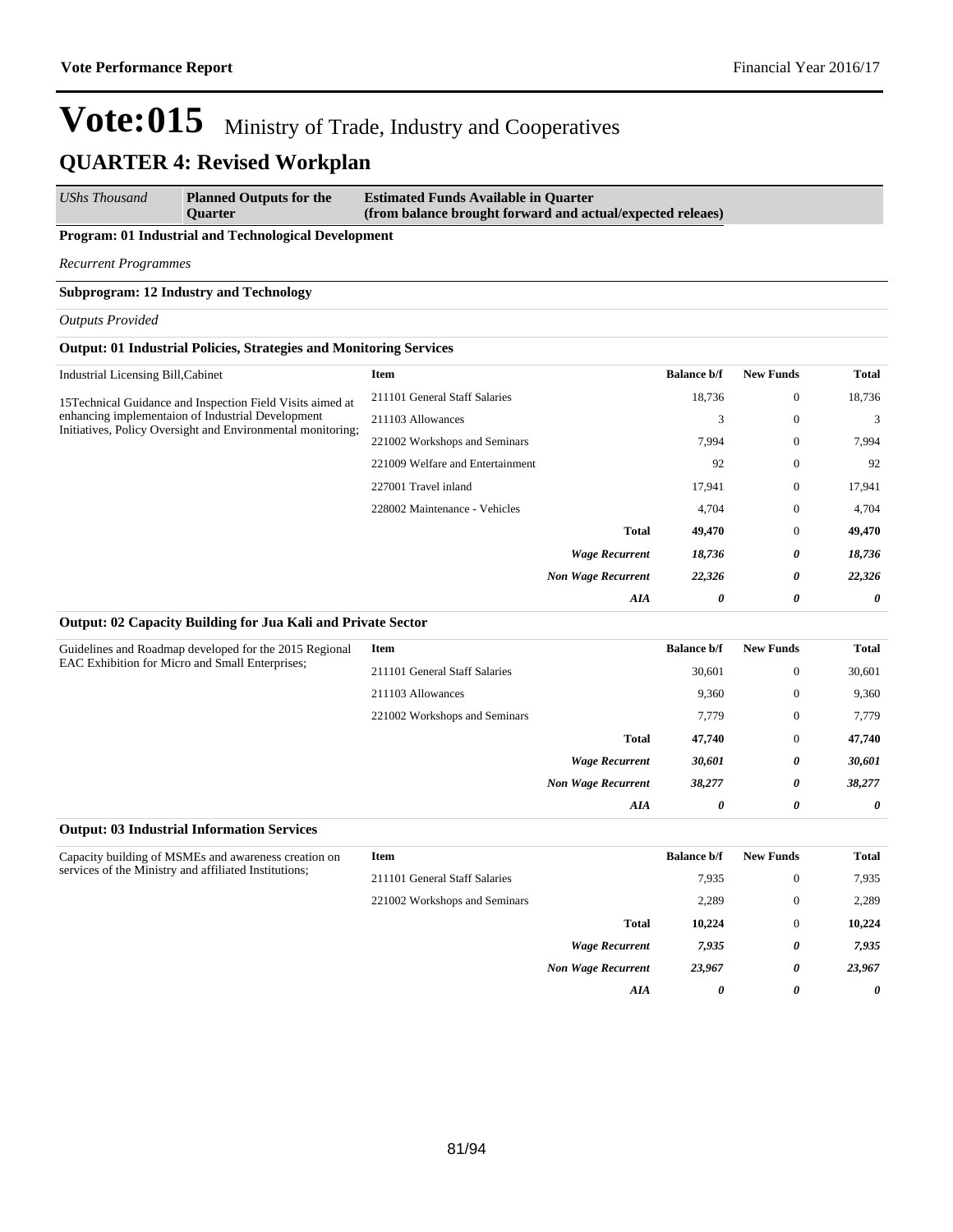| UShs Thousand                                                         | <b>Planned Outputs for the</b><br><b>Ouarter</b> | <b>Estimated Funds Available in Quarter</b><br>(from balance brought forward and actual/expected releaes) |                    |                       |              |  |  |
|-----------------------------------------------------------------------|--------------------------------------------------|-----------------------------------------------------------------------------------------------------------|--------------------|-----------------------|--------------|--|--|
| <b>Output: 04 Promotion of Value Addition and Cluster Development</b> |                                                  |                                                                                                           |                    |                       |              |  |  |
| Directorate of Micro, Small and Medium Enterprises                    |                                                  | Item                                                                                                      | <b>Balance b/f</b> | <b>New Funds</b>      | <b>Total</b> |  |  |
|                                                                       |                                                  | 211101 General Staff Salaries                                                                             | 91                 | $\mathbf{0}$          | 91           |  |  |
|                                                                       |                                                  | 211103 Allowances                                                                                         | 131                | $\mathbf{0}$          | 131          |  |  |
|                                                                       |                                                  | 221002 Workshops and Seminars                                                                             | 163                | $\mathbf{0}$          | 163          |  |  |
|                                                                       |                                                  | 221011 Printing, Stationery, Photocopying and Binding                                                     | 17                 | $\mathbf{0}$          | 17           |  |  |
|                                                                       |                                                  | 222001 Telecommunications                                                                                 | 4,000              | $\mathbf{0}$          | 4,000        |  |  |
|                                                                       |                                                  | 222003 Information and communications technology (ICT)                                                    | 29,127             | $\mathbf{0}$          | 29,127       |  |  |
|                                                                       |                                                  | 225001 Consultancy Services- Short term                                                                   | 15,430             | $\mathbf{0}$          | 15,430       |  |  |
|                                                                       |                                                  | 227001 Travel inland                                                                                      | 25,861             | $\overline{0}$        | 25,861       |  |  |
|                                                                       |                                                  | <b>Total</b>                                                                                              | 74,820             | $\mathbf{0}$          | 74,820       |  |  |
|                                                                       |                                                  | <b>Wage Recurrent</b>                                                                                     | 91                 | $\boldsymbol{\theta}$ | 91           |  |  |
|                                                                       |                                                  | <b>Non Wage Recurrent</b>                                                                                 | (243, 783)         | 0                     | (243, 783)   |  |  |
|                                                                       |                                                  | AIA                                                                                                       | 0                  | $\boldsymbol{\theta}$ | 0            |  |  |

*Outputs Funded*

#### **Output: 51 Management Training and Advisory Services (MTAC)**

 Engagement of the council on matters pertaining to MTAC's growth;

2. Development of internal audit strategies and audit executions;

3. Comprehensive risk management framework developed and implemented to ensure risk effectiveness;

#### 4. Provision of

#### **Output: 52 Commercial and Economic Infrastructure Development (UDC)**

Business Reviews and due diligence reports produced;

Viable Projects Identified;

Monitoring reports for unfunded projects;

Quarterly and Annual Financial Reports;

Staff salaries, allowances and benefits paid;

Staff capacity built and enhanced;

Publi

*Development Projects*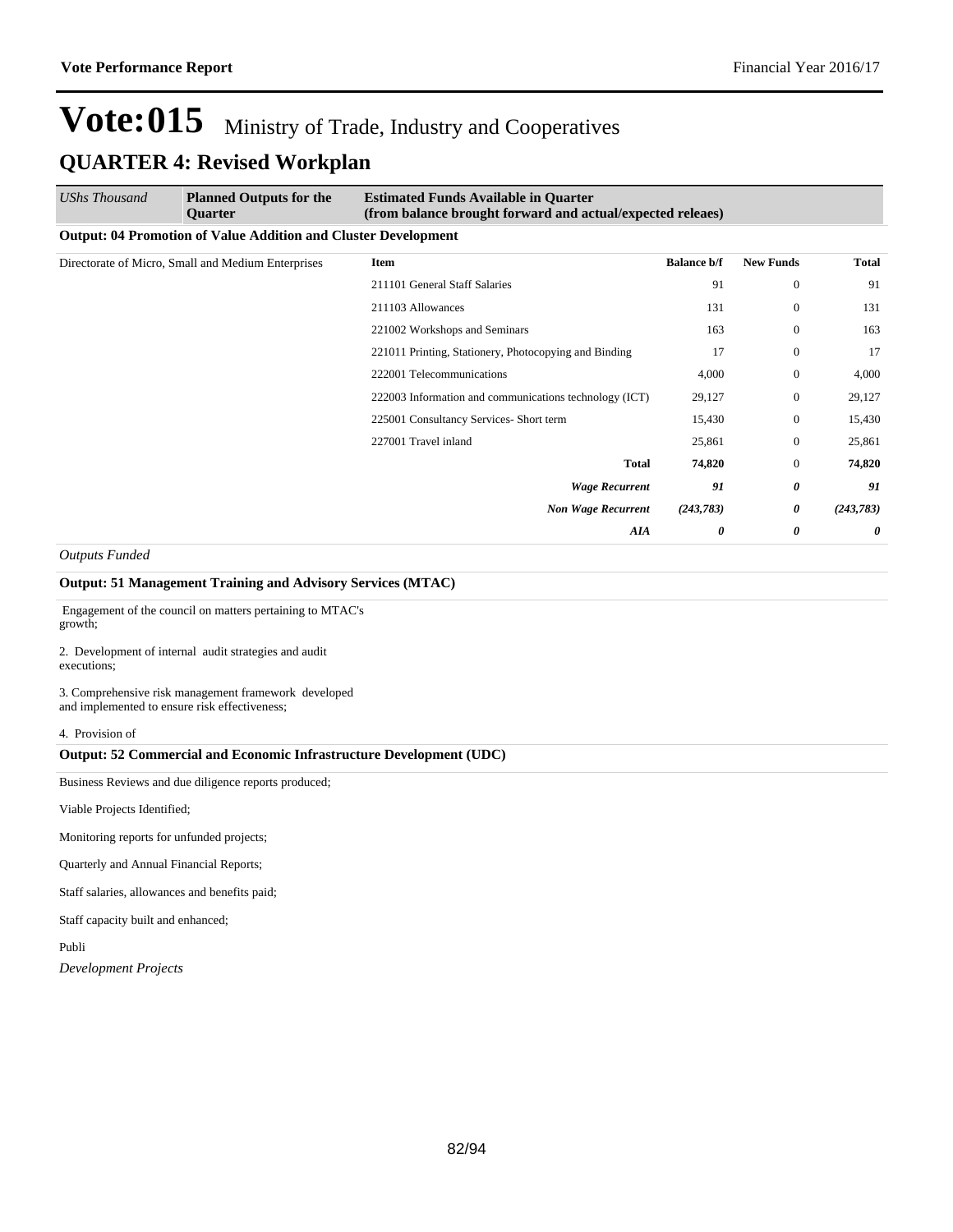| UShs Thousand                      | <b>Planned Outputs for the</b><br><b>Ouarter</b>                          | <b>Estimated Funds Available in Quarter</b><br>(from balance brought forward and actual/expected releaes) |                    |                  |              |
|------------------------------------|---------------------------------------------------------------------------|-----------------------------------------------------------------------------------------------------------|--------------------|------------------|--------------|
| Project: 1111 Soroti Fruit Factory |                                                                           |                                                                                                           |                    |                  |              |
| <b>Capital Purchases</b>           |                                                                           |                                                                                                           |                    |                  |              |
|                                    | Output: 77 Purchase of Specialised Machinery & Equipment                  |                                                                                                           |                    |                  |              |
|                                    | UDC Value Addition Projects for Tea in Kabale and Kisoro                  |                                                                                                           |                    |                  |              |
| (Awaiting own project code):       |                                                                           |                                                                                                           |                    |                  |              |
| working group (taskforce);         | Formation and facilitation of a multi sectoral technical                  |                                                                                                           |                    |                  |              |
| agro-industry value chai           | Empowerment of the key players along the sector specific                  |                                                                                                           |                    |                  |              |
|                                    | <b>Output: 80 Construction of Common Industrial Facilities</b>            |                                                                                                           |                    |                  |              |
| Project progress reports produced; |                                                                           | Item                                                                                                      | <b>Balance b/f</b> | <b>New Funds</b> | <b>Total</b> |
| Soroti fruit factory publicized;   |                                                                           | 281504 Monitoring, Supervision & Appraisal of capital<br>works                                            | 54,004             | $\mathbf{0}$     | 54,004       |
| benchmarking reports produced;     |                                                                           | <b>Total</b>                                                                                              | 54,004             | $\boldsymbol{0}$ | 54,004       |
| project Administrative expense;    |                                                                           | <b>GoU</b> Development                                                                                    | 54,004             | 0                | 54,004       |
|                                    |                                                                           | <b>External Financing</b>                                                                                 | 0                  | 0                | 0            |
| factory operations commenced       |                                                                           | AIA                                                                                                       | 0                  | 0                | 0            |
|                                    | Project: 1164 One Village One Product Programme                           |                                                                                                           |                    |                  |              |
| <b>Outputs Provided</b>            |                                                                           |                                                                                                           |                    |                  |              |
|                                    | <b>Output: 01 Industrial Policies, Strategies and Monitoring Services</b> |                                                                                                           |                    |                  |              |
|                                    | Efficient and Effective implementation of the Programme;                  | Item                                                                                                      | <b>Balance b/f</b> | <b>New Funds</b> | <b>Total</b> |
|                                    | 4 Action Plans for improved implementation of the OVOP                    | 228002 Maintenance - Vehicles                                                                             | 3,388              | $\boldsymbol{0}$ | 3,388        |
| June 2016;                         | program developed and shared with key stakeholders by                     | <b>Total</b>                                                                                              | 3,388              | $\mathbf{0}$     | 3,388        |
|                                    |                                                                           | <b>GoU</b> Development                                                                                    | 3,388              | 0                | 3,388        |
|                                    |                                                                           | <b>External Financing</b>                                                                                 | 0                  | 0                | 0            |
|                                    |                                                                           | AIA                                                                                                       | 0                  | 0                | 0            |
|                                    | Output: 02 Capacity Building for Jua Kali and Private Sector              |                                                                                                           |                    |                  |              |
|                                    | 40 OVOP Program beneficiaries from 2 model model                          | Item                                                                                                      | <b>Balance b/f</b> | <b>New Funds</b> | Total        |
| enterprises trained by June 2015   |                                                                           | 221002 Workshops and Seminars                                                                             | 17                 | $\boldsymbol{0}$ | 17           |
|                                    |                                                                           | <b>Total</b>                                                                                              | 17                 | $\mathbf{0}$     | $17\,$       |
|                                    |                                                                           | <b>GoU</b> Development                                                                                    | 17                 | 0                | $17\,$       |
|                                    |                                                                           | <b>External Financing</b>                                                                                 | 0                  | 0                | 0            |
|                                    |                                                                           | AIA                                                                                                       | 0                  | 0                | 0            |
|                                    | <b>Output: 04 Promotion of Value Addition and Cluster Development</b>     |                                                                                                           |                    |                  |              |

4 Operational Cooperatives selected for technical support by March 2016 (4 cooperatives per region);

Products from 2 OVOP Model Cooperatives Certified by June 2016;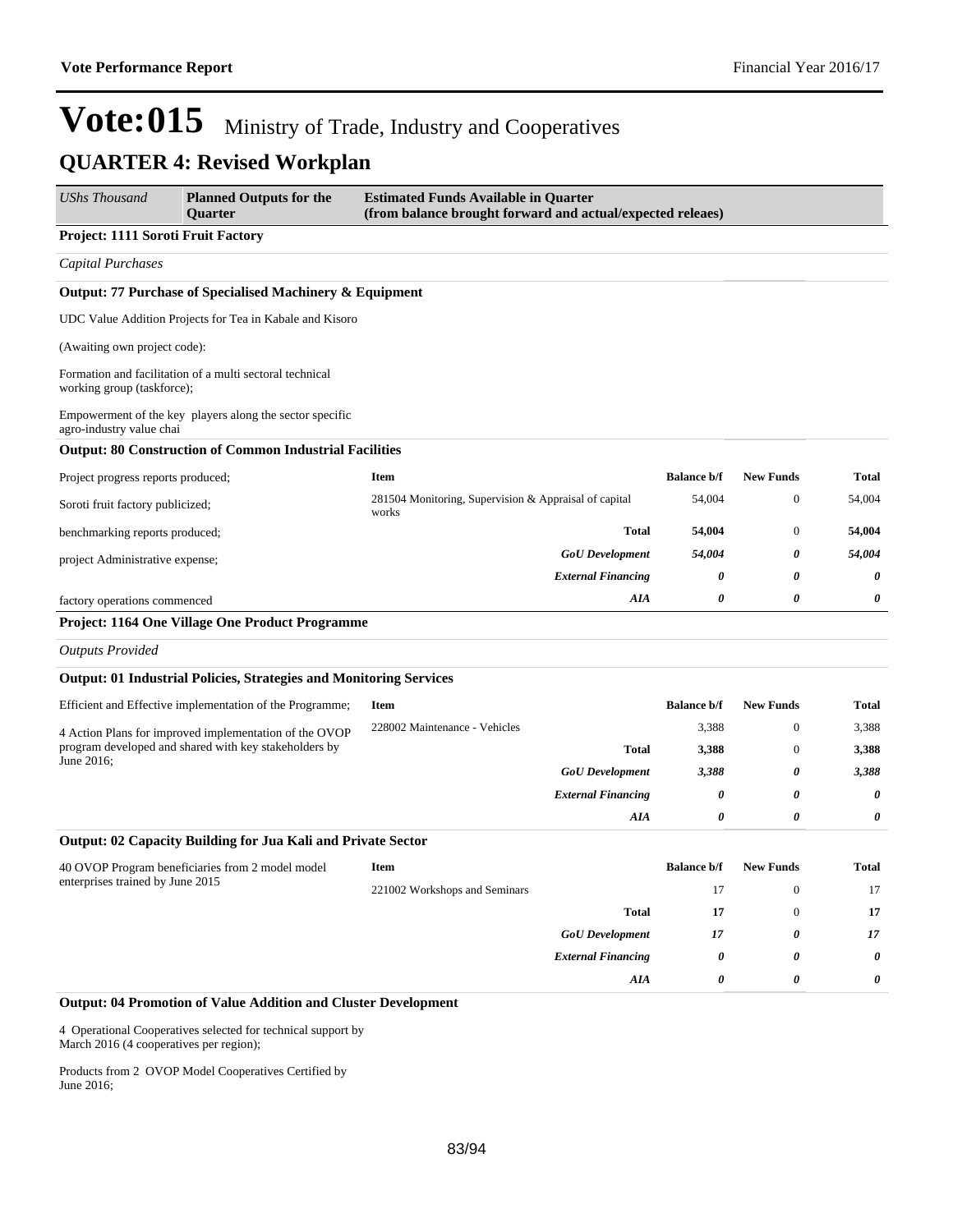### **QUARTER 4: Revised Workplan**

| <b>UShs Thousand</b>                                                | <b>Planned Outputs for the</b><br><b>Ouarter</b>               | <b>Estimated Funds Available in Quarter</b><br>(from balance brought forward and actual/expected releaes) |                           |                  |              |          |
|---------------------------------------------------------------------|----------------------------------------------------------------|-----------------------------------------------------------------------------------------------------------|---------------------------|------------------|--------------|----------|
| Capital Purchases                                                   |                                                                |                                                                                                           |                           |                  |              |          |
|                                                                     | <b>Output: 80 Construction of Common Industrial Facilities</b> |                                                                                                           |                           |                  |              |          |
| 4 unctional Model Processing Facilities established by June<br>2016 | Item                                                           |                                                                                                           | <b>Balance b/f</b>        | <b>New Funds</b> | Total        |          |
|                                                                     |                                                                | 312202 Machinery and Equipment                                                                            |                           | 54,270           | $\mathbf{0}$ | 54,270   |
|                                                                     |                                                                |                                                                                                           | <b>Total</b>              | 54,270           | $\mathbf{0}$ | 54,270   |
|                                                                     |                                                                |                                                                                                           | <b>GoU</b> Development    | 54,270           | 0            | 54,270   |
|                                                                     |                                                                |                                                                                                           | <b>External Financing</b> | 0                | 0            | $\theta$ |
|                                                                     |                                                                |                                                                                                           | AIA                       | 0                | 0            | 0        |
|                                                                     | <b>Project: 1250 Support to Innovation - EV Car Project</b>    |                                                                                                           |                           |                  |              |          |

*Outputs Provided*

#### **Output: 04 Promotion of Value Addition and Cluster Development**

|                             | <b>Balance b/f</b> | <b>New Funds</b> | Total |
|-----------------------------|--------------------|------------------|-------|
| 221004 Recruitment Expenses | 16                 |                  | 16    |
| Total                       | 16                 |                  | 16    |
| <b>GoU</b> Development      | 16                 | $\theta$         | 16    |
| <b>External Financing</b>   | 0                  | $\theta$         | 0     |
| AIA                         | 0                  | $\theta$         | 0     |
|                             |                    |                  |       |

#### **Program: 02 Cooperative Development**

*Recurrent Programmes*

#### **Subprogram: 13 Cooperatives Development**

*Outputs Provided*

#### **Output: 01 Cooperative Policies, Strategies and Monitoring services**

| <b>Item</b>                      | <b>Balance b/f</b>    | <b>New Funds</b> | <b>Total</b> |
|----------------------------------|-----------------------|------------------|--------------|
| 211101 General Staff Salaries    | 352                   | $\mathbf{0}$     | 352          |
| 221002 Workshops and Seminars    | 27                    | $\mathbf{0}$     | 27           |
| 221009 Welfare and Entertainment | 128                   | $\mathbf{0}$     | 128          |
| 222001 Telecommunications        | 2,000                 | $\mathbf{0}$     | 2,000        |
| 228002 Maintenance - Vehicles    | 1,304                 | $\mathbf{0}$     | 1,304        |
|                                  | <b>Total</b><br>3,811 | $\mathbf{0}$     | 3,811        |
| <b>Wage Recurrent</b>            | 352                   | 0                | 352          |
| <b>Non Wage Recurrent</b>        | 6,497                 | 0                | 6,497        |
|                                  | AIA<br>0              | 0                | 0            |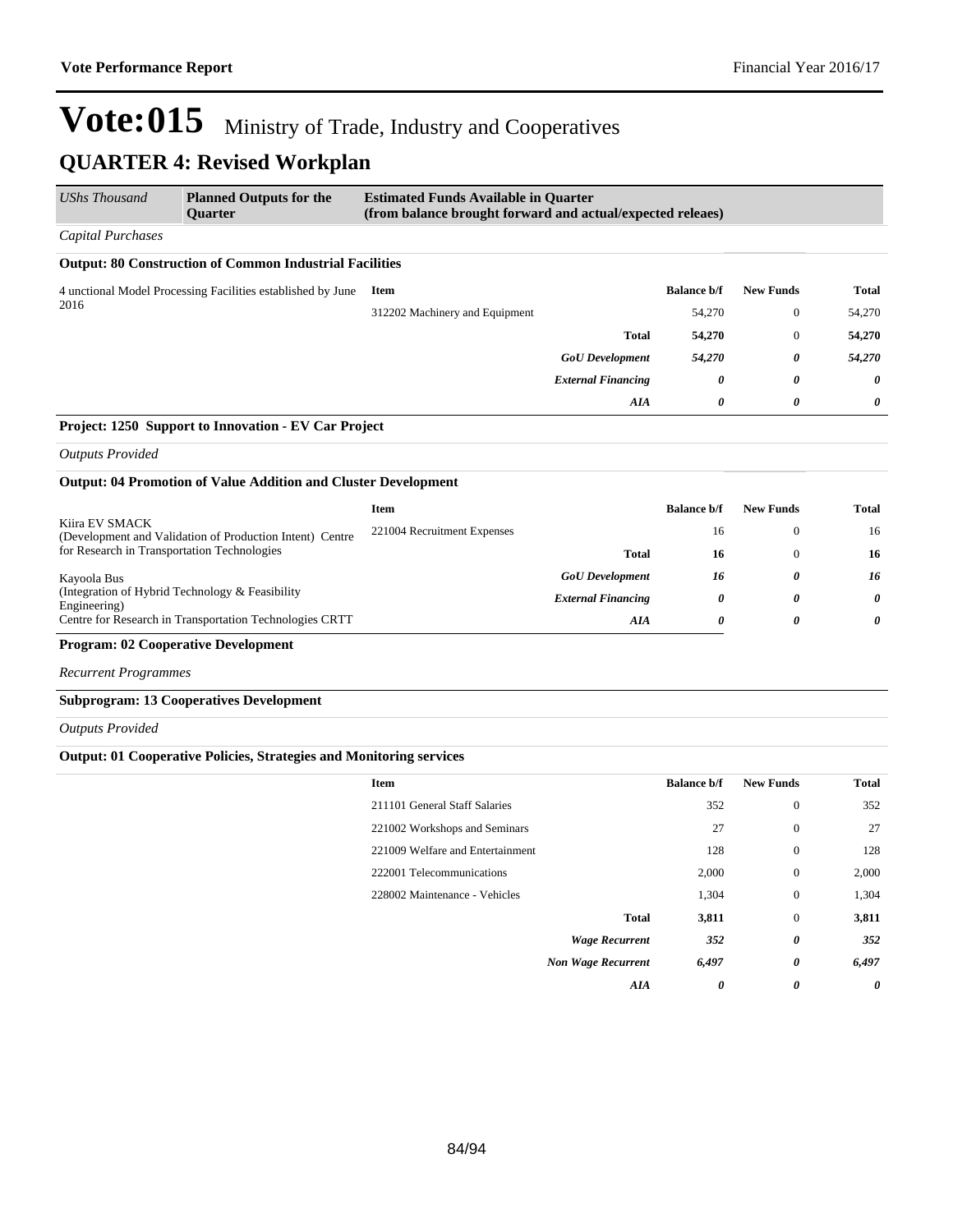### **QUARTER 4: Revised Workplan**

| <b>UShs Thousand</b>                                      | <b>Planned Outputs for the</b><br><b>Ouarter</b>                        | <b>Estimated Funds Available in Quarter</b><br>(from balance brought forward and actual/expected releaes) |                           |                    |                  |              |
|-----------------------------------------------------------|-------------------------------------------------------------------------|-----------------------------------------------------------------------------------------------------------|---------------------------|--------------------|------------------|--------------|
|                                                           | <b>Output: 02 Cooperatives Establishment and Management</b>             |                                                                                                           |                           |                    |                  |              |
| 250 Cooperative Societies supervised to ensure compliance | <b>Item</b>                                                             |                                                                                                           | <b>Balance b/f</b>        | <b>New Funds</b>   | <b>Total</b>     |              |
| to Cooperative Law;                                       |                                                                         | 211101 General Staff Salaries                                                                             |                           | 8,525              | $\bf{0}$         | 8,525        |
|                                                           |                                                                         | 211103 Allowances                                                                                         |                           | 15,745             | $\bf{0}$         | 15,745       |
|                                                           | 7 Cooperatives audited to ensure proper financial ability               | 227001 Travel inland                                                                                      |                           | 40,596             | $\mathbf{0}$     | 40,596       |
| and reporting;                                            |                                                                         |                                                                                                           | <b>Total</b>              | 64,866             | $\mathbf{0}$     | 64,866       |
|                                                           | 6Cooperatives inspected to ensure proper management and                 |                                                                                                           | <b>Wage Recurrent</b>     | 8,525              | 0                | 8,525        |
| governance by the leaders                                 |                                                                         |                                                                                                           | <b>Non Wage Recurrent</b> | (937,059)          | 0                | (937,059)    |
| 2 investigation                                           |                                                                         |                                                                                                           | <b>AIA</b>                | 0                  | 0                | 0            |
|                                                           | <b>Output: 03 Cooperatives Skill Development and Awareness Creation</b> |                                                                                                           |                           |                    |                  |              |
|                                                           | International Cooperative Day Nationally commemorated;                  | <b>Item</b>                                                                                               |                           | <b>Balance b/f</b> | <b>New Funds</b> | <b>Total</b> |
|                                                           |                                                                         | 211101 General Staff Salaries                                                                             |                           | 10,115             | $\mathbf{0}$     | 10,115       |
|                                                           |                                                                         | 221002 Workshops and Seminars                                                                             |                           |                    | $\mathbf{0}$     | 1            |
|                                                           |                                                                         |                                                                                                           | <b>Total</b>              | 10,116             | $\mathbf{0}$     | 10,116       |
|                                                           |                                                                         |                                                                                                           | <b>Wage Recurrent</b>     | 10,115             | 0                | 10,115       |
|                                                           |                                                                         |                                                                                                           | <b>Non Wage Recurrent</b> | 11,163             | 0                | 11,163       |
|                                                           |                                                                         |                                                                                                           | AIA                       | 0                  | 0                | 0            |

*Outputs Funded*

#### **Output: 51 Regulation of Warehouse Receipt System (UCE)**

| A. Facilitation of the Board of Directors (9 members) to<br>undertake oversight duties of the Authority; | Item                                                                  | <b>Balance b/f</b> | <b>New Funds</b> | Total   |
|----------------------------------------------------------------------------------------------------------|-----------------------------------------------------------------------|--------------------|------------------|---------|
|                                                                                                          | 264101 Contributions to Autonomous Institutions                       | 114.849            | $\theta$         | 114,849 |
| B. Staff structure establishment for the Authority;                                                      | 264102 Contributions to Autonomous Institutions (Wage<br>Subventions) | 17,562             | $\theta$         | 17.562  |
| C. Facilitation of Operational Costs, Overheads and Utilities<br>for the Authority;                      | <b>Total</b>                                                          | 132,411            | $\theta$         | 132,411 |
| D. Regulation and                                                                                        | <b>Wage Recurrent</b>                                                 | 0                  | 0                | 0       |
|                                                                                                          | <b>Non Wage Recurrent</b>                                             | 267,094            | 0                | 267.094 |
|                                                                                                          | AIA                                                                   | 0                  | 0                | 0       |
|                                                                                                          |                                                                       |                    |                  |         |

*Development Projects*

#### **Program: 04 Trade Development**

*Recurrent Programmes*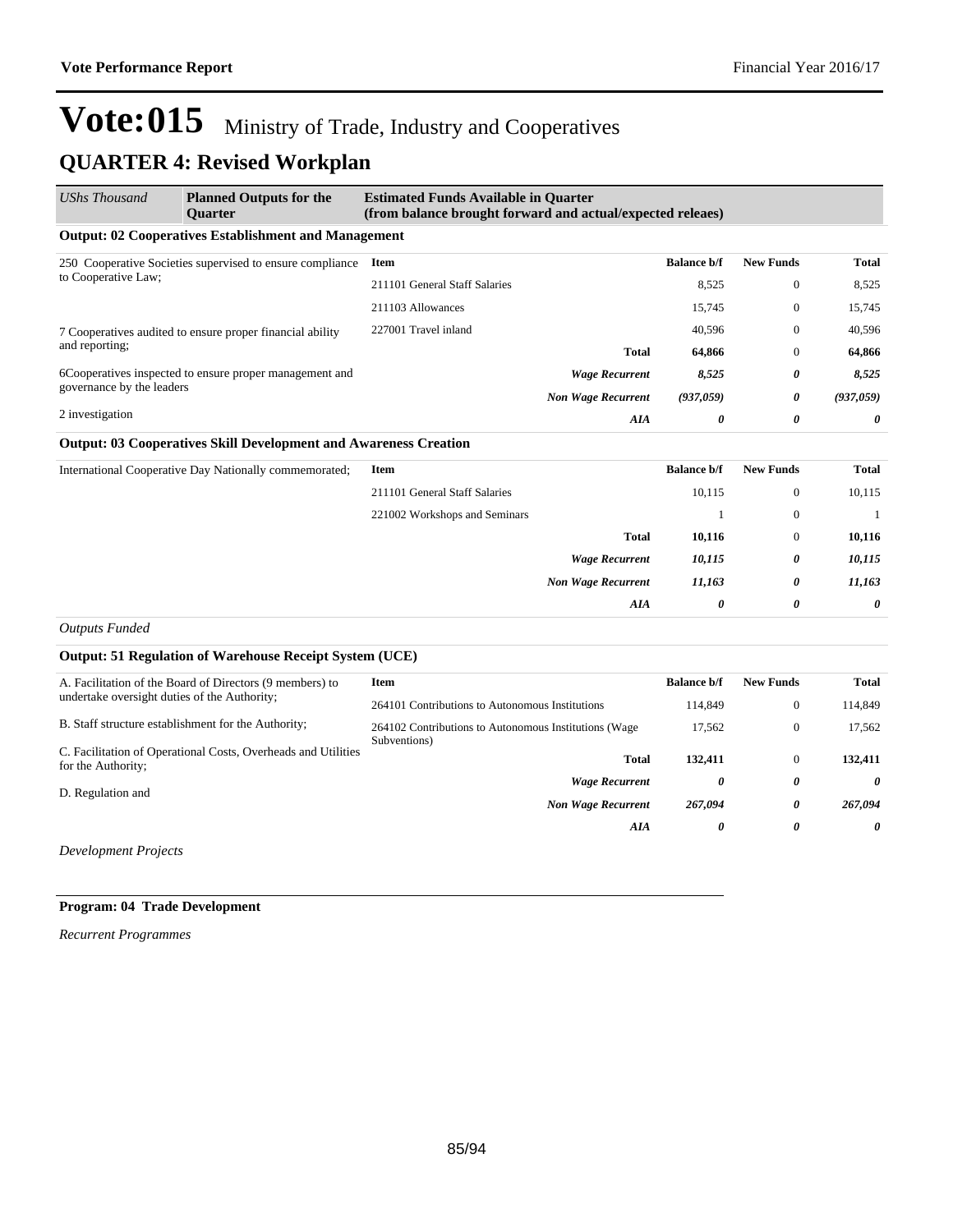| <b>UShs Thousand</b>                 | <b>Planned Outputs for the</b><br>Quarter                            | <b>Estimated Funds Available in Quarter</b><br>(from balance brought forward and actual/expected releaes) |                           |                    |                  |              |
|--------------------------------------|----------------------------------------------------------------------|-----------------------------------------------------------------------------------------------------------|---------------------------|--------------------|------------------|--------------|
| <b>Subprogram: 07 External Trade</b> |                                                                      |                                                                                                           |                           |                    |                  |              |
| <b>Outputs Provided</b>              |                                                                      |                                                                                                           |                           |                    |                  |              |
|                                      | <b>Output: 01 Trade Policies, Strategies and Monitoring Services</b> |                                                                                                           |                           |                    |                  |              |
|                                      |                                                                      | <b>Item</b>                                                                                               |                           | <b>Balance b/f</b> | <b>New Funds</b> | <b>Total</b> |
|                                      |                                                                      | 211101 General Staff Salaries                                                                             |                           | 13,305             | $\overline{0}$   | 13,305       |
|                                      |                                                                      | 211103 Allowances                                                                                         |                           | 19,912             | $\overline{0}$   | 19,912       |
|                                      |                                                                      | 222001 Telecommunications                                                                                 |                           | 1,357              | $\theta$         | 1,357        |
|                                      |                                                                      |                                                                                                           | <b>Total</b>              | 34,574             | $\overline{0}$   | 34,574       |
|                                      |                                                                      |                                                                                                           | <b>Wage Recurrent</b>     | 13,305             | 0                | 13,305       |
|                                      |                                                                      |                                                                                                           | <b>Non Wage Recurrent</b> | (12, 658)          | 0                | (12, 658)    |
|                                      |                                                                      |                                                                                                           | AIA                       | 0                  | 0                | 0            |
| <b>Output: 02 Trade Negotiation</b>  |                                                                      |                                                                                                           |                           |                    |                  |              |
|                                      | Finalisation of the Negotiation for the US-EAC Trade and             | <b>Item</b>                                                                                               |                           | <b>Balance b/f</b> | <b>New Funds</b> | <b>Total</b> |
| <b>Investment Treaty;</b>            | 211101 General Staff Salaries                                        |                                                                                                           | 55,514                    | $\mathbf{0}$       | 55,514           |              |
|                                      |                                                                      | 227002 Travel abroad                                                                                      |                           | 5,148              | $\overline{0}$   | 5,148        |
|                                      |                                                                      |                                                                                                           | Total                     | 60.662             | $\Omega$         | 60.662       |

| <b>UU,UU4</b> | v | 00,004                | 1 viai                    |
|---------------|---|-----------------------|---------------------------|
| 55,514        | 0 | 55,514                | <b>Wage Recurrent</b>     |
| (17, 043)     | 0 | (17,043)              | <b>Non Wage Recurrent</b> |
| 0             | U | $\boldsymbol{\theta}$ | AIA                       |
|               |   |                       |                           |

#### **Output: 05 Economic Integration and Market Access (Bilateral, Regional and Multilateral)**

| Item                                  | <b>Balance b/f</b> | <b>New Funds</b> | <b>Total</b>          |
|---------------------------------------|--------------------|------------------|-----------------------|
| 211101 General Staff Salaries         | 45,655             | $\mathbf{0}$     | 45,655                |
| 221002 Workshops and Seminars         | 16,623             | $\boldsymbol{0}$ | 16,623                |
| 225002 Consultancy Services-Long-term | 70,857             | $\boldsymbol{0}$ | 70,857                |
| <b>Total</b>                          | 133,135            | $\boldsymbol{0}$ | 133,135               |
| <b>Wage Recurrent</b>                 | 45,655             | 0                | 45,655                |
| <b>Non Wage Recurrent</b>             | 168,449            | 0                | 168,449               |
| AIA                                   | 0                  | 0                | $\boldsymbol{\theta}$ |
|                                       |                    |                  |                       |

*Outputs Funded*

#### **Output: 52 Support to AGOA Secretariat**

| Total      | <b>New Funds</b> | <b>Balance b/f</b> | Item                                            |
|------------|------------------|--------------------|-------------------------------------------------|
| 64,299     | $\mathbf{0}$     | 64,299             | 264101 Contributions to Autonomous Institutions |
| 64,299     | $\theta$         | 64,299             | <b>Total</b>                                    |
| 0          | 0                | 0                  | <b>Wage Recurrent</b>                           |
| (294, 136) | 0                | (294, 136)         | <b>Non Wage Recurrent</b>                       |
| 0          | 0                | 0                  | AIA                                             |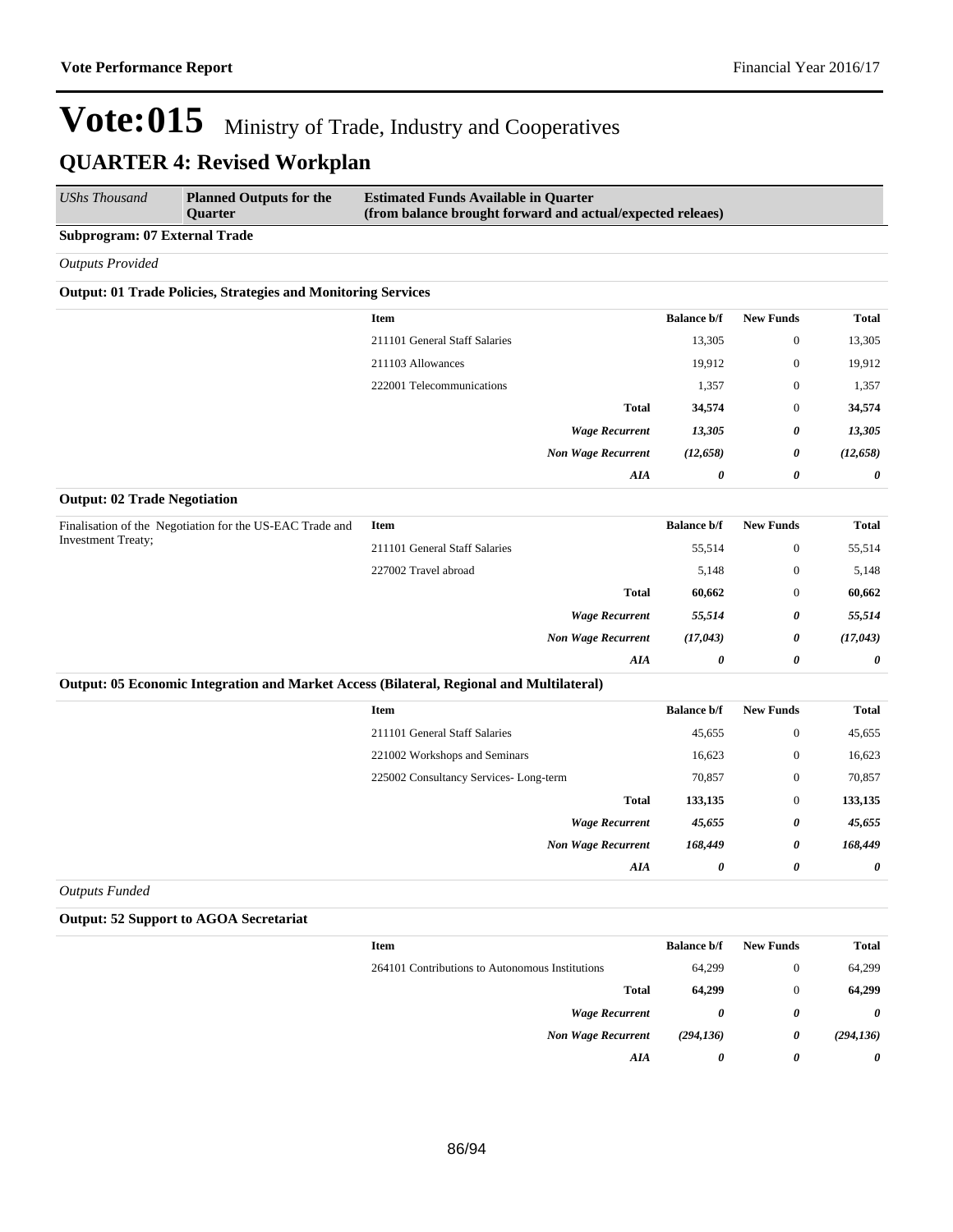| UShs Thousand                 | <b>Planned Outputs for the</b><br><b>Ouarter</b> | <b>Estimated Funds Available in Quarter</b><br>(from balance brought forward and actual/expected releaes) |
|-------------------------------|--------------------------------------------------|-----------------------------------------------------------------------------------------------------------|
| Subprogram: 08 Internal Trade |                                                  |                                                                                                           |

*Outputs Provided*

#### **Output: 01 Trade Policies, Strategies and Monitoring Services**

| Item                                                        | <b>Balance b/f</b> | <b>New Funds</b> | <b>Total</b> |
|-------------------------------------------------------------|--------------------|------------------|--------------|
| 211101 General Staff Salaries                               | 12,268             | $\mathbf{0}$     | 12,268       |
| 211103 Allowances                                           | 18,694             | $\mathbf{0}$     | 18,694       |
| 221002 Workshops and Seminars                               | 485                | $\mathbf{0}$     | 485          |
| 221008 Computer supplies and Information Technology<br>(TT) |                    | $\mathbf{0}$     |              |
| 221009 Welfare and Entertainment                            |                    | $\mathbf{0}$     | 1            |
| 221011 Printing, Stationery, Photocopying and Binding       | 613                | $\mathbf{0}$     | 613          |
| 221012 Small Office Equipment                               | 690                | $\Omega$         | 690          |
| 227001 Travel inland                                        | 5,576              | $\mathbf{0}$     | 5,576        |
| 227004 Fuel, Lubricants and Oils                            | 87                 | $\mathbf{0}$     | 87           |
| 228002 Maintenance - Vehicles                               | 1,965              | $\mathbf{0}$     | 1,965        |
| <b>Total</b>                                                | 40,377             | $\mathbf{0}$     | 40,377       |
| <b>Wage Recurrent</b>                                       | 12,268             | 0                | 12,268       |
| <b>Non Wage Recurrent</b>                                   | 4,253              | 0                | 4,253        |
| AIA                                                         | 0                  | 0                | 0            |
|                                                             |                    |                  |              |

#### **Output: 04 Trade Information and Product Market Research**

| Trade Licensing data collected from 5 municipalities for<br>development of an Authentic National Business Register; | Item                          |                           | <b>Balance b/f</b> | <b>New Funds</b> | Total    |
|---------------------------------------------------------------------------------------------------------------------|-------------------------------|---------------------------|--------------------|------------------|----------|
|                                                                                                                     | 211101 General Staff Salaries |                           | 22,462             | $\theta$         | 22,462   |
|                                                                                                                     | 211103 Allowances             |                           | 18.694             | $\theta$         | 18,694   |
|                                                                                                                     |                               | <b>Total</b>              | 41,156             | $\theta$         | 41,156   |
|                                                                                                                     |                               | <b>Wage Recurrent</b>     | 22,462             | 0                | 22,462   |
|                                                                                                                     |                               | <b>Non Wage Recurrent</b> | 35,860             | 0                | 35,860   |
|                                                                                                                     |                               | AIA                       | 0                  | 0                | $\theta$ |

#### **Output: 05 Economic Integration and Market Access (Bilateral, Regional and Multilateral)**

| Non-Tariff Barriers to Trade identified, monitored and                             | Item                          |                           | <b>Balance b/f</b> | <b>New Funds</b> | <b>Total</b> |
|------------------------------------------------------------------------------------|-------------------------------|---------------------------|--------------------|------------------|--------------|
| verified for redress at 1 border posts on a Quarterly basis;                       | 211101 General Staff Salaries |                           | 41.113             | $\theta$         | 41,113       |
| Uganda's position presented to the EAC Technical, Sectoral<br>and Summit meetings; | 211103 Allowances             |                           | 11,545             | $\theta$         | 11,545       |
|                                                                                    | 227001 Travel inland          |                           | 1,204              | $\theta$         | 1,204        |
|                                                                                    |                               | <b>Total</b>              | 53,863             | $\mathbf{0}$     | 53,863       |
|                                                                                    |                               | <b>Wage Recurrent</b>     | 41,113             | 0                | 41,113       |
|                                                                                    |                               | <b>Non Wage Recurrent</b> | 29,274             | 0                | 29,274       |
|                                                                                    |                               | AIA                       | $\theta$           | 0                | 0            |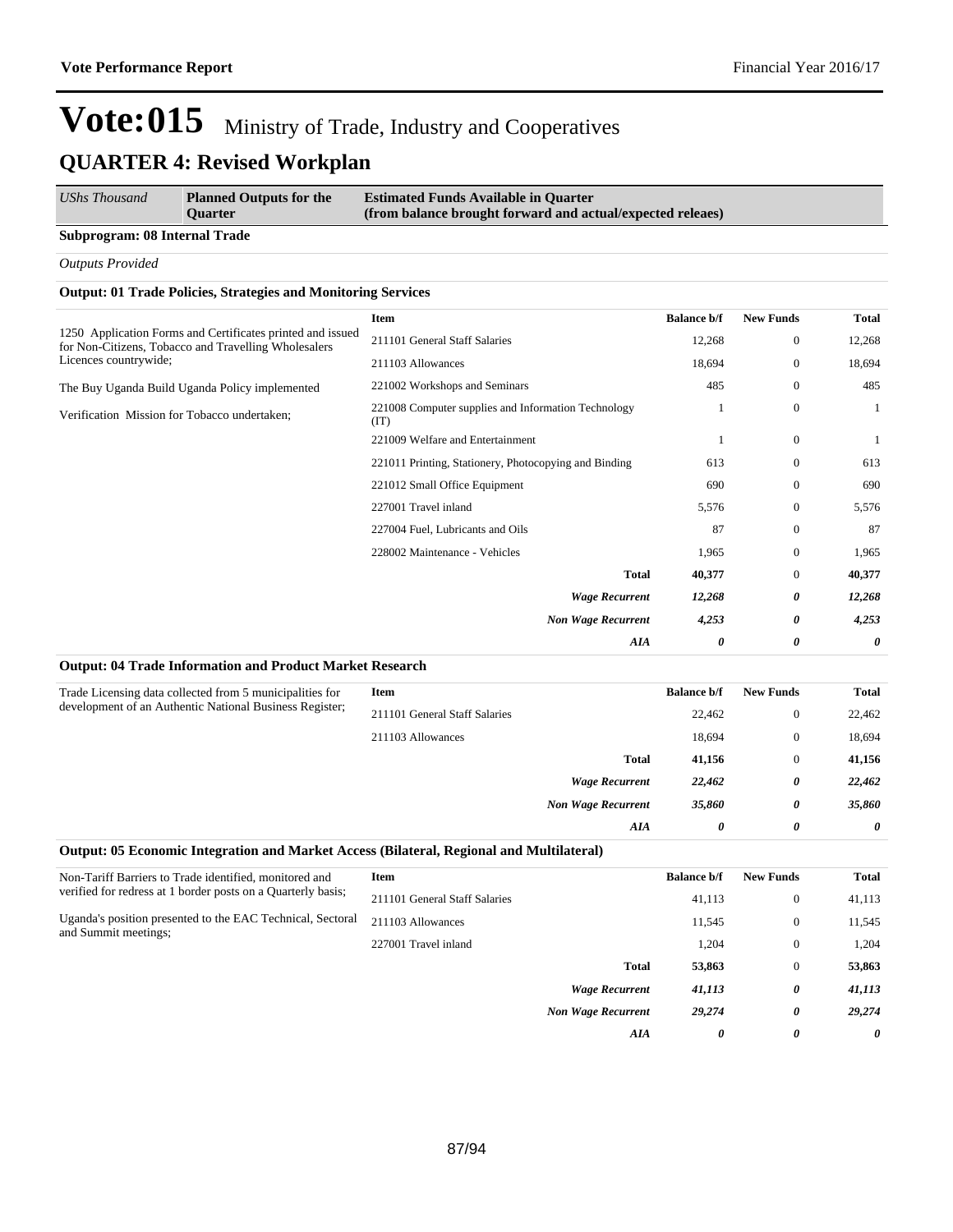| <b>UShs Thousand</b> | <b>Planned Outputs for the</b> | <b>Estimated Funds Available in Quarter</b>                |
|----------------------|--------------------------------|------------------------------------------------------------|
|                      | <b>Ouarter</b>                 | (from balance brought forward and actual/expected releaes) |

#### **Subprogram: 16 Directorate of Trade, Industry and Cooperatives**

*Outputs Provided*

#### **Output: 01 Trade Policies, Strategies and Monitoring Services**

| Coordinated formulation, implementation and monitoring of Item                                                              |                                  | <b>Balance b/f</b> | <b>New Funds</b> | Total  |
|-----------------------------------------------------------------------------------------------------------------------------|----------------------------------|--------------------|------------------|--------|
| Government Policies, Programmes and Strategies according<br>to Sector Workplans;                                            | 211101 General Staff Salaries    | 2,877              | $\mathbf{0}$     | 2,877  |
| 2. Performance management of Technical Departments of<br>Internal Trade, External Trade, Cooperatives Development<br>and In | 211103 Allowances                | 7,560              | $\theta$         | 7,560  |
|                                                                                                                             | 221009 Welfare and Entertainment | 77                 | $\mathbf{0}$     | 77     |
|                                                                                                                             | 228002 Maintenance - Vehicles    | 2,260              | $\theta$         | 2,260  |
|                                                                                                                             | <b>Total</b>                     | 12,773             | $\theta$         | 12,773 |
|                                                                                                                             | <b>Wage Recurrent</b>            | 2,877              | 0                | 2,877  |
|                                                                                                                             | <b>Non Wage Recurrent</b>        | 10,198             | 0                | 10.198 |
|                                                                                                                             | AIA                              | 0                  | 0                | 0      |

*Development Projects*

#### **Project: 1246 District Commercial Services Support Project**

*Outputs Provided*

#### **Output: 01 Trade Policies, Strategies and Monitoring Services**

| Project Steering Committee meetings facilitated for effective Item |                                  |                           | <b>Balance b/f</b> | <b>New Funds</b> | Total |
|--------------------------------------------------------------------|----------------------------------|---------------------------|--------------------|------------------|-------|
| and efficient project management support;                          | 211103 Allowances                |                           | 6,671              | $\Omega$         | 6,671 |
| Project Administration and Staff facilitated to deliver;           | 227004 Fuel, Lubricants and Oils |                           | 3.000              | $\Omega$         | 3.000 |
| Mid-term Evaluation Report;                                        |                                  | <b>Total</b>              | 9.671              | $\Omega$         | 9.671 |
| The 7 selected Local Governments monitored on the                  |                                  | <b>GoU</b> Development    | 9,671              | 0                | 9.671 |
| effective uti                                                      |                                  | <b>External Financing</b> | 0                  | 0                | 0     |
|                                                                    |                                  | AIA                       | 0                  | 0                | 0     |

#### **Output: 03 Capacity Building for Trade Facilitating Institutions**

The District Commercial Offices tooled and equipped to deliver Commercial Extension Services;

The District Commercial Offices networked to key stakeholders for the coordinated implementation of Government Policies and Programmes;

Operationalise Trade In

#### **Output: 04 Trade Information and Product Market Research**

| <b>Item</b>                                           | <b>Balance b/f</b> | <b>New Funds</b> | <b>Total</b> |
|-------------------------------------------------------|--------------------|------------------|--------------|
| 221001 Advertising and Public Relations               | 4,800              | $\theta$         | 4,800        |
| 221011 Printing, Stationery, Photocopying and Binding | 900                | $\mathbf{0}$     | 900          |
| <b>Total</b>                                          | 5,700              | $\mathbf{0}$     | 5,700        |
| <b>GoU</b> Development                                | 5,700              | 0                | 5,700        |
| <b>External Financing</b>                             | 0                  | 0                | 0            |
| AIA                                                   | 0                  | 0                | 0            |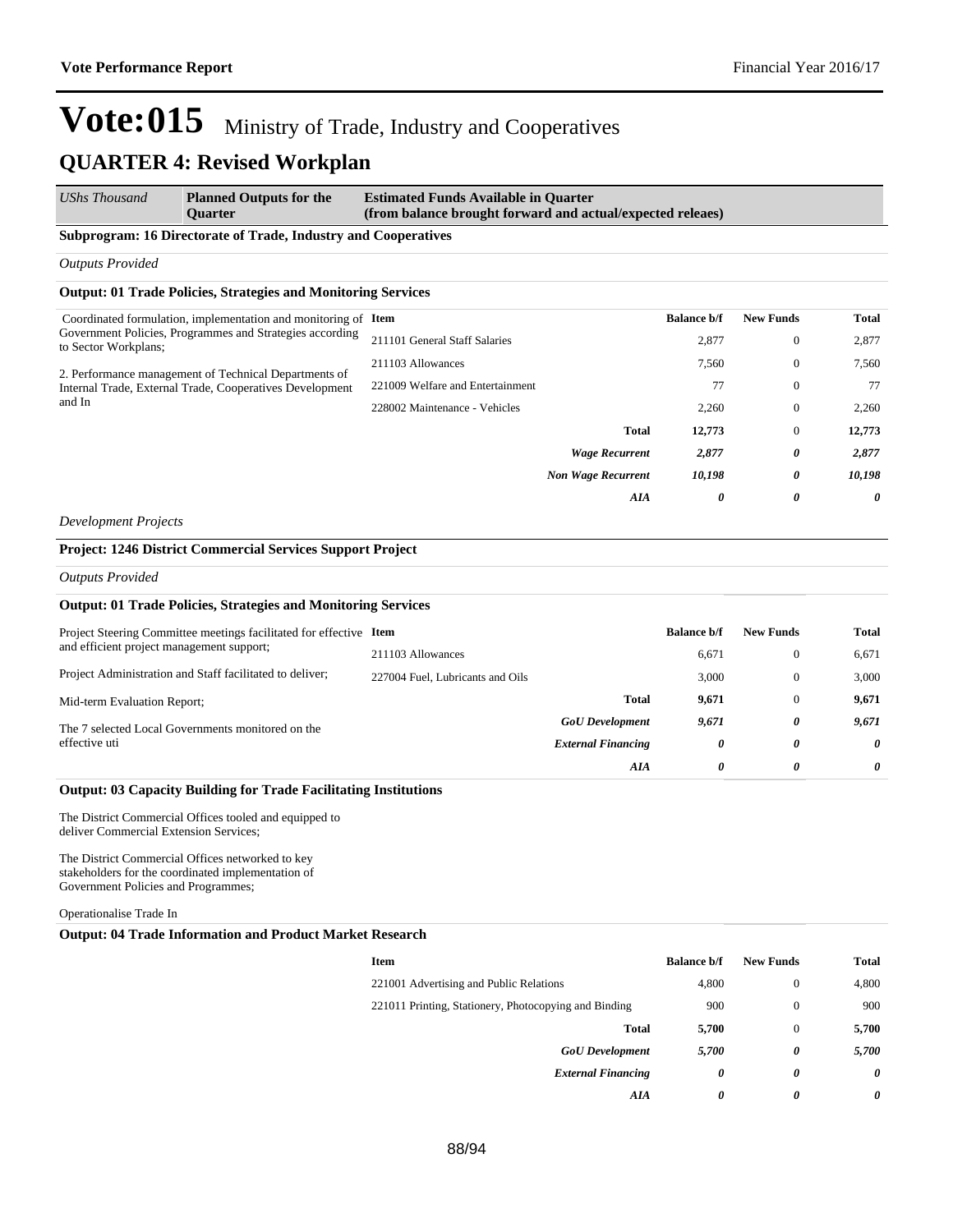*External Financing 0 0 0*

*AIA 0 0 0*

## Vote:015 Ministry of Trade, Industry and Cooperatives **QUARTER 4: Revised Workplan**

| <b>UShs Thousand</b>                                                                   | <b>Planned Outputs for the</b><br><b>Ouarter</b>                                                                                                                                                                                                                                                                                                                                                                                                                                                                                                                                                                                                                                                                                                                                                                                                                                                                                                             | <b>Estimated Funds Available in Quarter</b><br>(from balance brought forward and actual/expected releaes) |                       |                       |                       |
|----------------------------------------------------------------------------------------|--------------------------------------------------------------------------------------------------------------------------------------------------------------------------------------------------------------------------------------------------------------------------------------------------------------------------------------------------------------------------------------------------------------------------------------------------------------------------------------------------------------------------------------------------------------------------------------------------------------------------------------------------------------------------------------------------------------------------------------------------------------------------------------------------------------------------------------------------------------------------------------------------------------------------------------------------------------|-----------------------------------------------------------------------------------------------------------|-----------------------|-----------------------|-----------------------|
|                                                                                        |                                                                                                                                                                                                                                                                                                                                                                                                                                                                                                                                                                                                                                                                                                                                                                                                                                                                                                                                                              | Project: 1306 National Response Strategy on Elimination of Non Tariff Barriers (NRSE-NTB's)               |                       |                       |                       |
| <b>Outputs Provided</b>                                                                |                                                                                                                                                                                                                                                                                                                                                                                                                                                                                                                                                                                                                                                                                                                                                                                                                                                                                                                                                              |                                                                                                           |                       |                       |                       |
|                                                                                        |                                                                                                                                                                                                                                                                                                                                                                                                                                                                                                                                                                                                                                                                                                                                                                                                                                                                                                                                                              |                                                                                                           |                       |                       |                       |
|                                                                                        |                                                                                                                                                                                                                                                                                                                                                                                                                                                                                                                                                                                                                                                                                                                                                                                                                                                                                                                                                              | <b>Item</b>                                                                                               | <b>Balance b/f</b>    | <b>New Funds</b>      | Total                 |
| NMC established;                                                                       |                                                                                                                                                                                                                                                                                                                                                                                                                                                                                                                                                                                                                                                                                                                                                                                                                                                                                                                                                              | 227002 Travel abroad                                                                                      | 1.685                 | $\Omega$              | 1,685                 |
|                                                                                        |                                                                                                                                                                                                                                                                                                                                                                                                                                                                                                                                                                                                                                                                                                                                                                                                                                                                                                                                                              | <b>Total</b>                                                                                              | 1,685                 | $\boldsymbol{0}$      | 1,685                 |
|                                                                                        | <b>Output: 01 Trade Policies, Strategies and Monitoring Services</b><br>Task Force to assist MTIC on the Institutional Structure of<br>Draft Structure for Establishment of NMC Prepared;<br>Prioritization of NTB for removal from the EAC Time<br>Bound Programme reviewed;<br>Research & Studies on NTB category specifi<br><b>Output: 02 Trade Negotiation</b><br>Meetings of MTIC in bilateral & regional negotiations for<br>elimination of priority NTBs attended;<br><b>Output: 03 Capacity Building for Trade Facilitating Institutions</b><br>NMC institutions trained on IEF reporting Mechanism;<br>Private Sector & Stakeholders trained on utilization of IEF;<br>Stakeholder Trained on the EAC Reporting System;<br><b>Output: 04 Trade Information and Product Market Research</b><br>MoU between MTIC & User Institutions signed;<br>Performance of NTB Reporting System monitored;<br>Baseline Survey for Monitoring Indicators conducted | <b>GoU</b> Development                                                                                    | 1,685                 | 0                     | 1,685                 |
|                                                                                        |                                                                                                                                                                                                                                                                                                                                                                                                                                                                                                                                                                                                                                                                                                                                                                                                                                                                                                                                                              | <b>External Financing</b>                                                                                 | 0                     | $\boldsymbol{\theta}$ | $\pmb{\theta}$        |
|                                                                                        |                                                                                                                                                                                                                                                                                                                                                                                                                                                                                                                                                                                                                                                                                                                                                                                                                                                                                                                                                              | <b>AIA</b>                                                                                                | 0                     | 0                     | 0                     |
|                                                                                        |                                                                                                                                                                                                                                                                                                                                                                                                                                                                                                                                                                                                                                                                                                                                                                                                                                                                                                                                                              |                                                                                                           |                       |                       |                       |
| Internal Conferences and Meetings on NTB Elimination<br>advocacy Conducted;            |                                                                                                                                                                                                                                                                                                                                                                                                                                                                                                                                                                                                                                                                                                                                                                                                                                                                                                                                                              | <b>Item</b>                                                                                               | <b>Balance b/f</b>    | <b>New Funds</b>      | <b>Total</b>          |
|                                                                                        |                                                                                                                                                                                                                                                                                                                                                                                                                                                                                                                                                                                                                                                                                                                                                                                                                                                                                                                                                              | 221001 Advertising and Public Relations                                                                   | 1,909                 | $\mathbf{0}$          | 1,909                 |
|                                                                                        |                                                                                                                                                                                                                                                                                                                                                                                                                                                                                                                                                                                                                                                                                                                                                                                                                                                                                                                                                              | 221002 Workshops and Seminars                                                                             | 250                   | $\mathbf{0}$          | 250                   |
| Meetings of EAC Secretariat and other EAC Institutions on<br>EAC legally binding mecha |                                                                                                                                                                                                                                                                                                                                                                                                                                                                                                                                                                                                                                                                                                                                                                                                                                                                                                                                                              | <b>Total</b>                                                                                              | 2.159                 | $\mathbf{0}$          | 2,159                 |
|                                                                                        |                                                                                                                                                                                                                                                                                                                                                                                                                                                                                                                                                                                                                                                                                                                                                                                                                                                                                                                                                              | <b>GoU</b> Development                                                                                    | 2,159                 | 0                     | 2,159                 |
|                                                                                        | <b>External Financing</b>                                                                                                                                                                                                                                                                                                                                                                                                                                                                                                                                                                                                                                                                                                                                                                                                                                                                                                                                    | 0                                                                                                         | 0                     | $\pmb{\theta}$        |                       |
|                                                                                        |                                                                                                                                                                                                                                                                                                                                                                                                                                                                                                                                                                                                                                                                                                                                                                                                                                                                                                                                                              | AIA                                                                                                       | $\boldsymbol{\theta}$ | $\theta$              | $\boldsymbol{\theta}$ |
|                                                                                        |                                                                                                                                                                                                                                                                                                                                                                                                                                                                                                                                                                                                                                                                                                                                                                                                                                                                                                                                                              |                                                                                                           |                       |                       |                       |
|                                                                                        |                                                                                                                                                                                                                                                                                                                                                                                                                                                                                                                                                                                                                                                                                                                                                                                                                                                                                                                                                              | <b>Item</b>                                                                                               | <b>Balance b/f</b>    | <b>New Funds</b>      | <b>Total</b>          |
|                                                                                        |                                                                                                                                                                                                                                                                                                                                                                                                                                                                                                                                                                                                                                                                                                                                                                                                                                                                                                                                                              | 221001 Advertising and Public Relations                                                                   | 10,480                | $\boldsymbol{0}$      | 10,480                |
|                                                                                        |                                                                                                                                                                                                                                                                                                                                                                                                                                                                                                                                                                                                                                                                                                                                                                                                                                                                                                                                                              | 221002 Workshops and Seminars                                                                             | 5,600                 | $\mathbf{0}$          | 5,600                 |
|                                                                                        |                                                                                                                                                                                                                                                                                                                                                                                                                                                                                                                                                                                                                                                                                                                                                                                                                                                                                                                                                              | 227002 Travel abroad                                                                                      | 5,400                 | $\overline{0}$        | 5,400                 |
|                                                                                        |                                                                                                                                                                                                                                                                                                                                                                                                                                                                                                                                                                                                                                                                                                                                                                                                                                                                                                                                                              | <b>Total</b>                                                                                              | 21,480                | $\Omega$              | 21,480                |
|                                                                                        |                                                                                                                                                                                                                                                                                                                                                                                                                                                                                                                                                                                                                                                                                                                                                                                                                                                                                                                                                              | <b>GoU</b> Development                                                                                    | 21,480                | 0                     | 21,480                |
|                                                                                        |                                                                                                                                                                                                                                                                                                                                                                                                                                                                                                                                                                                                                                                                                                                                                                                                                                                                                                                                                              | <b>External Financing</b>                                                                                 | 0                     | 0                     | $\boldsymbol{\theta}$ |
|                                                                                        |                                                                                                                                                                                                                                                                                                                                                                                                                                                                                                                                                                                                                                                                                                                                                                                                                                                                                                                                                              | AIA                                                                                                       | 0                     | $\boldsymbol{\theta}$ | 0                     |
|                                                                                        |                                                                                                                                                                                                                                                                                                                                                                                                                                                                                                                                                                                                                                                                                                                                                                                                                                                                                                                                                              |                                                                                                           |                       |                       |                       |
| Equipment Procured;                                                                    |                                                                                                                                                                                                                                                                                                                                                                                                                                                                                                                                                                                                                                                                                                                                                                                                                                                                                                                                                              | <b>Item</b>                                                                                               | <b>Balance b/f</b>    | <b>New Funds</b>      | <b>Total</b>          |
|                                                                                        |                                                                                                                                                                                                                                                                                                                                                                                                                                                                                                                                                                                                                                                                                                                                                                                                                                                                                                                                                              | 221001 Advertising and Public Relations                                                                   | 8,000                 | $\boldsymbol{0}$      | 8,000                 |
|                                                                                        |                                                                                                                                                                                                                                                                                                                                                                                                                                                                                                                                                                                                                                                                                                                                                                                                                                                                                                                                                              | 227004 Fuel, Lubricants and Oils                                                                          | 2,000                 | $\mathbf{0}$          | 2,000                 |
|                                                                                        |                                                                                                                                                                                                                                                                                                                                                                                                                                                                                                                                                                                                                                                                                                                                                                                                                                                                                                                                                              | <b>Total</b>                                                                                              | 10,000                | $\mathbf{0}$          | 10,000                |
|                                                                                        |                                                                                                                                                                                                                                                                                                                                                                                                                                                                                                                                                                                                                                                                                                                                                                                                                                                                                                                                                              | <b>GoU</b> Development                                                                                    | 10.000                | f)                    | 10.000                |

Stakeholder workshop on NTBs held; Media training workshops held

Promotional materials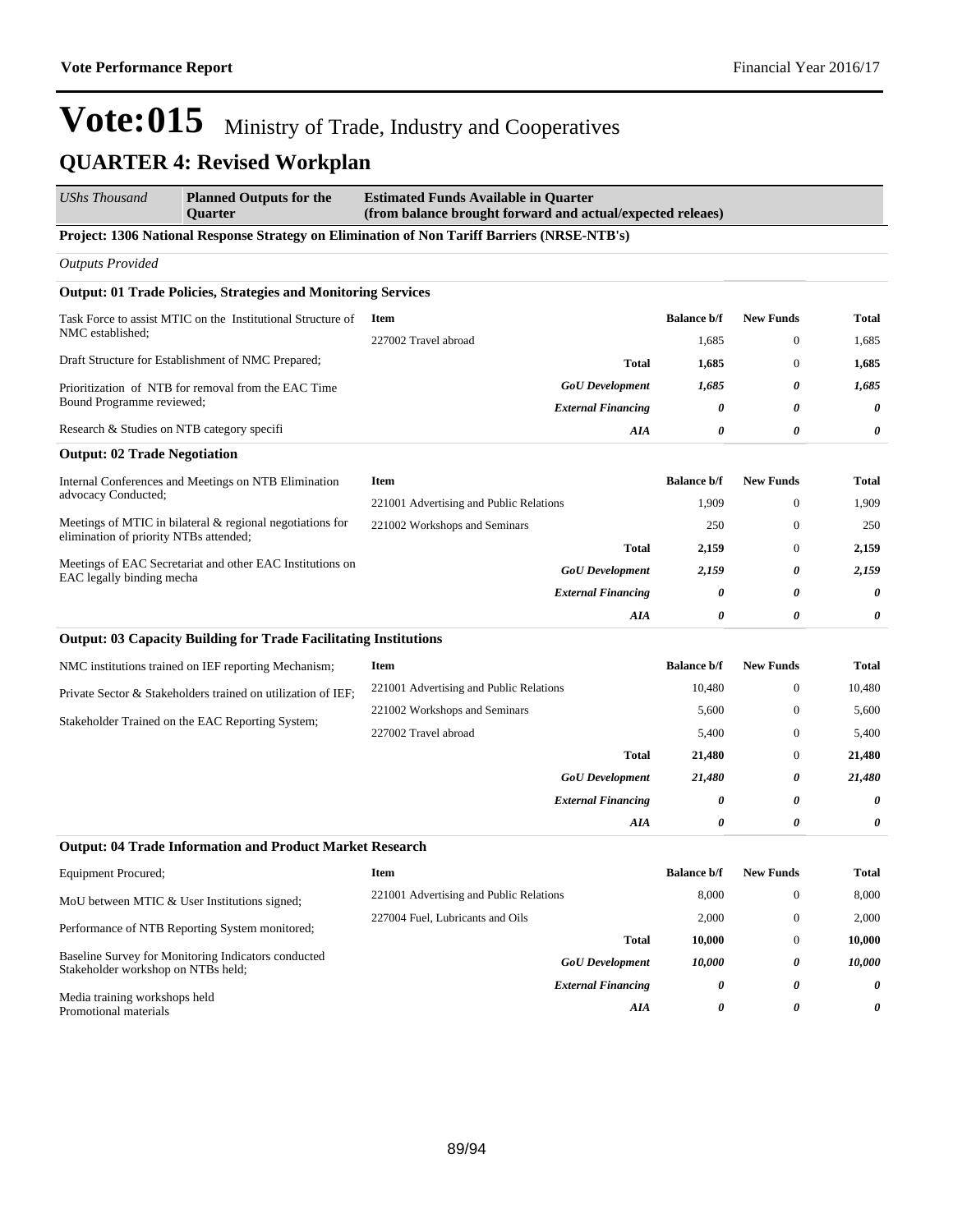*AIA 0 0 0*

# Vote:015 Ministry of Trade, Industry and Cooperatives

### **QUARTER 4: Revised Workplan**

| UShs Thousand | <b>Planned Outputs for the</b><br><b>Ouarter</b>                                                | <b>Estimated Funds Available in Quarter</b> | (from balance brought forward and actual/expected releaes) |                  |          |  |
|---------------|-------------------------------------------------------------------------------------------------|---------------------------------------------|------------------------------------------------------------|------------------|----------|--|
|               | <b>Output: 05 Economic Integration and Market Access (Bilateral, Regional and Multilateral)</b> |                                             |                                                            |                  |          |  |
|               |                                                                                                 | Item                                        | <b>Balance b/f</b>                                         | <b>New Funds</b> | Total    |  |
|               |                                                                                                 | 221001 Advertising and Public Relations     | 2,000                                                      | $\Omega$         | 2,000    |  |
|               |                                                                                                 | <b>Total</b>                                | 2,000                                                      | $\Omega$         | 2,000    |  |
|               |                                                                                                 | <b>GoU</b> Development                      | 2,000                                                      | 0                | 2,000    |  |
|               |                                                                                                 | <b>External Financing</b>                   | 0                                                          | $\theta$         | $\theta$ |  |

#### **Program: 49 General Administration, Policy and Planning**

*Recurrent Programmes*

#### **Subprogram: 01 HQs and Administration**

*Outputs Provided*

#### **Output: 01 Policy, consultation, planning and monitoring services**

|                                                                                                                                                                                                                                                                              | <b>Item</b>                   |                           | <b>Balance b/f</b> | <b>New Funds</b> | Total     |
|------------------------------------------------------------------------------------------------------------------------------------------------------------------------------------------------------------------------------------------------------------------------------|-------------------------------|---------------------------|--------------------|------------------|-----------|
| Office of the PS:<br>1. Strategic Policy Guidance provided to the Ministry and<br>Sector Institutions;<br>2. As Leader of Government's Trade Negotiating Team;<br>Uganda's trade and industrialisation interests represented at<br>International and inland meetings organis | 211101 General Staff Salaries |                           | 29.927             | $\overline{0}$   | 29,927    |
|                                                                                                                                                                                                                                                                              | 227001 Travel inland          |                           | 60                 | $\mathbf{0}$     | 60        |
|                                                                                                                                                                                                                                                                              | 227002 Travel abroad          |                           | 14.923             | $\theta$         | 14,923    |
|                                                                                                                                                                                                                                                                              | 228002 Maintenance - Vehicles |                           | 2,512              | $\mathbf{0}$     | 2,512     |
|                                                                                                                                                                                                                                                                              |                               | Total                     | 47,422             | $\overline{0}$   | 47,422    |
|                                                                                                                                                                                                                                                                              |                               | <b>Wage Recurrent</b>     | 29,927             | 0                | 29,927    |
|                                                                                                                                                                                                                                                                              |                               | <b>Non Wage Recurrent</b> | (42, 583)          | 0                | (42, 583) |
|                                                                                                                                                                                                                                                                              |                               | AIA                       | 0                  | 0                | 0         |

#### **Output: 02 Sector Coordination and Administrative Services**

|                                                                                                                                                                                                                                                                                   | Item                                                  | <b>Balance b/f</b> | <b>New Funds</b> | <b>Total</b> |
|-----------------------------------------------------------------------------------------------------------------------------------------------------------------------------------------------------------------------------------------------------------------------------------|-------------------------------------------------------|--------------------|------------------|--------------|
|                                                                                                                                                                                                                                                                                   | 211101 General Staff Salaries                         | 36,502             | $\boldsymbol{0}$ | 36,502       |
|                                                                                                                                                                                                                                                                                   | 221007 Books, Periodicals & Newspapers                | 19,814             | $\mathbf{0}$     | 19,814       |
| A) Administrative Secretaries+Office Supervision:<br>1. Administrative support provided to the Ministry and<br>logistical management;<br>2. Fleet register maintained;<br>3. Ministry fleet maintained with 95% of fleet in good<br>working condition;<br>4. Ministry events orga | 221012 Small Office Equipment                         | 815                | $\boldsymbol{0}$ | 815          |
|                                                                                                                                                                                                                                                                                   | 221016 IFMS Recurrent costs                           | 173                | $\mathbf{0}$     | 173          |
|                                                                                                                                                                                                                                                                                   | 223005 Electricity                                    | 25,000             | $\boldsymbol{0}$ | 25,000       |
|                                                                                                                                                                                                                                                                                   | 223006 Water                                          | 4,000              | $\boldsymbol{0}$ | 4,000        |
|                                                                                                                                                                                                                                                                                   | 224004 Cleaning and Sanitation                        | 4,843              | $\boldsymbol{0}$ | 4,843        |
|                                                                                                                                                                                                                                                                                   | 227001 Travel inland                                  | 11,968             | $\mathbf{0}$     | 11,968       |
|                                                                                                                                                                                                                                                                                   | 227002 Travel abroad                                  | 1,127              | $\boldsymbol{0}$ | 1,127        |
|                                                                                                                                                                                                                                                                                   | 228002 Maintenance - Vehicles                         | 1,030              | $\mathbf{0}$     | 1,030        |
|                                                                                                                                                                                                                                                                                   | 228003 Maintenance – Machinery, Equipment & Furniture | 13,616             | $\boldsymbol{0}$ | 13,616       |
|                                                                                                                                                                                                                                                                                   | <b>Total</b>                                          | 118,890            | $\boldsymbol{0}$ | 118,890      |
|                                                                                                                                                                                                                                                                                   | <b>Wage Recurrent</b>                                 | 36,502             | 0                | 36,502       |
|                                                                                                                                                                                                                                                                                   | <b>Non Wage Recurrent</b>                             | 168,655            | 0                | 168,655      |
|                                                                                                                                                                                                                                                                                   |                                                       |                    |                  |              |

*AIA 0 0 0*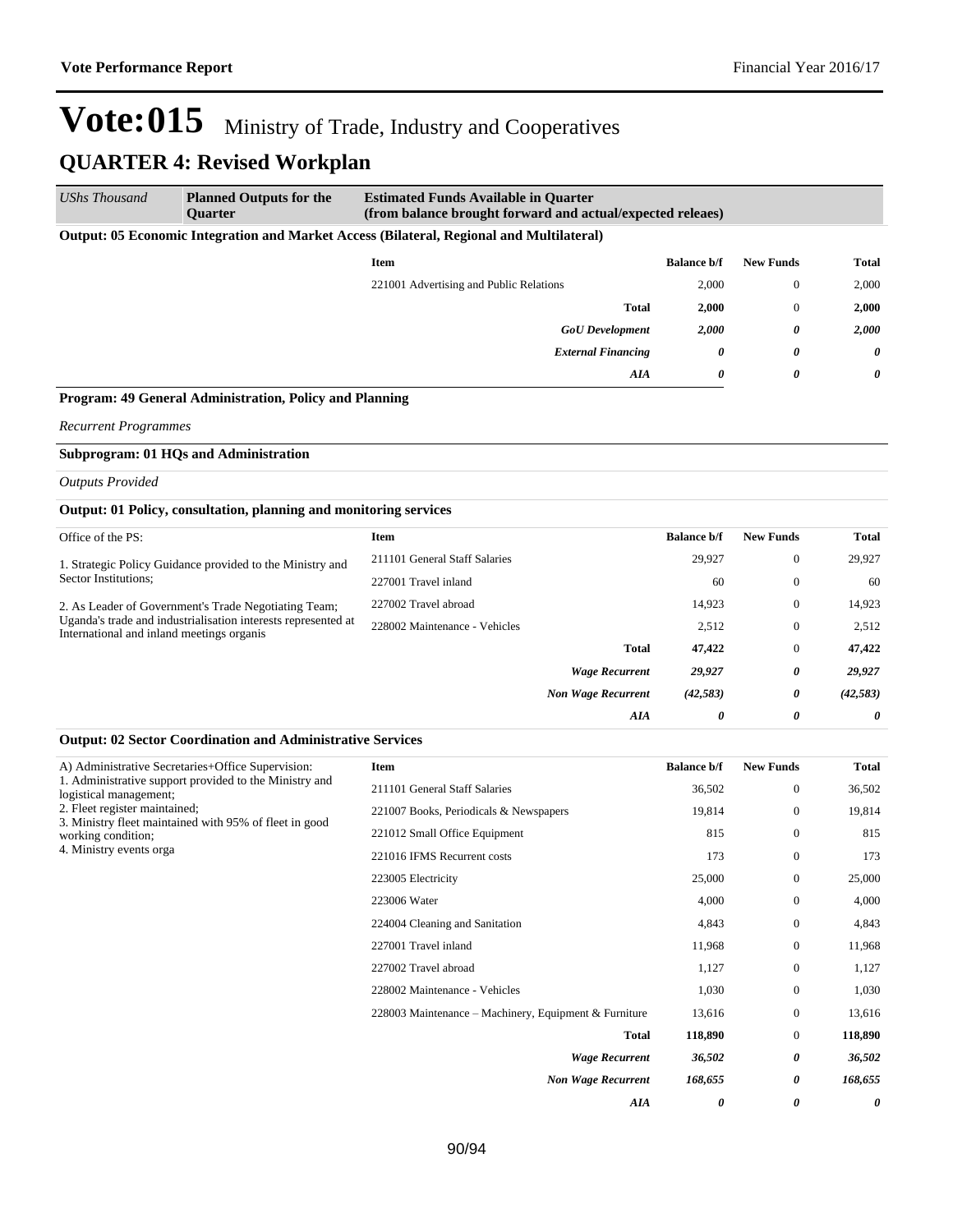**Itema Balance b/f New Funds Total** 

## Vote:015 Ministry of Trade, Industry and Cooperatives **QUARTER 4: Revised Workplan**

| UShs Thousand                                     | <b>Planned Outputs for the</b><br><b>Ouarter</b> | <b>Estimated Funds Available in Quarter</b><br>(from balance brought forward and actual/expected releaes) |                    |                  |              |  |
|---------------------------------------------------|--------------------------------------------------|-----------------------------------------------------------------------------------------------------------|--------------------|------------------|--------------|--|
|                                                   | <b>Output: 03 Ministerial Support Services</b>   |                                                                                                           |                    |                  |              |  |
| 1. Strategic policy guidance<br>provided;         |                                                  | <b>Item</b>                                                                                               | <b>Balance b/f</b> | <b>New Funds</b> | <b>Total</b> |  |
|                                                   |                                                  | 211101 General Staff Salaries                                                                             | 48,050             | $\overline{0}$   | 48,050       |  |
| 2. Inland and<br>international meetings attended; |                                                  | 221011 Printing, Stationery, Photocopying and Binding                                                     | 87                 | $\overline{0}$   | 87           |  |
|                                                   |                                                  | 223004 Guard and Security services                                                                        | 4,070              | $\overline{0}$   | 4,070        |  |
| 3. Ministry events hosted;                        |                                                  | 227001 Travel inland                                                                                      | 6                  | $\mathbf{0}$     | 6            |  |
| 4. Emoluments provided for Ministers;             |                                                  | 227002 Travel abroad                                                                                      | 12,998             | $\overline{0}$   | 12,998       |  |
|                                                   |                                                  | 228002 Maintenance - Vehicles                                                                             | 8,123              | $\overline{0}$   | 8,123        |  |
|                                                   |                                                  | <b>Total</b>                                                                                              | 73,335             | $\overline{0}$   | 73,335       |  |
|                                                   |                                                  | <b>Wage Recurrent</b>                                                                                     | 48,050             | 0                | 48,050       |  |
|                                                   |                                                  | <b>Non Wage Recurrent</b>                                                                                 | (6, 552)           | 0                | (6, 552)     |  |
|                                                   |                                                  | AIA                                                                                                       | 0                  | 0                | 0            |  |

| Human Resource and Registry:                             | <b>Item</b>                   |
|----------------------------------------------------------|-------------------------------|
| 1. Staff sensitised on HIV/AIDS and other health issues; | 211101 General Staff Salaries |

**Output: 07 Human Resource Management Services**

| 1. Staff sensitised on HIV/AIDS and other health issues;                         | 211101 General Staff Salaries            | 17,985         | $\mathbf{0}$   | 17,985         |
|----------------------------------------------------------------------------------|------------------------------------------|----------------|----------------|----------------|
|                                                                                  | 212102 Pension for General Civil Service | 378,412        | $\mathbf{0}$   | 378,412        |
| 2. Conducive working<br>environment, well facilitated staff and well coordinated | 212106 Validation of old Pensioners      | 257            | $\mathbf{0}$   | 257            |
| workforce;                                                                       | 213004 Gratuity Expenses                 | 132,870        | $\overline{0}$ | 132,870        |
| 3. Team spirit built and harnessed amongst staff;                                | 221003 Staff Training                    | 90             | $\mathbf{0}$   | 90             |
| 4. Training of Staff;                                                            | 221020 IPPS Recurrent Costs              | $\overline{4}$ | $\mathbf{0}$   | $\overline{4}$ |
| 5.                                                                               | 222001 Telecommunications                | 600            | $\mathbf{0}$   | 600            |
|                                                                                  | 222002 Postage and Courier               | 2,212          | $\mathbf{0}$   | 2,212          |
|                                                                                  | <b>Total</b>                             | 532,430        | $\mathbf{0}$   | 532,430        |
|                                                                                  | <b>Wage Recurrent</b>                    | 17,985         | 0              | 17,985         |
|                                                                                  | <b>Non Wage Recurrent</b>                | 755,532        | 0              | 755,532        |
|                                                                                  | AIA                                      | 0              | 0              | 0              |

*Outputs Funded*

#### **Output: 51 Contributions and Memberships to International Organisations**

| Uganda's Membership subscriptions and Contributions made Item<br>to International Organisations such as the World Trade<br>Organisation (WTO), the Common Market for Eastern and<br>Southern Africa (COMESA), the United Nations Industrial<br>Development Organisation (UNIDO), |                                                                  | <b>Balance b/f</b> | <b>New Funds</b> | Total          |
|----------------------------------------------------------------------------------------------------------------------------------------------------------------------------------------------------------------------------------------------------------------------------------|------------------------------------------------------------------|--------------------|------------------|----------------|
|                                                                                                                                                                                                                                                                                  | 262201 Contributions to International Organisations<br>(Capital) | 123,000            |                  | 123,000        |
|                                                                                                                                                                                                                                                                                  | <b>Total</b>                                                     | 123,000            |                  | 123.000        |
|                                                                                                                                                                                                                                                                                  | <b>Wage Recurrent</b>                                            | 0                  | 0                | 0              |
|                                                                                                                                                                                                                                                                                  | <b>Non Wage Recurrent</b>                                        | 300,000            | $\theta$         | <b>300,000</b> |
|                                                                                                                                                                                                                                                                                  | AIA                                                              | 0                  | 0                | 0              |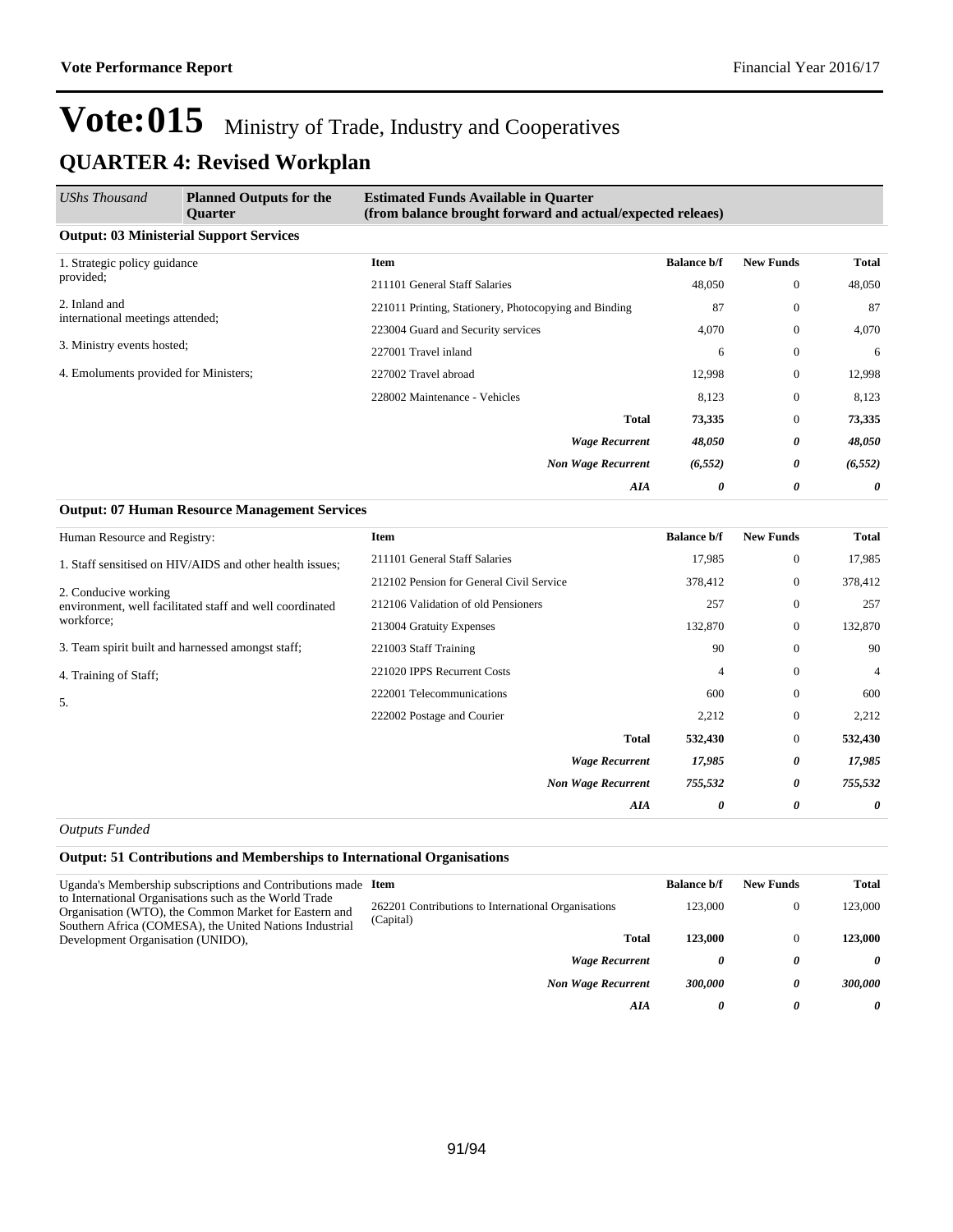| <b>UShs Thousand</b> | <b>Planned Outputs for the</b> | <b>Estimated Funds Available in Quarter</b>                |
|----------------------|--------------------------------|------------------------------------------------------------|
|                      | <b>Ouarter</b>                 | (from balance brought forward and actual/expected releaes) |

#### **Subprogram: 15 Internal Audit**

*Outputs Provided*

#### **Output: 01 Policy, consultation, planning and monitoring services**

| <b>Item</b><br>isk Profile report;                                                                 |                           | <b>Balance b/f</b> | <b>New Funds</b> | <b>Total</b> |
|----------------------------------------------------------------------------------------------------|---------------------------|--------------------|------------------|--------------|
| 211101 General Staff Salaries<br>Management letters on:                                            |                           | 41                 | $\mathbf{0}$     | 41           |
| 1. The Accounting systems and preparation of Financial<br>211103 Allowances<br>statements;         |                           | 2                  | $\mathbf{0}$     | 2            |
| 227001 Travel inland<br>2. The financial and operational procedures and the                        |                           | 3,738              | $\mathbf{0}$     | 3,738        |
| effectiveness of internal controls;<br>228002 Maintenance - Vehicles<br>3. Procurement procedures; |                           | 2,863              | $\mathbf{0}$     | 2,863        |
| 4. Review of donor aided pro                                                                       | <b>Total</b>              | 6,643              | $\mathbf{0}$     | 6,643        |
|                                                                                                    | <b>Wage Recurrent</b>     | 41                 | 0                | 41           |
|                                                                                                    | <b>Non Wage Recurrent</b> | 18,571             | 0                | 18,571       |
|                                                                                                    | AIA                       | 0                  | 0                | 0            |

#### **Subprogram: 17 Policy and Planning**

#### *Outputs Provided*

#### **Output: 01 Policy, consultation, planning and monitoring services**

| Ministerial Policy Statement prepared and submitted to                      | Item                          |                           | <b>Balance b/f</b> | <b>New Funds</b> | Total  |
|-----------------------------------------------------------------------------|-------------------------------|---------------------------|--------------------|------------------|--------|
| Parliament by 10th June 2016;                                               | 211101 General Staff Salaries |                           | 845                | $\mathbf{0}$     | 845    |
|                                                                             | 211103 Allowances             |                           | 1,205              | $\mathbf{0}$     | 1,205  |
| Fourth QuarterProgress Reports prepared and submitted to<br>MoFPED and OPM; | 221002 Workshops and Seminars |                           | 358                | $\mathbf{0}$     | 358    |
| Sector Working Group Review meetings and Strategic<br>Reports;              | 221003 Staff Training         |                           |                    | $\mathbf{0}$     |        |
|                                                                             | 222001 Telecommunications     |                           | 51                 | $\mathbf{0}$     | 51     |
| Trade, Industry and Cooperatives                                            | 228002 Maintenance - Vehicles |                           | 3,659              | $\mathbf{0}$     | 3,659  |
|                                                                             |                               | Total                     | 6,119              | $\mathbf{0}$     | 6,119  |
|                                                                             |                               | <b>Wage Recurrent</b>     | 845                | 0                | 845    |
|                                                                             |                               | <b>Non Wage Recurrent</b> | 30,188             | 0                | 30,188 |
|                                                                             |                               | AIA                       | 0                  | 0                | 0      |

#### **Output: 08 Research, Information and Statistical Services**

| MoTIC Statistical Abstract 2015;                                                                                                                                                             | Item                          |                           | <b>Balance b/f</b> | <b>New Funds</b> | <b>Total</b> |
|----------------------------------------------------------------------------------------------------------------------------------------------------------------------------------------------|-------------------------------|---------------------------|--------------------|------------------|--------------|
| Guidelines on compilation of Business profiles at the Local<br>Governments:<br>Sector Strategic Plan for Statistics (2013 - 2018);<br>Coordinated Sector Statistical Development activities; | 211101 General Staff Salaries |                           | 6,954              | $\theta$         | 6,954        |
|                                                                                                                                                                                              | 221002 Workshops and Seminars |                           | 3,662              | $\theta$         | 3.662        |
|                                                                                                                                                                                              | 227001 Travel inland          |                           | 26,272             | $\theta$         | 26,272       |
|                                                                                                                                                                                              |                               | <b>Total</b>              | 36,888             | $\theta$         | 36,888       |
|                                                                                                                                                                                              |                               | <b>Wage Recurrent</b>     | 6,954              | 0                | 6,954        |
| (Comment: Funds inadequate to facilit)                                                                                                                                                       |                               | <b>Non Wage Recurrent</b> | 10,533             | 0                | 10,533       |
|                                                                                                                                                                                              |                               | AIA                       | 0                  | 0                | 0            |

#### *Development Projects*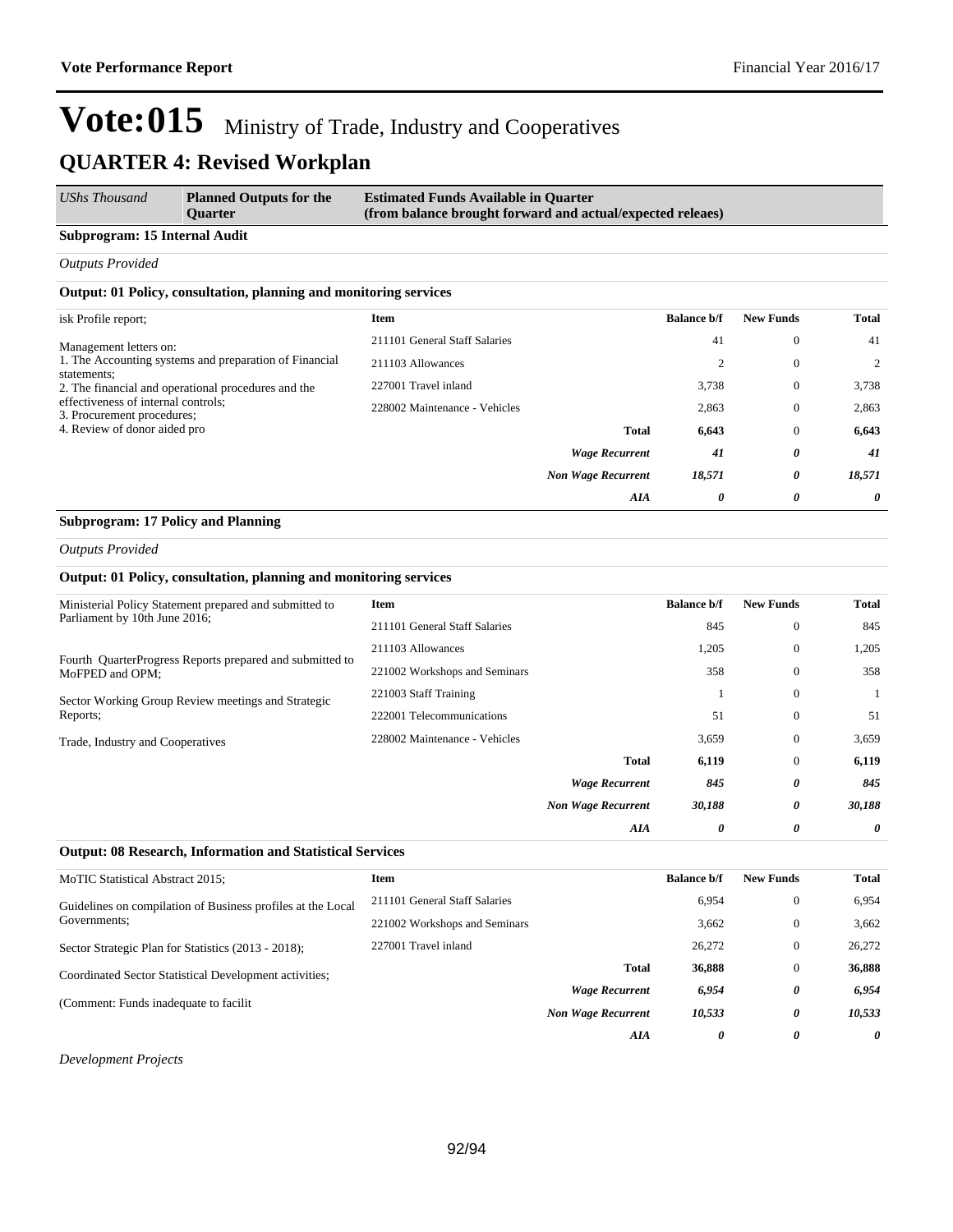| <b>UShs Thousand</b>    | <b>Planned Outputs for the</b><br>Quarter                                 | <b>Estimated Funds Available in Quarter</b><br>(from balance brought forward and actual/expected releaes) |                           |                    |                       |              |  |  |
|-------------------------|---------------------------------------------------------------------------|-----------------------------------------------------------------------------------------------------------|---------------------------|--------------------|-----------------------|--------------|--|--|
|                         | Project: 1408 Support to the Ministry of Trade, Industry and Cooperatives |                                                                                                           |                           |                    |                       |              |  |  |
| <b>Outputs Provided</b> |                                                                           |                                                                                                           |                           |                    |                       |              |  |  |
|                         | Output: 01 Policy, consultation, planning and monitoring services         |                                                                                                           |                           |                    |                       |              |  |  |
|                         |                                                                           | <b>Item</b>                                                                                               |                           | <b>Balance b/f</b> | <b>New Funds</b>      | <b>Total</b> |  |  |
|                         |                                                                           | 221002 Workshops and Seminars                                                                             |                           | 2,333              | $\boldsymbol{0}$      | 2,333        |  |  |
|                         |                                                                           | 227001 Travel inland                                                                                      |                           | 16,871             | $\boldsymbol{0}$      | 16,871       |  |  |
|                         |                                                                           |                                                                                                           | <b>Total</b>              | 19,204             | $\boldsymbol{0}$      | 19,204       |  |  |
|                         |                                                                           |                                                                                                           | <b>GoU</b> Development    | 19,204             | 0                     | 19,204       |  |  |
|                         |                                                                           |                                                                                                           | <b>External Financing</b> | 0                  | 0                     | 0            |  |  |
|                         |                                                                           |                                                                                                           | AIA                       | 0                  | $\boldsymbol{\theta}$ | 0            |  |  |
|                         | <b>Output: 02 Sector Coordination and Administrative Services</b>         |                                                                                                           |                           |                    |                       |              |  |  |
|                         |                                                                           | <b>Item</b>                                                                                               |                           | <b>Balance b/f</b> | <b>New Funds</b>      | <b>Total</b> |  |  |
|                         |                                                                           | 221002 Workshops and Seminars                                                                             |                           | 162                | $\boldsymbol{0}$      | 162          |  |  |
|                         |                                                                           | 221012 Small Office Equipment                                                                             |                           | 9,000              | $\boldsymbol{0}$      | 9,000        |  |  |
|                         |                                                                           | 227001 Travel inland                                                                                      |                           | 15,070             | $\boldsymbol{0}$      | 15,070       |  |  |
|                         |                                                                           | 228001 Maintenance - Civil                                                                                |                           | 11,032             | $\boldsymbol{0}$      | 11,032       |  |  |
|                         |                                                                           | 228002 Maintenance - Vehicles                                                                             |                           | 28,831             | $\boldsymbol{0}$      | 28,831       |  |  |
|                         |                                                                           |                                                                                                           | <b>Total</b>              | 64,096             | $\mathbf{0}$          | 64,096       |  |  |
|                         |                                                                           |                                                                                                           | <b>GoU</b> Development    | 64,096             | 0                     | 64,096       |  |  |
|                         |                                                                           |                                                                                                           | <b>External Financing</b> | 0                  | 0                     | 0            |  |  |
|                         |                                                                           |                                                                                                           | <b>AIA</b>                | 0                  | $\boldsymbol{\theta}$ | 0            |  |  |
|                         | <b>Output: 07 Human Resource Management Services</b>                      |                                                                                                           |                           |                    |                       |              |  |  |
|                         |                                                                           | Item                                                                                                      |                           | <b>Balance b/f</b> | <b>New Funds</b>      | <b>Total</b> |  |  |
|                         |                                                                           | 221002 Workshops and Seminars                                                                             |                           | 17,500             | $\boldsymbol{0}$      | 17,500       |  |  |
|                         |                                                                           | 221003 Staff Training                                                                                     |                           | 19,000             | $\boldsymbol{0}$      | 19,000       |  |  |
|                         |                                                                           |                                                                                                           | <b>Total</b>              | 36,500             | $\boldsymbol{0}$      | 36,500       |  |  |
|                         |                                                                           |                                                                                                           | <b>GoU</b> Development    | 36,500             | 0                     | 36,500       |  |  |
|                         |                                                                           |                                                                                                           | <b>External Financing</b> | 0                  | 0                     | 0            |  |  |
|                         |                                                                           |                                                                                                           | AIA                       | 0                  | 0                     | 0            |  |  |
|                         | <b>Output: 08 Research, Information and Statistical Services</b>          |                                                                                                           |                           |                    |                       |              |  |  |
|                         |                                                                           | Item                                                                                                      |                           | <b>Balance b/f</b> | <b>New Funds</b>      | Total        |  |  |
|                         |                                                                           | 227001 Travel inland                                                                                      |                           | 25                 | $\boldsymbol{0}$      | 25           |  |  |
|                         |                                                                           |                                                                                                           | <b>Total</b>              | 25                 | $\boldsymbol{0}$      | 25           |  |  |
|                         |                                                                           |                                                                                                           | <b>GoU</b> Development    | 25                 | 0                     | 25           |  |  |

*External Financing 0 0 0*

*AIA 0 0 0*